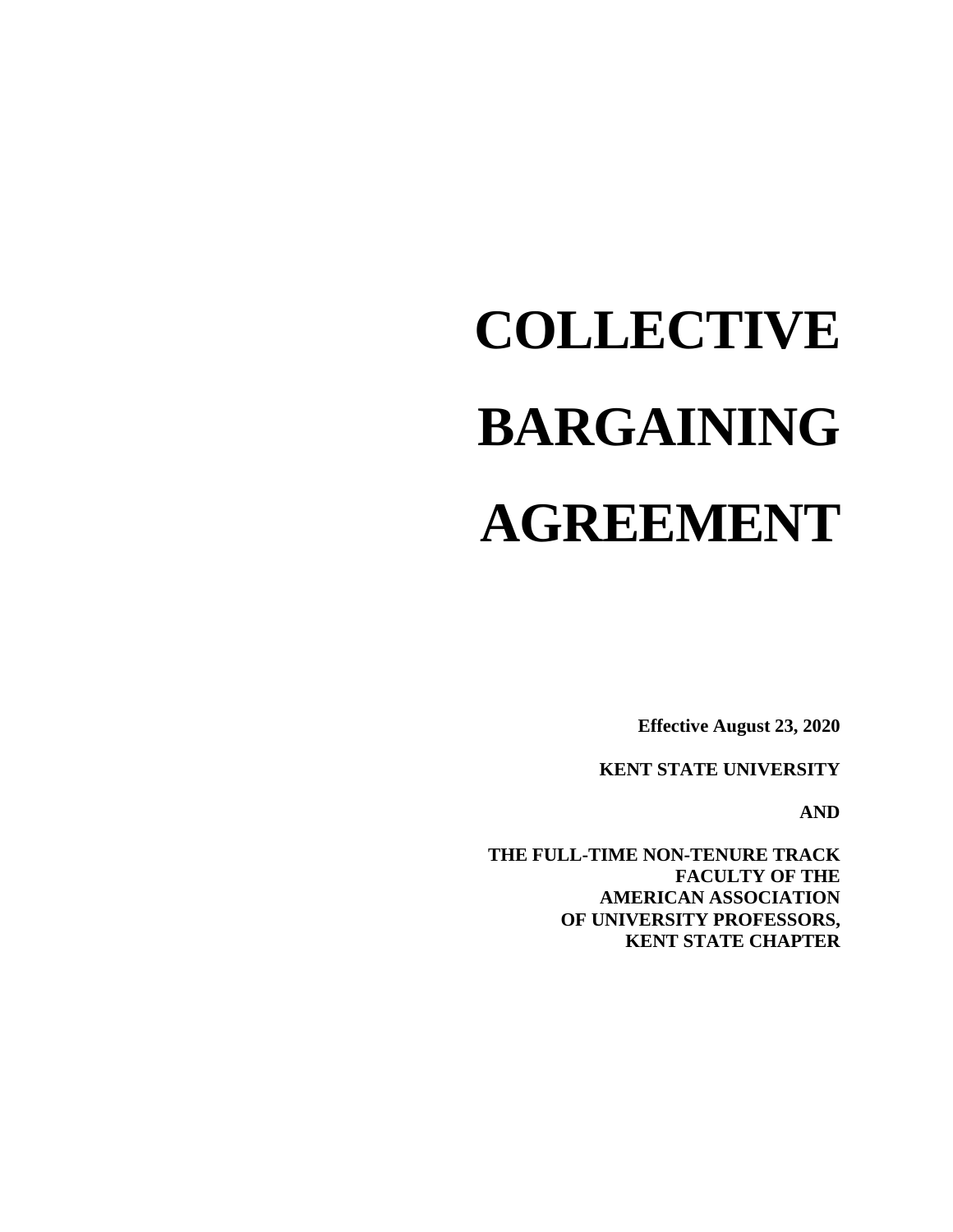# **Contents**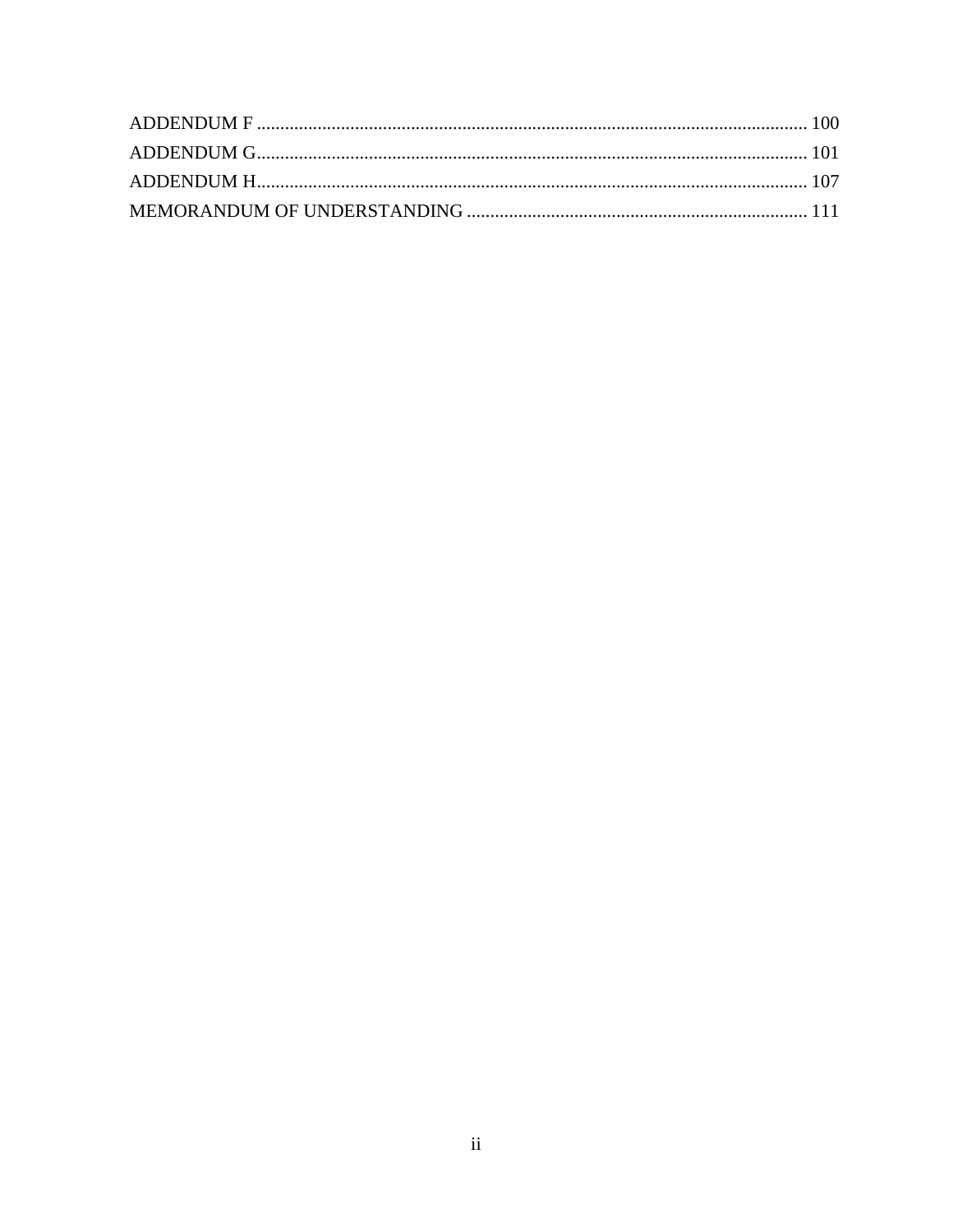# **Preamble**

<span id="page-3-0"></span>THIS AGREEMENT is made and entered into this 23<sup>rd</sup> day of August, 2020, by and between KENT STATE UNIVERSITY (hereinafter called the "University") and the FULL-TIME NON-TENURE TRACK FACULTY UNIT, of the AMERICAN ASSOCIATION OF UNIVERSITY PROFESSORS, KENT STATE CHAPTER (hereinafter called the "Association").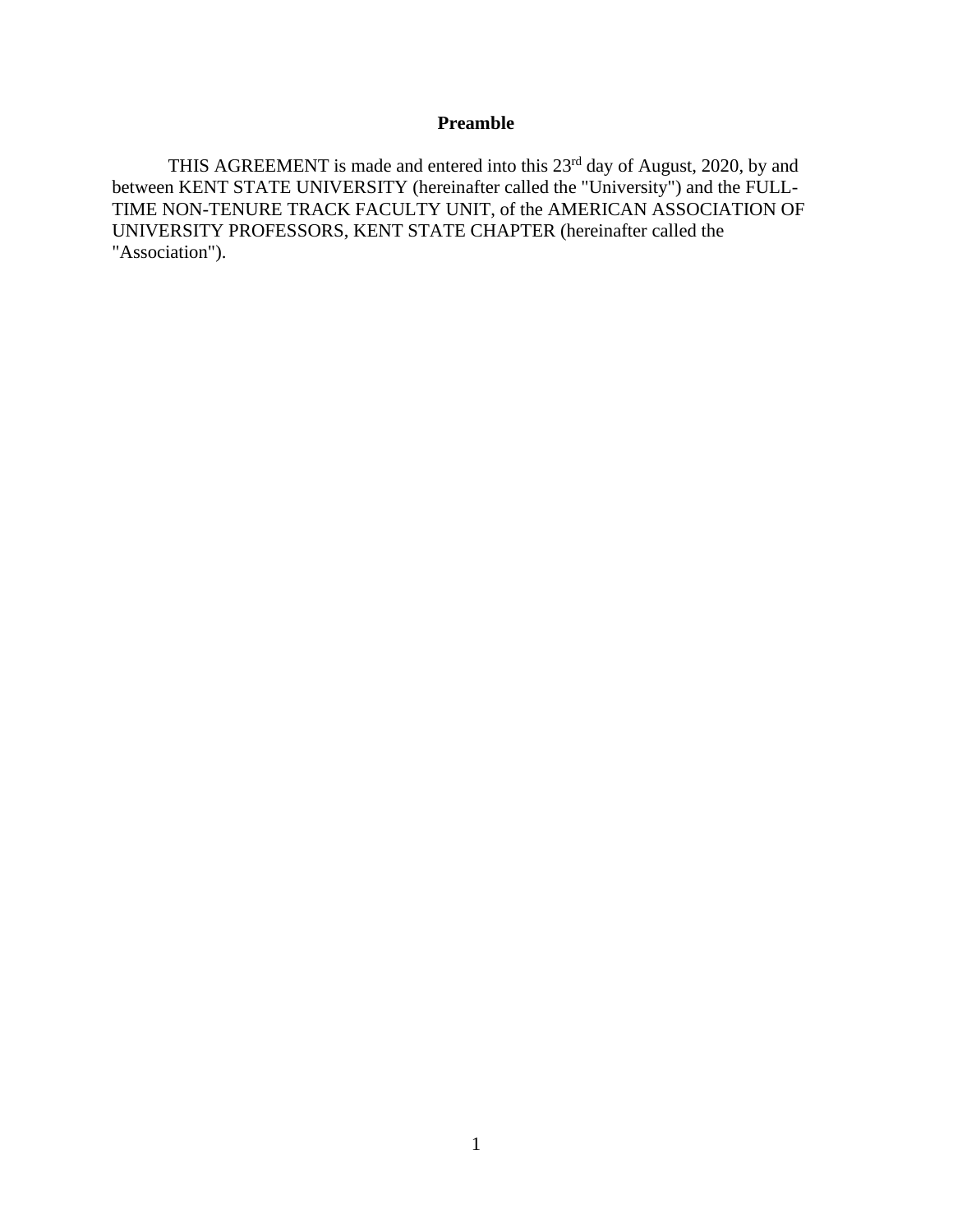#### **Intent and Purpose**

<span id="page-4-0"></span>The parties to this Agreement desire to establish and maintain an atmosphere of mutual understanding and cooperation that will promote to the fullest extent the basic purposes of Kent State University. The parties endorse Kent State University's commitment to the achievement of optimal conditions of intellectual discovery, human development, and responsible social change and recognize that it can best realize these goals within an atmosphere of freedom and fairness.

The parties have endeavored to produce in this Agreement a document which is completely in keeping with these principles. The parties commit themselves to administer this Agreement in such a way as to insure that the above-stated purposes of Kent State University shall be fully served.

The parties have engaged in the collective bargaining process in full and in good faith and it is not their intent to otherwise alter the policies, processes and procedures of the University affecting members of the bargaining unit except as expressly and explicitly provided for in this Agreement.

It is also not the intent of this Agreement, or of the parties thereto, to contravene the constituted authority of the Board of Trustees or the recognized and duly-established role(s) of the faculty in the governance of the University. Accordingly, the Association recognizes the exclusive right and authority of the Board of Trustees of the University to establish policies and procedures and to modify, amend or terminate those policies and procedures from time to time. Further, the Association recognizes the right and exclusive authority of the duly-constituted faculty committees of the University to advise and make recommendation with regard to the establishment of policies and procedures affecting the University's faculty, including members of this bargaining unit, and to advise and make recommendation with regard to the modification, amendment or termination of those policies and procedures during the life of this Agreement.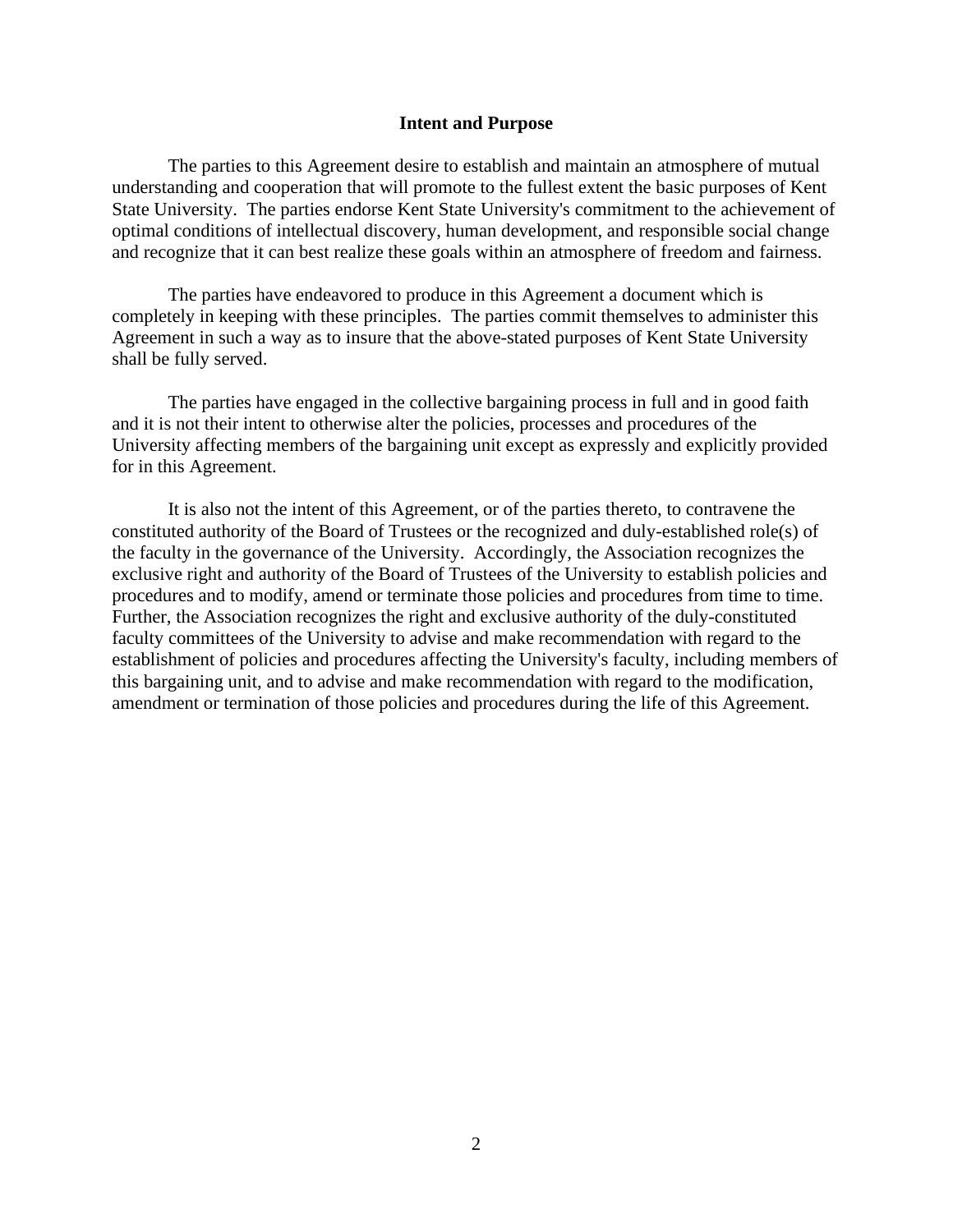# **ARTICLE I Definitions**

<span id="page-5-0"></span>**Section 1.** Whenever the following terms are used in this Agreement, they shall be defined as set forth in this Article, unless specifically provided for otherwise in this Agreement.

- A. *"academic unit"*  the academic administrative structure in which FTNTT Faculty members hold academic status and their primary appointment. Currently, these include units identified as Departments, Schools, and Colleges without Departments or Schools (the Colleges of Architecture and Environmental Design, Nursing, Public Health, Aeronautics and Engineering, and the College of Applied and Technical Studies) and the University Libraries.
- B. *"Agreement"* this collective bargaining agreement as entered into by the University and the Association.
- C. *"Association"*  the Full-Time Non-Tenure Track Faculty Unit of the Kent State Chapter of the American Association of University Professors (AAUP-KSU). AAUP-KSU is an independent affiliate of the American Association of University Professors.
- D. *"College"*  either the academic administrative structure which includes Departments or Schools or the academic administrative structure which is identified as a College without Departments or Schools. The academic administrative officer of a College is the Dean.
- E. *"continuing FTNTT Faculty member/member of the bargaining unit* " a FTNTT Faculty member (member of the bargaining unit) who was also employed as a member of the bargaining unit for at least one full semester of the immediately preceding academic year; as distinct from a new hire, a full-time tenured/tenure-track faculty member, a part-time faculty member or an administrator with faculty rank who becomes a member of the bargaining unit for the first time effective with, or during, the referenced academic year.
- F. *"days"* calendar days.
- G. *"Department Chair/School Director"* the academic administrator of an academic Department/School in which FTNTT Faculty members hold their primary appointment. Unless explicitly noted otherwise, all instances of "Department Chair" also refer to "School Directors".
- H. *"FTNTT Faculty," "members of the FTNTT Faculty,"* and *"FTNTT Faculty members"*  the full-time faculty of academic rank who hold non-tenure track appointments at the University and who, therefore, are members of the bargaining unit as defined in Article II of this Agreement.
- I. "*Faculty Employment Contract*" the annual employment contract provided by the University to each FTNTT Faculty member. Normally, Faculty Employment Contracts are for nine months and cover the regular academic year (see M below) as well as the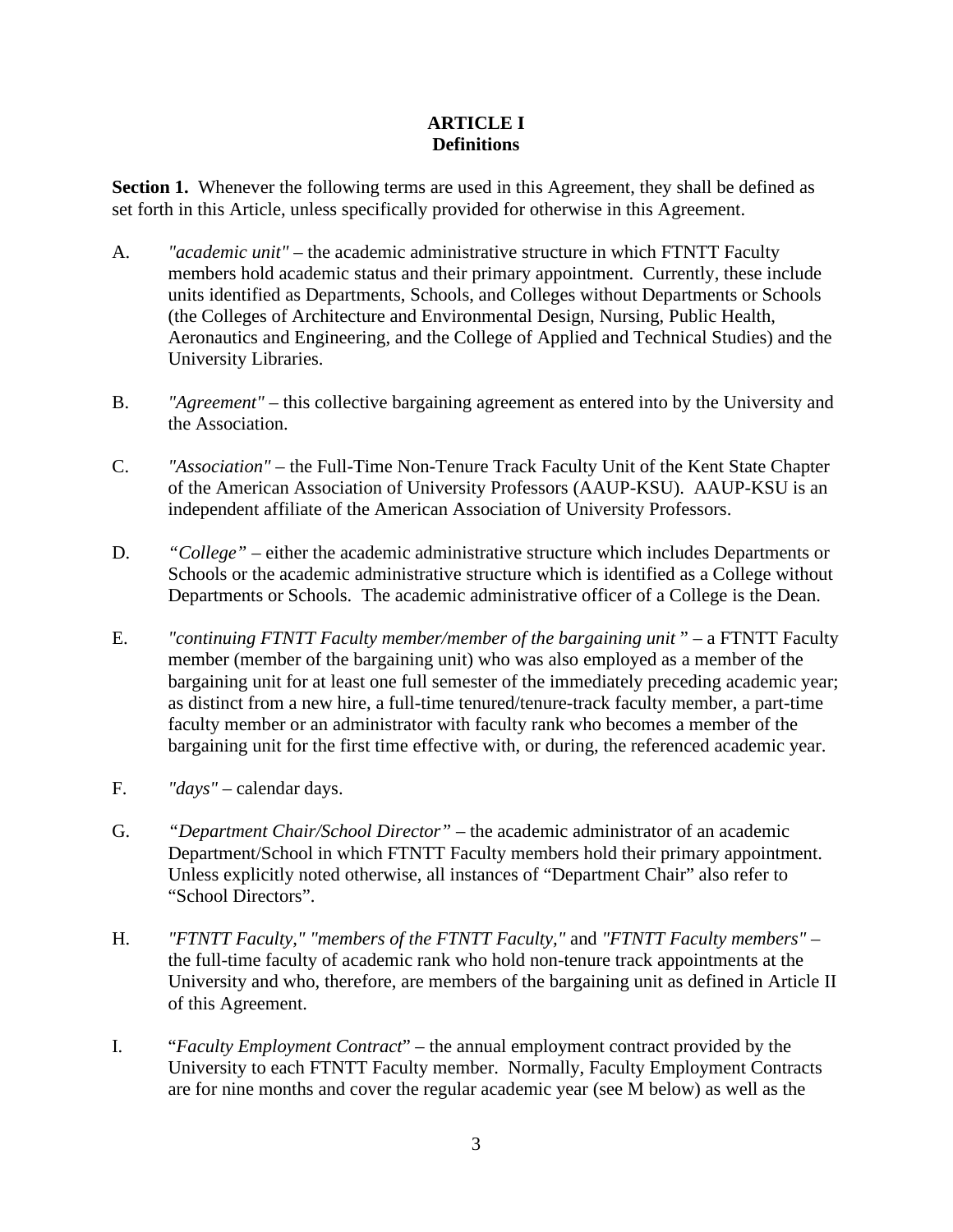intersession between the fall and spring semester (see Article XIX, Section 4 of this Agreement). The University may, in its sole discretion, offer a FTNTT Faculty member a twelve-month Faculty Employment Contract if programmatic need supports the position (see Article IX, Section 1.B).

- J. "*intersession*" the period between the fall and spring semester and the period between the end of the spring semester and the beginning of the summer terms.
- K. *"Kent State University"*  a state university as defined in Ohio Revised Code, Section 3345.011, located in Kent, Ohio and including the following regional campuses: Kent State University at Ashtabula, Geauga, East Liverpool, Salem, Stark, Trumbull, and Tuscarawas.
- L. *"Regional Campus"* a campus of the University other than the Kent Campus where resident FTNTT Faculty members assigned to the campus have rights and responsibilities in addition to those to the academic unit of their academic discipline or program.
- M. *"regular academic year"*  the period from the beginning of the fall semester and continuing through the completion of the spring semester. The regular academic year does not include the summer terms or intersessions as defined in this Agreement.
- N. *"University"* as utilized in this Agreement, refers to the executive officers and designated administrative officers of Kent State University authorized by the Board of Trustees to exercise the rights and discharge the responsibilities of Kent State University in accordance with Chapter 4117 of the Ohio Revised Code, pertaining to federal and state statutes and regulations, and the terms of this Agreement.

**Section 2. Rules of Construction** Unless specified to the contrary elsewhere in this Agreement, the following rules of construction apply:

- A. It is understood that all gender-based references in this Agreement refer to individuals regardless of biological sex, gender expression, or gender identity and that the singular shall include the plural whenever applicable.
- B. Headings and captions are used in this Agreement for the purposes of convenience only and do not carry any substantive meaning.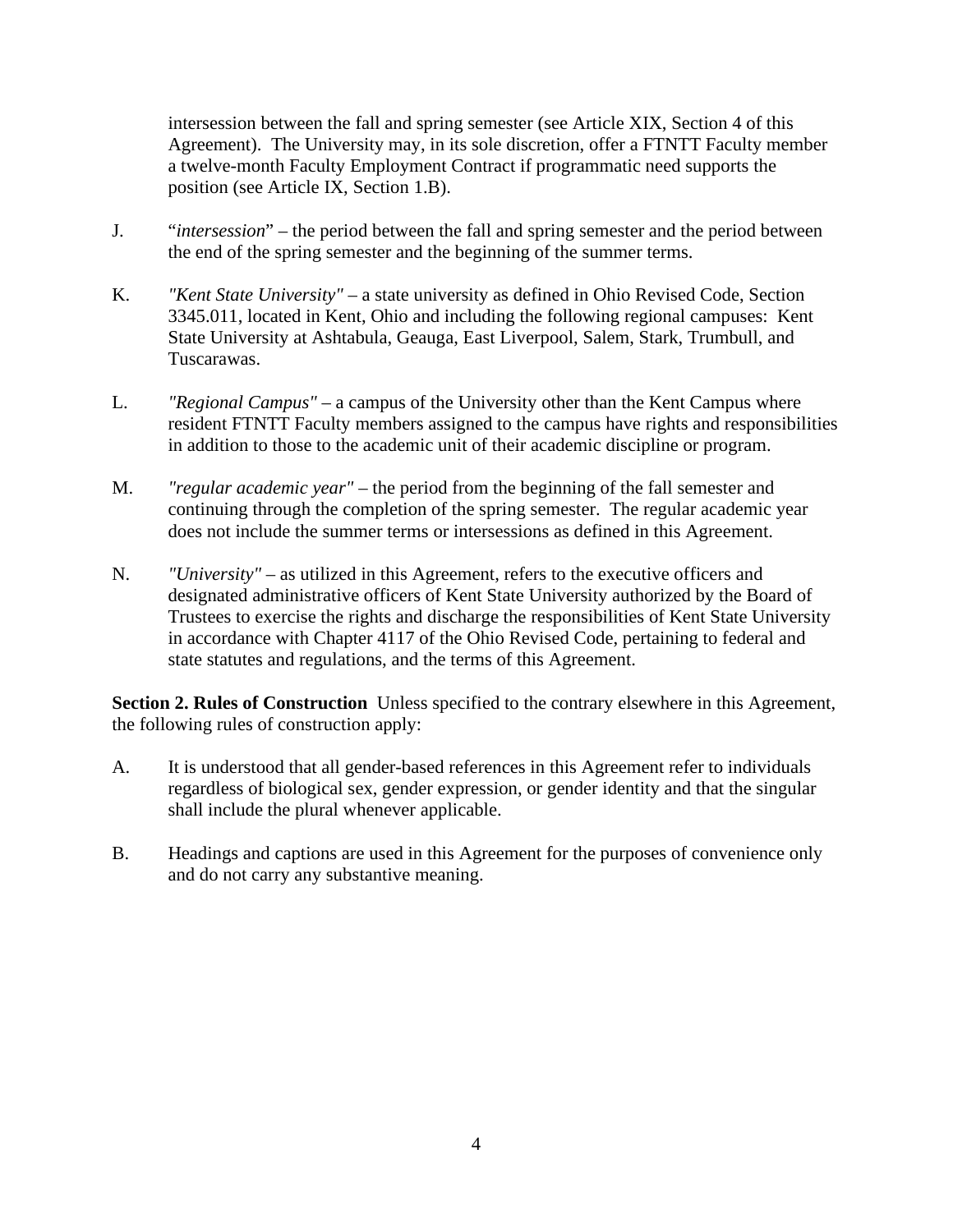# **ARTICLE II Recognition, Dues Deduction and Association Rights**

# <span id="page-7-0"></span>**Section 1. Recognition**

The University recognizes the Association as the sole and exclusive representative for the members of the bargaining unit described below for the purpose of collective bargaining as defined in Section 4117.01 of the Ohio Revised Code.

A. The bargaining unit shall include all Kent Campus and Regional Campus Full-Time Non-Tenure Track Faculty members whose primary duty is to provide credit instruction and/or other services to the University, whose appointment is solely determined by the University, whose salary is funded from the resources of the University or from external sources, and whose annual faculty employment contract specifies appointment to a fulltime position (100% load) and which confers faculty status at the rank of lecturer, associate lecturer, senior lecturer (without terminal degree), assistant professor, associate professor, professor (with terminal degree). The bargaining unit shall be as certified by the Ohio State Employment Relations Board (SERB) in case no. 95-REP-04-0087 and as modified in this Agreement by the parties from time to time. Current bargaining unit member eligibility shall be determined by the position stated on the individual annual employment contract. The University and the Association mutually agree that current full-time non-tenure track faculty positions in University Libraries are eligible for inclusion within the bargaining unit. A list of the current titles of full-time non-tenure track faculty positions in University Libraries will be maintained by the Dean of University Libraries or his/her designee.

The following shall be excluded:

- 1. President (including Interim and Acting)
- 2. Provost (including Senior Associate, Vice, Associate, Assistant, Interim and Acting)
- 3. Vice Presidents (including Associate, Assistant, Interim and Acting)
- 4. Deans and Directors of Libraries (including Associate, Assistant, Interim and Acting)
- 5. Academic Unit Chairpersons and School Directors<sup>[1](#page-7-1)</sup> (including Interim and Acting)
- 6. Administrative Directors and Supervisors (including Associate, Assistant, Interim and Acting); Major Academic Program Directors and Supervisors (including

<span id="page-7-1"></span><sup>&</sup>lt;sup>1</sup> Hereinafter singularly designated as unit administrator and the academic unit.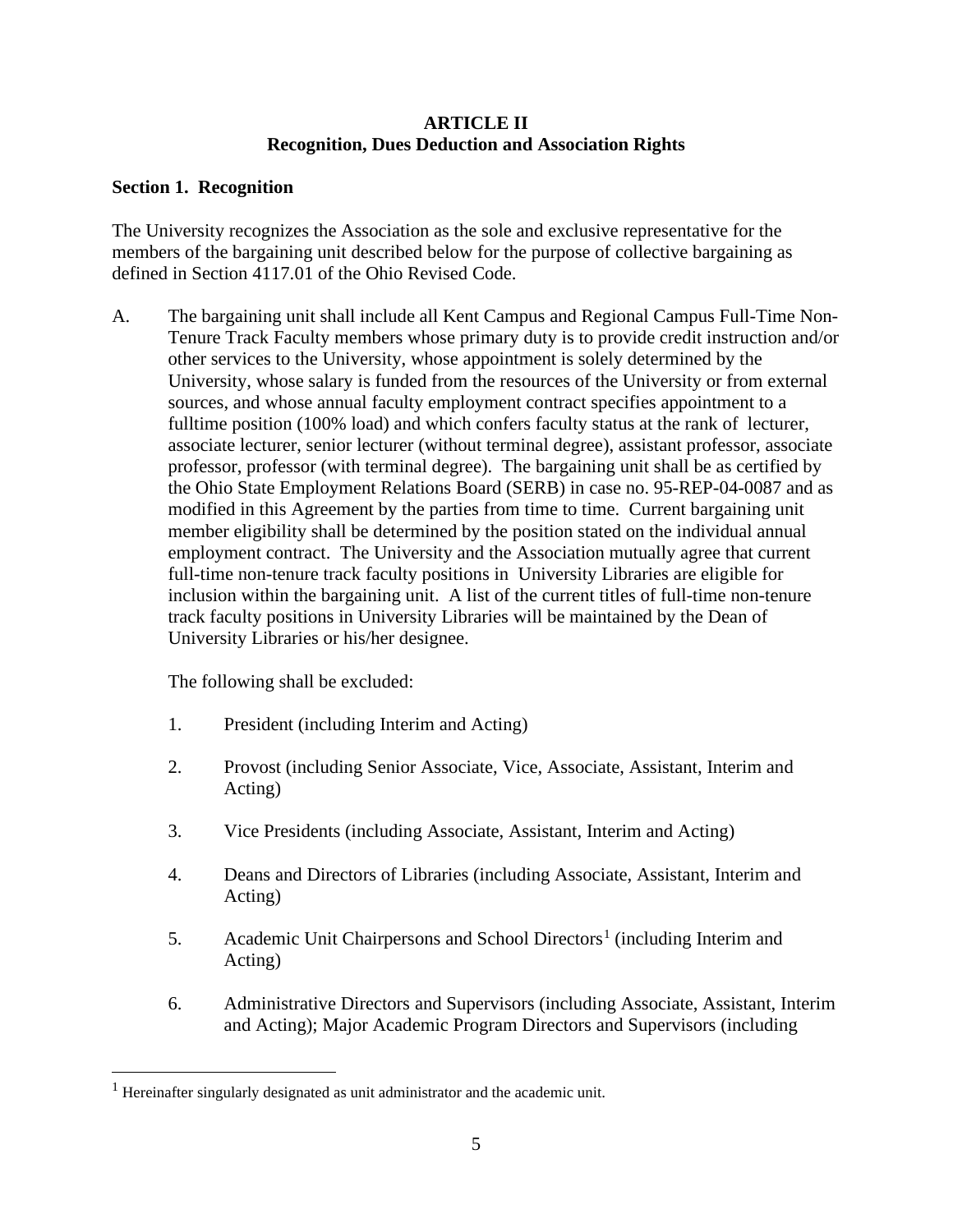Associate, Assistant, Interim and Acting); Regional Campus Deans (including Associate, Assistant, Interim and Acting)

- 7. Adjunct<sup>[2](#page-8-0)</sup>, Part-time and Visiting<sup>[3](#page-8-1)</sup> Faculty
- 8. Full-time Tenure-Track and Tenured Faculty
- 9. Teaching Fellows, Graduate Assistants, Research Assistants and Fellows and University Fellows
- 10. Administrative and Professional Contract Employees
- 11. ROTC Personnel
- 12. Athletic Coaches
- B. The terms "FTNTT Faculty," "members of the FTNTT Faculty" and "FTNTT Faculty members" whenever used in this Agreement are defined to include only those members of the bargaining unit who are included in the bargaining unit pursuant to Section 1 of this Article.
- C. The term "unit administrator" whenever used in this Agreement is defined to include the department chair, school director, dean of a College without departments or schools (i.e., College of Nursing, College of Architecture and Environmental Design, College of Aeronautics and Engineering, College of Public Health, College of Applied and Technical Studies and University Libraries or regional campus dean, as applicable.

# **Section 2. Dues Deduction**

No member of the bargaining unit shall be required to become a member of the Association as a condition for securing or retaining employment at Kent State University. The University will deduct membership dues in amounts specified by the Association from the pay of members of the bargaining unit upon receipt of individually signed authorizations on a form which has been agreed upon by the University and the Association. If a FTNTT Faculty member has revoked membership in the Association, the Association will promptly notify the University. Upon receipt of such revocation, the University will stop the deduction of membership dues.

A. Deductions for membership dues will be made from the pay based on forms submitted on or before the tenth (10th) of that month. All deductions, together with an alphabetical list

<span id="page-8-0"></span><sup>&</sup>lt;sup>2</sup> *Adjunct faculty* status is an honorific designation denoting the affiliation with a Kent State University program or department of an individual whose primary employment is from outside the University or the department in which *adjunct* status is held. In the Division of the Regional Campuses, the title denotes part-time employment status.

<span id="page-8-1"></span><sup>&</sup>lt;sup>3</sup> A *Visiting* Faculty member most typically is a faculty member from another institution who is employed by the University in a full-time faculty capacity for a period normally not to exceed one (1) calendar year. In the event that a *Visiting* Faculty member should be employed in that capacity for a second consecutive year, the individual will become a member of the Full-Time Non-Tenure Track Faculty bargaining unit covered by this Agreement.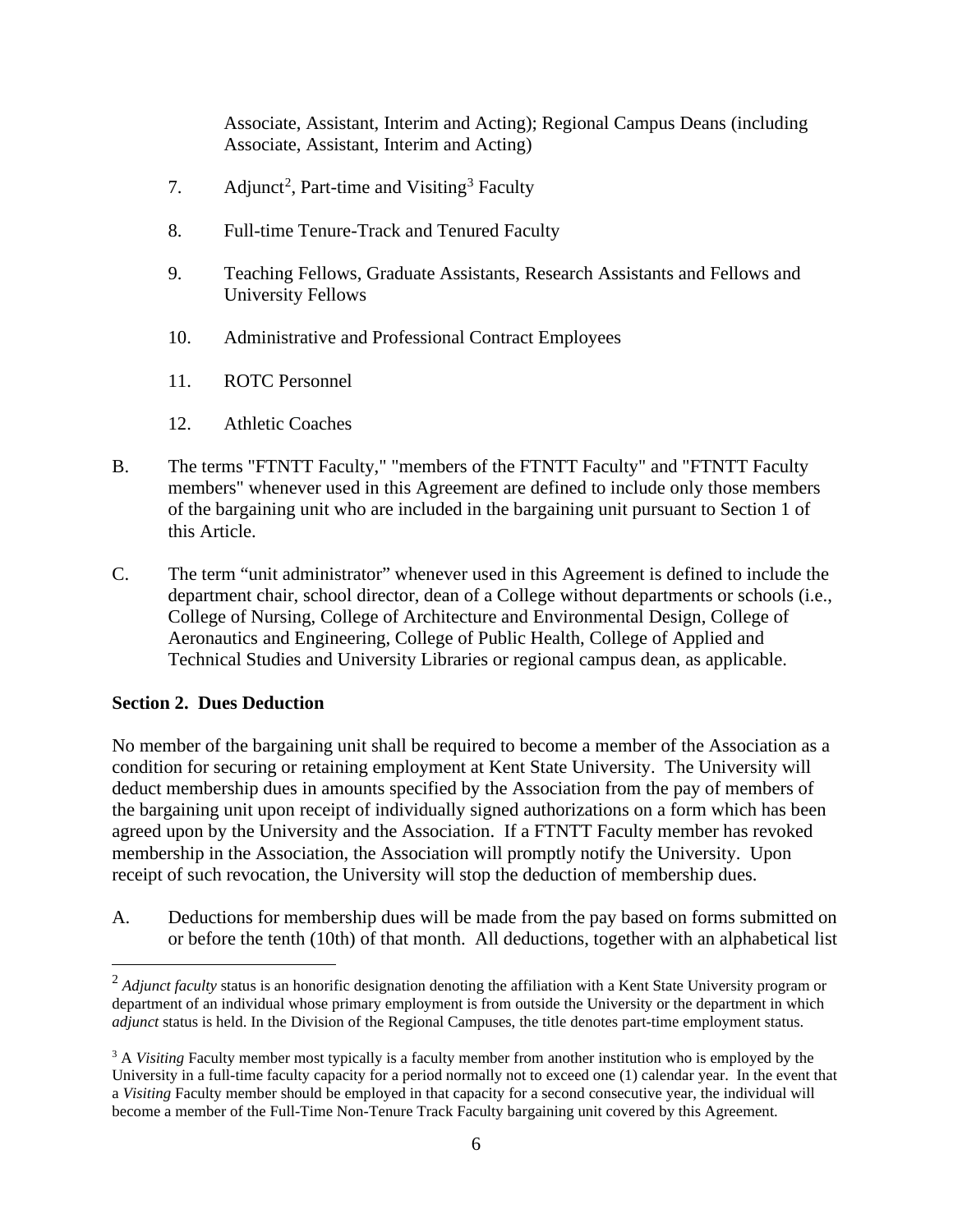of names of members of the bargaining unit whose membership dues have been deducted, shall be transmitted to the Association no later than the fifteenth (15th) of the following month, and upon receipt, the Association shall assume full responsibility for the disposition of all funds deducted.

- B. The University's obligation to make deductions for membership dues Fee shall terminate automatically upon termination of employment of the FTNTT Faculty member.
- C. The Association agrees that it will indemnify and hold the University harmless from any and all claims, damages, actions, or suits of any nature arising out of, related to, or in any way connected with the enforcement or application of this Article.

# **Section 3. Association Rights**

- A. The University and the Association agree that all members of the bargaining unit shall have the right to join and support the Association for the purpose of engaging in collective bargaining or to refrain from joining and supporting the Association. The University, the Association, and members of the bargaining unit will not penalize or discriminate against any member of the bargaining unit because of his/her membership or non-membership in the Association, because he/she engages in or refuses or refrains from engaging in activity on behalf of the Association, or because he/she participates in or uses this collective bargaining agreement or refrains from doing so.
- B. During the Fall semester of each academic year, the University will furnish to the Association a list of all members of the bargaining unit showing the name, rank, salary, track, department and campus assignment. The University will also provide interim changes, including promotions, terminations and new hires of members of the bargaining unit and their departmental and campus affiliations to the Association by copy of the Board Books after each official Board meeting. If a change results in a FTNTT Faculty member becoming ineligible for membership in the bargaining unit, the University will notify the Association within ten (10) calendar days of the effective date of the change in status.
- C. The University agrees to make available to the Association during the term of this Agreement such data and information that is relevant to the enforcement or negotiation of this Agreement as provided pursuant to Ohio Rev. Code Ch. 4117 and as it may be amended or interpreted by the State Employment Relations Board. The University agrees to acknowledge requests and provide an approximate timeframe for the response within ten (10) days. The University guarantees only that the information provided pursuant to this article accurately sets forth the information in the University's possession at the time of the request. The University will inform the Association in a timely manner of any changes or corrections of omissions, errors, etc., that it discovers in information provided to the Association and that are reported to the office of the Associate Provost for Faculty Affairs.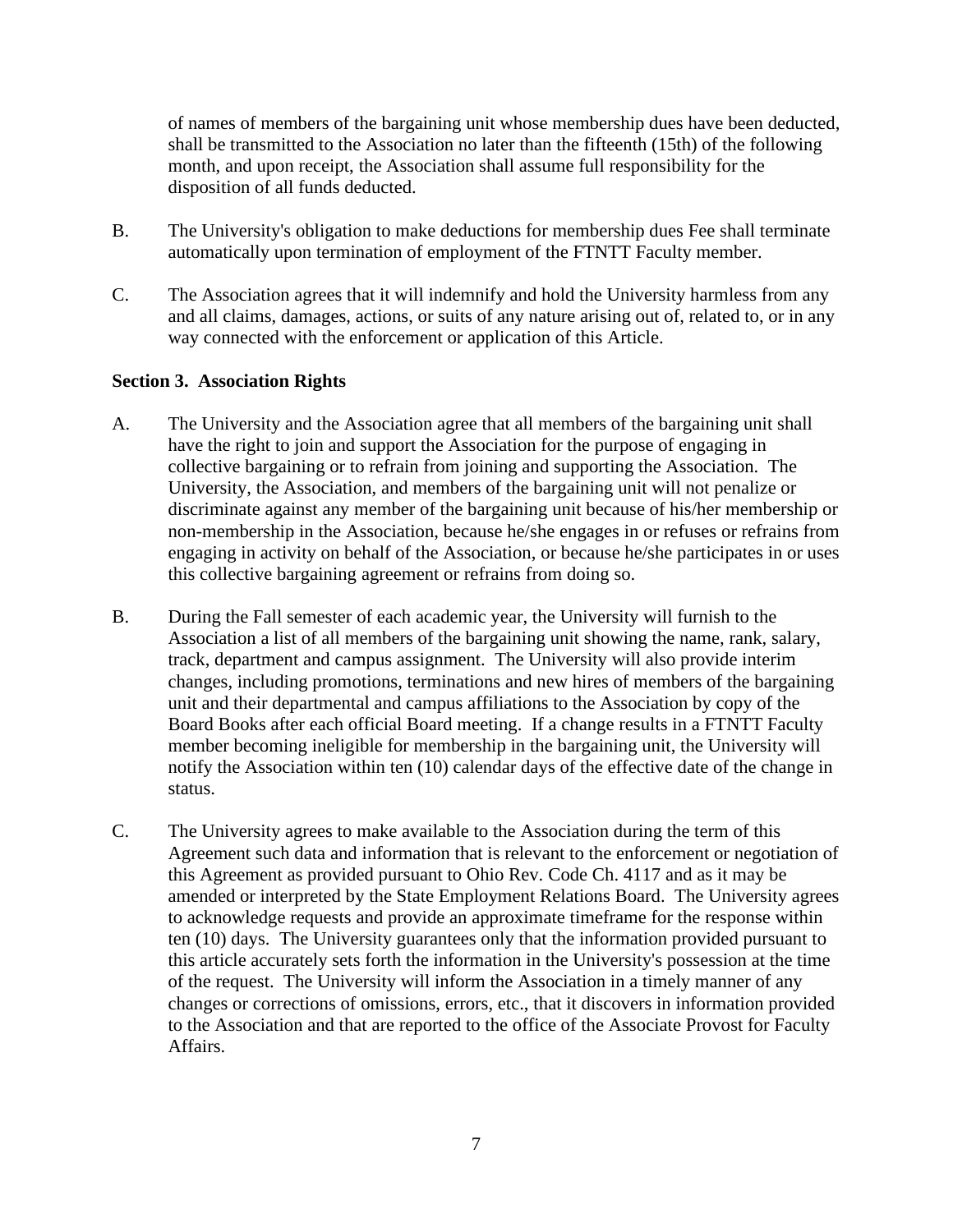- D. The Association will be afforded reasonable use of the University's physical facilities, including meeting rooms, classrooms, and auditoriums, for the limited purpose of transacting official Association business. Such use shall be subject to the same regulations established for campus organizations.
- E. The University agrees to extend to the Association general accessibility to University services, including duplicating, audio-visual, and food services, on the same basis that such are made available to campus organizations so long as such accessibility to University services is used by the Association only for activities and communication directly related to its role as sole and exclusive representative of the members of the bargaining unit and provided further it is not used to gain support for or in furtherance of any activity that would be in violation of Article XV of this Agreement.
- F. The University and the Association will publish the official version, with signatures optional, of the Agreement in PDF format on their respective websites.
- G. The University will permit the Association to purchase up to twenty-four (24) hours of workload release per academic year for each of the three (3) years of this Agreement for use by members of the bargaining unit designated by the Association at a rate of \$1,450.00 per credit hour or replacement cost, whichever amount is higher.

The Association will notify the office of Faculty Affairs in writing of the members of the bargaining unit for whom release time is requested no later than sixty (60) days prior to the start of the semester for which release time is sought, unless the Association and the Office of Faculty Affairs have agreed in writing to extend this deadline. The specific details of the release from duties will be worked out between the bargaining unit member for whom release time is requested and the appropriate administrative officer. Any unused portion of the Association's allotment of release time for a given academic year may be carried forward to the immediately following academic year.

- 1. The Association may purchase workload hours during the summer and/or intersession periods at the then current summer salary rate per credit hour.
- 2. No member of the bargaining unit may receive more than six (6) hours of release time in any one (1) semester or for the combined Summer Terms. Normally, no bargaining unit member will be released for more than twelve (12) workload hours in a calendar year. Release time will not be available for utilization during the Intersession(s) between the regular academic year and the established Summer Terms or between the semesters of the regular academic year. In no circumstances may the Association's purchase of workload equivalencies reduce the instructional portion of the faculty member's workload to zero in any semester.
- 3. The Association may purchase three (3) workload hours for each member of the bargaining team at the then current summer salary rate per credit hour during the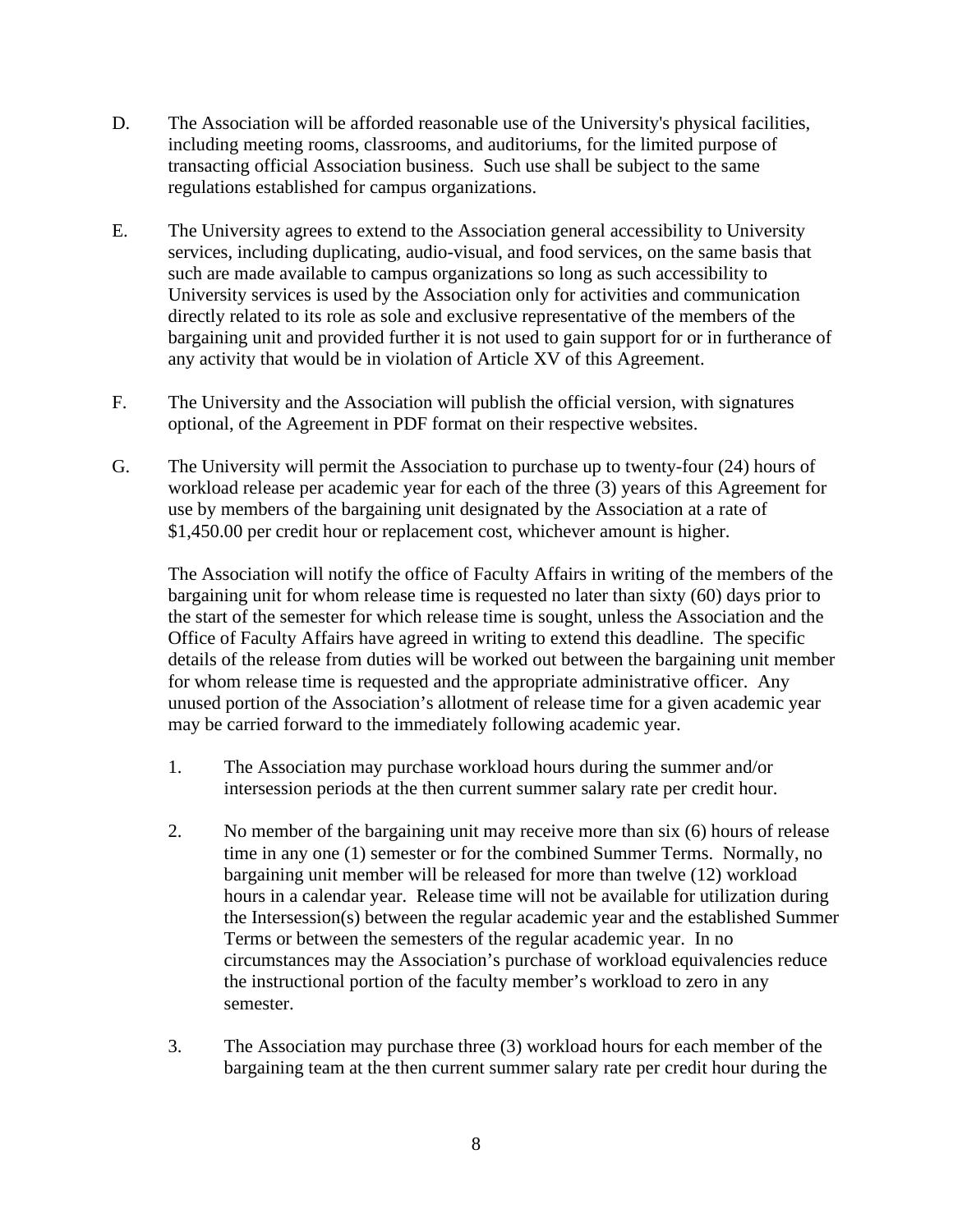summer and/or intersession in which bargaining for a successor Agreement occurs.

4. A FTNTT Faculty member who is employed on a twelve-month contract will make a request in writing to his/her academic unit administrator of his/her desire to serve the Association in a position for which workload hours are normally purchased by the Association. This written request will include a description of the FTNTT Faculty member's duties and how those duties would continue to be met if the request were granted. The FTNTT Faculty member may request workload equivalency, overload and/or a combination. The FTNTT Faculty member's request is subject to the approval of the academic unit administrator and/or the Dean, if applicable. Consistent with Article IX, Section 1.F.2. or Article IX Section 2.B of this Agreement, requests which would result in the assignment of an overload which exceeds three (3) additional workload hours are also subject to the approval of the Provost.

Normally, the University will make every effort to grant the request. In the event that the University has reason to deny the request, the Office of Faculty Affairs shall notify the Association of the FTNTT Faculty member involved and the reasons for the denial. In such an instance, the Association will be provided with an opportunity to substitute an additional release time or workload purchase request, notwithstanding the timelines indicated above. The affected FTNTT Faculty member may have such a decision addressed through the normal governance process for the review of workload issues.

#### **Section 4. Committees**

# **A. Joint FTNTT AAUP/KSU Study Committee**

- 1. **Charge.** The Joint FTNTT AAUP/KSU Study Committee shall have as its purpose the joint exploration of issues that are identified by either party. Examples of issues that may be considered by the committee are topics identified by the parties during collective bargaining that need further study and/or clarification; issues relevant to FTNTT Faculty members; and issues that have an impact on the relationship between the FTNTT Faculty Unit and the University. Topics identified by the parties during collective bargaining that need further study and/or clarification shall be included in this Agreement at [Addendum D.](#page-75-0) This Committee shall have no authority to change, delete or modify any of the terms of the existing Agreement, or to settle any grievance arising under the Agreement. Recommendations made by this Committee are not binding.
- 2. **Membership.** The Committee shall be composed of ten (10) members, all of whom may participate fully in the deliberations of the Committee. The Unit President shall appoint five (5) FTNTT Faculty members to represent the Association on this committee. He/she shall designate one (1) of the five (5) to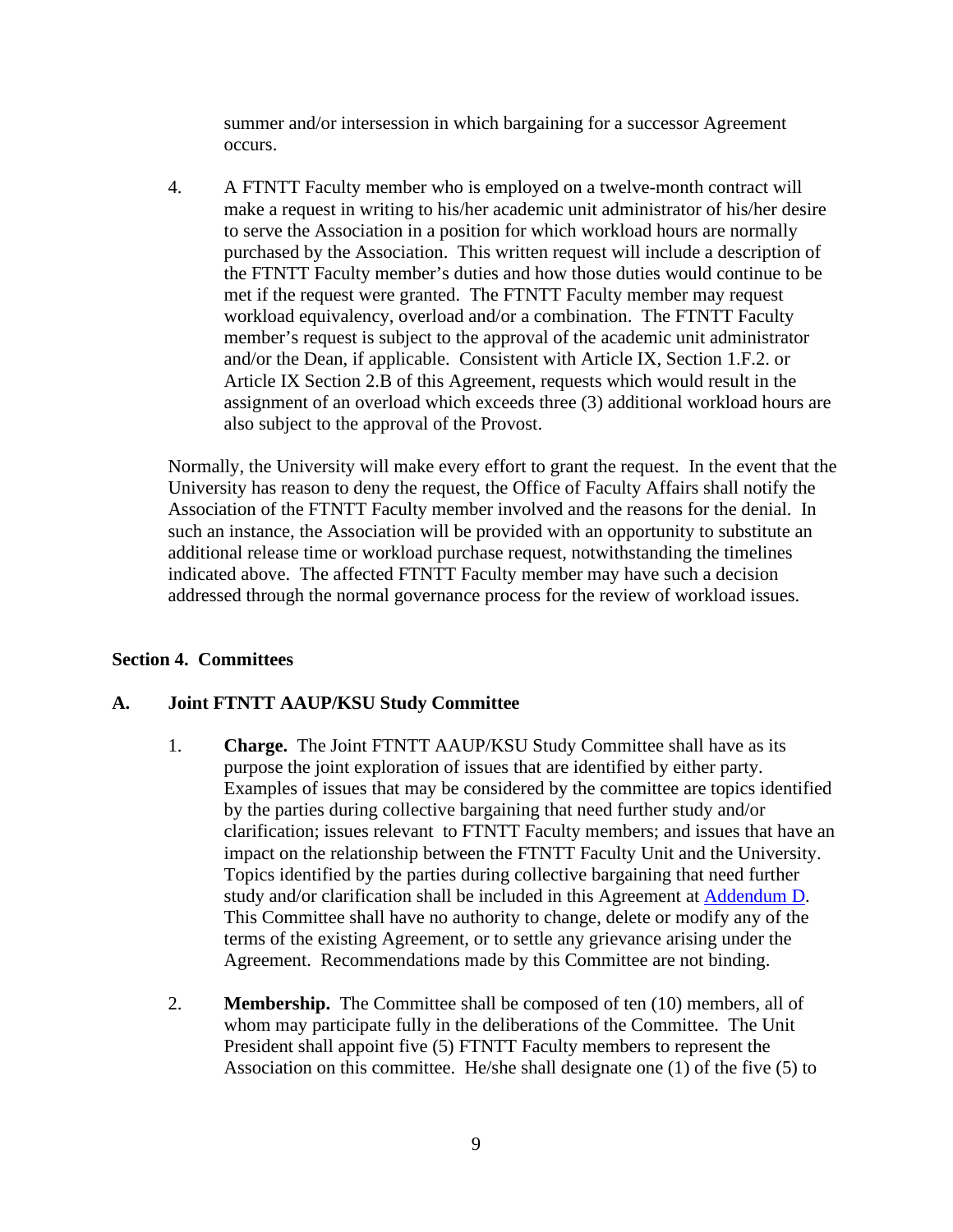serve as co-chair. The Provost shall appoint five (5) administrators to serve on this committee. He/she shall designate one (1) of the five (5) to serve as co-chair.

- 3. **Organization.** Responsibility for chairing the committee meetings will rotate between the Association and the University. The Committee will develop ground rules to cover scheduling of meetings, setting agenda and other issues deemed appropriate by both parties. Joint minutes, in the form of a summary of topics discussed and decisions reached, shall be taken. The Association and the University shall alternate in recording the minutes. Drafts of minutes from each meeting will be jointly reviewed and approved by both parties. These minutes will then be sent to committee members, the Unit President and the Associate Provost for Faculty Affairs.
- 4. **Meetings.** The committee will hold its first meeting not later than sixty (60) days following the ratification of this Agreement or the start of the academic year. The committee will meet on an as needed basis but at least once per semester. By mutual agreement, the committee may meet more frequently. A representative of the U.S. Federal Mediation and Conciliation Service may be invited to attend the meetings by mutual agreement.
- 5. **Recommendations.** Any recommendation from the committee shall be in the form of a nonbinding, joint recommendation to the Provost and the Unit President.

# **B. Health Benefits Review Committee and Quality of Faculty Work/Life Committee**

- 1. There currently are established and in operation, prior to and outside the scope of this Agreement, a Health Benefits Review Committee and a Quality of Faculty Work/Life Committee, both of which report administratively and in an advisory capacity on matters specific to their respective charges to the Vice President for Human Resources.
- 2. Within the constraints noted above, the Unit President of the Association will be invited to recommend to the Vice President for Human Resources up to two (2) FTNTT Faculty members for appointment to the Health Benefits Review and two (2) FTNTT Faculty members for appointment to the Quality of Faculty Work/Life Committees. With the concurrence of the bargaining representative through whose Agreement with the University these committees were established and their respective memberships constituted, the Vice President for Human Resources shall appoint one (1) additional member to each of the Health Benefits Review Committee and the Quality of Faculty Work/Life Committee from among the recommendations forwarded to him/her by the Unit President of the Association.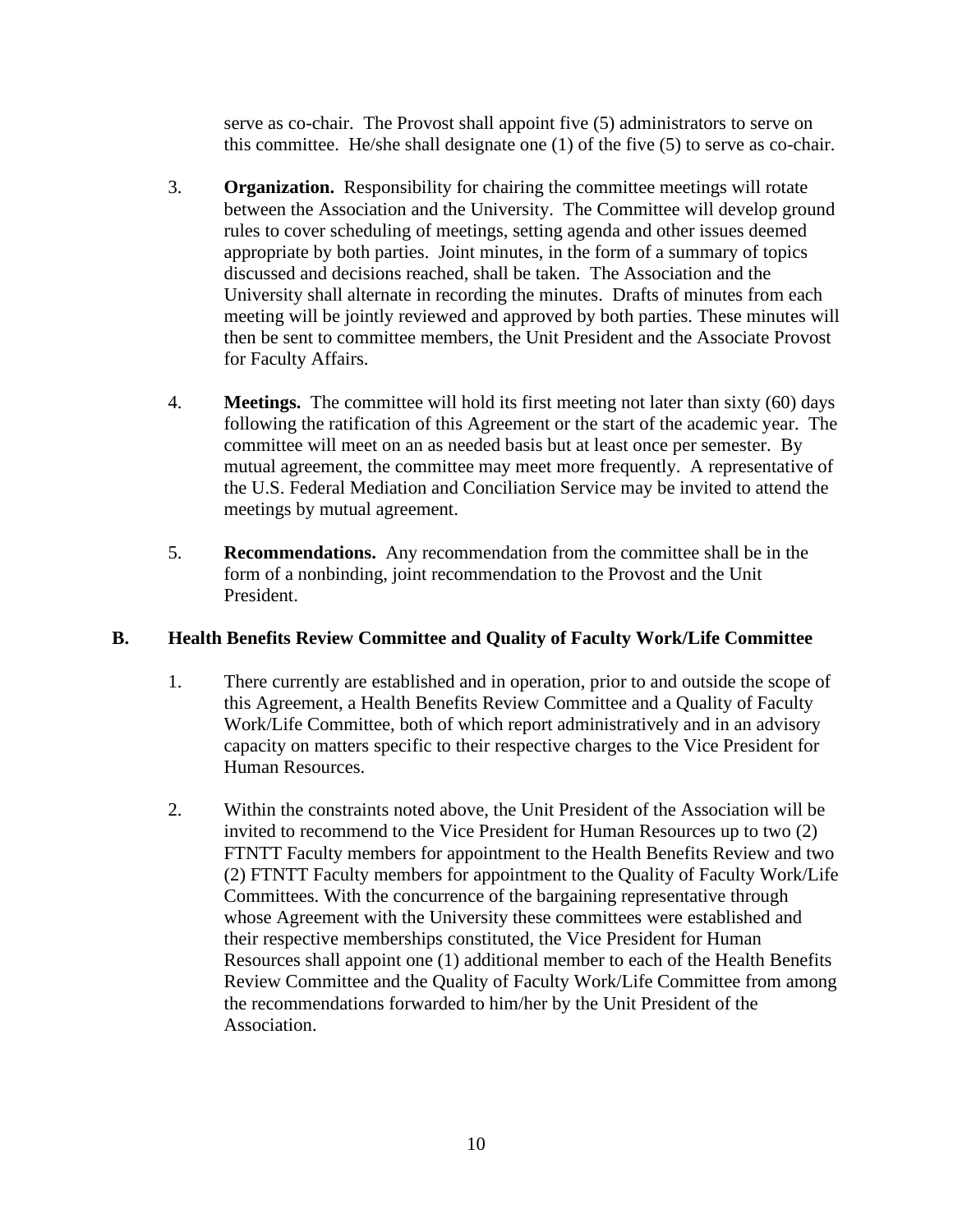#### **ARTICLE III Management Rights**

<span id="page-13-0"></span>Recognizing that Ohio law vests full authority and responsibility for the operation of the University in the Board of Trustees and restricts the power of the Board to delegate its authority and responsibility, the University, acting by and through its duly constituted authorities, retains and reserves exclusively to itself all rights, powers, prerogatives, responsibilities, and authority vested in it, whether exercised or not, none of which are in any way, except as expressly set forth elsewhere in this Agreement, directly or indirectly subject to the Grievance Procedure set forth in Article VII of this Agreement. Without limiting the generality of the foregoing, it is understood and agreed that except where expressly stated in this Agreement, nothing contained herein shall in any way limit the Board's right to adopt new or modify or terminate existing policies, rules, regulations, and procedures in furtherance and accomplishment of its statutorily mandated authorities and responsibilities nor limit the University's right and responsibility to exercise those rights specifically enumerated in Section 4117.08(C) of the Ohio Revised Code and as it may be amended from time to time.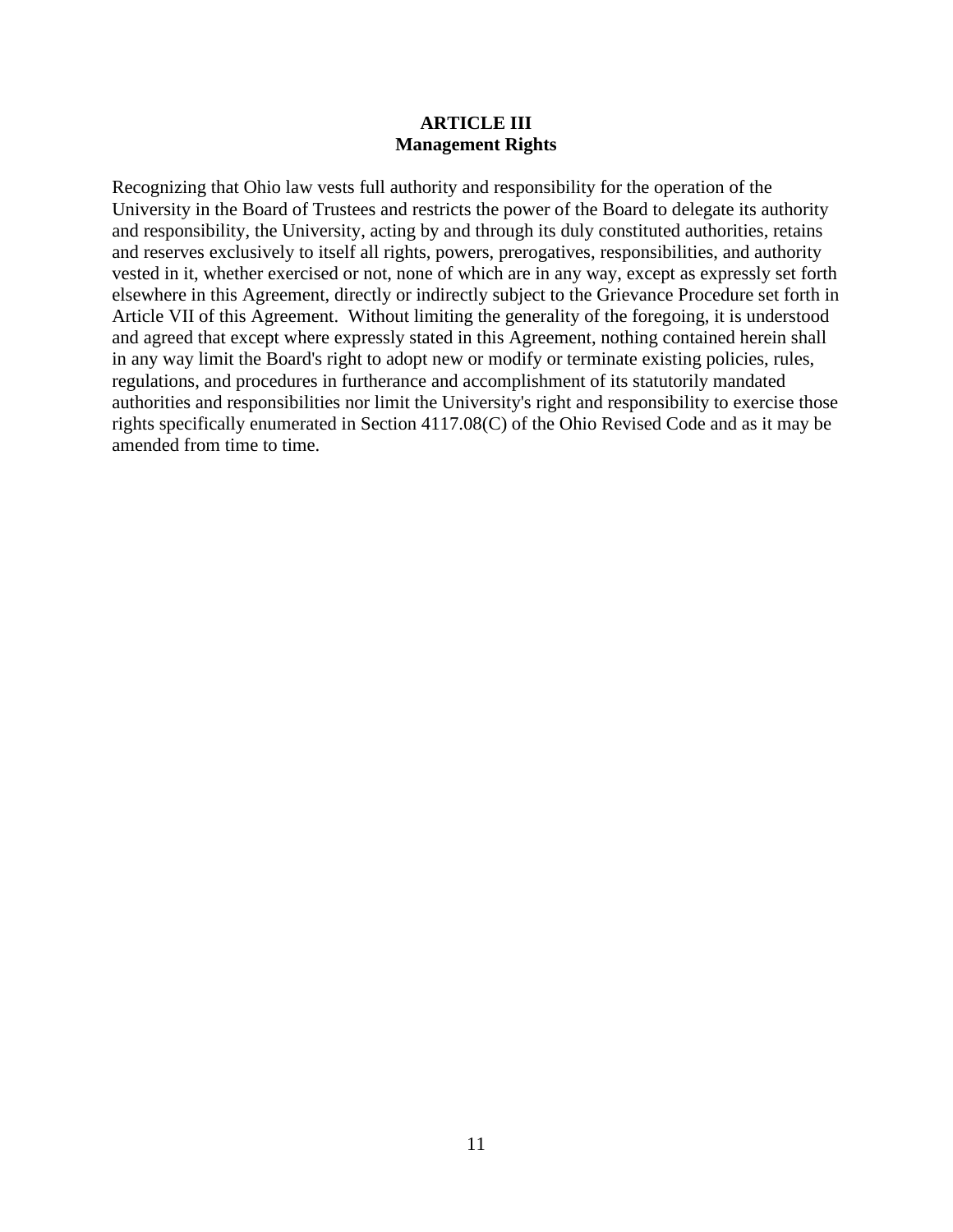# **ARTICLE IV Academic Freedom and Professional Responsibility**

# <span id="page-14-0"></span>**Section 1.**

The parties recognize that membership in the academic profession carries with it both special rights and also special responsibilities. Accordingly, the parties reaffirm their mutual commitment to the concepts of academic freedom and professional responsibility.

# **Section 2.**

As stated in the American Association of University Professors' 1940 Statement of Principles on Academic Freedom and Tenure, FTNTT Faculty members are entitled to freedom in research and in the publication of the results, subject to the adequate performance of their other academic duties. The principles of academic freedom and freedom of inquiry shall be interpreted to include freedom of expression in both traditional print and newly-emerging electronic formats such as the creation of digital images, web sites, or home pages.

FTNTT Faculty members are entitled to freedom in the classroom (including the virtual classroom) in discussing their subject, but they should be careful not to introduce into their teaching controversial matter which has no relation to their subject. In making public statements -- including the exercise of the right to responsible dissent on matters of institutional policy or educational philosophy -- FTNTT Faculty members have an obligation to be accurate, to exercise appropriate restraint, to show respect for the opinions of others and to make every effort to indicate that they are not speaking for the University.

#### **Section 3.**

As stated in the American Association of University Professors' 1966 Statement on Professional Ethics, FTNTT Faculty members, in exercising their professional roles as teacher, scholar and colleague, accept the obligation to exercise critical self-discipline and judgment in using, extending and transmitting knowledge and to practice intellectual honesty in accord with the standards of expectation of their respective disciplines and of the University's Faculty Code of Professional Ethics.

#### **Section 4.**

The parties agree that academic freedom and professional responsibility apply to the use of the University's computer and network resources consistent with the University's policies regarding information technology, currently *University Policy* 3342-9-01 and 3342-9-01.1, as these policies may be modified from time to time.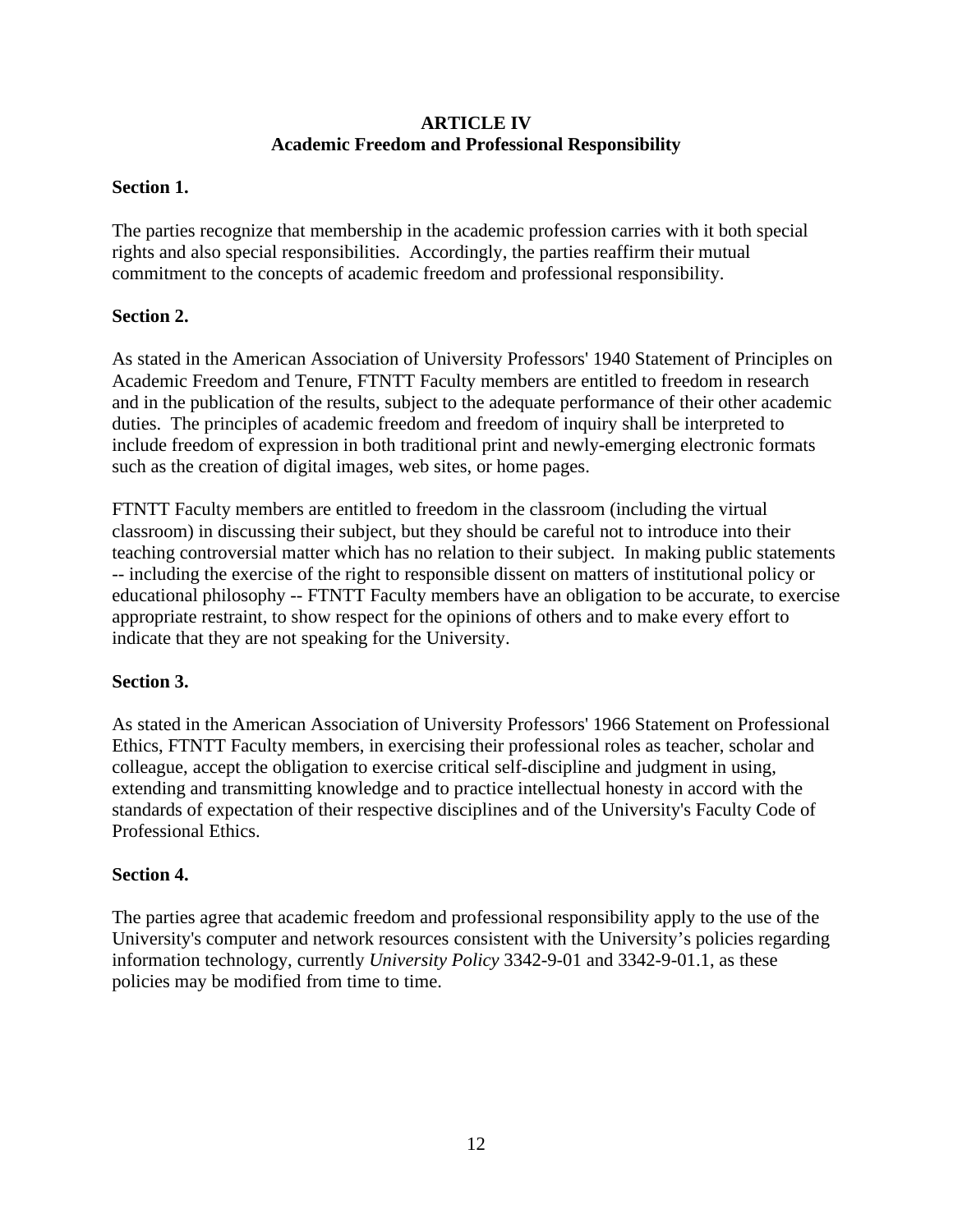# **ARTICLE V Nondiscrimination**

# <span id="page-15-0"></span>**Section 1. Equal Opportunity**

The University and the Association affirm their belief in the moral and legal principles supporting an educational, professional and employment environment free of unlawful discrimination. The University and the Association agree that the University must remain a place where there exists the right freely to inquire, teach, discuss, publish, and disseminate the results of inquiry. To these ends, the parties support and pledge themselves to abide by the concepts of non-discrimination and academic freedom. The University is committed to maintaining an environment free of unlawful discrimination based on the list of protected categories and how they are defined as included in Section 3342-5-16 of the University Policy Register.

# **Section 2. Prohibition against Unlawful Harassment**

The University and the Association affirm their belief in the moral and legal principles supporting an educational, professional and employment environment free of unlawful harassment. The University and the Association mutually recognize the deleterious effect that sexual or other unlawful harassment has on the University environment. The University is committed to maintaining an environment free of unlawful harassment based on the list of protected categories and how they are defined as included in Section 3342-5-16 of the University Policy Register.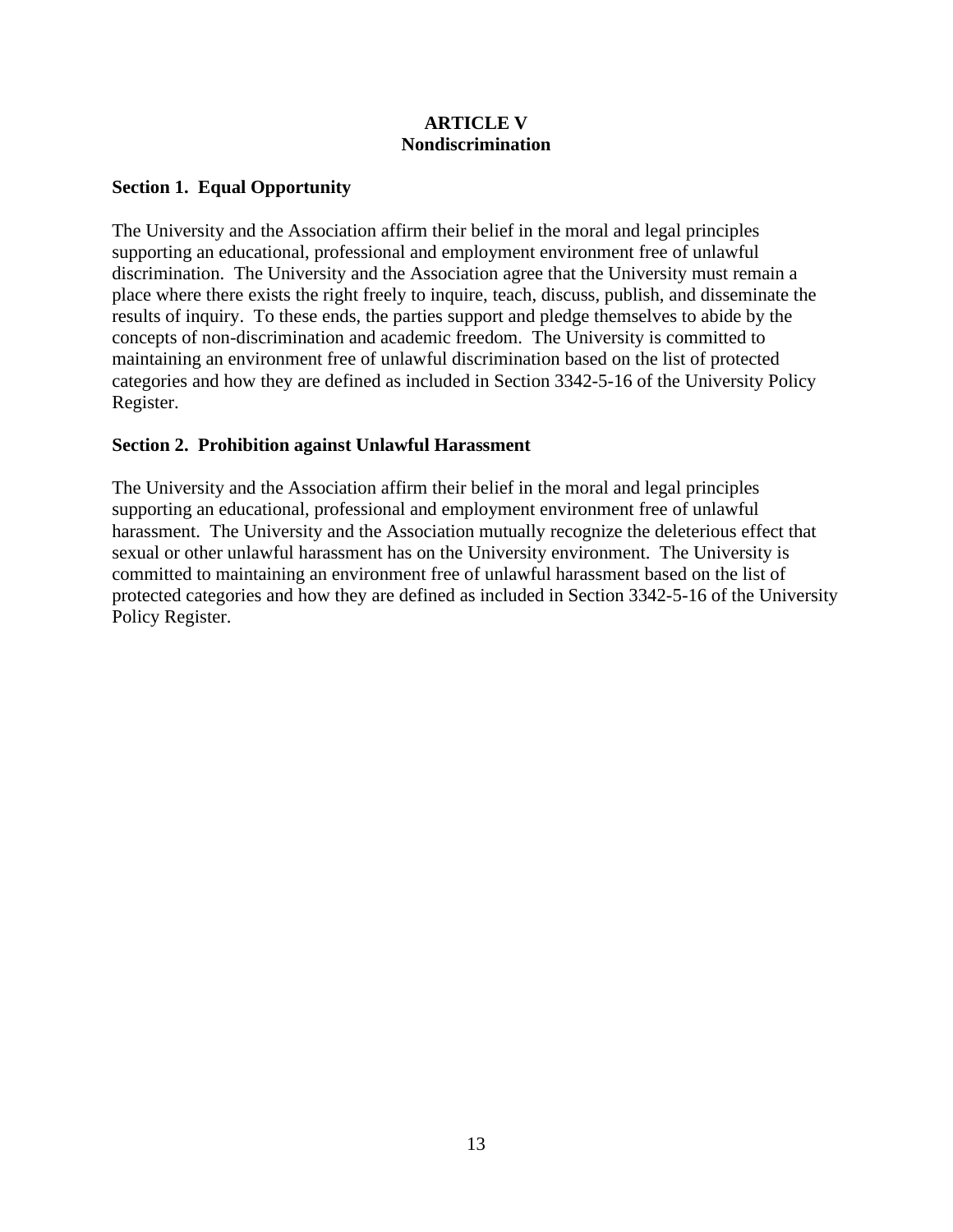#### **ARTICLE VI Governance and Role in Academic Unit**

#### <span id="page-16-0"></span>**Section 1. Definitions and Scope**

Inasmuch as FTNTT Faculty members are employed annually and on a year-by-year basis primarily to provide instructional services as defined in the University's workload/teaching load policy as referenced in Article IX (Faculty Workload) and/or other services to the University, they have no required committee or other service obligations beyond those directly related to their responsibilities as specified in their letters of appointment or workload statements. The parties to this Agreement acknowledge that the governance structures and procedures of the University, including the central advisory and recommendatory role of the tenure-track faculty therein, are established and embodied in a set of University policies, operational procedures and authorized governing documents, including the academic unit and regional campus sections of the Faculty Handbook and/or the handbooks currently in effect or as such handbook(s) may subsequently be modified, amended or otherwise revised for that purpose. Nothing in this Agreement or in this Article, therefore, shall either *create* or *diminish* rights to participation by FTNTT Faculty members other than as currently constituted or as provided for in the collective bargaining agreement between the University and the full-time tenured/tenure-track faculty, policies, programs, and opportunities as may be amended or modified by established procedures for that express purpose during the life of this Agreement.

Consistent with these principles, it is nonetheless the intent and expectation of the parties to this Agreement that FTNTT Faculty members shall have a recognized and meaningful role in the governance of the academic unit or regional campus of which the member of the bargaining unit is a member during the term of his/her appointment.

# **Section 2. FTNTT Faculty Role in Academic Unit/Campus Governance**

Within the context of the foregoing, FTNTT Faculty members shall have the opportunity to participate in governance roles at the academic unit/campus level, including eligibility for committee assignments and other opportunities as are explicitly made available to them through the collective bargaining agreement between the University and the full-time tenured/tenuretrack faculty, and other governing documents, policies, or programs. Participation in academic unit/campus governance will include such opportunities to vote in academic unit/campus elections and to serve on academic unit/campus committees as are consistent with the collective bargaining agreement between the University and the full-time tenured/tenure-track faculty, applicable provisions of academic unit/campus sections of the Faculty Handbook currently in effect or as the academic unit/campus' sections of the Faculty Handbook may subsequently be modified, amended or otherwise revised for that purpose. The University and the Association expect academic units and regional campuses to include language in their respective sections of the Faculty Handbook or as the academic unit/campus' sections of the Faculty Handbook may subsequently be modified, amended or otherwise revised for that purpose that specifies the role of FTNTT Faculty members in academic unit or regional campus governance. In those academic units or regional campuses that include FTNTT Faculty members in academic unit or regional campus governance, these FTNTT Faculty members shall not participate in any personnel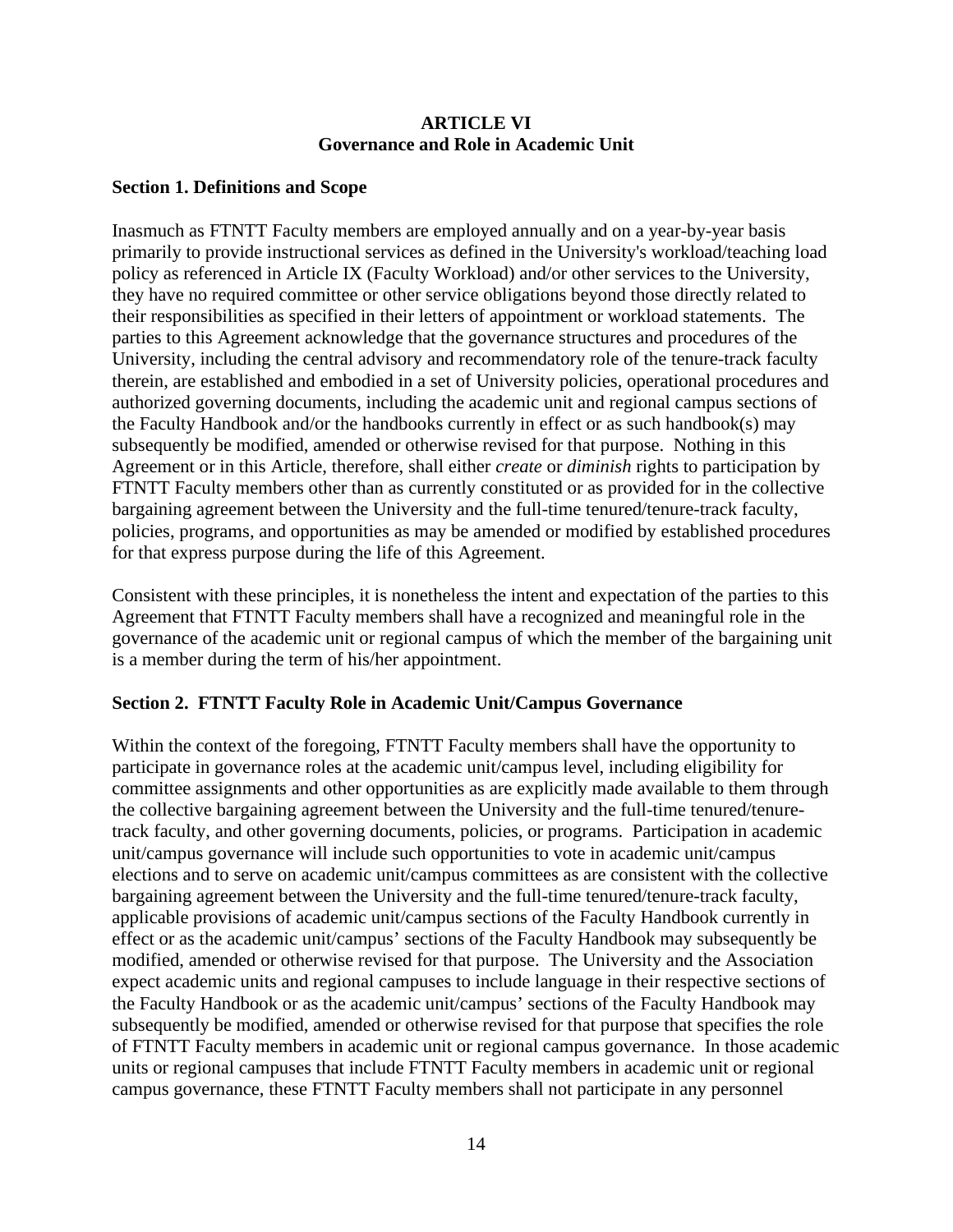decision regarding tenure-track faculty members, including but not limited to appointment, reappointment, tenure, promotion, Faculty Excellence Awards or sanctions. This provision does not, however, prohibit academic units or regional campuses from including FTNTT Faculty members on search committees and on FTNTT review committees.

Consistent with the foregoing, it is the intent and expectation of the University and the Association that academic units and regional campuses include FTNTT Faculty members on the following governance bodies and committees:

- those governance bodies and committees that consider and make recommendations on curricular and instructional issues;
- those governance bodies and committees that make recommendations on FTNTT personnel actions;
- search committees;
- handbook committees: and,
- other governance bodies and committees as determined by the academic unit or regional campus.

# **Section 3. Academic Unit/Campus Communications with FTNTT Faculty**

The parties to this Agreement recognize the importance of regular communication between the FTNTT Faculty members and their academic unit administrators and/or regional campus deans. To facilitate these relationships and the sharing of information, unit administrators and regional campus deans will invite all FTNTT Faculty members to meet at least once as a group during the fall and spring semesters. The unit administrator/campus dean will schedule, convene and set the agenda for these meetings, and include agenda items proposed by FTNTT Faculty members, as appropriate. At these meetings the unit administrator will consult with the FTNTT Faculty members about various issues specific to the unit and/or campus, including but not limited to proposed handbook revisions; curriculum and instructional matters; FTNTT Performance Review timelines and procedures; scheduling and workload assignments; and other issues relevant to the work of FTNTT Faculty members. These meetings shall be convened for the purposes stated in this Section 3 and they are not intended to replace or to substitute for FTNTT Faculty members' participation in other governance bodies and activities.

# **Section 4. The Non-Tenure Track Provost's Advisory Council (NPAC)**

The Non-Tenure Track Provost's Advisory Council (NPAC) shall be composed of the Provost and one (1) FTNTT Faculty member elected from each College on the Kent Campus and two (2) regional campus FTNTT Faculty members of which one (1) is elected from the College of Applied and Technical Studies and one (1) is elected from all FTNTT Faculty members on the Regional Campuses. These elections will be scheduled during each spring semester. NPAC shall act as a consultative advisory committee to the Provost on issues of University-level significance relating to FTNTT Faculty which are not governed by this Agreement. The Provost will schedule at least two (2) meetings with NPAC each semester. Each academic year, the Unit President may schedule a meeting with NPAC before its first scheduled meeting. NPAC may also meet without the Provost, as needed.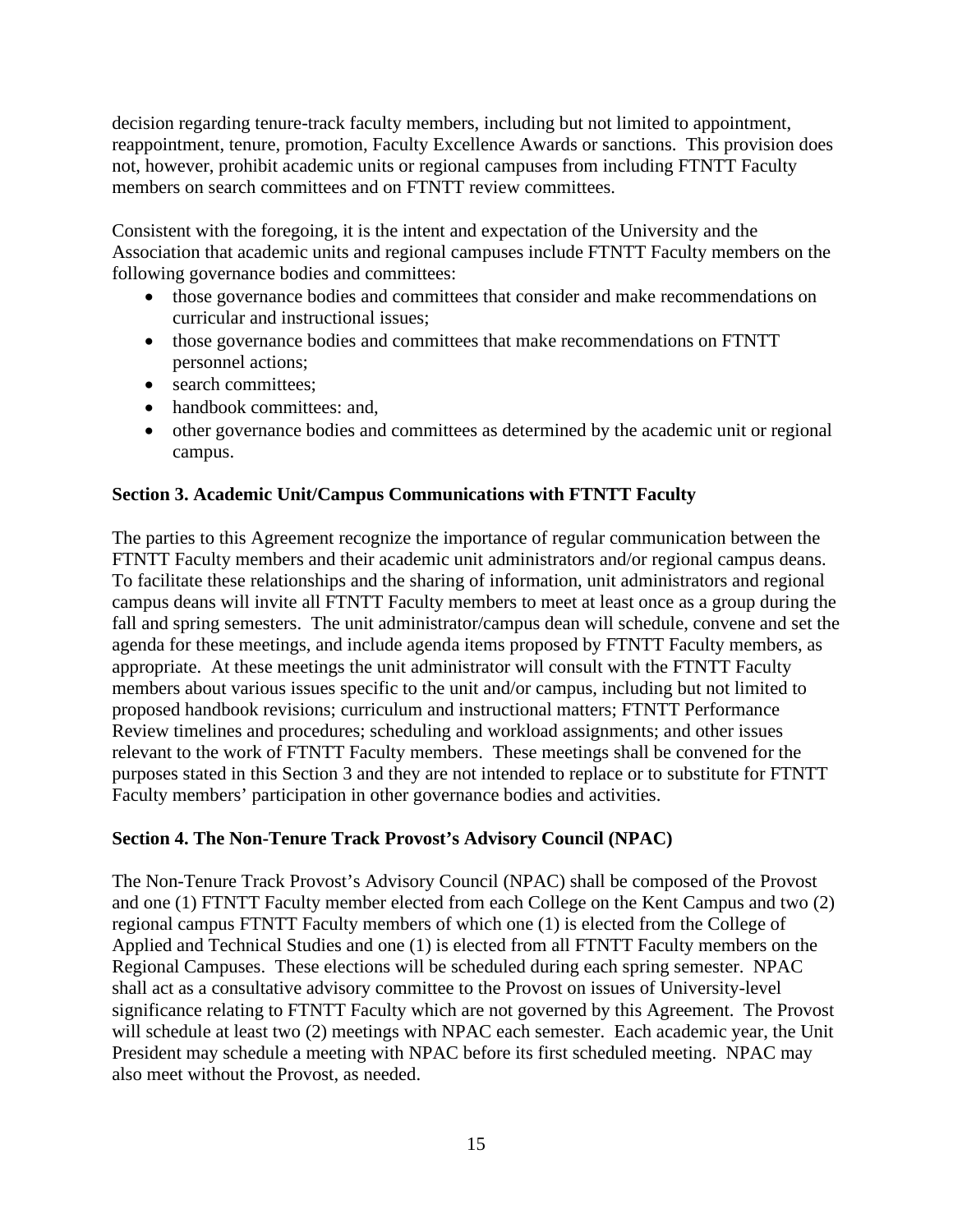The Dean of each College (with or without departments and schools) shall request nominations from all the members of the bargaining unit and oversee the election of NPAC members as described below for his/her College. The Provost or his/her designee shall request nominations from all FTNTT Faculty members who are assigned to the regional campuses and will oversee the election of the regional campuses NPAC representative as described below. Only FTNTT Faculty members will vote in the elections for NPAC representatives. Normally, an FTNTT Faculty members will be limited to no more than two (2) consecutive years on the NPAC.

In even numbered years the following Colleges will elect NPAC representatives: Aeronautics and Engineering, Architecture and Environmental Design, Arts and Sciences, Business Administration, Communication and Information and Nursing. In odd numbered years the Regional Campuses and the following Colleges will elect NPAC representatives: Arts, Education Health and Human Services, Public Health, College of Applied and Technical Studies and University Libraries.

During the term of this Agreement, the NPAC shall discuss and/or make recommendations on the following issues:

- A. Inclusion of FTNTT Faculty members in shared governance at all levels of the University (e.g., faculty advisory committees, college advisory committees, curriculum committees, etc.)
- B. Review of proposals submitted for the Professional Development Excellence Pool as described in this Agreement when funds are available.
- C. Other topics of University-level significance which concern FTNTT Faculty members which are not governed by this Agreement.

#### **Section 5. Faculty Handbooks**

Except for policies specifically affecting the promotion, tenure and appointment or reappointment of regular tenure-track faculty or otherwise exclusively applicable to or reserved for tenure-track faculty, policies set forth in each academic unit's or regional campus' section of the Faculty Handbook and/or the handbooks currently in effect or as such handbook(s) may subsequently be modified, amended or otherwise revised for that purpose shall apply to FTNTT Faculty members in that academic unit. The established faculty advisory body of the academic unit or regional campus shall advise and make advisory recommendation to the unit's administrative officer or regional campus dean on any questions arising from this Article or with regard to needed interpretations of applicability and scope of handbook provisions as such affect FTNTT Faculty members in that academic unit. It is the intent and expectation of the University and the Association that academic units and regional campuses consult with FTNTT Faculty members concerning proposed additions and/or other modifications to the academic unit's or regional campus' section of the Faculty Handbook or as such academic unit/campus' section(s) of the Handbook may subsequently be modified, amended or otherwise revised for that purpose that have an impact on FTNTT Faculty members.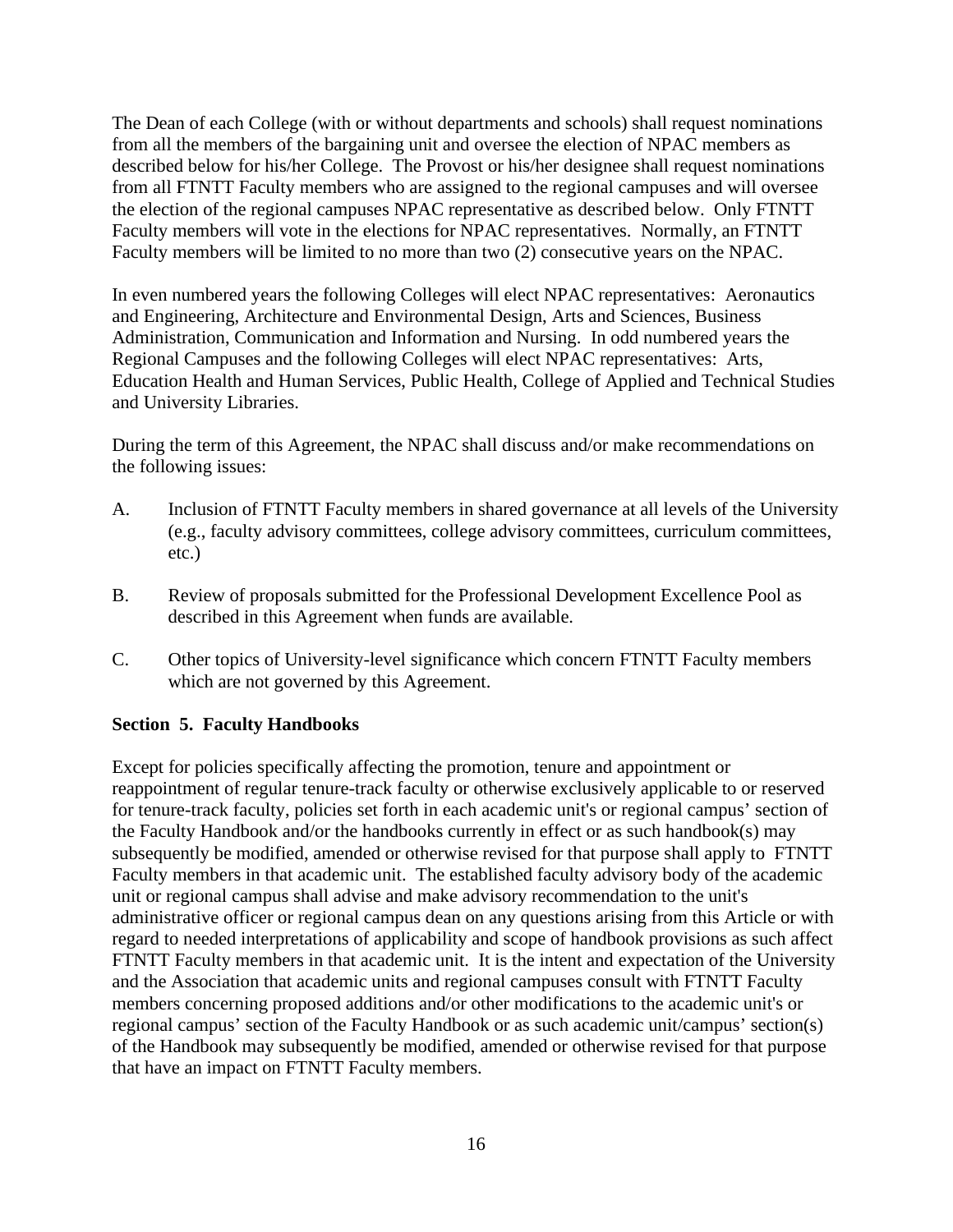# **ARTICLE VII Grievance Procedure**

#### <span id="page-19-0"></span>**Section 1. Informal Resolution**

The University and the Association share a mutual commitment to open communication and efforts to resolve issues of concern or disputes in a timely way and through informal means wherever practicable.

- A. The University and the Association encourage FTNTT Faculty members to discuss and to bring to the attention of their department chairperson/school director, regional campus dean, other University administrator and/or the Association of any concern or issue that they may have with regard to their individual terms and conditions of employment as soon as reasonably possible.
- B. The Association has a formal role in resolving concerns or issues only with regard to the Grievance Procedure defined in Section 2 below; however, FTNTT Faculty members may consult and seek the advice of the Association and/or elect to request the presence of an Association representative during any meeting held pursuant to this Section 1.
- C. Inasmuch as the Association does not have a formal role in FTNTT Faculty members' attempts at informal resolution and may not be aware that FTNTT Faculty members have elected to engage in informal resolution of concerns or issues they may have with regard to their individual terms and conditions of employment, the Association assumes no responsibility for the outcome or consequences of the process as it affects FTNTT Faculty members except as a member may have proceeded in accord with the specific advice or recommendation from the Association.
- D. A resolution resulting from this informal resolution process shall not constitute binding precedent for other administrative determinations, including similar or related complaints or potential grievances, nor shall it conflict with any provisions of this Agreement.
- E. Whenever practicable, the University and the Association expect FTNTT Faculty members to attempt to resolve issues of concern or disputes informally as soon as possible and prior to the initiation of the Grievance Procedure described in Section 2 below. In the event that an issue is not resolved informally to the satisfaction of the FTNTT Faculty member(s), the FTNTT Faculty member(s) may request that the Association consider filing a grievance on the issue pursuant to the Grievance Procedure described in Section 2 below.

#### **Section 2. Grievance Procedure**

A. *Definitions:*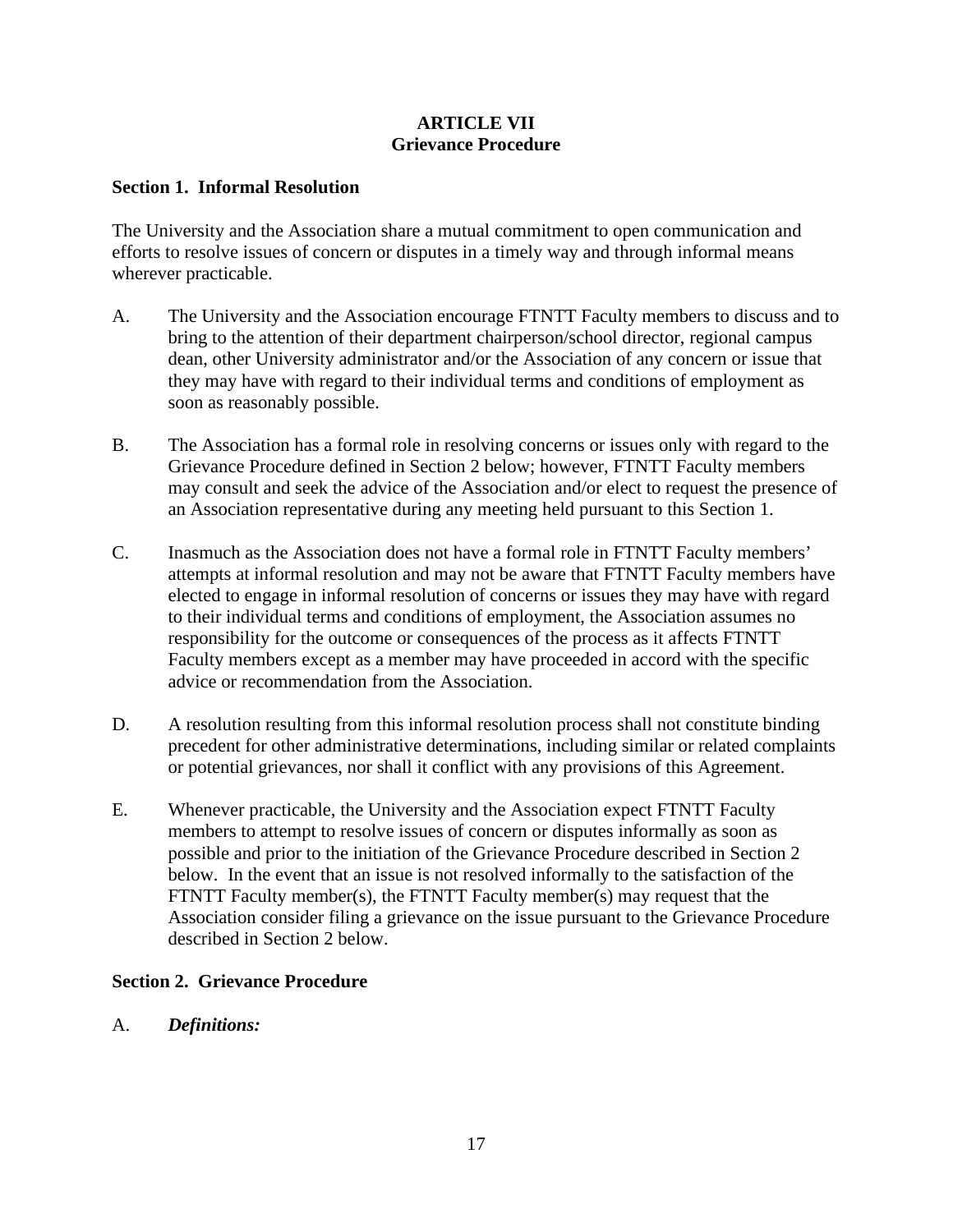- 1. Grievance. A grievance is defined as a disagreement, arising under and during the term of this Agreement, concerning the interpretation and application of the specific written provisions of this Agreement.
- 2. Scope. Any grievance a FTNTT Faculty member may have in relation to employment with the University arising from the application or interpretation of this Agreement may be filed as stated in this Section 2. Any FTNTT Faculty member or group of FTNTT Faculty members covered by this Agreement may, in conjunction with and with the approval of the Association, present a grievance to the University and have it adjusted so long as the University and the Association concur that such adjustment is not inconsistent with the terms of this Agreement. A grievance against the University may be presented by the Association in its own name if the Association believes that any of the terms and conditions of this Agreement or their interpretation, meaning, or application has been violated by the University. Times for hearings and meetings shall be set by mutual agreement of all the parties. No reduction in compensation shall occur for any FTNTT Faculty member as a result of participation in any grievance proceedings. No FTNTT Faculty member shall be disciplined or discriminated against for participation in the grievance procedure.

# B. *Step One*

- 1. If, following unsuccessful efforts informally to resolve a concern through Section 1 above, the Association believes that a specific written provision of the Collective Bargaining Agreement has been violated, the Association may reduce the grievance to writing and submit it to the Associate Provost for Faculty Affairs for referral to the appropriate Administrator. (Normally this will be the college dean for FTNTT Faculty members in colleges with departments and schools or the Associate Provost for Faculty Affairs, or his/her designated representative, for FTNTT Faculty members employed in colleges without department and schools, University Libraries or in the regional campus system.)
- 2. In order to be considered timely for disposition under this Agreement, a grievance must be submitted in writing, on forms provided by the University, not later than the earliest of the following: seventy-five (75) days after the FTNTT Faculty member knew or through the exercise of reasonable diligence should have known of the event on which it is based; or within twenty-one (21) days following timely notice of the concern and completion of reasonable efforts to resolve a concern informally through Section 1 of this Article.
- 3. The grievance form ("Grievance") shall be signed and dated by the affected FTNTT Faculty member(s) ("Grievant") and by an authorized representative of the Association and shall set forth the facts and dates, including of efforts at informal resolution, of the conditions or circumstances giving rise to the grievance; the specific provision(s) of the Agreement, with particularity, that are alleged to have been violated; and the remedy or relief desired.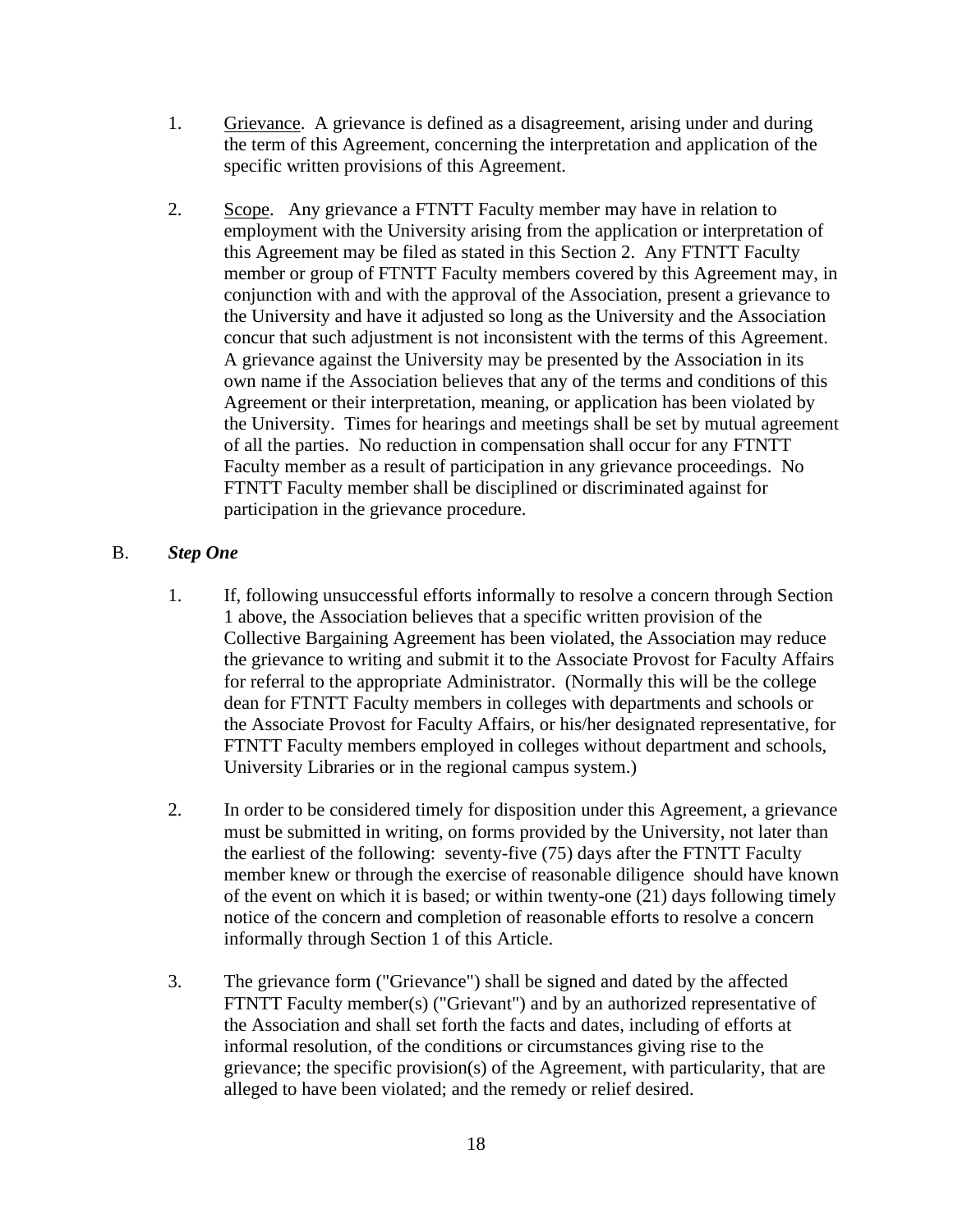- 4. At the time the Grievance form is received, the Associate Provost shall sign and date the form, acknowledging its receipt, and forward a copy to the responsible administrative officer ("Administrator") at the college or Provost's level, as appropriate, for consideration and disposition. Copies shall also be provided to the grievant, the Association representative designated on the form, and the department chair, school director or regional campus dean against whom the grievance is being brought.
- 5. Within fifteen (15) calendar days of receipt of the completed Grievance form from the Associate Provost for Faculty Affairs, the Administrator to whom the Grievance has been referred for disposition shall convene a meeting to discuss the Grievance, its alleged bases, and the appropriateness of the desired remedy or relief with the grievant and, if requested by the grievant, the designated Association representative. Whether the administrative officer at the college/department/school or regional campus level against whom the grievance has been brought shall be included in this meeting, or consulted separately, shall be at the sole discretion of the Administrator to whom the Grievance was referred for disposition.
- 6. Within fifteen (15) calendar days of the completion of the Step One meeting, the Administrator shall provide a written answer to and disposition of the Grievance on forms provided by the University. Copies of this form are to be sent to the grievant, the Association representative, the administrative officer against whom the grievance was brought, and the Associate Provost for Faculty Affairs.
- 7. In the event the answer of the appropriate Administrator is unacceptable to the Association or an answer is not received as set forth in Section 2.B.6., the grievance may be appealed to the next higher step of this grievance procedure. Any grievance not appealed within fifteen (15) calendar days after receipt of such answer shall be considered withdrawn and shall not be subject to further appeal and/or review.

#### C. *Step Two*

- 1. If the Association is not satisfied with the disposition of the grievance at Step One, the Association may appeal the grievance to the Provost or his/her designated representative within fifteen (15) calendar days after receipt of the Step One answer. Such appeal shall be in writing, again upon forms provided by the University, and shall indicate why the Association does not regard the Step One answer as satisfactory and what alleged violation(s) of specific written provisions of this Agreement remain unresolved.
- 2. Within fifteen (15) calendar days after receipt of such request for appeal, the Associate Provost for Faculty Affairs, or his/her designated representative, shall hold a meeting with the grievant and a representative of the Association in an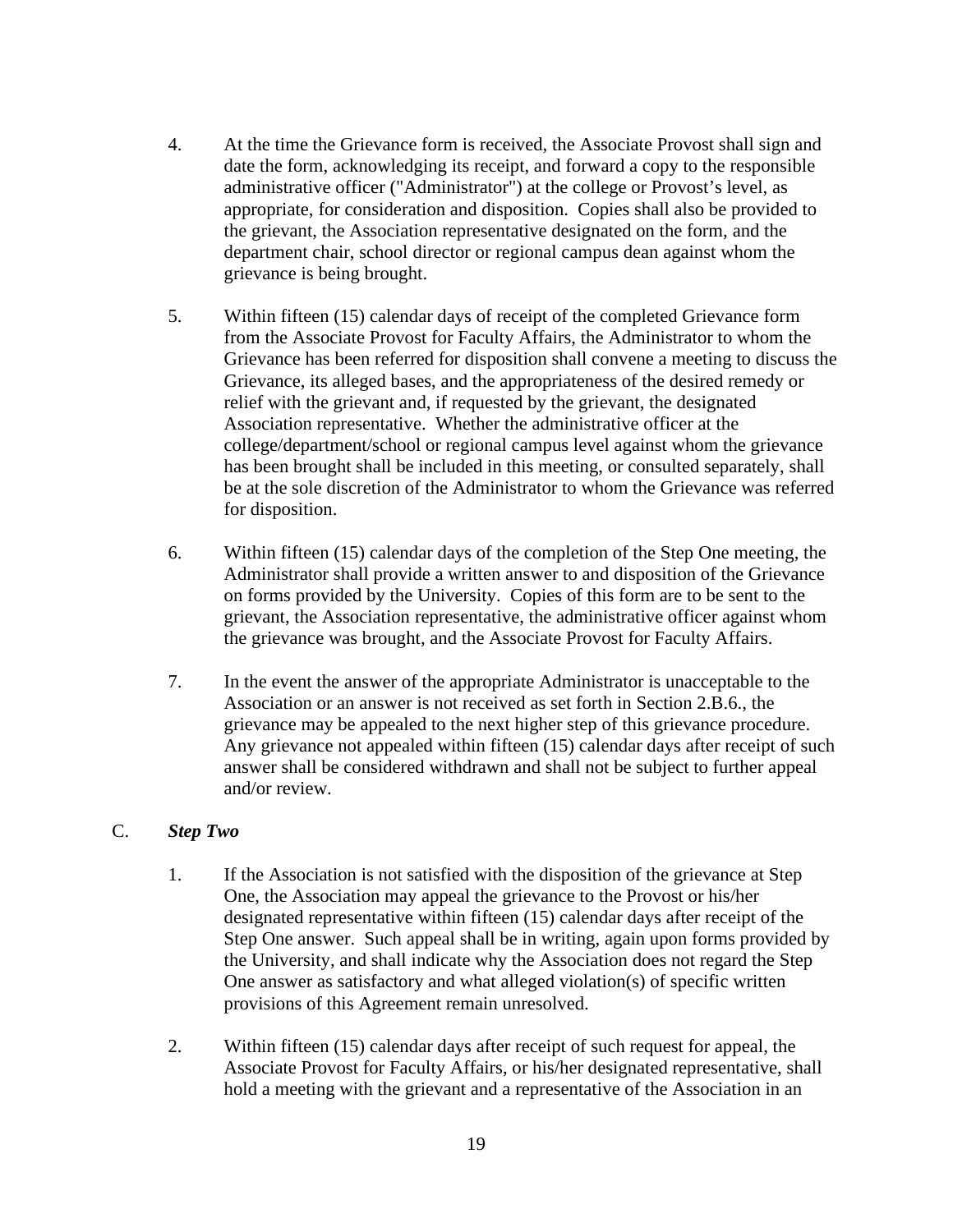attempt to resolve the alleged grievance. Only persons directly related to the grievance shall be present at the meeting. Representatives of the University and the Association (including the grievant) shall not exceed four (4) in number respectively.

- 3. Within fifteen (15) calendar days following conclusion of such meeting(s), the Provost or his/her designated representative shall provide the grievant and the Association with a written disposition of the grievance. Copies shall be provided to the affected administrative officers.
- 4. Any grievance not appealed within twenty-one (21) calendar days after such answer shall be considered settled on the basis of the written answer of the Provost, or his designated representative, and shall not be subject to further appeal and/or review.

# D. *Arbitration*

In the event of an unsatisfactory decision at Step Two, the Association may submit the grievance to arbitration within twenty-one (21) calendar days after receipt of the Step Two answer.

- 1. The Association shall serve a demand for arbitration with the American Arbitration Association within twenty-one (21) calendar days of the receipt of the Step Two answer with simultaneous notice to the Provost or his/her designated representative. The selection and assignment of an arbitrator shall proceed under the voluntary rules of the AAA. If the parties are unable to agree upon which of the nominees, from a panel provided by AAA, shall serve as arbitrator, then the arbitrator will be chosen by each party alternately striking names, and the name remaining shall be the arbitrator. Either party shall have the option to completely reject one (1) panel of arbitrators provided by AAA and request another list.
- 2. In any arbitration proceeding where a question concerning the arbitrator's jurisdiction over the grievance is raised, the arbitrator shall make a separate decision on the question of jurisdiction. The arbitrator shall first rule upon the jurisdictional issues, and if a determination is made that there is no jurisdiction, then no decision or recommendation shall be made concerning the merits of the grievance. Nothing contained herein shall prohibit the arbitrator from taking all evidence of the jurisdictional issues and the merits of the grievance in a single hearing. The decision is the arbitrator's, following opportunity for the two parties to present their perspectives.
- 3. The arbitrator shall be requested to issue his/her decision within thirty (30) days after the conclusion of the testimony, argument, or submission of briefs. The decision of the arbitrator shall be final, conclusive and binding on the grievant(s) and all parties to this Agreement.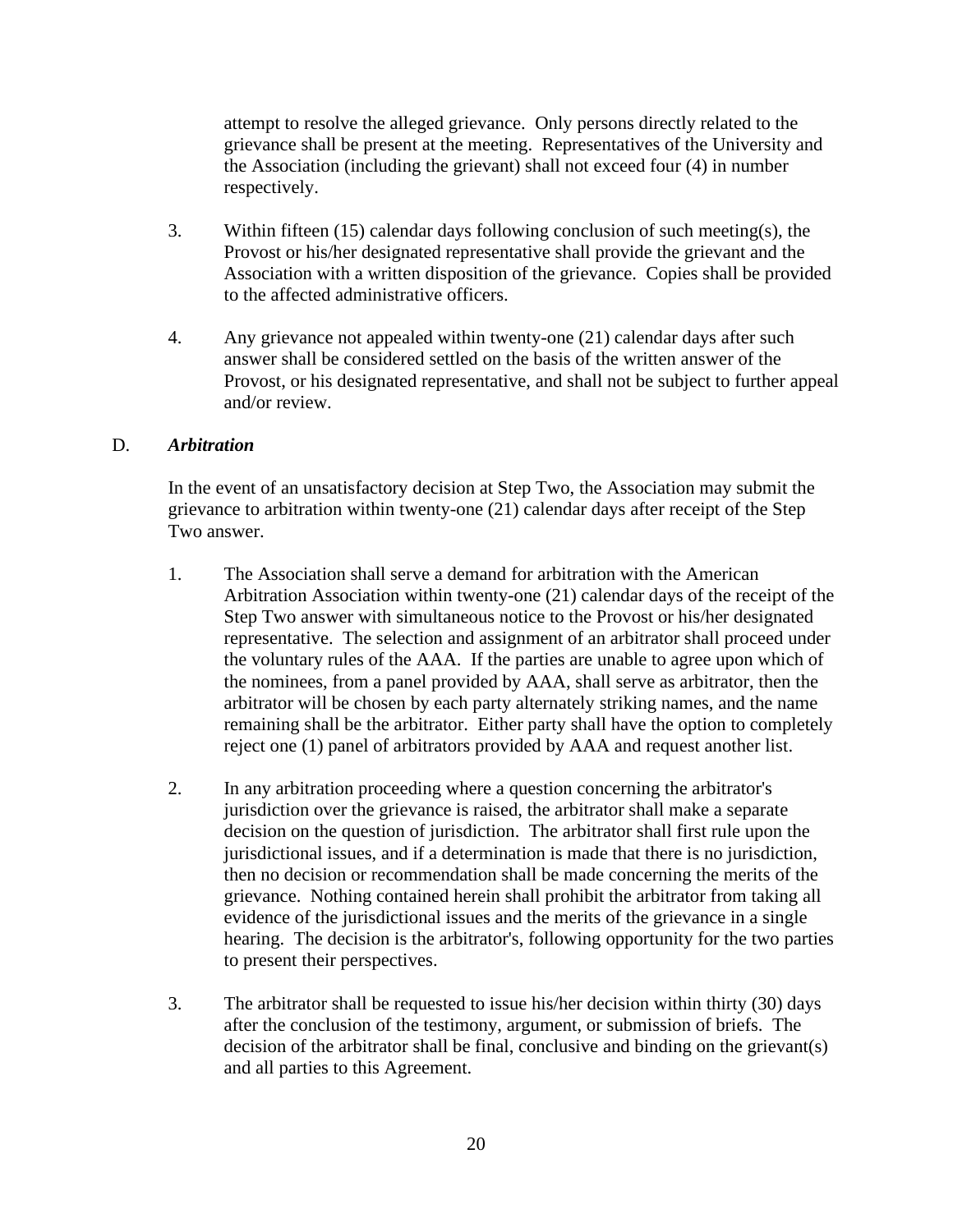- 4. Fees and authorized expenses of the arbitrator shall be shared equally by the University and the Association. Verbatim transcripts of the proceedings may be secured by either party, in which case all expenses will be paid for by the requesting party. If both parties desire a copy of the transcript, the expenses shall be shared equally.
- 5. The arbitrator shall have no authority to add to, or subtract from, alter, change, or modify any of the provisions of this Agreement. The decision of the arbitrator shall be limited to only the question or questions submitted to the arbitrator. The arbitrator shall not substitute a judgment for that of the University where the University's judgment and actions do not violate the written provisions of this Agreement. The arbitrator shall not render any decision which would require or result in an action in violation of public statutes. The arbitrator may make no award which provides the FTNTT Faculty member compensation greater than would have resulted had there been no violation.
- 6. The arbitrator's decision shall address itself solely to the issue or issues presented and shall not impose upon either party any restriction or obligation pertaining to any matter raised in the dispute outside of the submitted issue or issues.

# E. *Other Provisions*

- 1. Grievances shall be processed as rapidly as practicable. The number of days indicated at each level shall be considered as maximum and substantive and every effort shall be made to expedite the grievance process. Time limits in the steps may be shortened or extended by mutual written agreement of both parties, however. Likewise, steps of the grievance procedure may be waived by mutual agreement, in writing, of both parties.
- 2. Failure of the Association to appeal a decision within the specified time limits shall be deemed a withdrawal of the grievance and shall bar further action or appeal. Failure of the University to render a decision on a grievance within the specified time limits shall permit its appeal by the Association to the next step.
- 3. The Association may withdraw a grievance at any step of the grievance procedure by filing written notice with the Associate Provost for Faculty Affairs.

# **Section 3. Exclusivity of Process**

Except as otherwise provided by law, this Article VII, with particular reference to Section 2, shall be the exclusive remedy for an alleged violation of this Agreement by the University.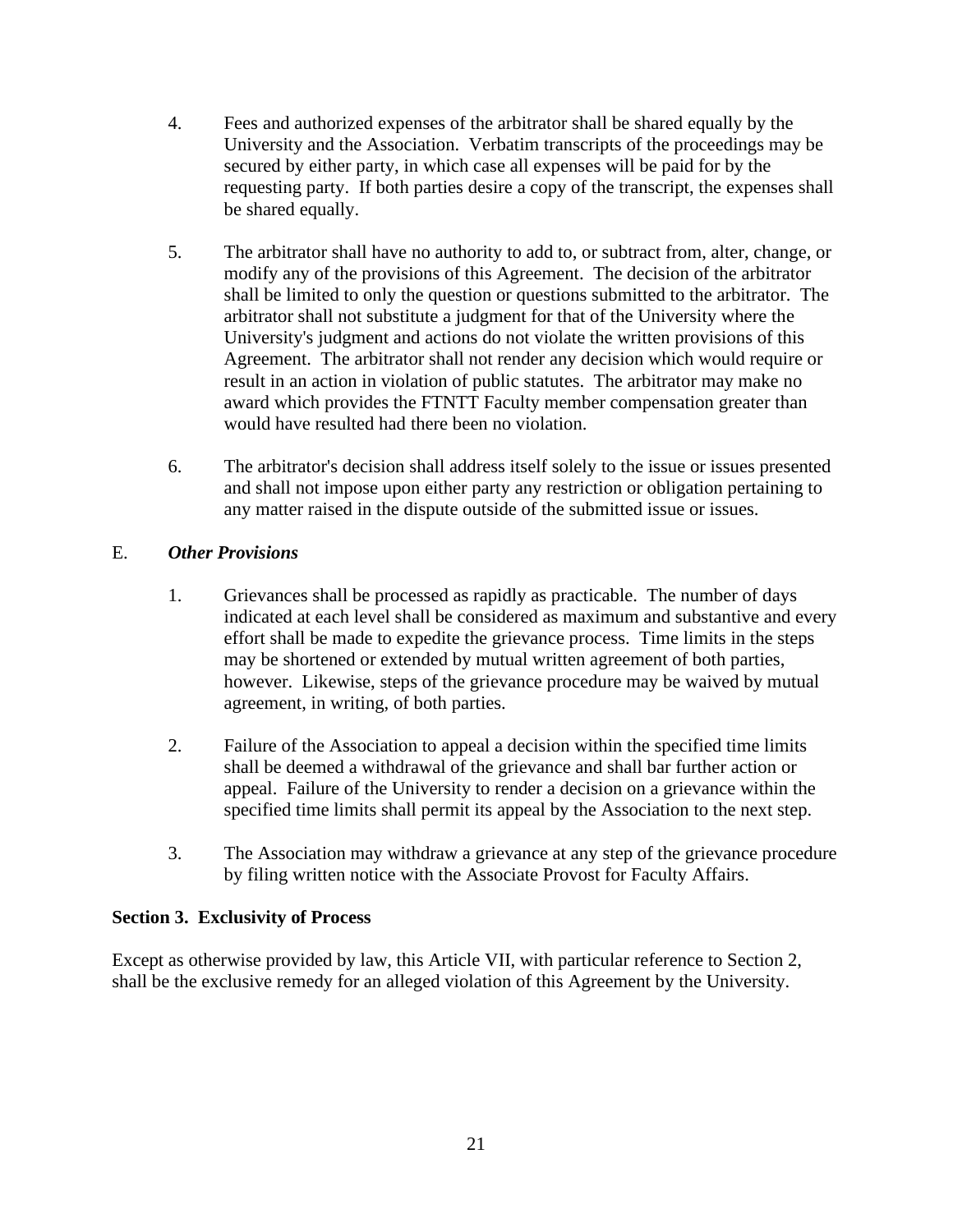# **ARTICLE VIII Disciplinary Provision**

# <span id="page-24-0"></span>**Section 1.**

The parties to this Agreement agree that, when warranted, the University has and retains the right to discipline FTNTT Faculty members in accordance with applicable University policy and expectations of employment, up to and including the termination of the employment relationship prior to the expiration date of the employment contract.

- A. The parties to this Agreement mutually recognize that, in many instances, the need to impose formal discipline as a matter of record or in a form that would occasion economic or material detriment to the faculty member can best be avoided by efforts at informal resolution of the matter of concern between the affected member of the bargaining unit and the responsible administrative officer.
- B. The parties to this Agreement agree that the University will not impose formal discipline except for just cause.
- C. The parties further agree that in any matter concerning the possible imposition of formal discipline, normally, the responsible administrative officer will notify the affected FTNTT Faculty member and the Association no less than five (5) working days before any discipline is imposed. In unusual instances where circumstances present a situation wherein the delaying of action could result in immediate harm to the University, the FTNTT Faculty member or a member of the University community, the Provost may take immediate action by way of suspension with full salary and employee benefits provided the FTNTT Faculty member and the Association are first given notice of the impending action and an opportunity to respond.
- D. In all situations involving disciplinary action, whether immediate or in the normal course of this process, the affected FTNTT Faculty member may elect to consult with and/or be represented by an individual designated by the Unit President.

#### **Section 2.**

The parties to this Agreement mutually recognize that routine reviews of performance, informal suggestions on how to improve performance, the Full Performance Reviews and other performance reviews referenced in Article X, and annual decisions as to renewal or non-renewal of appointment are not disciplinary in nature and, therefore, are not subject to the provisions of this Article.

#### **Section 3.**

The parties to this Agreement also agree that, for a period of six (6) months from the effective date of the first appointment as a member of the bargaining unit, both the University and the FTNTT Faculty member have the right, at their respective sole discretion, to terminate the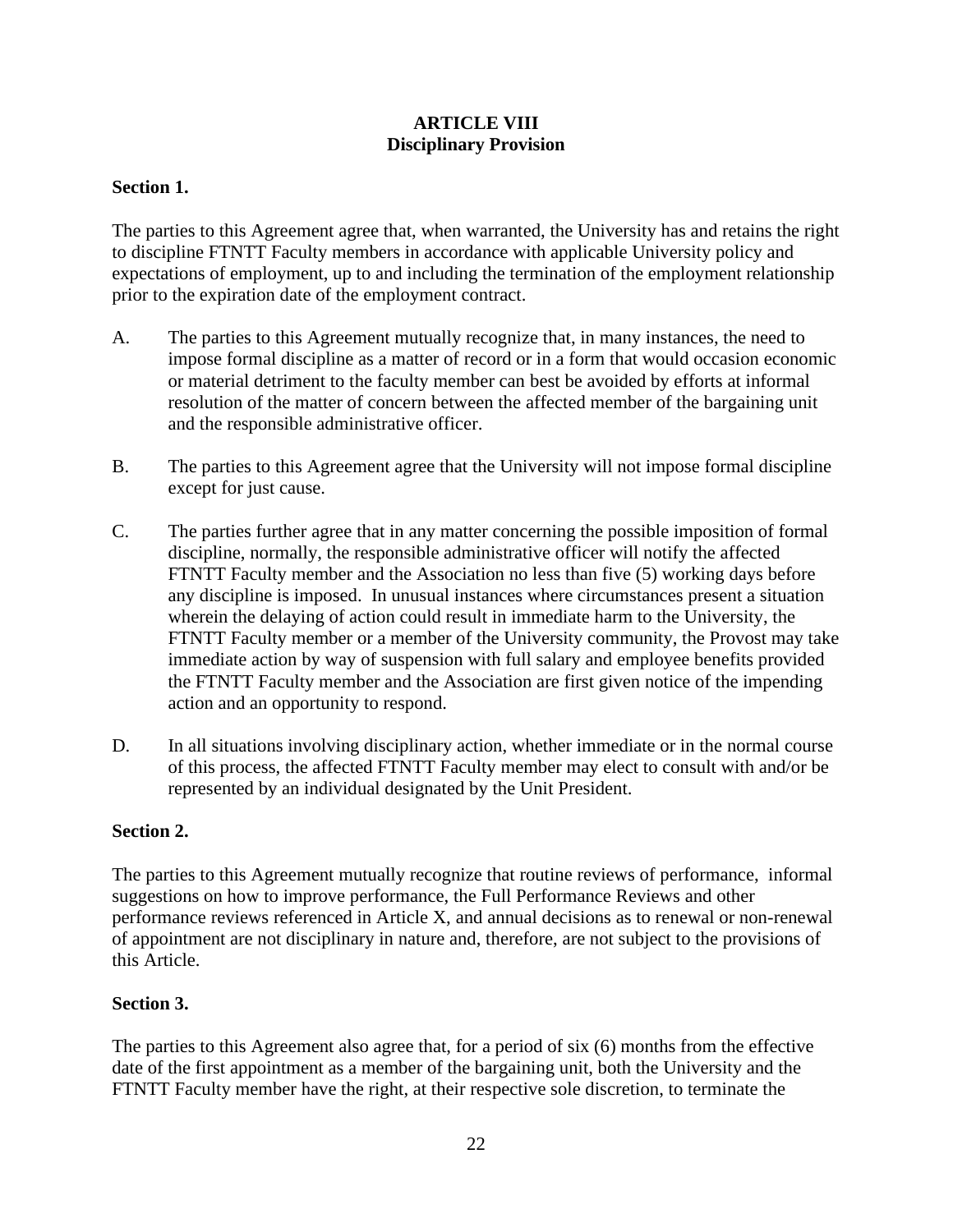employment relationship prior to the expiration date of the employment contract by providing thirty (30) calendar days' advance notice of the intended action to the other party.

# **Section 4.**

The parties to this Agreement agree that, if the University decides that formal disciplinary action is necessary, the questions of just cause and of the appropriateness of the imposed discipline may be tested under the appropriate section(s) of the *Grievance Procedure* described in Article VII of this Agreement.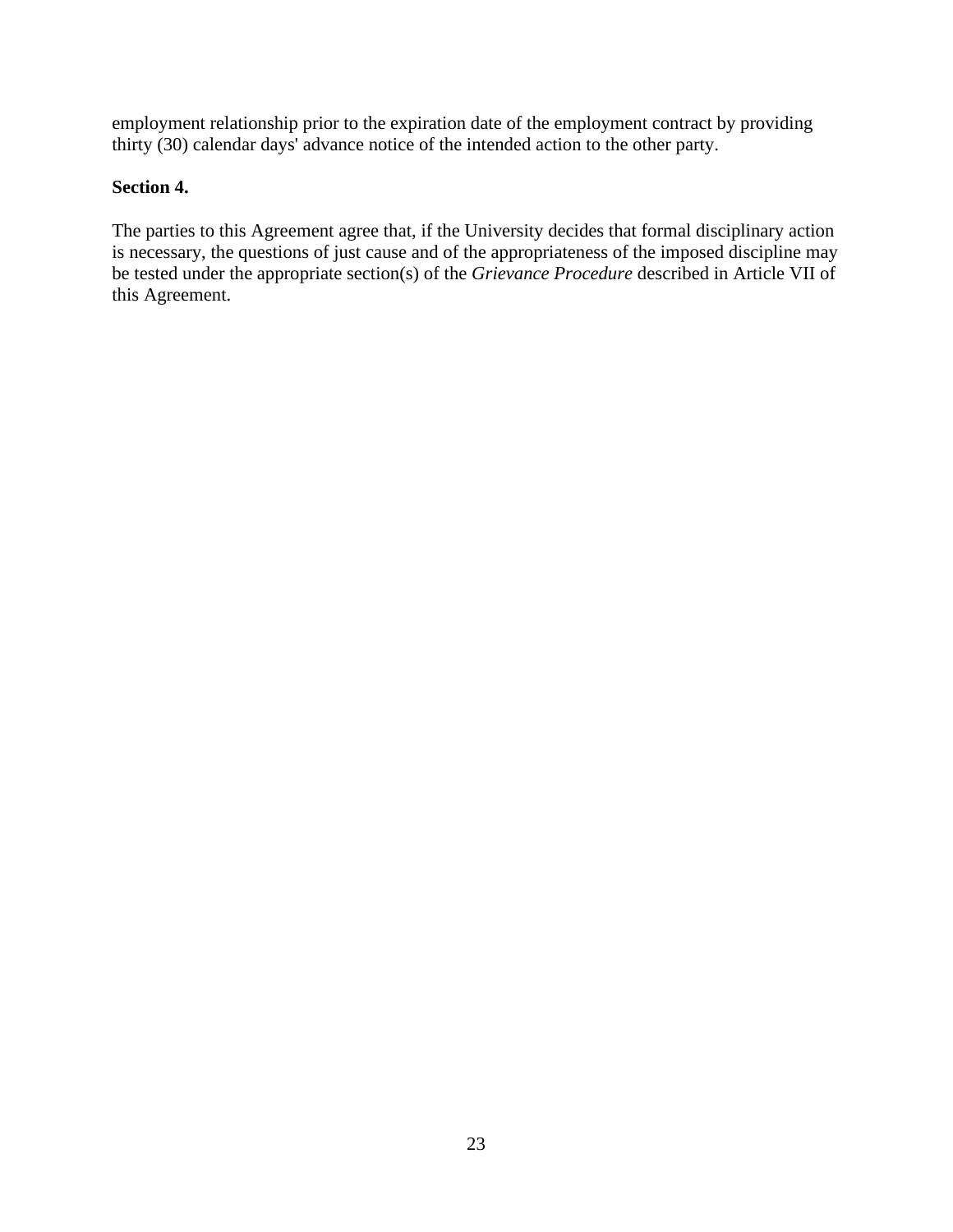# **ARTICLE IX Faculty Workload**

# <span id="page-26-0"></span>**Section 1. Regular Academic Year Workload**

- A. FTNTT Faculty members will be assigned full-time instructional and/or other responsibilities specific to the track of the assignment, as defined in Article X, Section 2.B.2. of this Agreement for the academic year in accord with the University policy regarding faculty teaching load which was adopted by the Board of Trustees in 1971 and revised in 1979 and which is incorporated in the *University Policy Register* at 3342-6-18. FTNTT Faculty members will be assigned instructional and/or other responsibilities as specified in their letters of appointment. Assigned full-time workload for all FTNTT Faculty members shall total fifteen (15) credit hours per semester or thirty (30) credit hours for the academic year. The Board of Trustees expressly reserves to itself the sole and exclusive jurisdiction over any modification of the above referenced policy.
- B. If a FTNTT Faculty member's letter of appointment specifies a twelve (12) month contract, the FTNTT Faculty member will be assigned a workload of thirty (30) credit hours during the academic year and additional duties required to support the twelve (12) month contract as specified in the FTNTT Faculty member's annual letter of appointment and/or workload statement, as applicable.
- C. It is agreed and mutually recognized that, because the nature of work differs among departments, schools, colleges and campuses, itemization of workload is not identical among FTNTT Faculty members. Within the context of the above referenced policy, each unit administrator, along with the appropriate faculty advisory committee, shall specify which assignments appropriate to the instructional and/or other responsibilities of FTNTT Faculty members within the academic unit/campus shall constitute a full-time workload assignment of the fifteen (15) credits per semester/thirty (30) credits per academic year.
	- 1. In making workload assignments for a given semester, the unit administrator should carefully consider the totality of the responsibilities and contributions to the unit/campus and University expected of each FTNTT Faculty member.
	- 2. Academic units and regional campuses are encouraged to acknowledge the varied contributions and responsibilities of FTNTT Faculty members in the performance of their duties to the academic unit/campus and the University. The parties mutually recognize that the calculation of applicable workload equivalencies may not always be directly linked to credit hours of instruction and that class size, number of preparations, grading and/or other student assessment responsibilities, responsibility for coordination of courses or sequences of courses, other assigned duties and other factors should appropriately be considered when workload equivalencies are calculated for FTNTT Faculty members.
	- 3. In addition to the foregoing, the unit administrator should consider various factors in making workload assignments to FTNTT Faculty members. Consistent with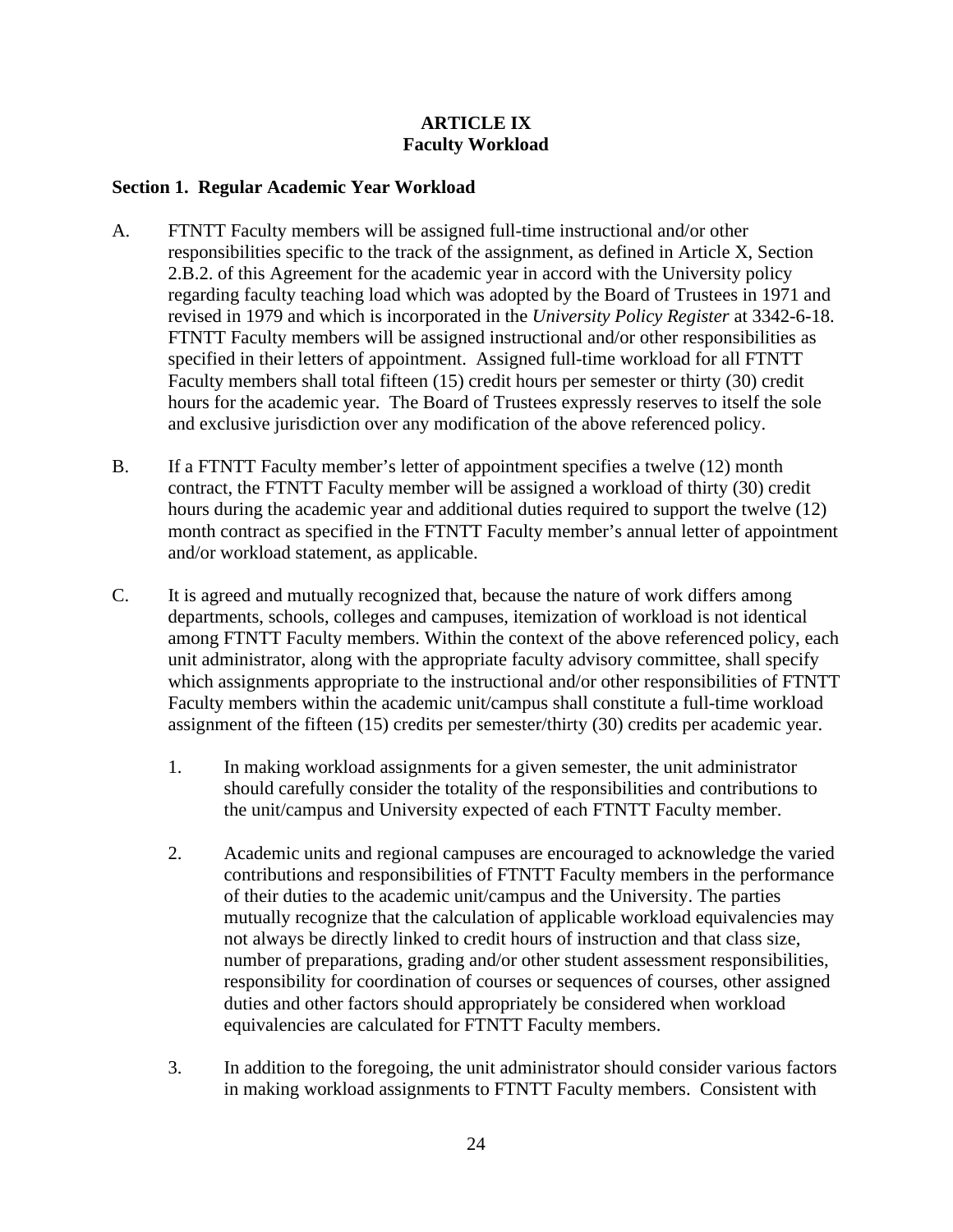Section D below, the unit administrator should assess the FTNTT Faculty member's total workload assignment and include, when appropriate, workload equivalencies on the FTNTT Faculty member's workload statement for the following responsibilities when such duties are assigned to an FTNTT Faculty member:

- a. Assigned tutorial, independent study, and honors thesis supervision;
- b. Assigned laboratory supervision;
- c. Assigned duties with performing groups, professional organizations and other field work;
- d. Assigned supervision of interns, student teachers, student organizations, and students assigned to outside agencies or organizations;
- e. Assigned academic advising;
- f. Assigned reporting duties to regulatory agencies or accrediting bodies; and
- g. Other duties as assigned which the unit administrator deems important to the academic unit and/or the University.
- 4. The parties also mutually recognize that in some academic units scholarly or professional activity, in addition to assigned workload is currently required of FTNTT Faculty members as part of the established criteria for professional standing within the discipline. In such instances, the unit administrator should consider such requirements and the opportunities to fulfill them in establishing workload assignments for FTNTT Faculty members.
- D. Workload equivalencies specific and appropriate to FTNTT Faculty members for service and other assigned duties, if any, directly related to their assigned responsibilities shall be developed by the faculty advisory committee of the academic unit or faculty council of a regional campus, subject to approval by the unit administrator, college dean and/or Provost, as appropriate, and set forth in each academic unit/campus Handbook.
	- 1. In academic units or regional campuses whose Handbooks currently contain such specificity unique to the responsibilities of and expectations for full-time nontenure track faculty, these equivalencies should be carefully reviewed and utilized in making workload assignments to FTNTT Faculty members.
	- 2. In instances in which such specificity of workload equivalencies unique to the responsibilities and expectations for full-time non-tenure track faculty does not currently exist in the academic unit/campus Handbook, the parties mutually agree that the unit administrator should, whenever appropriate, either utilize existing workload equivalencies for tenured or tenure-track faculty, or develop criteria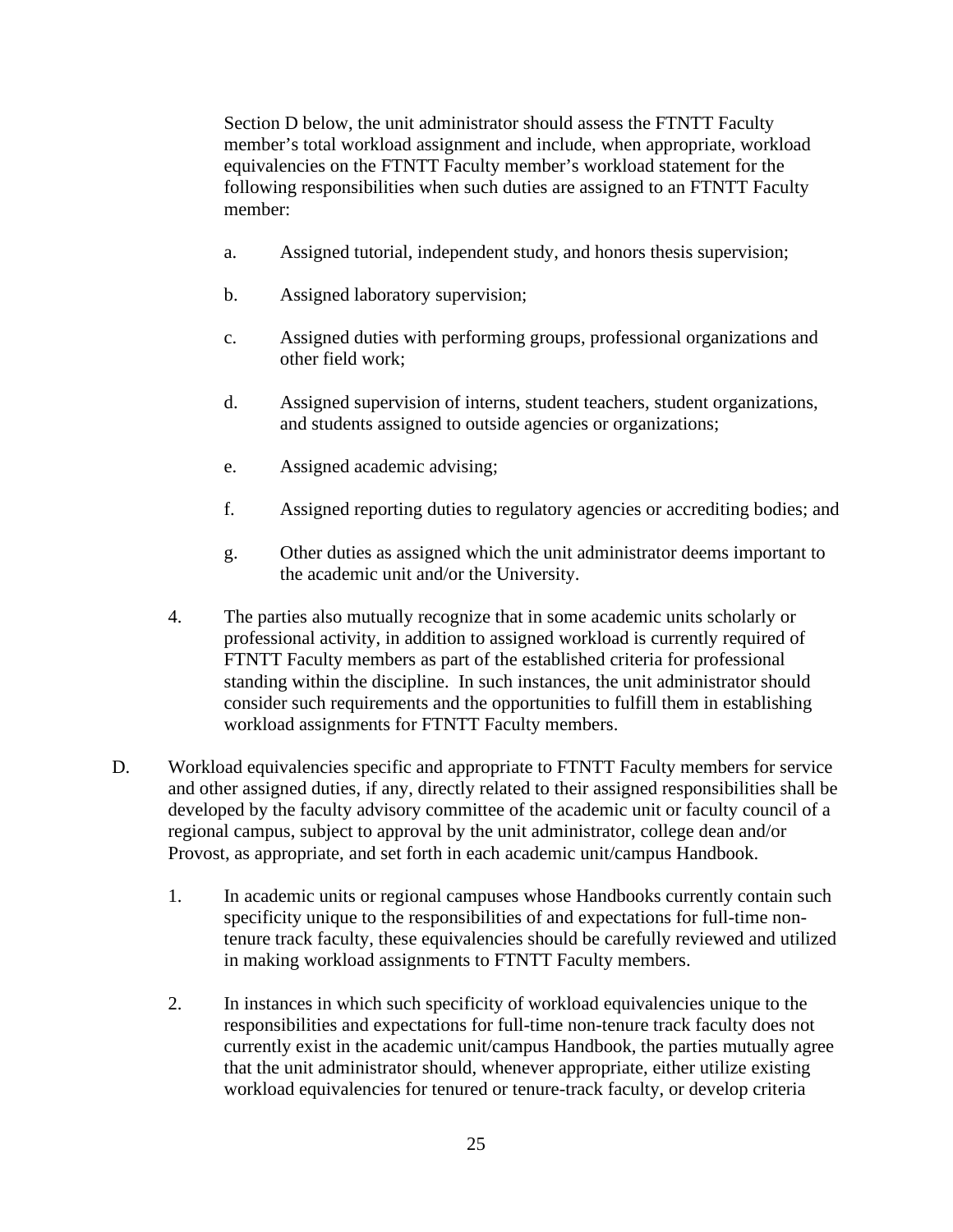consistent with and appropriate to the assigned responsibilities and expected contributions of full-time non-tenure track faculty.

- 3. The University and the Association encourage academic units and regional campuses to consult with FTNTT Faculty members in the development and application of workload equivalences consistent with and appropriate to the assigned responsibilities and expected contributions of FTNTT Faculty members.
- E. Workload Statements
	- 1. For each semester of the regular academic year, each FTNTT Faculty member shall receive a statement of his/her specific workload assignment at least thirty (30) days prior to the beginning of the semester. This statement shall include the number of credit hours assigned to classroom instruction and/or the number of credit hours assigned to other duties consistent with the FTNTT Faculty member's track, including all workload assignments referenced in Section C.2. above. If any change is made to a FTNTT Faculty member's assignment after the initial workload statement has been issued, the FTNTT Faculty member will receive an updated workload statement as soon as possible and normally within ten (10) days. Questions regarding the assignment may be addressed to the unit administrator who made the assignment. In case of dispute or request for special consideration, the FTNTT Faculty member may request review by the appropriate faculty advisory body which, following such review, will make an advisory recommendation to the unit administrator.
	- 2. A FTNTT Faculty member who is offered a workload assignment outside the academic unit or regional campus of his/her appointment will get approval from his/her unit administrator or regional campus dean prior to accepting any such assignment(s) in another academic unit(s) or at another campus(es). In addition, any such assignment(s) will be included on the FTNTT Faculty member's workload statement.
- F. Overload Assignments
	- 1. It is understood and recognized that assignment to overload for additional compensation is not a regular expectation, not a right, and not an obligation of employment. It is also understood and recognized that programmatic need is a primary consideration in the assignment of courses and that expertise relevant to the programmatic need will often be a factor in determining the assignment of specific courses to be offered. To the extent possible within the above parameters, academic units should endeavor to distribute equitably these opportunities to work among members of the faculty. If a unit administrator determines the need for an overload assignment, the expectation of the parties to this Agreement is that every reasonable effort should be made to make the assignment available to continuing tenured and tenure-track faculty and then FTNTT Faculty members in the academic unit or resident at the campus at which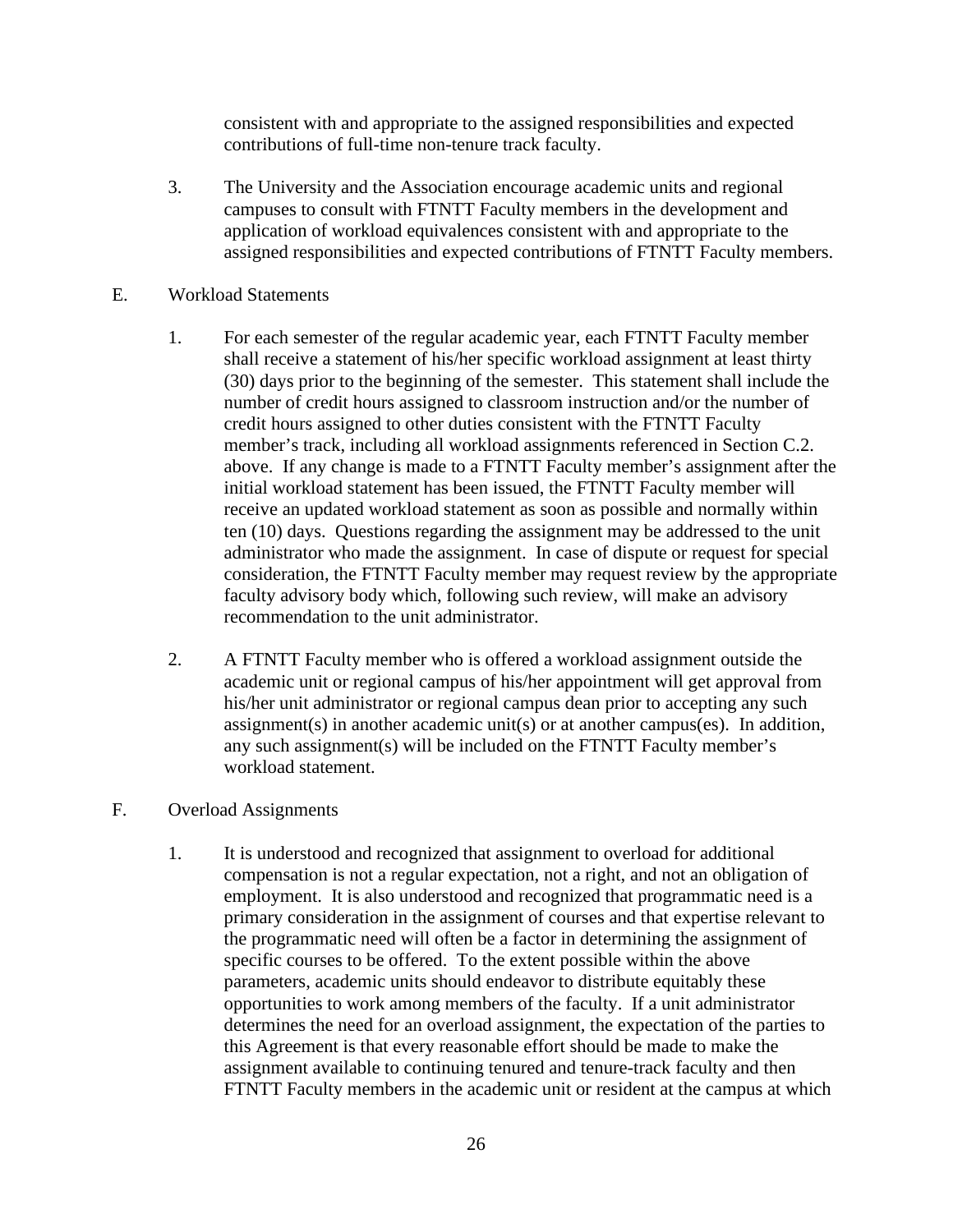the course is to be offered before assigning the course to a part-time or nonuniversity faculty member.

- 2. Any overload assignment which exceeds one (1) additional course or three (3) additional workload hours shall be necessitated by extraordinary circumstances deriving from demonstrable programmatic need and shall be made only on the basis of a written recommendation and rationale from the academic unit administrator or Regional Campus Dean. In the case of departments or schools, such exceptions shall also require the explicit authorization of the College Dean. In the case of colleges without departments or schools, University Libraries and Regional Campuses such exceptions require the explicit authorization of the recommended exception by the Provost or his/her designee.
- 3. A FTNTT Faculty member who is offered an overload assignment outside the academic unit or regional campus of his/her appointment will get approval from his/her unit administrator or regional campus dean prior to accepting any such assignment(s) in another academic unit(s) or at another campus(es). In addition, any such assignment(s) will be included on the FTNTT Faculty member's workload statement.

# **Section 2. Summer and Intersession Workload**

- A. Summer and intersession teaching are not part of a FTNTT Faculty member's academic year employment contract, is not a right, and no FTNTT Faculty member is required to accept a summer or intersession offer of employment. If summer or intersession employment is offered to a FTNTT Faculty member he/she will be provided a workload statement as soon as possible but no less than ten (10) days prior to the start of the summer term or intersession in which load is assigned. If a FTNTT Faculty member's instructional assignments and/or workload equivalencies change after the initial workload statement has been issued, the FTNTT Faculty member will receive an updated statement as soon as possible and normally within ten (10) days.
- B. It is also understood and recognized that programmatic need is a primary consideration in the selection of courses to be offered during a summer session or intersession and, therefore, that expertise relevant to the programmatic need will often be a factor in determining the assignment of specific courses to be offered in such a session. It is further understood and recognized that all courses at the regional campuses and specified courses at the Kent Campus are offered on an enrollment-contingent basis.
- C. *Enrollment-Contingent Courses.* The University, in its sole discretion, may offer summer courses on an enrollment contingency basis.
	- 1. The academic unit administrator will make the formulas and parameters to be used to calculate a course's minimum enrollment in the summer available to all FTNTT Faculty members annually by January 30.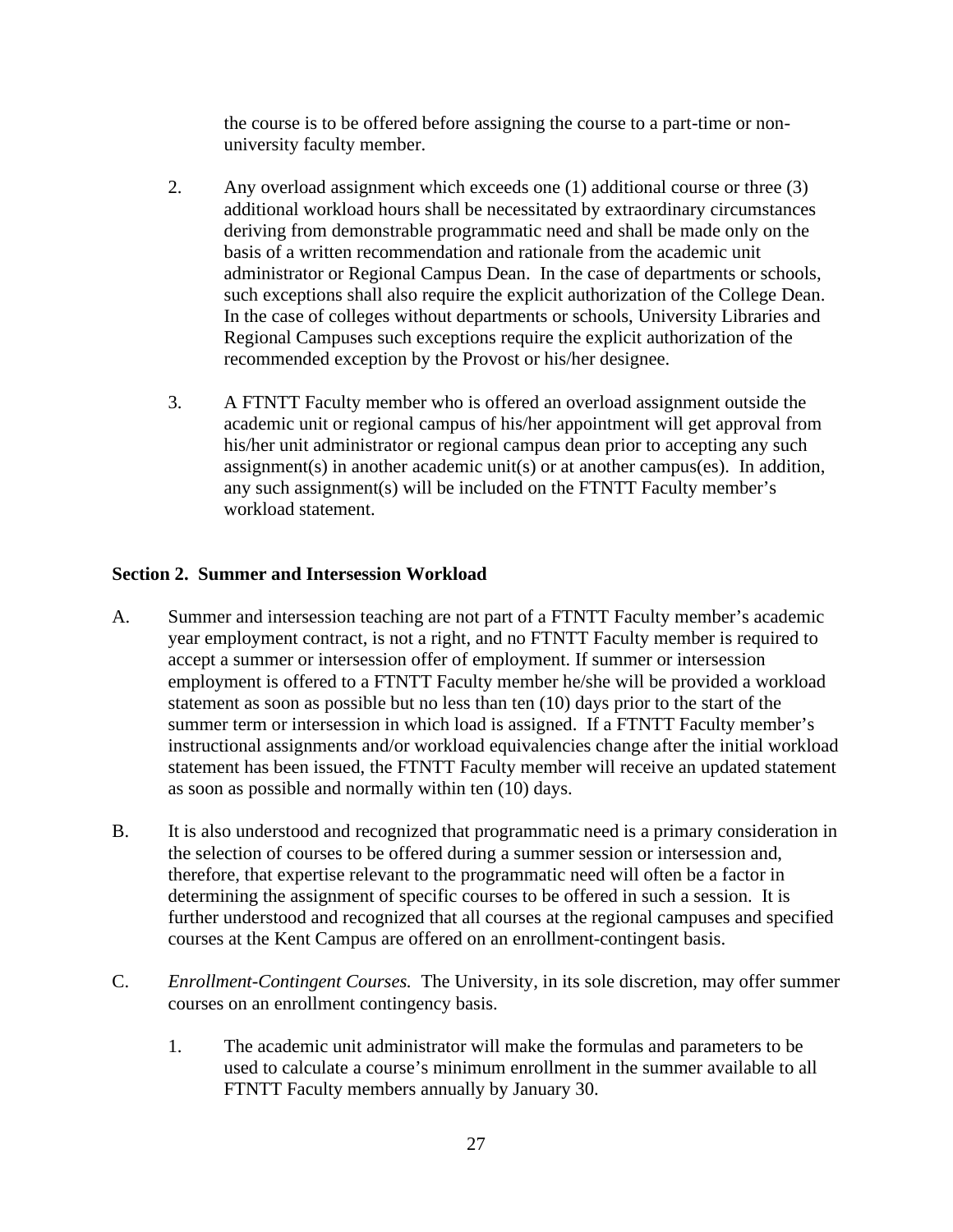- 2. The specific minimum enrollment for the enrollment-contingent course will be communicated to the FTTNTT Faculty member at the time the course assignment is offered to the FTTNTT Faculty member and noted on the summer workload statement. Within five (5) days of the receipt of her/his workload statement, the Faculty member will notify the academic unit administrator or campus dean, as applicable, (i) whether she/he is willing to accept compensation proportionate to the number of students enrolled in the class by the relevant census date as determined by the University; and, (ii) the minimum amount of proportionate compensation that she/he is willing to accept. Lack of a response by a Faculty member by the date specified by the University is an indication that she/he will only accept full compensation for teaching the course.
	- a. In the event that the student enrollment does not reach the specified minimum enrollment by the census date established by the University and with the voluntary written agreement of the Faculty member of his/her acceptance of proportionate compensation and the minimum amount that she/he is willing to accept as described in Section 2. above, the University may provide compensation proportionate to the number of students enrolled in the class by the relevant census date as determined by the University.
- 3. Once the FTNTT Faculty member has provided the voluntary written agreement to teach the class required by the University, the FTNTT Faculty member cannot be replaced as the instructor by another faculty member.
	- a. In the event that the student enrollment does not reach the minimum established by the University and the Faculty member does not agree to compensation proportionate to the number of students enrolled in the class, the University may offer the course to someone else or the University can cancel the course. If a course is cancelled after its first meeting, the Faculty member shall be compensated proportionate to the number of class sessions and number of students, if applicable, conducted prior to the cancellation decision and notice. In no case, will a new section of a course that has been cancelled due to low enrollment be opened after the cancellation and offered to a different instructor.

The maximum summer school workload for which compensation may be made available to a FTNTT Faculty member shall not exceed fifteen (15) hours for Summer Sessions I, II and III in any combination from all sources. However, the full fifteen (15) hours cannot be assigned to the FTNTT Faculty member during one Summer Session. Exceptions to the fifteen (15) hour maximum summer workload that are necessitated by extraordinary circumstances deriving from demonstrable programmatic need shall be made only on the basis of a written recommendation and rationale from the academic unit administrator or Regional Campus Dean. In the case of departments or schools, such exceptions shall also require the explicit authorization of the College Dean. In the case of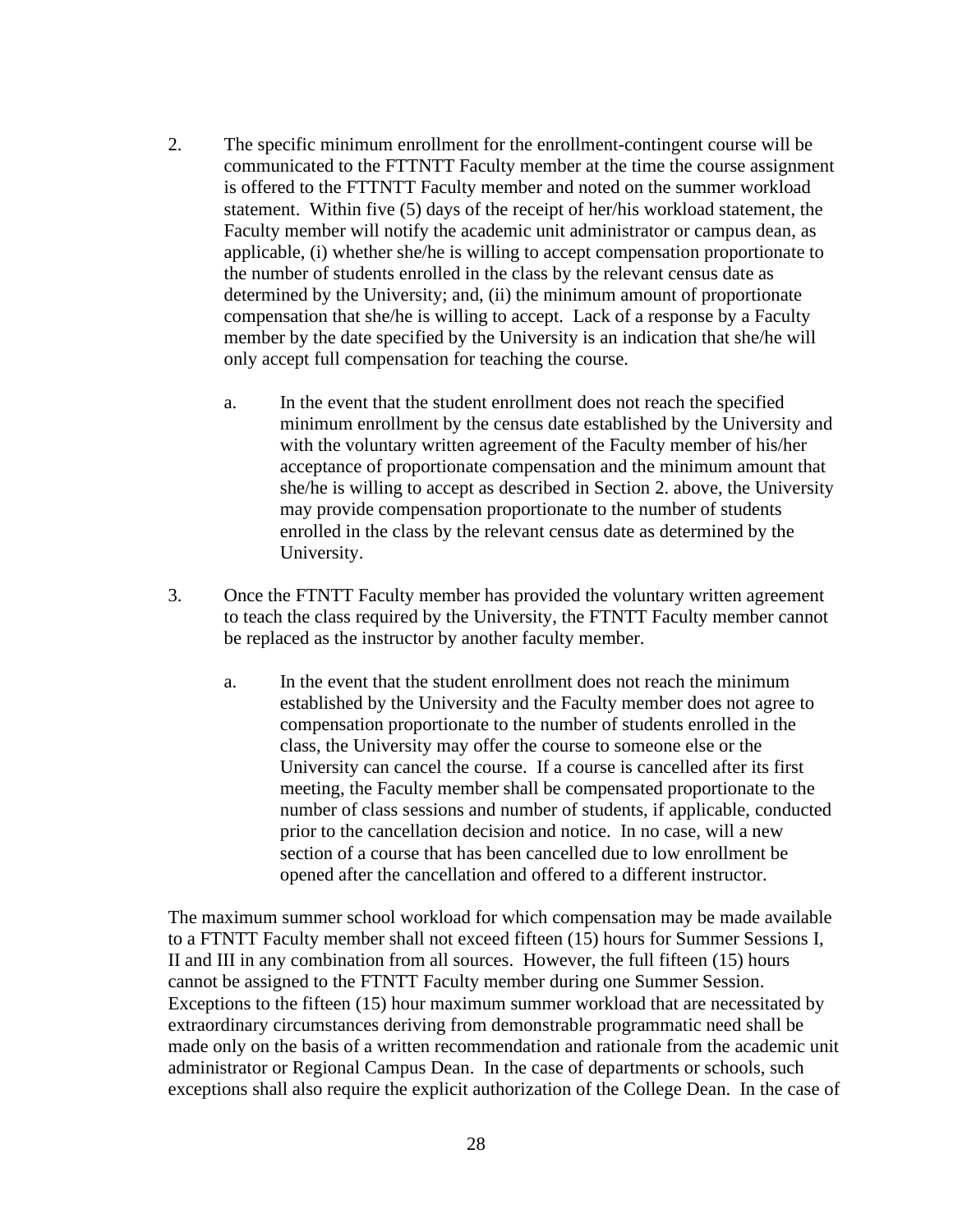colleges without departments or schools, University Libraries and Regional Campuses such exceptions require the explicit authorization of the recommended exception by the Provost or his/her designee.

- D. Normally, FTNTT Faculty members will receive notification of the cancellation of an assigned course section which is included in a summer session assignment no later than noon on Friday of the week prior to the first day of the class.
- E. A FTNTT Faculty member who is offered a summer assignment outside the academic unit or regional campus of his/her appointment will get approval from his/her unit administrator or regional campus dean prior to accepting any such assignment(s) in another academic unit(s) or at another campus(es). In addition, any such assignment(s) will be included on the FTNTT Faculty member's workload statement.
- F. *Flat-Fee Compensation.* It is further recognized that there are other forms of employment that, at the sole discretion of the University, may be offered to or requested of a FTNTT Faculty member during the intersession or summer period(s) which are not necessarily related to academic year or summer session instructional responsibilities and compensation-base. These include, but are not limited to, assumption of responsibilities which are essentially administrative or supervisory in nature; special assignments not related to summer instructional responsibilities in areas such as academic advising, student recruitment/retention, and outreach activities; appointments/awards designed to foster research, professional development, or teaching/curricular development in lieu of summer instructional appointment; and the offering of non-credit workshops. In any case in which the University offers to or requests such employment of a FTNTT Faculty member during the intersession or summer period(s), such duties will be compensated on a flat-fee basis mutually agreed to in writing prior to commencement of the employment.
- G. Priority of Assignment.
	- 1. To the extent possible within the above parameters, academic units and campuses should endeavor to distribute equitably summer opportunities to work among members of the faculty. It is recognized that certain intersession and summer academic programs and courses offered to meet programmatic need may require particular expertise not normally present, or present only to a limited extent, among the full-time faculty of an academic unit or campus and that priority in assignment to courses to be scheduled is otherwise to go to continuing tenured and tenure-track members of the unit/campus' faculty.
	- 2. On the Kent Campus, FTNTT Faculty members within the academic unit are to receive the next priority in consideration for assignments to instructional opportunities during a summer session or intersession.
	- 3. For the Regional Campuses, after tenured/tenure-track faculty members on the campus and in the Regional Campus System, FTNTT Faculty members at their resident regional campus and then FTNTT Faculty members in the Regional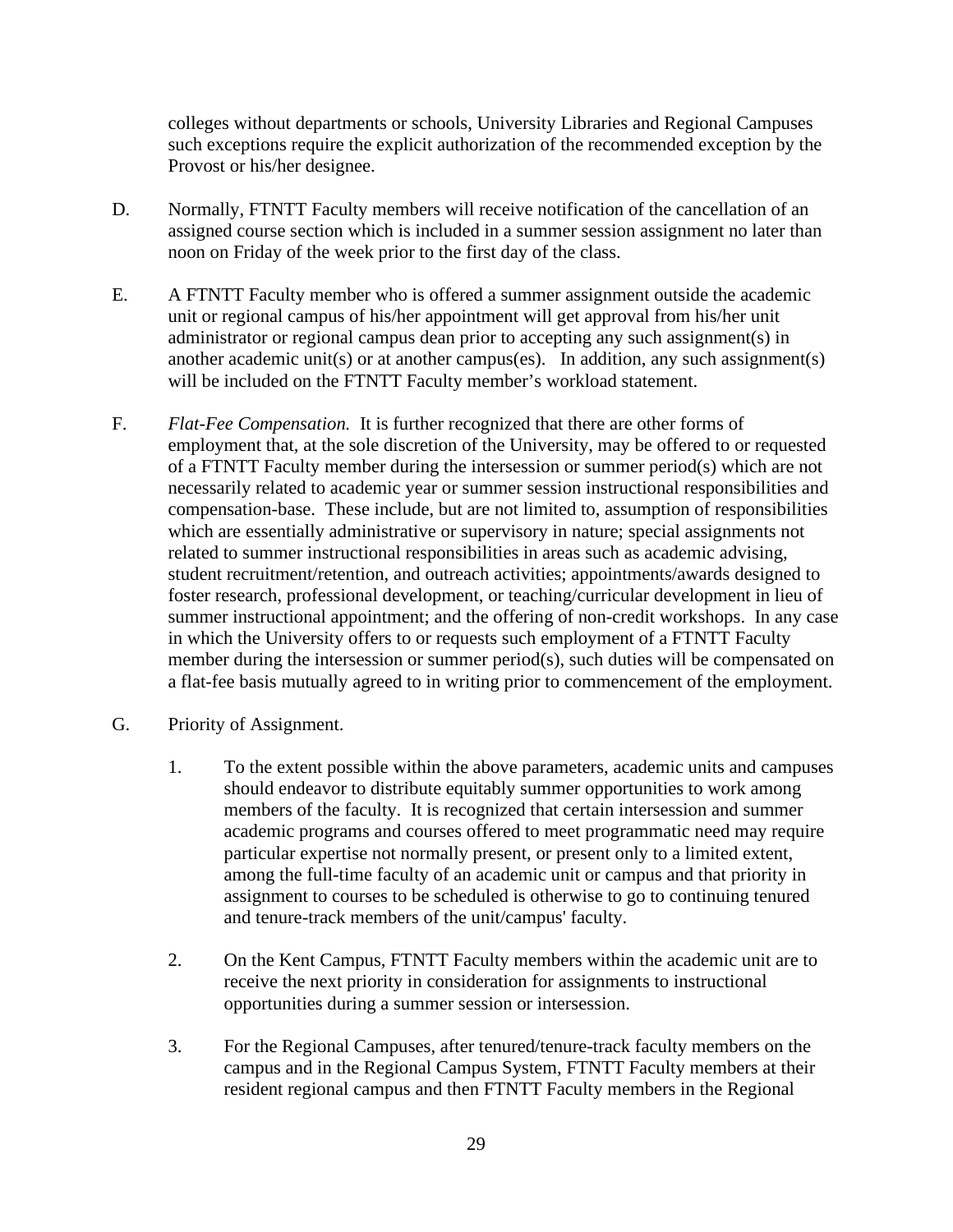Campus system are to receive the next priority in consideration for assignment to instructional opportunities during a summer session or intersession. This priority in consideration shall pertain, however, only to bargaining unit members who have submitted a letter expressing an interest in a summer/intersession assignment by a date established by the appropriate administrative officer. However, in an instance in which a tenured/tenure-track faculty member assigned to teach a course should subsequently decline or be unable to fulfill the assignment and another qualified tenured/tenure-track faculty member is not available and willing to accept the assignment, the expectation of the parties to this Agreement is that every reasonable effort should be made to make the assignment available to a qualified FTNTT Faculty member resident at the campus at which the course is to be offered before assigning the course to a part-time or non-university faculty member.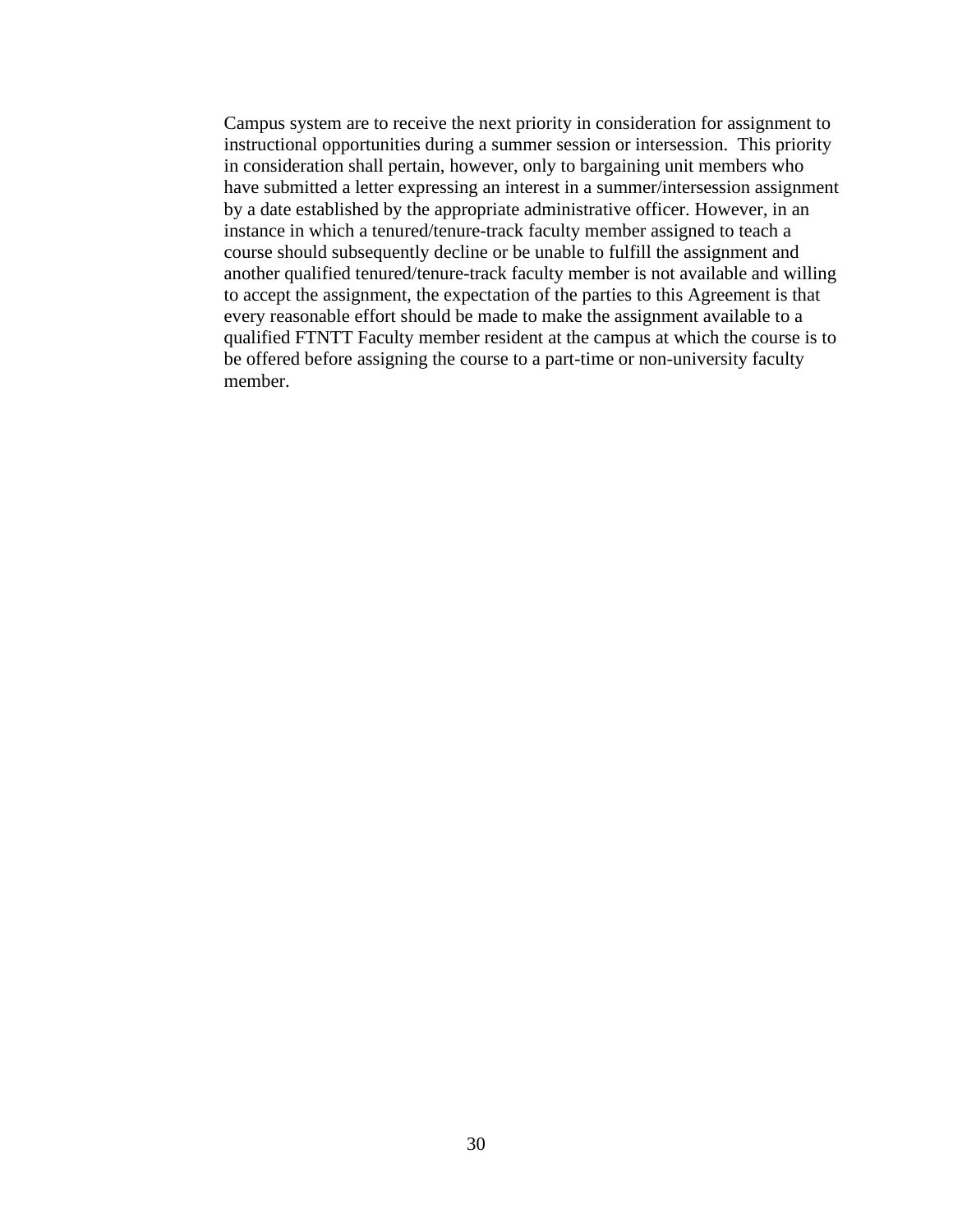#### **ARTICLE X Appointments: Terms, Conditions and Renewals**

# <span id="page-33-0"></span>**Section 1. Definitions**

FTNTT Faculty members covered by this Agreement are full-time faculty of Kent State University who are appointed annually to a limited term of employment with the University. Appointments and offers of employment in this role are made annually at the sole discretion of the University. The normal duration of appointment is nine months, encompassing a full academic year, excluding summer and intersession(s) following the conclusion of one (1) academic year and the inception of the next academic year.

# **Section 2. Appointing Authority and Process**

- A. Appointments and renewals of appointment to FTNTT Faculty positions are made at the sole and exclusive discretion of the University, based on its assessment of programmatic and staffing needs, of fiscal and budgetary constraints affecting staffing and, if applicable, of satisfaction with fulfillment of duties and responsibilities of employment for the preceding term(s) of employment. The University's discretion and judgments in these regards are exercised in its behalf by the academic administrative officer of the academic unit or regional campus dean<sup>[4](#page-33-1)</sup> having need of the services that gives rise to the availability of the faculty position.
- B. Appointments are made annually by issuance of an *Offer of Appointment* letter to the member of the bargaining unit by the unit administrator, as is appropriate and customary for the academic unit or regional campus offering appointment.
	- 1. The *Offer of Appointment* letter shall specify the effective dates of the offered appointment, the academic rank at which the appointment is offered, the academic unit and, if applicable, campus of assignment, the anticipated salary for the term of the appointment, and the assignments that shall constitute the fifteen (15) credit hour per semester workload, thirty (30) for the academic year, established by the university workload/teaching load policy referenced in Article IX, Section 1.A. of this Agreement as the normal expectation for FTNTT Faculty members.
	- 2. The *Offer of Appointment* letter shall also specify the track in which the appointment is offered:
		- a. *Instructional*. FTNTT Faculty members whose primary role is to deliver instruction.

<span id="page-33-1"></span><sup>4</sup> For the purposes of this Article, the term "unit administrator" means the Department Chair or School Director in Colleges with Departments or Schools, the Dean in Colleges without Departments or Schools and the Dean of University Libraries for FTNTT Faculty members whose appointments are on the Kent Campus. For FTNTT Faculty members whose appointments are on the regional campuses. the "unit administrator" is the campus dean.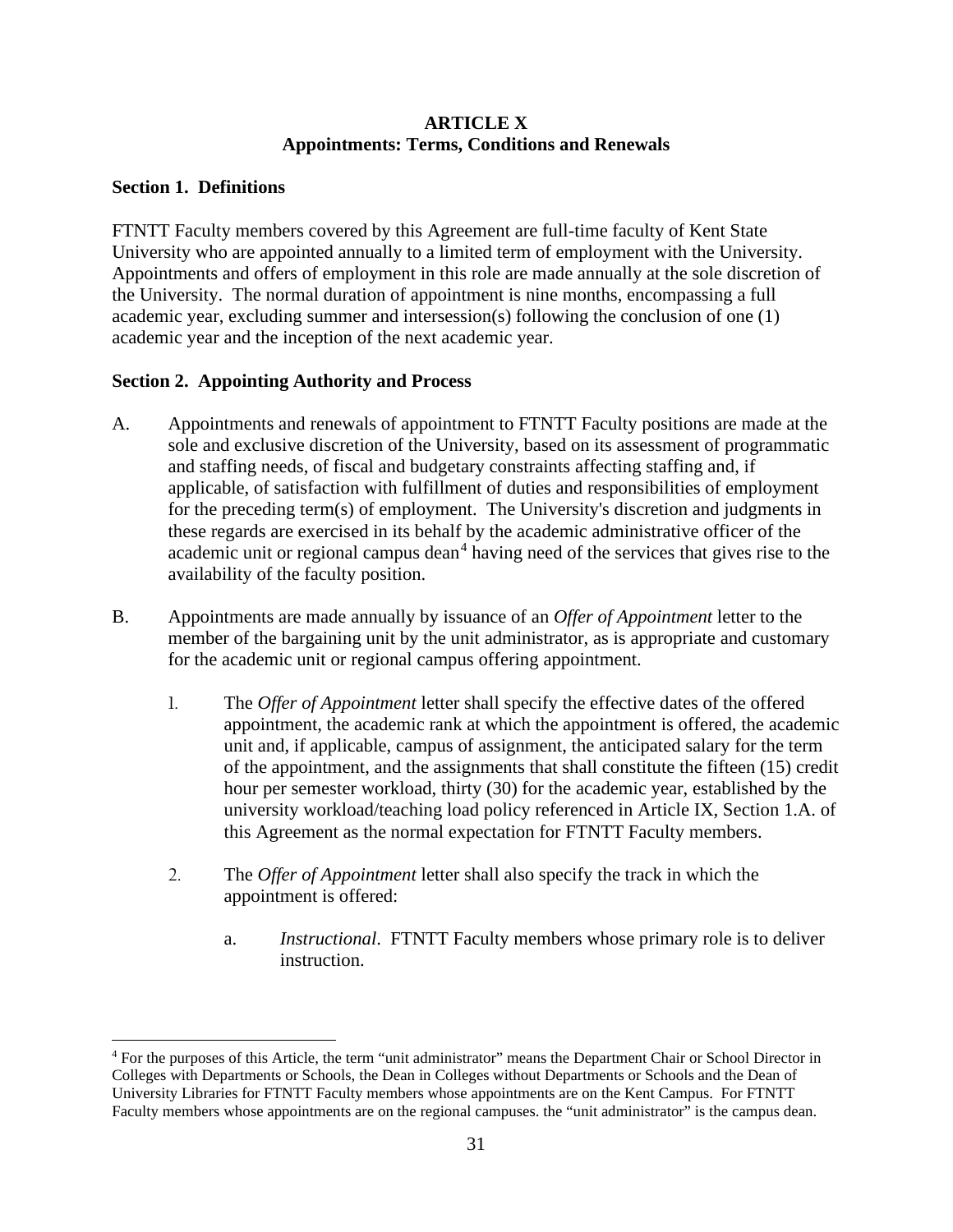- b. *Clinical*. FTNTT Faculty members whose primary role is to deliver instruction and/or supervision in a clinical setting (e.g., healthcare facility, agency, workplace, laboratory).
- c. *Practitioner*. FTNTT Faculty members from academia, industry, and/or other professional fields whose primary role is to deliver instruction or service in professional programs and applied areas (e.g., music, journalism, architecture, librarianship, flight).
- d. *Research*. FTNTT Faculty members whose primary role is to engage in research activity funded by external sources.
- 3. The FTNTT Faculty member shall indicate acceptance of the offer by signing and dating a copy of the letter and returning it to the Office of Academic Personnel by the date specified in the letter.
- 4. A formal employment contract shall be issued to the appointed FTNTT Faculty member for signature and returned when all necessary procedures attendant to the appointment have been completed and FTNTT Faculty appointments for the academic year have formally been approved by the Board of Trustees.

# **Section 3. Renewals of Appointment**

While it is recognized that appointments for FTNTT Faculty members covered by this Agreement are made annually and that the term of each appointment is limited to a single academic year, a FTNTT Faculty member may be offered an appointment for a subsequent academic year if programmatic need, satisfaction with performance of previous responsibilities, and budgeted resources supporting the position continue in accord with the conditions and provisions of Section 2.A. of this Article and with the procedural expectations detailed in Section 2.B.

- A. The provisions of this Section do not, however, create any right to expectation of continuous employment nor do they create a right to renewal of appointment as a regular and routine condition of employment save as the University, at its sole and exclusive discretion and in accord with the provisions of this Article, may deem suitable in accord with the priorities of continuing programmatic need, its assessment of demonstrated satisfactory performance of current and previous responsibilities in a faculty capacity by the FTNTT Faculty member, and its determination of sufficient budgeted resources to continue to sustain the position. In the event of unsatisfactory performance, unit administrators should discuss the performance issue(s) with the FTNTT Faculty member as soon as possible.
- B. Academic units, regional campuses, Colleges without departments or schools and University Libraries are encouraged to develop guidelines for the allocation and reallocation of FTNTT Faculty positions and include those guidelines in the unit/regional campus' section of the Faculty Handbook or as such handbook(s) may subsequently be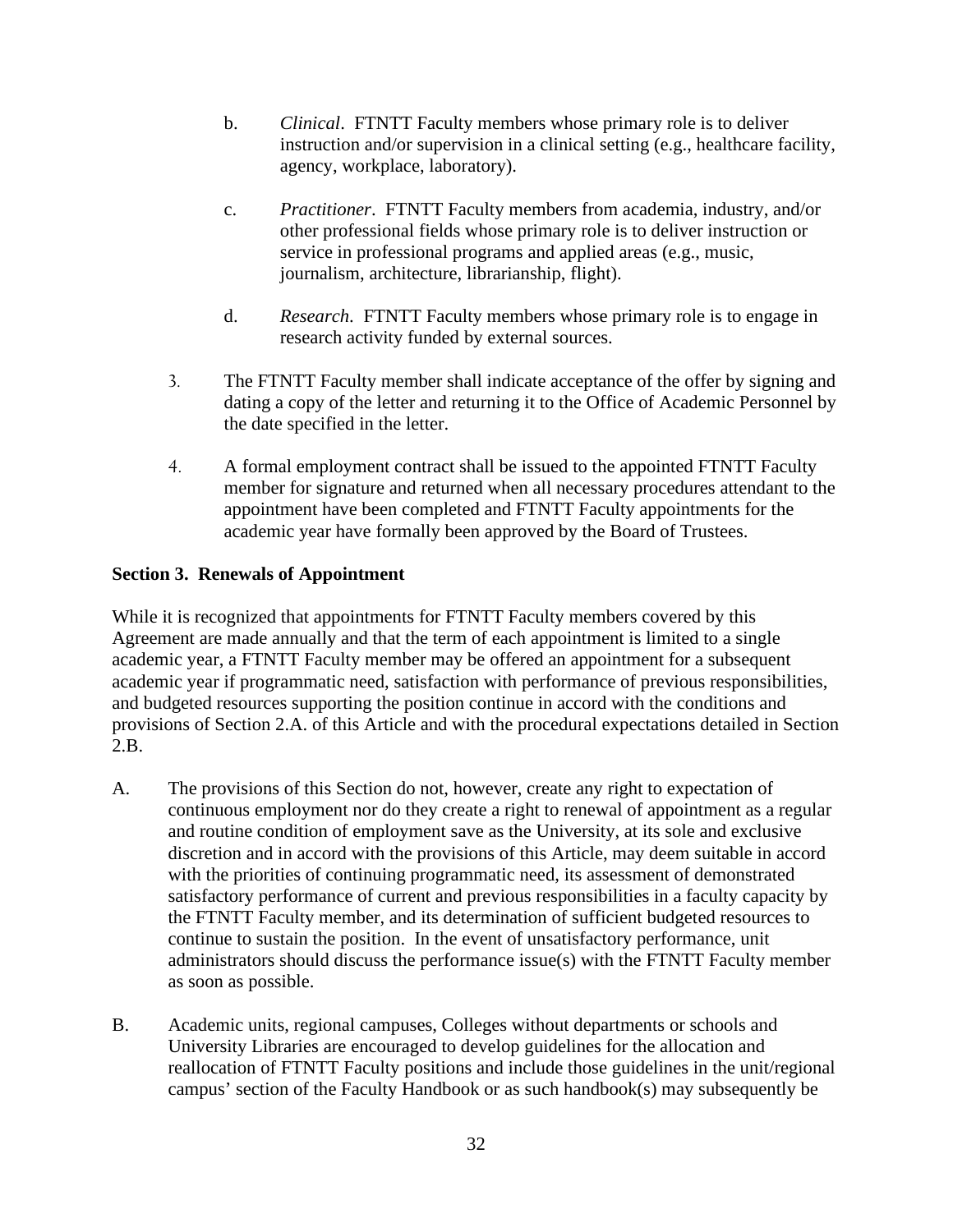modified, amended or otherwise revised for this purpose. The following are a list of suggested considerations:

- 1. completion of one (1) successful Full Performance Review;
- 2. completion of more than one (1) successful Full Performance Review;
- 3. the University's commitment to affirmative action and its policies adopted there under;
- 4. quality of the bargaining unit member's contributions as documented with the accumulated record; or
- 5. the impact on the academic program or regional campus resulting from the release of the FTNTT Faculty member, which may be assessed by necessary credentials, experience, academic rank and competence to perform the instructional and/or other responsibilities of such a FTNTT Faculty member which are essential to a designated program(s).
- C. Reassignment of Regional Campus FTNTT Faculty members
	- 1. FTNTT Faculty members may be reassigned within the regional campus system after prior notice and consultation with the FTNTT Faculty member and consultation with the Faculty Council at the affected campuses. The Vice President for Kent State System Integration will notify the FTNTT Faculty member of the reassignment as soon as possible and, except in unusual circumstances, at least thirty (30) days prior to the beginning of the semester in which the reassignment will occur.
	- 2. FTNTT Faculty members may request reassignment within the regional campus system by written request to the Vice President for Kent State System Integration and the deans of the affected campuses. After consultation with the dean and the Faculty Council at the affected campuses, the Vice President, in his/her sole discretion, will inform the FTNTT Faculty member of the decision on the request.
	- 3. The University will notify the Association of any reassignment under this Section 3.C.

#### **Section 4. One-Year Appointments**

A. FTNTT Faculty members in year one (1) or two (2) of employment with the University may expect to be notified by the responsible unit administrator as early as possible, but no later than May 1, of opportunities for additional appointment for the subsequent academic year or that an opportunity for additional appointment is not anticipated. Absent written notification prior to May 1 of an academic year that the appointment is not to be renewed for the next academic year, the appointment for the next academic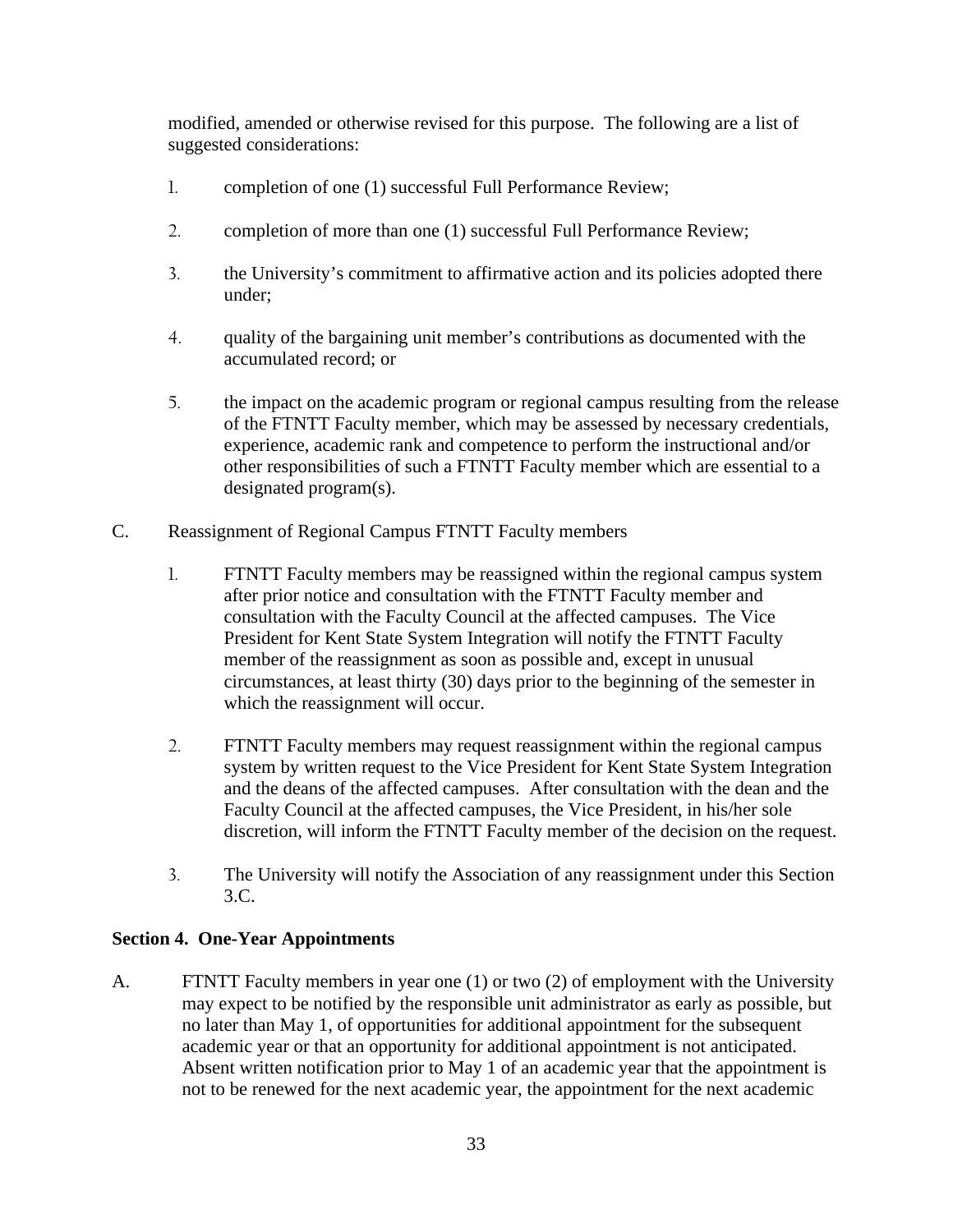year shall be regarded as renewed. Nothing in the foregoing, however, shall preclude the right of the University to extend an offer of additional appointment, or of the FTNTT Faculty member to accept such offer, later than that date should circumstances create such an opportunity subsequent to May 1.

- B. An academic unit or regional campus may elect to require a performance review in the first and/or second year of employment. Information about these reviews will be shared with the FTNTT Faculty member by the unit administrator if such a review is required.
- C. If an additional appointment is anticipated or authorized beyond year three (3) of employment with the University, the FTNTT Faculty member must complete a Full Performance Review as described in Section 5 below. If an additional appointment is not anticipated beyond year three (3) of employment with the University, the FTNTT Faculty member will be notified as early as possible, but no later than December 1 of year three (3) that he/she will not be scheduled for a Full Performance Review. Nothing in the foregoing, however, shall preclude the right of the University to extend an offer of additional employment and to invite the FTNTT Faculty member to schedule a review, as described in Section 6.. below, should circumstances create such an opportunity subsequent to December 1.

# **Section 5. General Considerations for All FTNTT Performance Reviews**

- A. The University and the Association agree that academic units and regional campuses should, whenever possible,
	- 1. include FTNTT Faculty members in the development and revision of the criteria applicable to the performance reviews of FTNTT Faculty and the renewal of FTNTT Faculty appointments;
	- 2. include FTNTT Faculty members on committees that conduct the performance reviews of FTNTT Faculty members; and
	- 3. use signed evaluation forms as part of the performance review process for FTNTT Faculty members.

#### **Section 6. First Full Performance Review**

A FTNTT Faculty member who has received appointments for three (3) consecutive academic years shall be subject to a Full Performance Review during the third year of appointment before a fourth annual appointment can be anticipated or authorized. As described in Section 4.C. above, if a fourth annual appointment is not anticipated, the FTNTT Faculty member will not be scheduled for a Full Performance Review.

A. The Full Performance Review will follow the format, procedures and timelines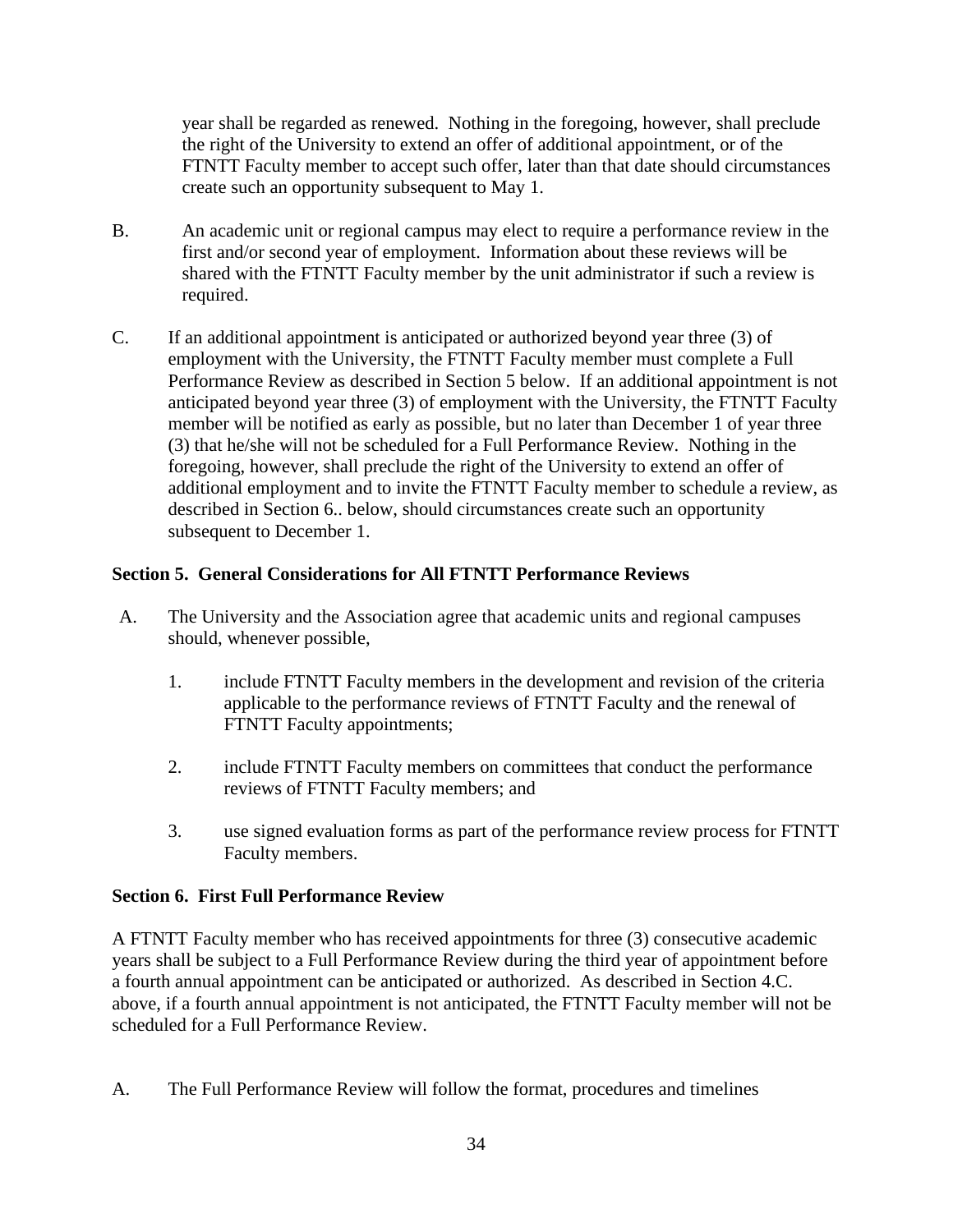established by the University, as annually distributed through the Office of Faculty Affairs. The criteria shall be as developed by the academic unit and, if applicable, the regional campus of appointment, based primarily on established instructional and/or professional effectiveness criteria applicable to the renewal of FTNTT Faculty members within the academic unit and/or regional campus.

- 1. The unit administrator shall notify the FTNTT Faculty member of the review by providing (i) the criteria as developed by the academic unit and campus, if applicable (e.g., a copy of the academic unit handbook, campus handbook, other unit or campus guidelines); and (ii) the academic unit's and, if applicable, the campus' documentation requirements to the FTNTT Faculty member no later than the end of the spring semester in the academic year prior to the academic year in which the full performance review will be scheduled.
- 2. FTNTT Faculty members are encouraged to consult with their unit administrator about (i) the review process; (ii) the applicable criteria; and, (iii) the documentation requirements (e.g., scheduling peer reviews, if needed). If criteria and documentation requirements developed by the academic unit and, if applicable, the campus are not provided to the FTNTT Faculty member, he/she should use [Addendum B](#page-71-0) of this Agreement to prepare for the review.
- 3. The period of performance to be reviewed is the three (3) years of consecutive appointments, including that portion of the third appointment which is subject to evaluation and assessment at the time of the review. Guidelines for the submission of materials for review in the spring semester of the third consecutive year of appointment and for the timely conduct of the review process will be issued annually by the Office of Faculty Affairs. (*See*, Addendum B, *Suggested Documentation Guidelines for Full-Time Non-Tenure Track Faculty Full Performance Reviews*.)
- 4. For FTNTT Faculty members who are on a nine-month contract and are hired at the beginning of the spring semester, the first full academic year will be considered the FTNTT Faculty member's first year for the purposes of the Full Performance Review as described in this Section 6.
- 5. For FTNTT Faculty members on a twelve-month contract and hired between January 1 and June 30, the first full fiscal year (i.e., July 1 to June 30) will be considered the FTNTT Faculty member's first year for the purposes of the Full Performance Review as described in this Section 6.
- 6. For FTNTT Faculty members whose appointment is in an academic College (e.g., interdisciplinary program) or the Fashion Museum, the College Dean, or his/her designee, will function as the unit administrator for the purposes of any performance review as described in this Article. The Dean or his/her designee will establish an ad hoc review committee for the review which will include faculty members who are familiar with the FTNTT Faculty member's work and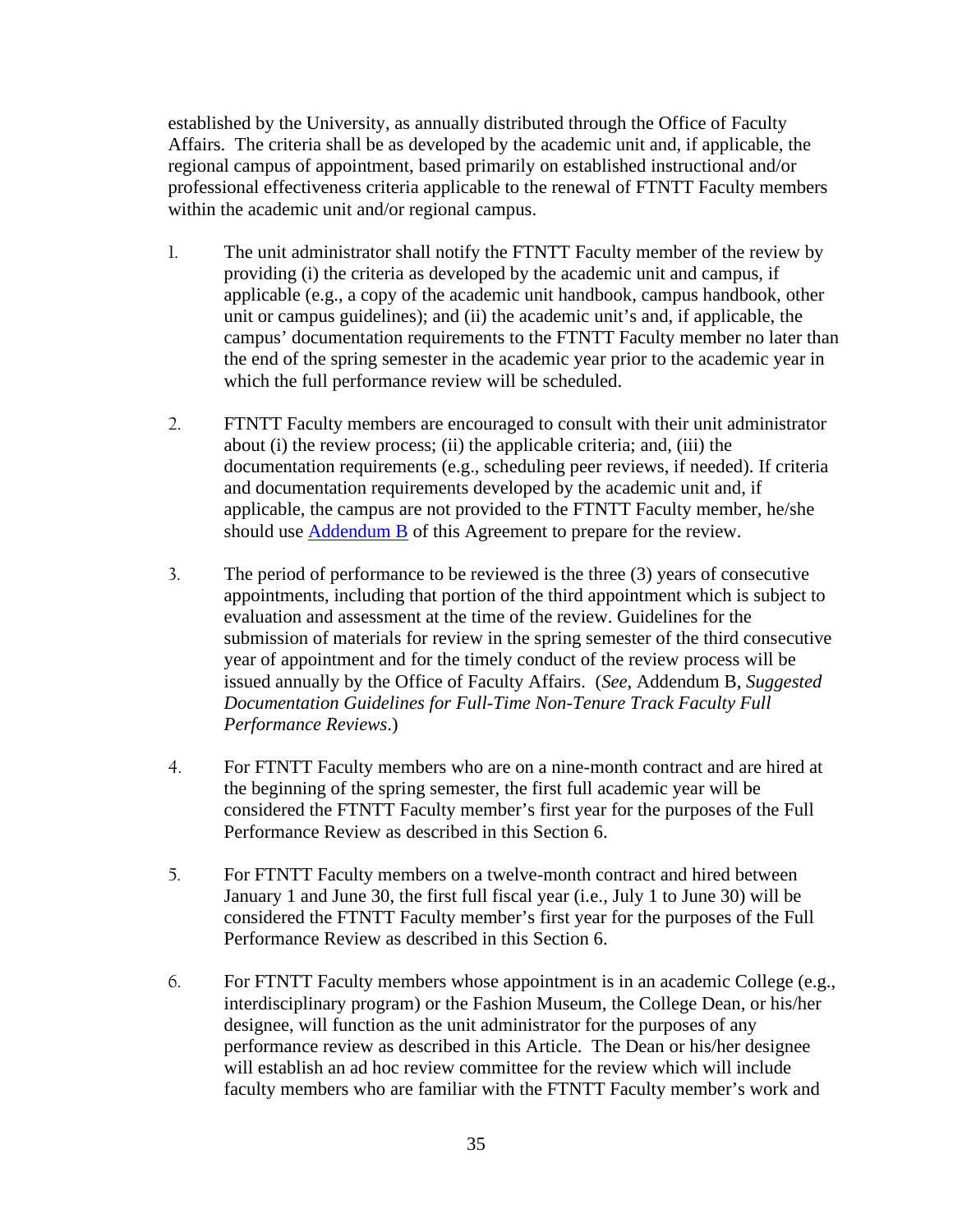area of expertise.

- B. At the conclusion of the Full Performance Review, and after consultation with the College Dean, if applicable, the unit administrator will provide the FTNTT Faculty member with a written summary of its outcome and conclusions and an indication of whether an additional appointment may be anticipated and, if so, under what programmatic, budgetary and/or anticipated staffing or projected enrollment circumstances. FTNTT Faculty members are encouraged to request a meeting with their unit administrator at the conclusion of a successful review if they would like to discuss any issue(s) and/or concern(s) about the review process.
	- 1. In the event that an additional appointment is not indicated, the academic unit administrator will include in the written summary provided to the FTNTT Faculty member an explanation of whether lack of adequate satisfaction with performance or the absence of anticipated continuing programmatic need or budgeted resources to support the position is the reason. The academic unit administrator's written summary will inform the FTNTT Faculty member that he/she has the right, within ten (10) days, to add a statement to his/her file concerning any procedural error(s) or error(s) of fact that the FTNTT Faculty member believes have been included in the unit administrator's written summary.
	- 2. The FTNTT Faculty member may consult the unit administrator and, if desired, seek review of the unit administrator's decision, as applicable, below:
		- a. In Colleges with departments or schools, the FTNTT Faculty member may seek review of the unit administrator's decision by the College Dean or his/her designee.
		- b. In College's without departments or schools or University Libraries, the FTNTT Faculty member may seek review of the unit administrator's decision by the Provost or his/her designee.
		- c. For Regional Campuses, the FTNTT Faculty member may seek review of the unit administrator's decision by the Provost or his/her designee.
		- d. The administrator responsible for conducting the review of the unit administrator's decision, as applicable, will notify the FTNTT Faculty of the review timeline and process within ten (10) days of receipt of a request for review.
		- e. This Section 6.B.2. provides the sole review of a unit administrator's decision that an additional appointment is not indicated, as follows:
			- i. subsequent to any performance review because a lack of adequate satisfaction with performance or the absence of anticipated continuing programmatic need or budgeted resources to support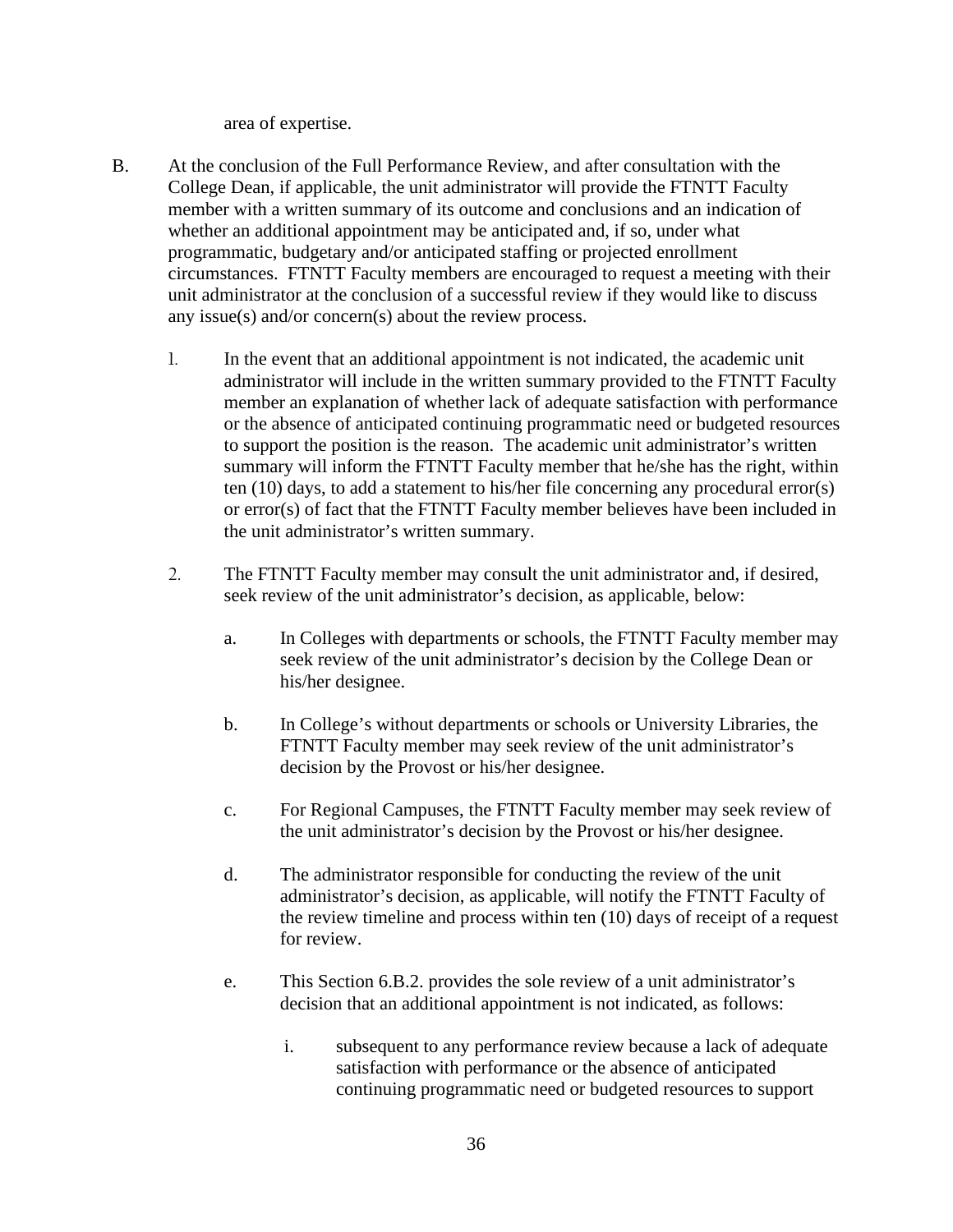#### the position is the reason; or

- ii. at the completion of a performance plan as described in Section 6.B.4. below.
- 3. An additional appointment immediately subsequent to the completion of the Full Performance Review normally is expected to be part of a three-year term of renewable annual appointments as defined in Section 7, below, provided that continuing programmatic need and budgeted resources supporting the position can be anticipated for the term in question.
- 4. In the unusual case when a FTNTT Faculty member is approved for a three-year term of annually renewable appointments, as defined in Section 7 below and the unit administrator determines that a subsequent review is needed due to performance concerns, the unit administrator will include a written performance plan that clearly identifies the performance issue(s) and the steps the FTNTT Faculty member must take to correct the issue(s). This performance plan must state what materials the FTNTT Faculty member will need to submit to measure improvement. The unit administrator will also include a timeline and procedure for this subsequent review in the written summary of the review provided to the FTNTT Faculty member as described in B.1. above of this Section 6.

## **Section 7. Three-year Term of Annually Renewable Appointments**

As indicated in Section 6.B.3., above, a FTNTT Faculty member who has successfully completed three (3) consecutive years of employment and one (1) Full Performance Review becomes eligible for appointment to a three-year term of annually renewable appointments which are conditional from year to year only upon continued satisfaction with demonstrated performance, continued programmatic and staffing need within the academic unit, and continued budgetary resources supporting the position. The terms, conditions and expectations for renewal of appointment throughout the three-year term are to be stated in a written *Offer of Appointment* at the time of appointment to the three-year term. The following special circumstances and expectations pertain to FTNTT Faculty members during the three-year term of annually renewable appointments.

A. FTNTT Faculty members in years four (4) and five (5) of employment with the University may expect to be notified by the responsible unit administrator as early as possible, but no later than March 1, of opportunities for additional appointment for the subsequent academic year or that an opportunity for additional appointment is not anticipated. Absent written notification prior to March 1 of a given year that the appointment is not to be renewed, the appointment for the next academic year within the three-year term shall be regarded as renewed. The basis for failure to renew the appointment, which shall be stated in the notification letter, shall be the absence of one or more of continuing satisfactory performance of instructional and/or other faculty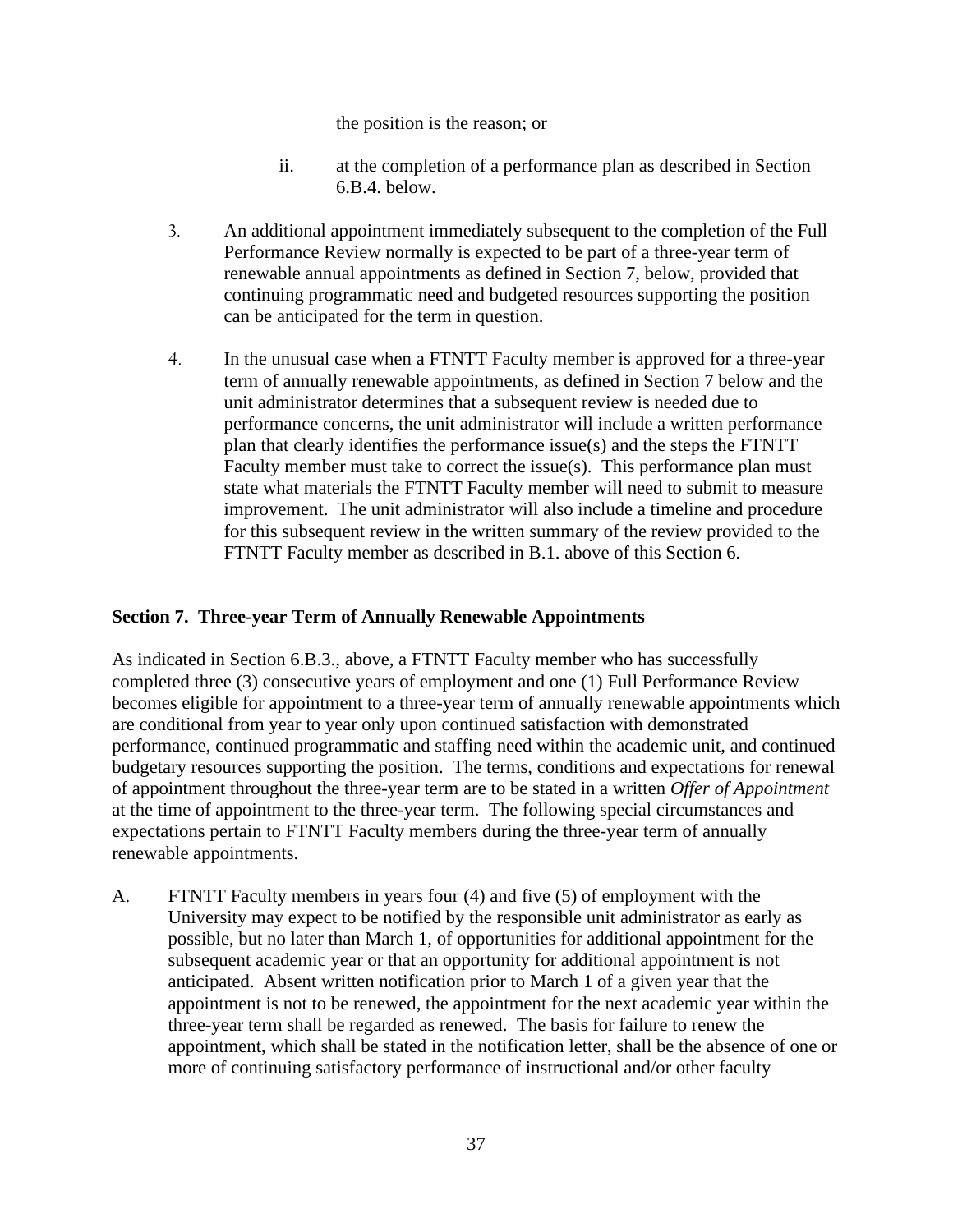responsibilities, of continuing programmatic and/or staffing need within the unit, or of anticipated budgeted resources sufficient to support the position for the coming year.

- B. Upon completion of a three-year term of annually renewable appointments, a FTNTT Faculty member in the sixth year of consecutive employment with the University becomes eligible for consideration for another three-year term of annually renewable appointments based upon successful completion of a second Full Performance Review, as provided for in Section 6.A. and 6.B. above; favorable assessment of service and contributions during the initial and most recent three-year term; and anticipated continuation of programmatic and staffing needs and of budgetary resources sufficient to support the position.
- C. In the event of notification prior to March 1 that an appointment is not to be renewed for the next year of the uncompleted term or of notification at the conclusion of the second Full Performance Review that appointment to an additional three-year term is not to be offered, the affected FTNTT Faculty member may meet with the unit administrator and, if desired, seek review of the unit administrator's decision as described in Section 6.B.2. above.
- D. A FTNTT Faculty member serving a three-year term of annually renewable appointments who desires to resign his or her position within the bargaining unit or from the University during the course of that term shall be expected to notify the unit administrator, in writing, no less than thirty (30) days prior to the conclusion of the semester immediately preceding the desired effective date of the resignation.
- E. If a FTNTT Faculty position held by a FTNTT Faculty member serving a three-year term of annually renewable appointments is discontinued for reasons of programmatic need or lack of budgetary resources to continue funding the position, the affected FTNTT Faculty member normally will be offered the opportunity to continue the appointments only if programmatic need is redefined or only if budgetary resources are rediscovered within the same three-year term of annually renewable appointments so that the position could be made available within the same three-year term. Such an opportunity to continue the same term of three-year term of renewable appointments will be offered in accord with the terms and conditions of such appointment referenced in this Section 7.
- F. In the unusual circumstance when any scheduled review, as described in Section 6, 9 and 10 of this Article, must occur outside the normal review cycle, that review will be scheduled during the next normal review cycle and, if the review is successful, the FTNTT Faculty member will begin the second of a three-year term of annually renewable contracts the following academic year.

#### **Section 8. Additional Three-year Terms of Annually Renewable Appointments**

A. FTNTT Faculty members in the first two (2) years of a third, fourth, fifth, *et seq.* threeyear term of annually renewable appointments (e.g., years seven (7) and eight (8); ten (10) and eleven (11); thirteen (13) and fourteen (14), *et seq.*) of employment with the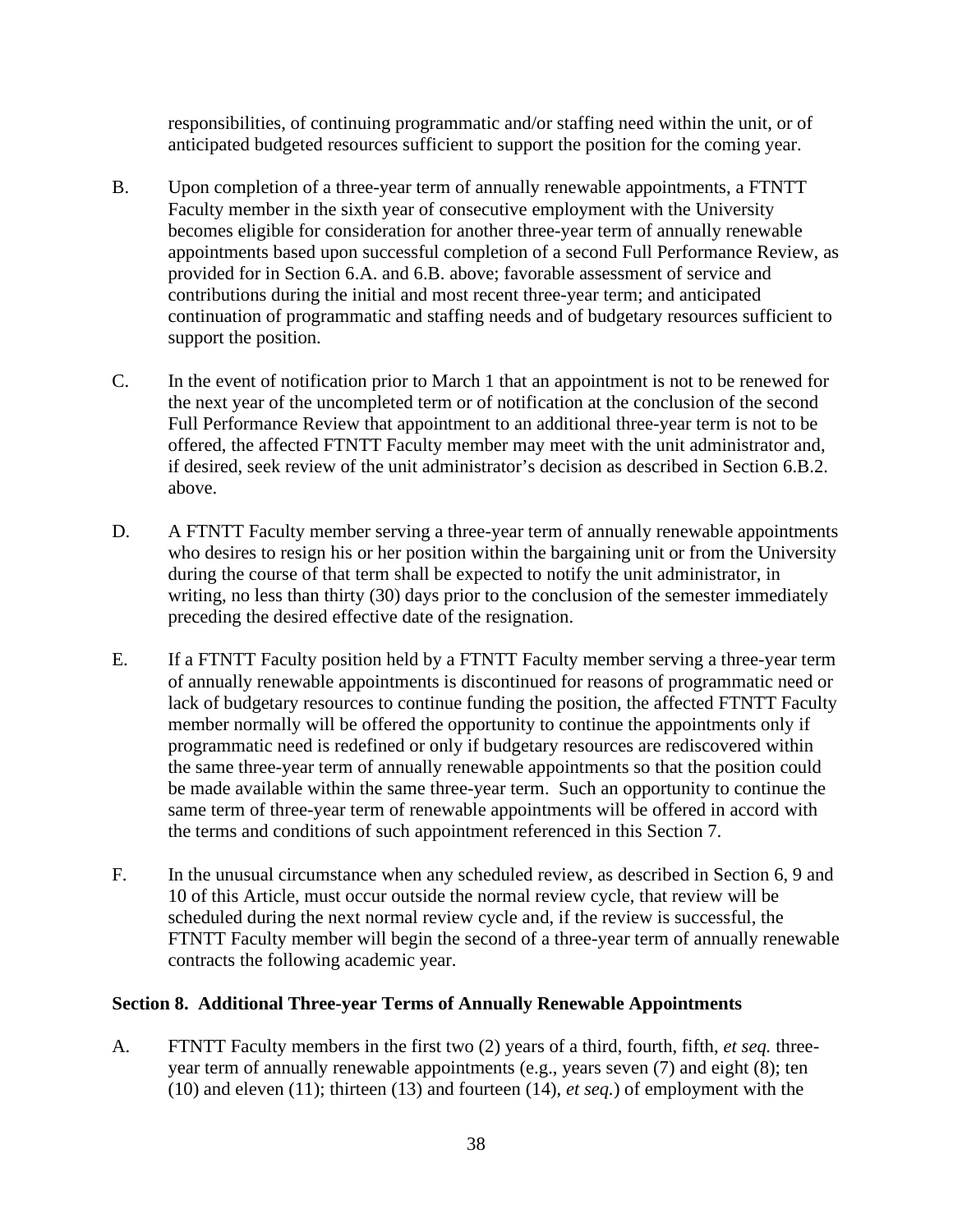University may expect to be notified by the responsible academic administrative officer as early as possible, but no later than October 1 of a given year that the appointment is not to be renewed for the next academic year, the appointment for the next academic year within the three-year term shall be regarded as renewed. The basis for failure to renew the appointment, which shall be stated in the notification letter, shall be the absence of one or more of continuing satisfactory performance of instructional and related faculty responsibilities, of continuing programmatic and/or staffing need within the unit, or of anticipated budgeted resources sufficient to support the position for the coming year.

- B. Upon completion of two (2) three-year terms of annually renewable appointments, a FTNTT Faculty member in the ninth, twelfth, fifteenth, *et. seq.* year becomes eligible for consideration for another three-year term of annually renewable appointments based upon successful completion of a performance review, as provided for in Section 9 or Section 10 below, as applicable; favorable assessment of service and contributions during the most recent three-year term; and anticipated continuation of programmatic and staffing needs and of budgetary resources sufficient to support the position.
- C. In the event of notification prior to October 1 that an appointment is not to be renewed for the next academic year of the uncompleted term or of notification at the conclusion of the performance review that appointment to an additional three-year term is not to be offered, the affected FTNTT Faculty member may meet with the unit administrator and, if desired, seek review of the unit administrator's decision as described in Section 6.B.2. above.
- D. A FTNTT Faculty member serving a three-year term of renewable appointments who desires to resign his or her position within the bargaining unit or from the University during the course of that term shall be expected to notify the unit administrator of the academic unit or regional campus where the appointment is held, in writing, no less than thirty (30) days prior to the conclusion of the semester immediately preceding the desired effective date of the resignation.
- E. If a FTNTT Faculty position held by a FTNTT Faculty member serving a three-year term of annually renewable appointments is discontinued for reasons of programmatic need or lack of budgetary resources to continue funding the position, the affected FTNTT Faculty member of the unit normally will be offered the opportunity to continue the appointments only if programmatic need is redefined or only if budgetary resources are rediscovered within the same three-year term of appointments so that the position could be made available within the same three-year term. Such an opportunity to continue the same term of three-year renewable appointments will be offered in accord with the terms and conditions of such appointment referenced in Section 7 above.

#### **Section 9. Simplified Performance Reviews**

A. After nine (9) and twelve (12) years of consecutive appointments, FTNTT Faculty members shall undergo a simplified performance review. The review will follow the format, procedures and timelines established by the University, as annually distributed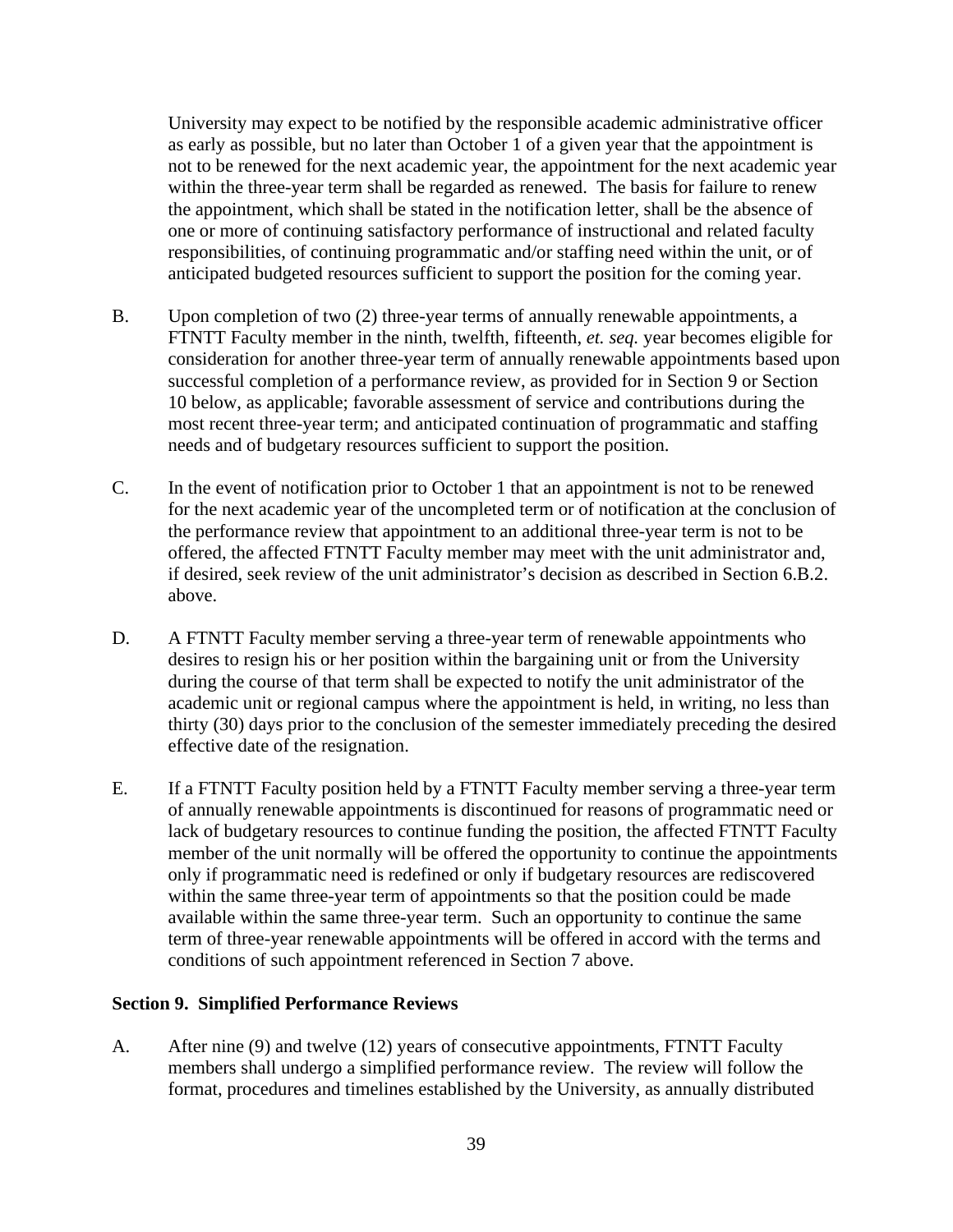through the Office of Faculty Affairs. FTNTT Faculty members will submit to the unit administrator a vitae, summaries of student surveys of instruction, if applicable, and a narrative of up to five (5) pages in which the FTNTT Faculty member describes her/his professional activities during the past three (3) years. A FTNTT Faculty member who successfully completes this performance review is eligible for a three (3) year term of annually renewable appointments which is conditional from year to year only upon continued satisfaction with demonstrated performance, continued programmatic and staffing need within the academic unit, and continued budgetary resources supporting the position.

- B. At the conclusion of the simplified performance review and after consultation with the College Dean, if applicable, the unit administrator will provide the FTNTT Faculty member with a written summary of its outcome and conclusions and an indication of whether an additional appointment may be anticipated and, if so, under what programmatic, budgetary and/or anticipated staffing or projected enrollment circumstances. FTNTT Faculty members are encouraged to meet with their unit administrator, as applicable, at the conclusion of a successful review if they would like to discuss any issue(s) and/or concern(s) about the review process.
	- 1. In the event that an additional appointment is not indicated, the academic unit administrator will include in the written summary provided to the FTNTT Faculty member an explanation of whether lack of adequate satisfaction with performance or the absence of anticipated continuing programmatic need or budgeted resources to support the position is the reason. The academic unit administrator's written summary will inform the FTNTT Faculty member that he/she has the right, within ten (10) days, to add a statement to his/her file concerning any procedural error(s) or error(s) of fact that the FTNTT Faculty member believes have been included in the unit administrator's written summary.
	- 2. The FTNTT Faculty member may meet with unit administrator and, if desired, seek review of the unit administrator's decision as described in Section 6.B.2 above.
	- 3. An additional appointment immediately subsequent to the completion of the performance review normally is expected to be part of a three-year term of renewable annual appointments as defined in Section 7 above, provided that continuing programmatic need and budgeted resources supporting the position can be anticipated for the term in question.
	- 4. When a FTNTT Faculty member is approved for a three-year term of annually renewable appointments, as defined in Section 7 above and the unit administrator determines that a subsequent review is needed due to performance concerns, the unit administrator will include a written performance plan that clearly identifies the performance issue(s) and the steps the FTNTT Faculty member must take to correct the issue(s). This performance plan must also state what materials the FTNTT Faculty member will need to submit to measure improvement. The unit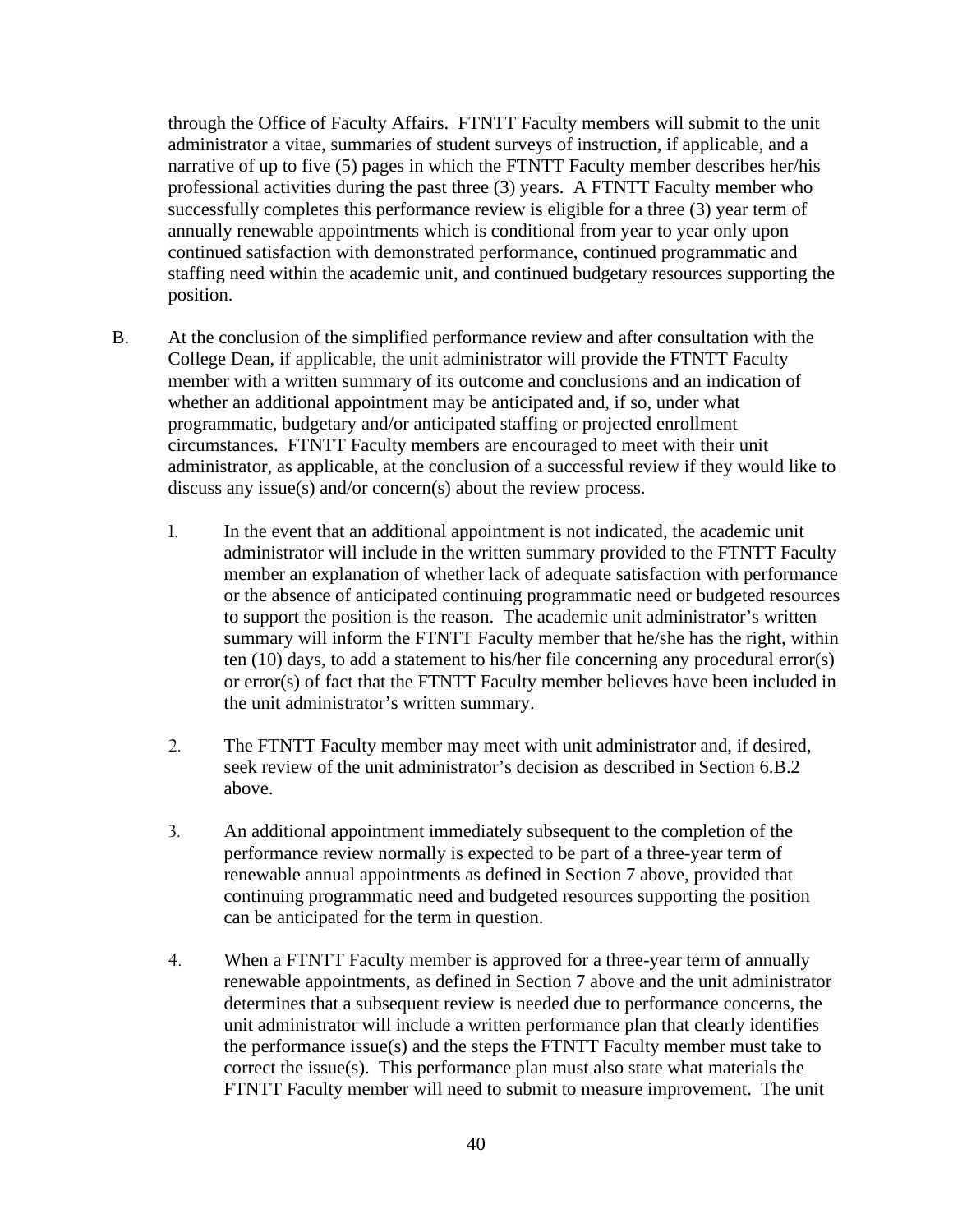administrator will also include a timeline and procedure for this subsequent review in the written summary of the review provided to the FTNTT Faculty member as described in B.1. of this Section 9.

## **Section 10. Administrative Performance Reviews**

- A. After fifteen (15) years of consecutive appointments, and every three (3) years thereafter, FTNTT Faculty members shall be reviewed by their unit administrator. This administrative performance review will follow the format, procedures and timelines established by the University, as annually distributed through the Office of Faculty Affairs. To complete this review, the unit administrator will schedule a meeting with the FTNTT Faculty member who will submit, prior to the meeting, a current vitae and a narrative of 1-3 pages in which the FTNTT Faculty member describes her/his professional activities during the past three (3) years prior to the meeting. A FTNTT Faculty member who successfully completes this review is eligible for a three (3) year term of annually renewable appointments which is conditional from year to year only upon continued satisfaction with demonstrated performance, continued programmatic and staffing need within the academic unit, and continued budgetary resources supporting the position. FTNTT Faculty members are encouraged to request a follow-up meeting with their unit administrator at the conclusion of a successful review if they would like to discuss any issue(s) and/or concern(s) about the review process.
- B. At the conclusion of this review and after consultation with the Dean, if applicable, the unit administrator will provide the FTNTT Faculty member with a written summary of its outcome and conclusions and an indication of whether an additional appointment may be anticipated and, if so, under what programmatic, budgetary and/or anticipated staffing or projected enrollment circumstances.
	- 1. In the event that an additional appointment is not indicated, the unit administrator will include in the written summary provided to the FTNTT Faculty member an explanation of whether lack of adequate satisfaction with performance or the absence of anticipated continuing programmatic need or budgeted resources to support the position is the reason. The academic unit administrator's written summary will inform the FTNTT Faculty member that he/she has the right, within ten (10) days, to add a statement to his/her file concerning any procedural error(s) or error(s) of fact that the FTNTT Faculty member believes have been included in the administrator's written summary.
	- 2. The FTNTT Faculty member may meet with the unit administrator and, if desired, seek review of the unit administrator's decision as described in Section 6.B.2. above.
	- 3. An additional appointment immediately subsequent to the completion of this administrative performance review normally is expected to be part of a three-year term of renewable annual appointments as defined in Section 7 above, provided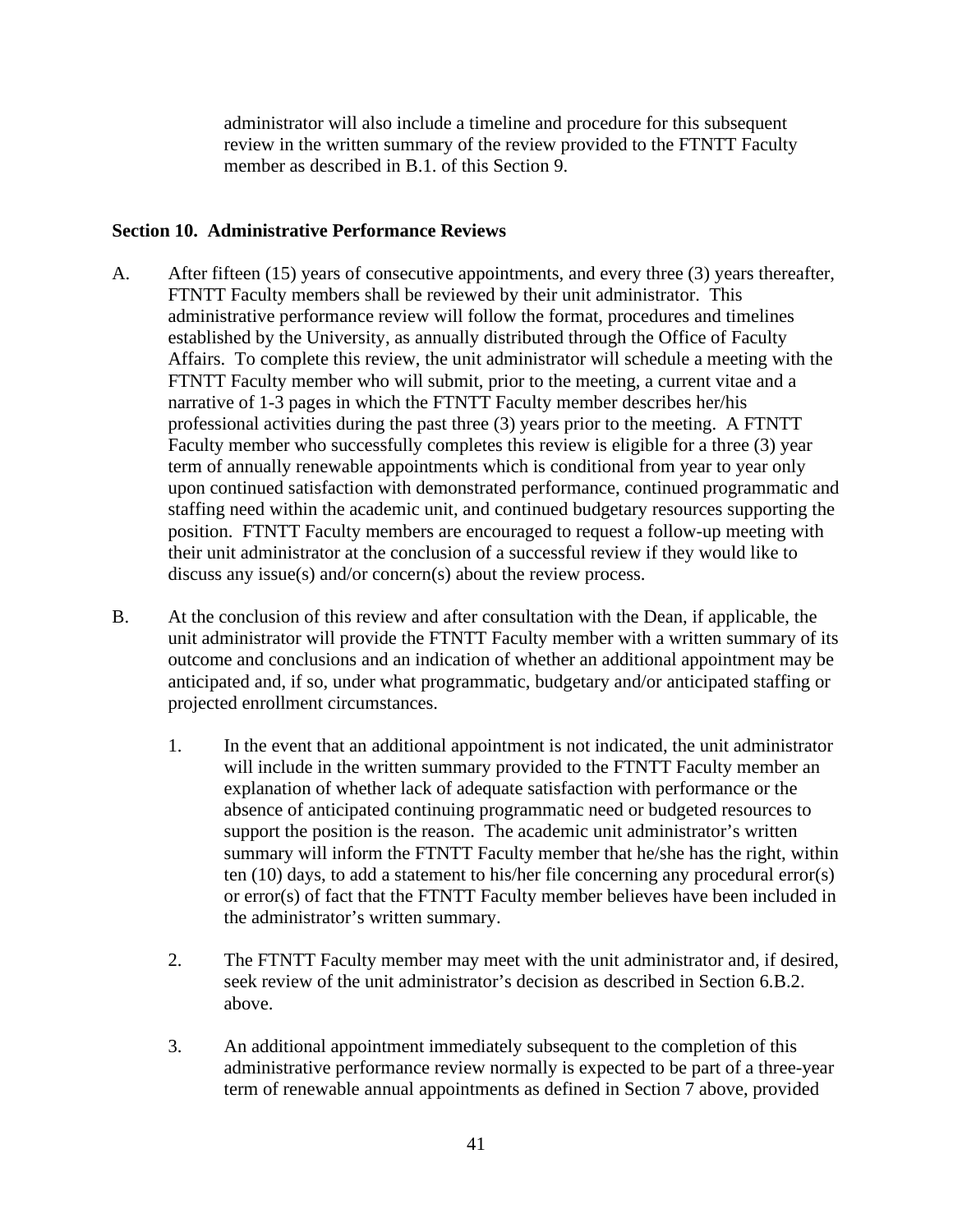that continuing programmatic need and budgeted resources supporting the position can be anticipated for the term in question.

4. In the unusual case when a FTNTT Faculty member is approved for a three-year term of annually renewable appointments, as defined in Section 7 above, and the unit administrator determines that a subsequent review is needed due to performance concerns, the unit administrator will include a performance plan that clearly identifies the performance issue(s) and the steps the FTNTT Faculty member must take to correct the issue(s). This performance plan must also state what materials the FTNTT Faculty member will need to submit to measure improvement. The unit administrator will also include a timeline and procedure for this subsequent review in the written summary of the review provided to the FTNTT Faculty member as described in B.1. above of this Section 10.

## **Section 11. Academic Ranks**

As noted in Article II, Section 1.A., of this Agreement, FTNTT Faculty members hold appointment at one (1) of the following six (6) academic ranks: Lecturer, Associate Lecturer, Senior Lecturer, Assistant Professor, Associate Professor, or Professor. The academic ranks of Lecturer, Associate Lecturer and Senior Lecturer are reserved for FTNTT Faculty members who have not earned a terminal degree in their discipline, but whose professional experience and demonstrated performance warrant these ranks. The academic ranks of Assistant Professor, Associate Professor and Professor are reserved for FTNTT Faculty members who have earned the terminal degree in their discipline and whose professional experience and demonstrated performance warrant these ranks.

- A. Determination of academic rank is a function of the combination of earned academic credentials and demonstrable experience and achievement appropriate to the level of appointment. Normally, initial appointment as a FTNTT Faculty member will be at the rank of Lecturer unless the appointee possesses the doctoral degree or, in some instances, the highest available earned advanced degree ("terminal degree") appropriate to the academic discipline. In the latter instance, the expectation is that the FTNTT Faculty member will be appointed at the rank of Assistant Professor.
- B. When the combination of academic credentials and demonstrated appropriate experience and professional contributions would warrant appointment within the academic unit at the rank of Associate Lecturer, Senior Lecturer, Associate Professor or Professor, the University, in its sole discretion, may appoint new FTNTT Faculty members at those ranks.
- C. FTNTT Faculty members may request reconsideration of the rank of appointment with each annual renewal of appointment if he/she believes that he/she was hired at an inappropriate rank. To request such a reconsideration of rank, a FTNTT Faculty member should submit a written request to the unit administrator providing a rationale for reconsideration of rank citing earned academic credentials and appropriate professional experience and contributions that would warrant such reconsideration. A change in rank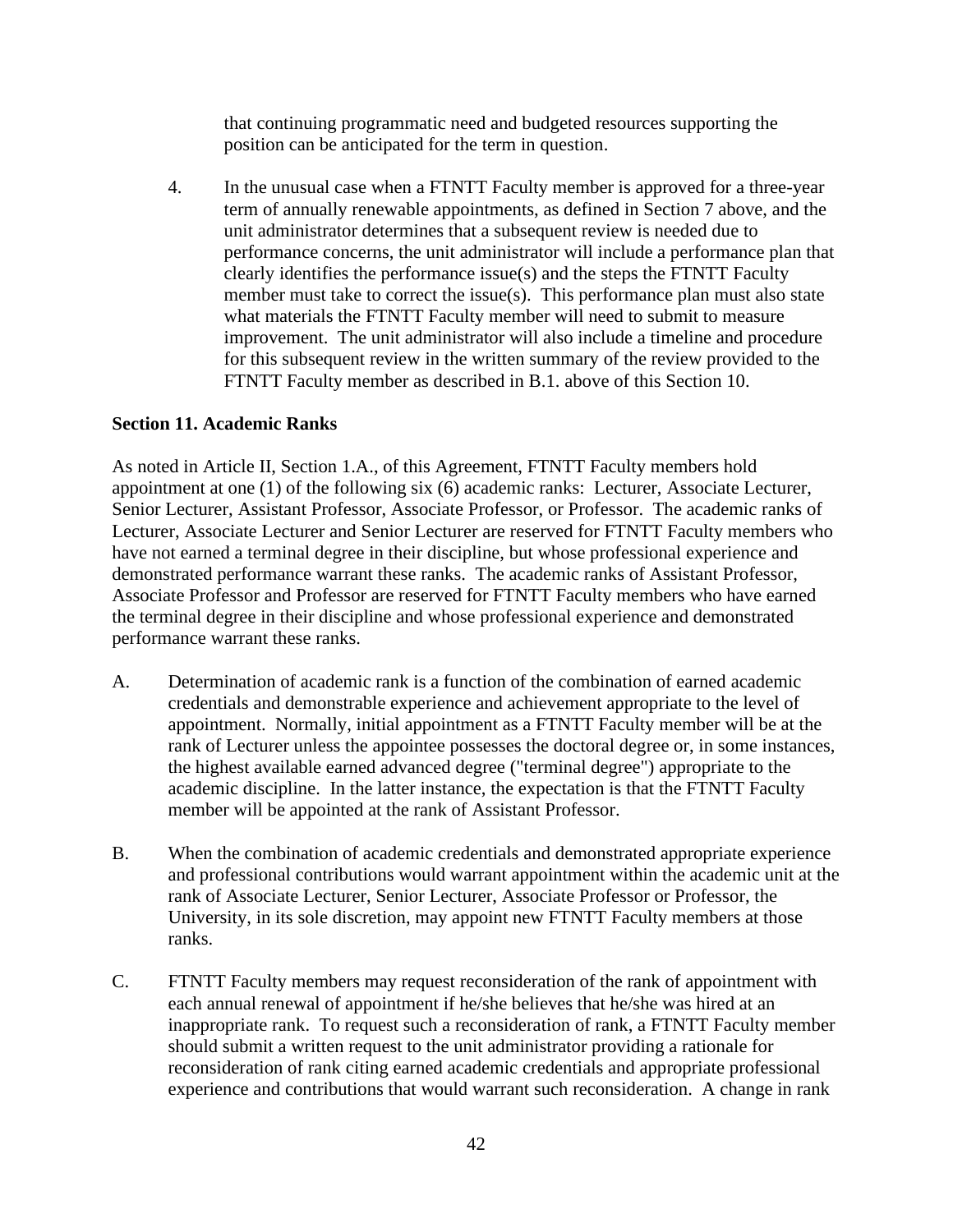which results from a reconsideration of rank has no impact on salary other than the salary minima, if applicable, as established in Article XI of this Agreement.

- D. A FTNTT Faculty member who receives the doctoral or established appropriate terminal degree that would warrant initial appointment at the rank of Assistant Professor will be appointed at that rank with the renewal of appointment, if offered, for the academic year immediately following receipt of verification of the award of the appropriate advanced degree. A change in rank resulting from the awarding of a doctoral or established appropriate terminal degree has no impact on salary other than the salary minima, if applicable, as established in Article XI of this Agreement.
- E. A change in rank resulting from a successful promotion application as described in Section 12 below has an impact on salary as provided in Article XI of this Agreement.

## **Section 12. Promotion**

- A. FTNTT Faculty members<sup>[5](#page-45-0)</sup> who have completed five (5) consecutive years of employment as a FTNTT Faculty member and one (1) successful Full Performance Review may apply for promotion to the rank of Associate Lecturer/Associate Professor, as applicable, concurrent with their second Full Performance Review, or any year thereafter. Normally, FTNTT Faculty members at the rank of Associate Lecturer/Associate Professor may apply for promotion to the rank of Senior Lecturer/Professor, as applicable, in any year after five (5) full years in rank as an Associate Lecturer/Associate Professor.
- B. Guidelines for the submission of materials for promotion review and for the timely conduct of the promotion review process will be issued annually by the Office of Faculty Affairs. (*See also*, [Addendum C,](#page-72-0) Guidelines and Procedures for Full-Time Non-Tenure Track Faculty Promotion.)

# **Section 13. Access to Tenure-Track Appointments**

A. Nothing in this Agreement shall create either special advantage for or detriment to FTNTT Faculty members in seeking appointment to vacancies and appointments in the

<span id="page-45-0"></span> $5$ For the purposes of this Section 12 and subject to Addendum C of this Agreement:

<sup>•</sup> Administrators who hold FTNTT Faculty rank, as designated on the Unclassified Employment Agreement for their current administrative position, may apply for promotion to the rank of Associate Lecturer/Associate Professor, as applicable, if they have (i) successfully completed at least one Full Performance Review as an FTNTT Faculty member in the FTNTT bargaining unit; and (ii) they have completed at least three (3) consecutive years of employment as an administrator with FTNTT Faculty rank as Lecturer/Assistant Professor, as designated on the administrator's Unclassified Employment Agreement for those three (3) years.

<sup>•</sup> Administrators who hold the FTNTT Faculty rank of Associate Lecturer/Associate Professor, may apply for promotion to the rank of Senior Lecturer/Professor, as applicable, if they have (i) successfully completed at least one (1) Full Performance Review as an FTNTT Faculty member in the FTNTT bargaining unit; and (ii) completed five (5) consecutive years of employment as an administrator with FTNTT Faculty rank as Associate Lecturer/Associate Professor as designated on the administrator's Unclassified Employment Agreement for those five (5) years.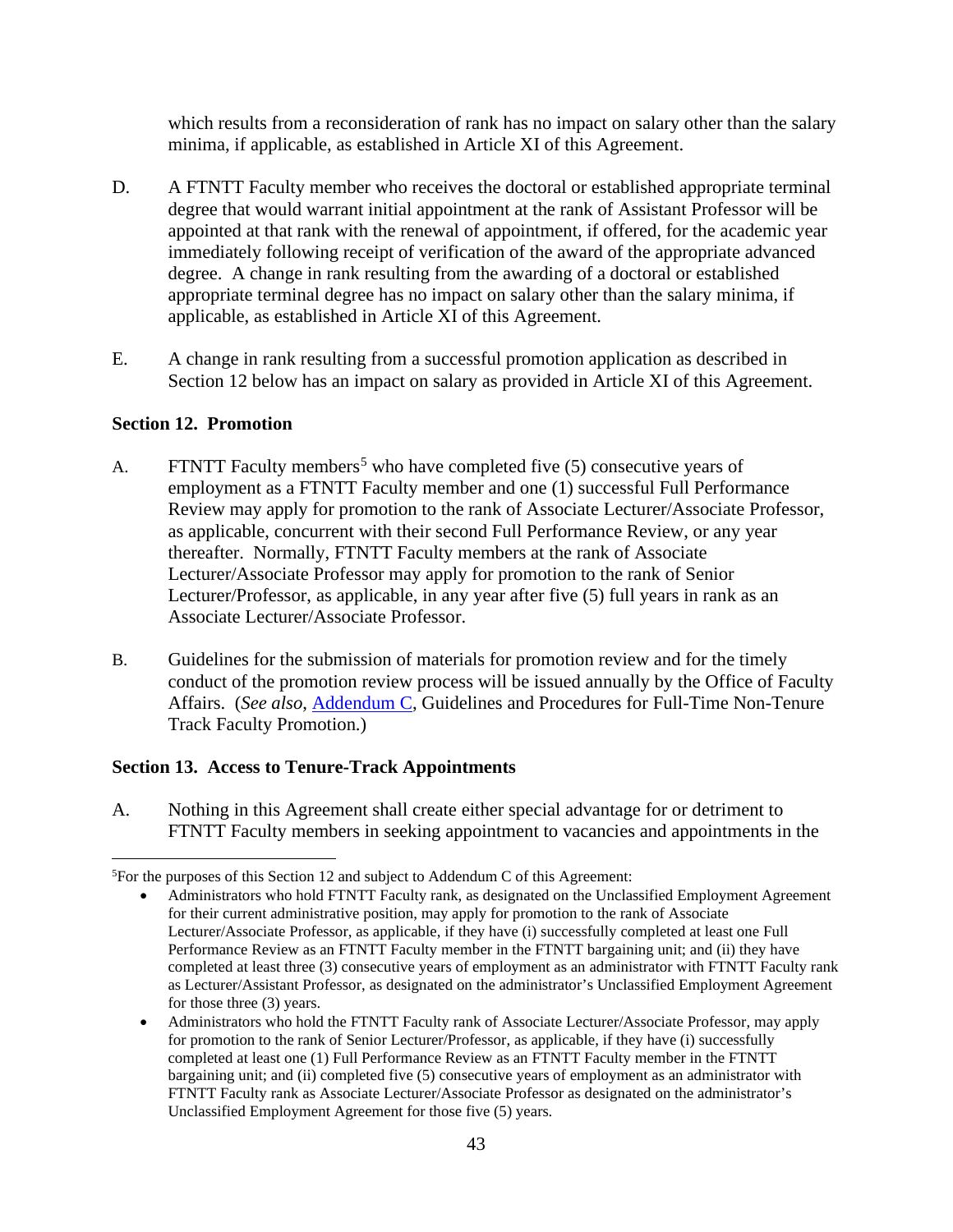tenure-track as positions for which they are qualified become available. A FTNTT Faculty member may apply and compete for such opportunities as they become available on the same basis as all other qualified candidates from within or outside the University and without jeopardy to the FTNTT Faculty appointment he/she currently holds.

B. Similarly, nothing in this Agreement shall either guarantee to a FTNTT Faculty member or preclude the University from offering, appointment in the tenure-track to a FTNTT Faculty member during the term of his/her appointment, consistent with fulfillment of the criteria, procedures and policies for making appointments to such positions.

# **Section 14. Reduction In Force**

It is recognized that appointments for FTNTT Faculty members covered by this Agreement are made annually and subject to programmatic need, satisfactory performance, and budgeted resources (*See*, Article X, Section 3.A of this Agreement). The University currently has policies and procedures in place which govern a reduction in force (retrenchment) of tenured and tenuretrack faculty. The University will determine the need to reduce the number of FTNTT Faculty members within a designated academic unit, including a department or program within an academic unit or department (for these purposes the regional campuses shall be designated as one academic unit), consistent with extant retrenchment policies and procedures.

- A. The University first shall attempt to achieve the desired result through the following:
	- 1. Attrition, including voluntary early retirement;
	- 2. A release of faculty who are not FTNTT Faculty members, unless no FTNTT Faculty member has the necessary credentials, academic rank, experience and competence needed to perform the assigned responsibilities and to teach a course or courses essential to a designated program(s).
- B. If, consistent with extant University policies and procedures referenced above, the University makes a final determination that a reduction in force of FTNTT Faculty members is necessary, the following factors shall be used to determine which FTNTT Faculty members within the affected unit(s) will be released:
	- 3. The affected FTNTT Faculty member(s) shall first be placed in the appropriate one (1) of the following categories:
		- a. No Full Performance Review completed;
		- b. One (1) successful Full Performance Review completed;
		- c. Two (2) successful Full Performance Reviews completed; or
		- d. Seven (7) or more years of consecutive employment completed.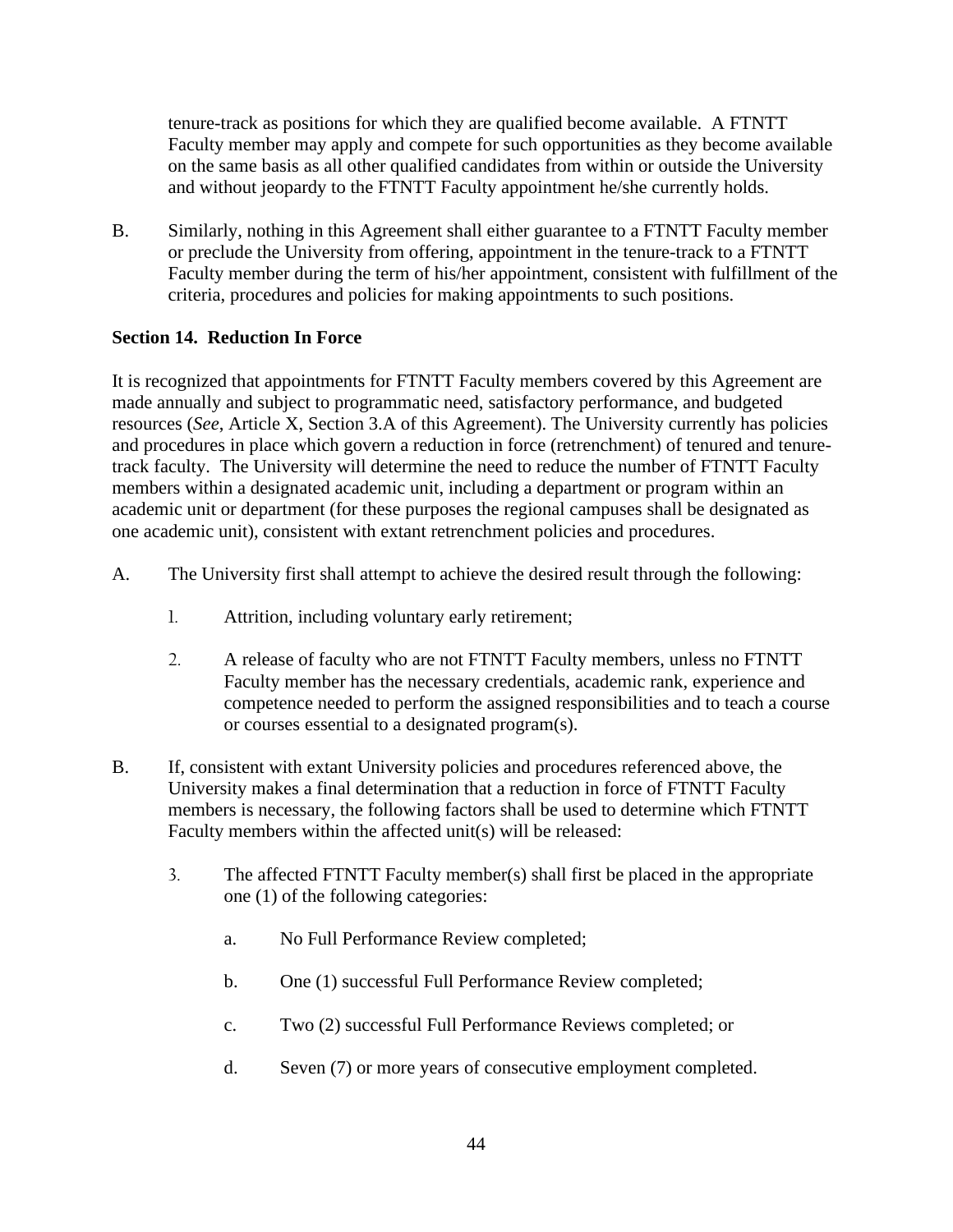- 4. Normally, FTNTT Faculty members with no Full Performance Review completed will be considered for release first. FTNTT Faculty members who have completed one (1) successful Full Performance Review will be considered for release before FTNTT Faculty members who have completed two (2) successful Full Performance Reviews. FTNTT Faculty members who have completed two (2) successful Full Performance Reviews will be considered for release before FTNTT Faculty members who have completed seven (7) or more years of consecutive employment.
- 5. The following additional factors will be given full consideration in the final determination as to whether a FTNTT Faculty member will be released:
	- a. The FTNTT Faculty member's length of service as a FTNTT Faculty member;
	- b. The quality of the FTNTT Faculty member's contributions as documented with the accumulated record:
	- c. The impact on the academic program resulting from the release of the FTNTT Faculty member, which may be assessed by necessary credentials, experience, academic rank and competence needed to perform the assigned responsibilities and to teach a course or courses essential to a designated program(s);
	- d. The University's commitment to affirmative action and its policies adopted there under.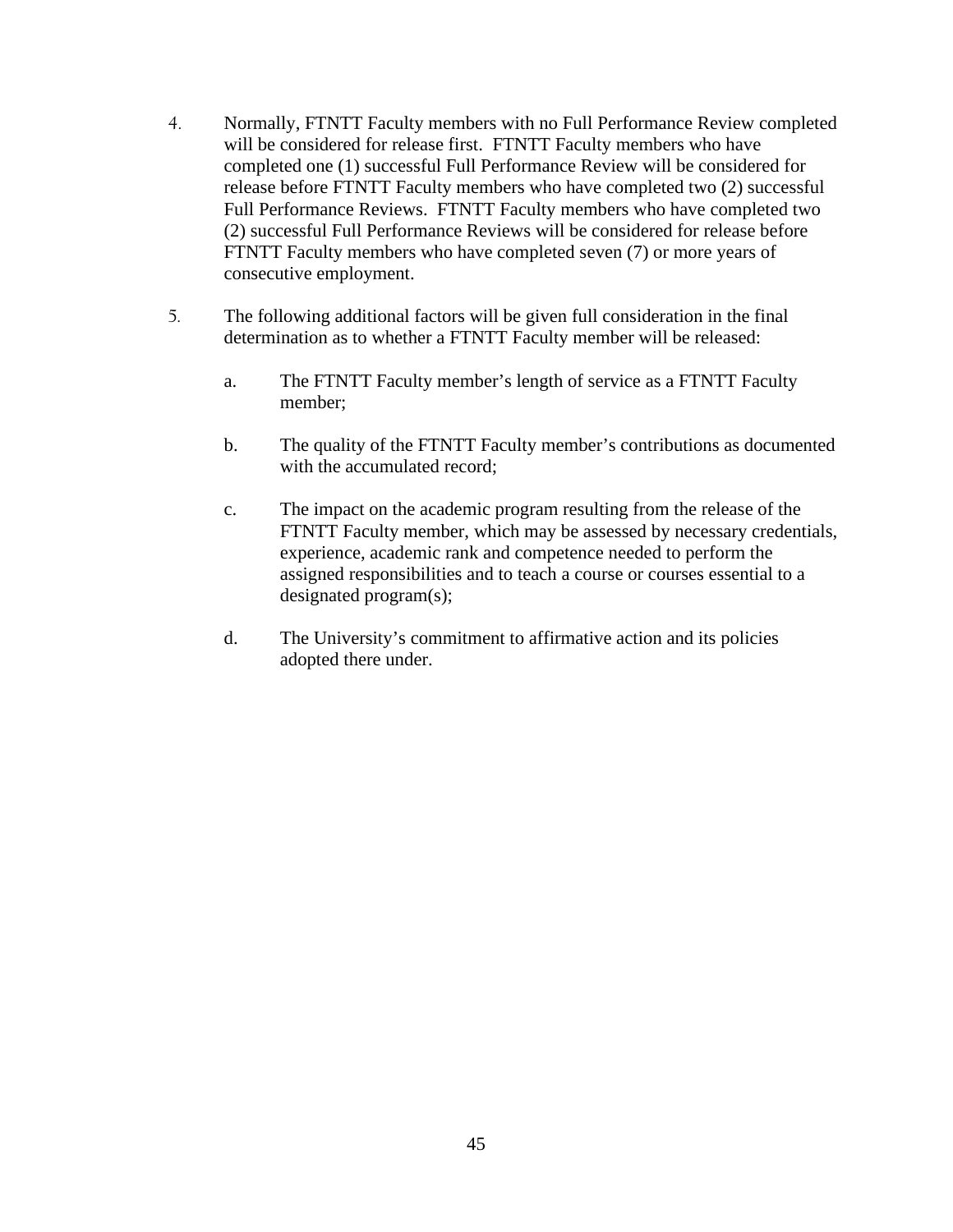## **ARTICLE XI Salary**

#### **Section 1. Salary - General Principles**

- A. Any standard increment provided during the term of this Agreement will be applicable only to that portion of a FTNTT Faculty member's salary that is included in the academic unit budget. Standard increments provided during the term of this Agreement will not be applicable to any portion of the FTNTT Faculty member's salary, up to and including 100%, which is determined and funded by other agencies of the State of Ohio or other external sources.
- B. The University shall continue to "pick up" (assume and pay) the employee contribution to the State Teachers Retirement System (STRS), or to an Alternative Retirement Plan (ARP) selected by the FTNTT Faculty member, by restating gross pay as consisting of both cash contribution and deferred compensation portions. The deferred compensation portion will be the percentage employee contribution to STRS or to the selected ARP picked up by the University and contributed to STRS or the ARP for the account of the member employee. No FTNTT Faculty member shall have the option to receive the contributed amount directly.
- C. While the Association remains the exclusive agent for negotiating salaries for FTNTT Faculty members, the University reserves the right to adjust salaries beyond the negotiated levels to address special or unusual circumstances affecting the employment and assigned responsibilities of an individual FTNTT Faculty member. FTNTT Faculty members may request a salary review by notifying the appropriate dean with a copy to the unit administrator, if applicable, no later than March 15. The request shall include a rationale statement with supporting evidence that documents the FTNTT Faculty member's case for the adjustment. The dean shall then initiate a salary review by consulting with the appropriate faculty advisory bodies. The dean will notify the FTNTT Faculty member of the outcome of the review no later than the end of the academic year in which the request was made. If the decision is to grant a salary adjustment, such adjustment shall be added to the FTNTT Faculty member's base salary no later than the beginning of the academic year following the completion of the review process. The FTNTT Faculty member's adjusted salary shall become the FTNTT Faculty member's final salary for the academic year in which the adjustment is applied. When an adjustment occurs pursuant to this Section, the University will inform the Association, in writing, within fifteen (15) calendar days of its action.
- D. FTNTT Faculty members with twelve (12) month contracts will receive across the board increases which are 2/9 greater than the amount awarded for FTNTT Faculty members with nine (9) month contracts whenever fixed amounts, rather than percentage increases, are negotiated.
- E. While employment during the summer or intersession and opportunities to perform overload assignments are neither required of nor guaranteed to FTNTT Faculty members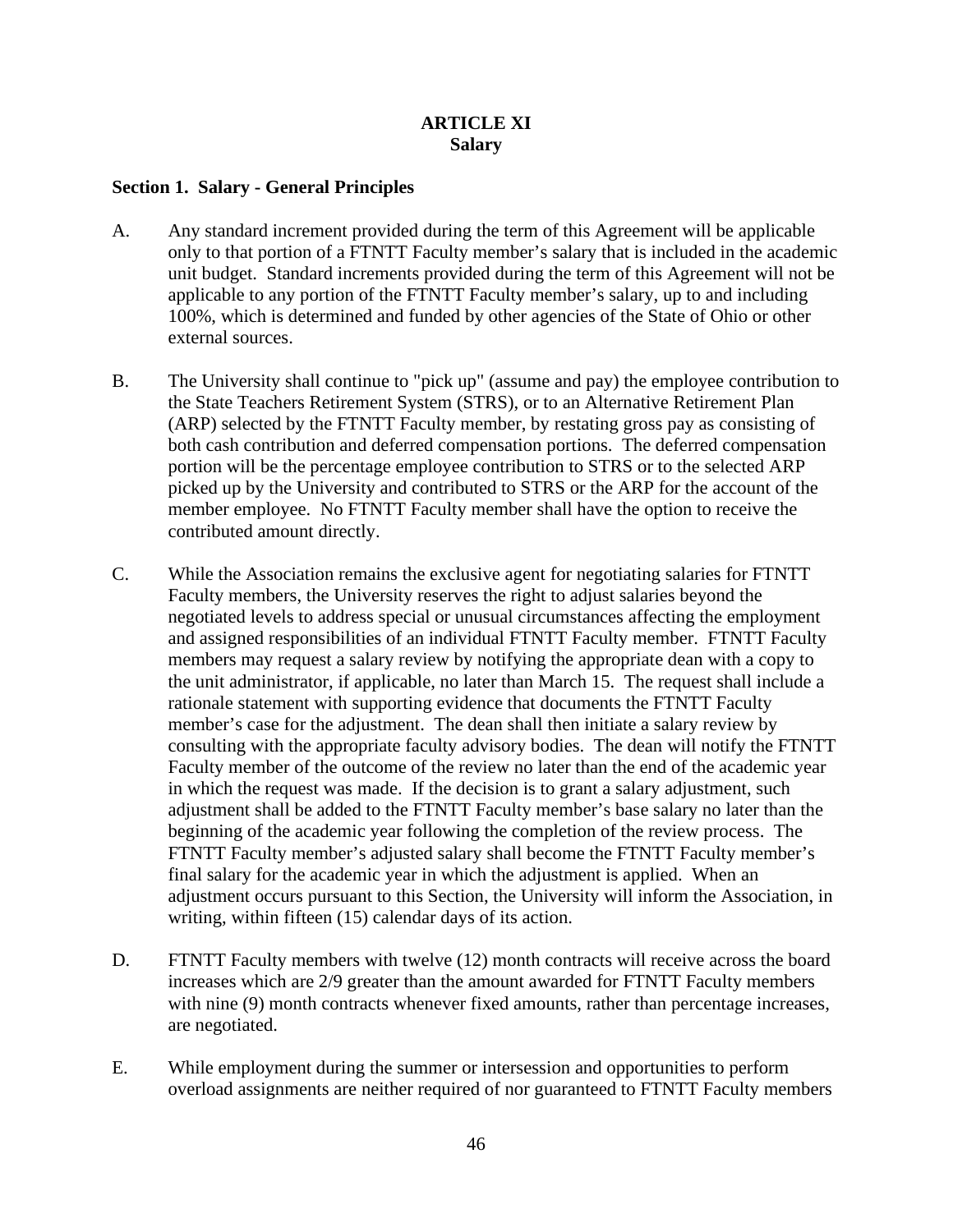by this Agreement, when such opportunities are offered to and accepted by a FTNTT Faculty member, the additional compensation for FTNTT Faculty members shall be no less than at the rate established by the Non-Tenure Track Faculty Overload and Summer Salary Schedule appended to this Agreement as **Addendum A.** 

# **Section 2. Salaries - Academic Years 2020-2021, 2021-2022, 2022-2023**

A. *Standard Increments.* Each FTNTT Faculty member who was also a member of the bargaining unit in the immediately preceding academic year ("continuing member") shall receive for the referenced year of appointment an increment to salary determined in relation to his/her base annual contract salary as it had been established for the immediately preceding academic year, as defined below:

## 1. *For the Academic Year 2020-2021*

Each FTNTT Faculty member who was also a member of the bargaining unit in the 2019-2020 academic year ("continuing member") shall receive a salary increment for his/her appointment for AY 2020-2021 equal to two (2% ) of his/her base annual contract salary for the 2019-2020 academic year.

## **2.** *For the Academic Year 2021-2022*

Each FTNTT Faculty member who was also a member of the bargaining unit in the 2020-2021 academic year ("continuing member") shall receive a salary increment for his/her appointment for AY 2021-2022 equal to two percent (2%) of his/her base annual contract salary for the 2020-2021 academic year.

#### 3. *For the Academic Year 2022-2023*

Each FTNTT Faculty member who was also a member of the bargaining unit in the 2021-2022 academic year ("continuing member") shall receive a salary increment for his/her appointment for AY 2022-2023 equal to two percent (2%) of his/her base annual contract salary for the 2021-2022 academic year.

B. *Longevity Adjustments***.** Each FTNTT Faculty member who was also a member of the bargaining unit in the immediately preceding academic year ("continuing member") shall receive for the referenced year of appointment a longevity adjustment to base salary, as defined below:

#### 1. *For Academic Year 2020-2021*

a. Each FTNTT Faculty member who holds the rank of Professor or Senior Lecturer at the beginning of academic year 2020-2021 and who was hired on or before June 30, 2000 will receive a longevity adjustment of \$2,200.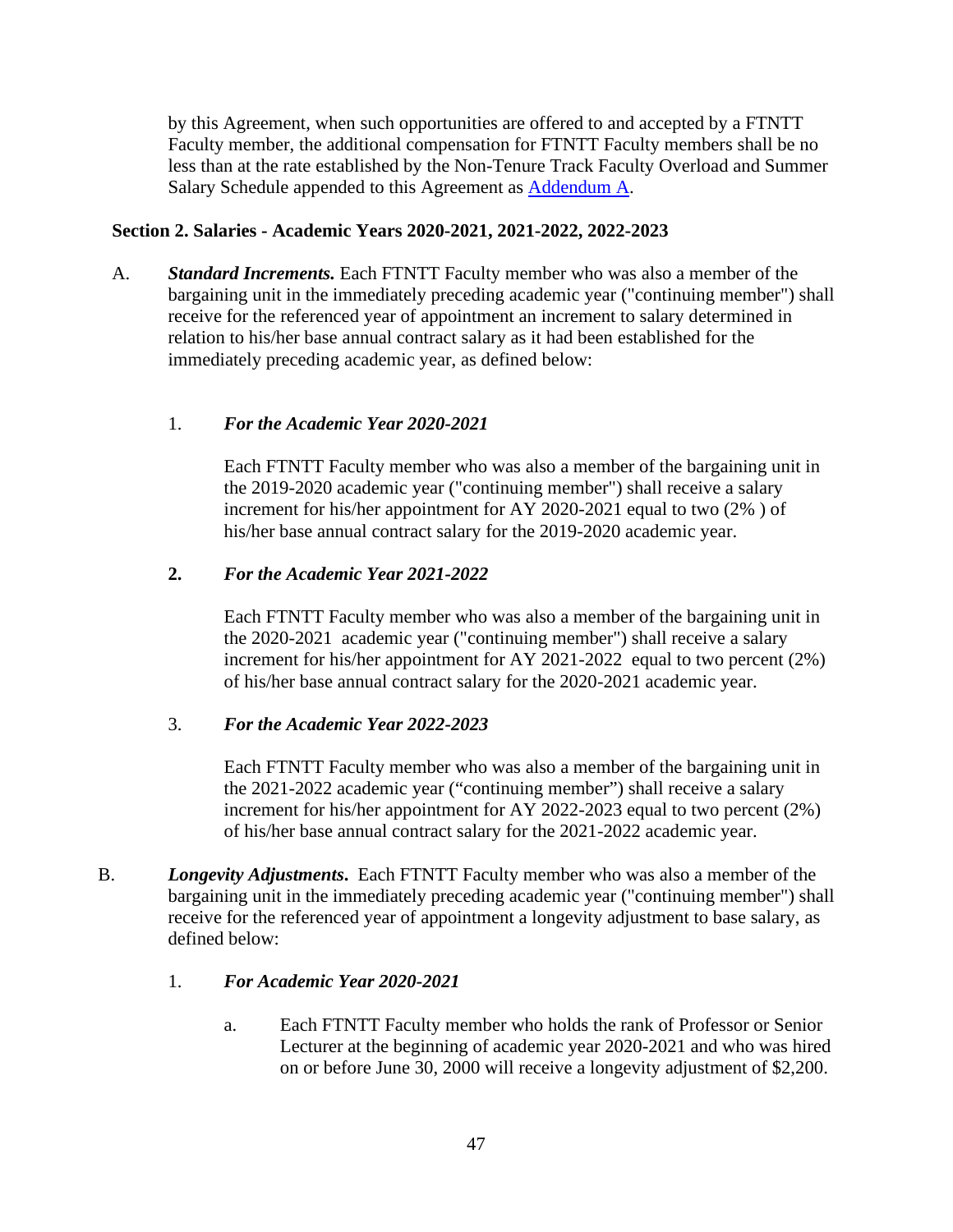- 1. FTNTT Faculty members who receive this Longevity Adjustment will not be eligible for a Longevity Adjustment in academic year 2021-2022 or 2022-2023.
- 2. FTNTT Faculty members who have resigned, retired or whose employment has otherwise been terminated before the beginning of academic year 2020-2021 are not eligible to receive the Longevity Adjustment described in this Section B.1.a.
- b. Each FTNTT Faculty member who holds the rank of Associate Professor or Associate Lecturer at the beginning of academic year 2020-2021 and who was hired on or before June 30, 2000 will receive a longevity adjustment of \$1,200.
	- 1. FTNTT Faculty members who receive this Longevity Adjustment will not be eligible for a Longevity Adjustment in academic year 2021-2022 or 2022-2023.
	- 2. FTNTT Faculty members who have resigned, retired or whose employment has otherwise been terminated before the beginning of academic year 2020-2021 are not eligible to receive the Longevity Adjustment described in this Section B.1.b.

# 2. *For Academic Year 2021-2022*

- a. Each FTNTT Faculty member who holds the rank of Professor or Senior Lecturer at the beginning of academic year 2021-2022 and who was hired on or after July 1, 2000 through June 30, 2016 will receive a longevity adjustment of \$800.
	- 1. FTNTT Faculty members who receive this Longevity Adjustment will be eligible to receive a Longevity Adjustment in academic year 2022-2023 provided they are a "continuing member" of the bargaining unit during academic year 2022-2023.
	- 2. FTNTT Faculty members who have resigned, retired or whose employment has otherwise been terminated before the beginning of academic year 2021-2022 are not eligible to receive the Longevity Adjustment described in this Section B.2.a.
- b. Each FTNTT Faculty member who holds the rank of Associate Professor or Associate Lecturer at the beginning of academic year 2021-2022 and who was hired on or after July 1, 2000 through June 30, 2016 will receive a longevity adjustment of \$450.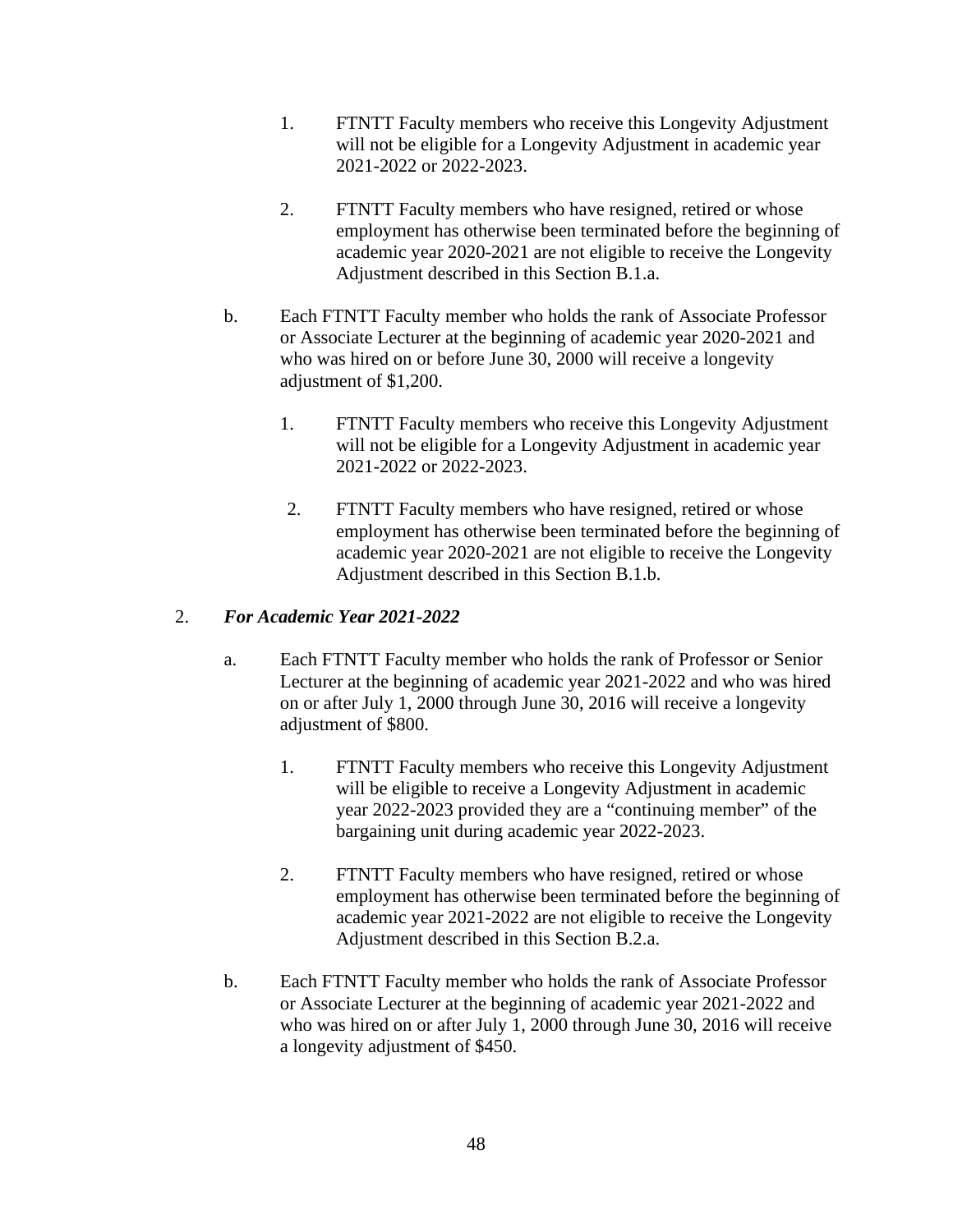- 1. FTNTT Faculty members who receive this Longevity Adjustment will be eligible to receive a Longevity Adjustment in academic year 2022-2023 provided they are a "continuing member" of the bargaining unit during academic year 2022-2023.
- 2. FTNTT Faculty members who have resigned, retired or whose employment has otherwise been terminated before the beginning of academic year 2021-2022 are not eligible to receive the Longevity Adjustment described in this Section B.2.b.

# 3. *For Academic Year 2022-2023*

- a. Each FTNTT Faculty member who holds the rank of Professor or Senior Lecturer at the beginning of academic year 2022-2023 and who was hired on or after July 1, 2000 through June 30, 2016 will receive a rank adjustment of \$1,000.
	- 1. FTNTT Faculty members who have resigned, retired or whose employment has otherwise been terminated before the beginning of academic year 2022-2023 are not eligible to receive the Longevity Adjustment described in this Section B.3.a.
- b. Each FTNTT Faculty member who holds the rank of Associate Professor or Associate Lecturer at the beginning of academic year 2022-2023 and who was hired on or before July 1, 2000 through June 30, 2016 will receive a rank adjustment of \$500.
	- 1. FTNTT Faculty members who have resigned, retired or whose employment has otherwise been terminated before the beginning of academic year 2022-2023 are not eligible to receive the Longevity Adjustment described in this Section B.3.b.
- B. *Salary Minima (Floors).* It is recognized that the salaries of individual FTNTT Faculty members will vary from one another in terms of differentiations in academic credentials and appropriate background experience, in salary at time of initial hire and in length of service at Kent State University, in the nature of responsibilities and in prevailing compensation patterns among differing units of instruction, and in performance assessments which have an impact on salary level prior to the inception of this Agreement. It is, nonetheless, the intent of the contracting parties that there be minimum salaries at each academic rank for FTNTT Faculty members.

Effective with appointments for the 2020-2021 year, and continuing through academic years 2021-2022 and 2022-2023 , those minimum salaries, dependent upon the academic rank and duration of appointment specified in the individual's academic year full-time non-tenure track faculty employment contract, shall be as follows: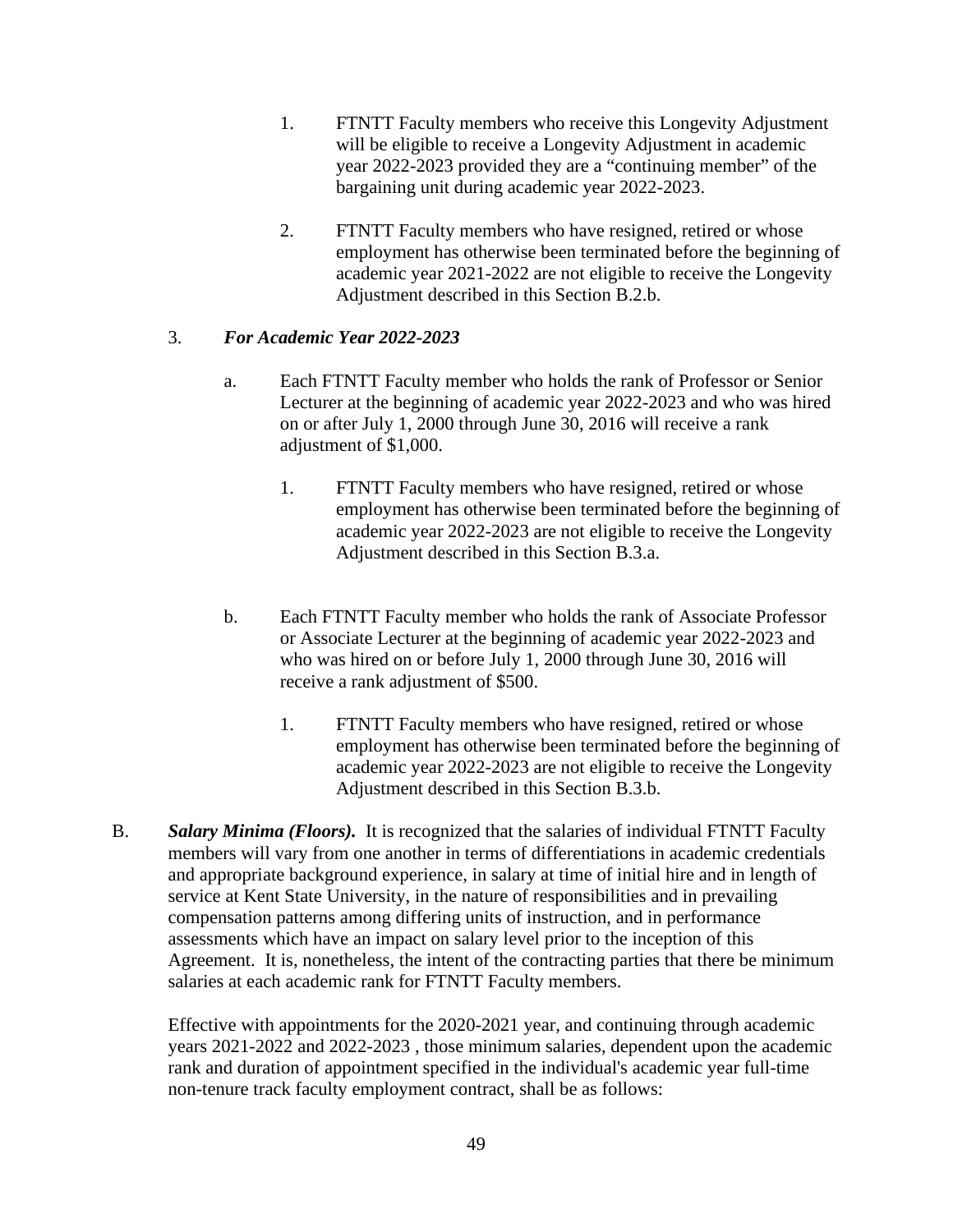# *For academic years 2020-2021, 2021-2022, and 2022-2023*

| Academic Rank                                             | 9 mo. contract | 12 mo. contract |
|-----------------------------------------------------------|----------------|-----------------|
| Lecturer/Assistant Professor                              | \$45,000       | \$55,000        |
| <b>Associate Lecturer</b> /<br><b>Associate Professor</b> | \$47,500       | \$58,056        |
| Senior Lecturer/<br>Professor                             | \$52,500       | \$64,167        |

Salary minima for appointments other than those of nine or twelve months in duration will be adjusted appropriately..

#### **Section 3. Promotion Increments - Academic Years 2020-2021, 2021-2022, 2022-2023**

Any FTNTT Faculty member who is promoted in rank during an academic year, shall receive the following promotion increase, in addition to any salary increment(s), at the beginning of the next succeeding appointment, if offered.

| Promoted to:                           | <b>Promotion Increase:</b> |
|----------------------------------------|----------------------------|
| Professor/Senior Lecturer              | \$7,500                    |
| Associate Professor/Associate Lecturer | \$5,000                    |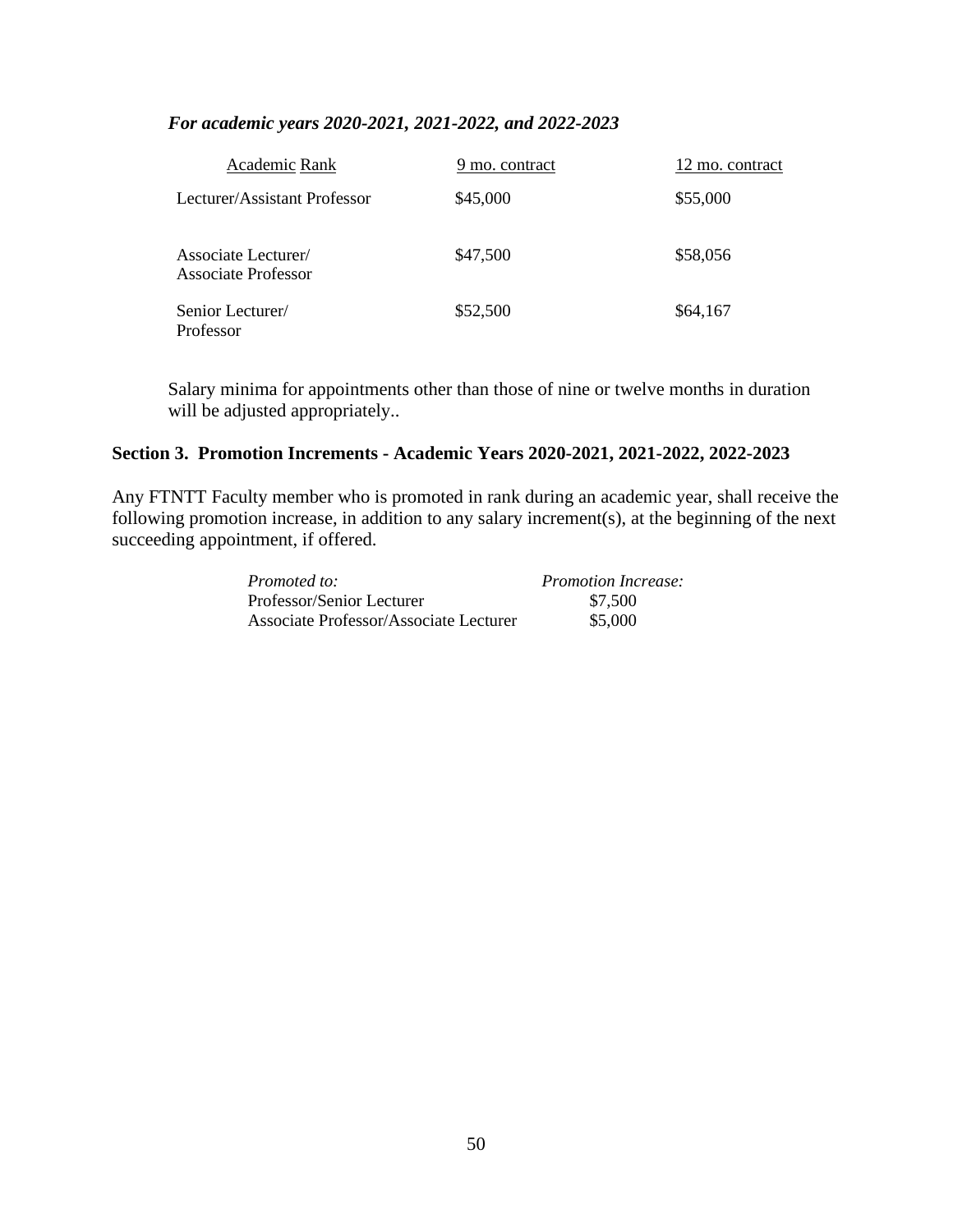# **ARTICLE XII Medical Benefits**

- A. The collective bargaining agreement between the full-time tenured and tenure-track faculty members and the University includes the terms and conditions of various medical benefits available to full-time tenured and tenure-track faculty members. The parties to this Agreement agree to the implementation of the same terms and conditions of the medical benefits, included in that agreement, for FTNTT Faculty members, including any modifications, amendments, revisions and/or interpretations of the terms and conditions of those medical benefits during the life of this Agreement whether (i) mutually agreed to in the collective bargaining agreement between the University and the full-time tenured and tenure-track faculty members; or, (ii) ordered by a court of law; or, (iii) ordered by a mutually-selected third party pursuant to the collective bargaining agreement between the University and the full-time tenured and tenure-track faculty members.
- B. [The most current, official version of Article XIII \(Medical Benefits\) of the collective](https://www.kent.edu/sites/default/files/file/2019%20CBA%20-With%20Signatures.pdf)  [bargaining agreement between the full-time tenured and tenure-track faculty members](https://www.kent.edu/sites/default/files/file/2019%20CBA%20-With%20Signatures.pdf)  [and the University can be viewed online.](https://www.kent.edu/sites/default/files/file/2019%20CBA%20-With%20Signatures.pdf)
- C. As a convenience only, the full text of the current official version of Article XIII (Medical Benefits) of the collective bargaining agreement between the full-time tenured and tenure-track faculty members and the University in effect when this Agreement was executed is attached to this Agreement in [Addendum E.](#page-76-0) The parties agree that should Article XIII (Medical Benefits) of the collective bargaining agreement between the fulltime tenured and tenure-track faculty members be modified or amended during the life of this Agreement as described in Section A above, any such modification(s) or amendment(s) would apply to FTNTT Faculty and Addendum E would be updated online to reflect such modification(s) or amendment(s).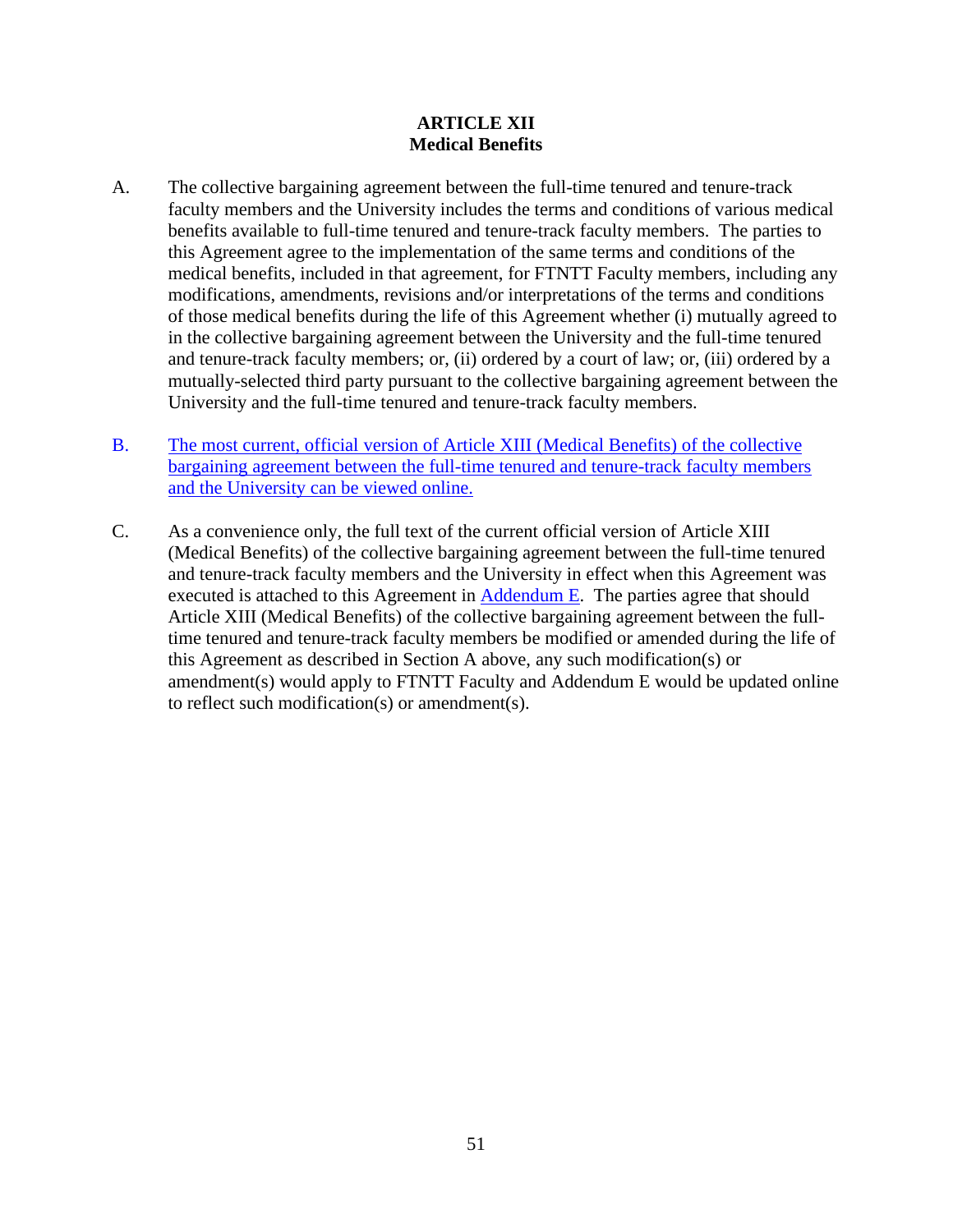# **ARTICLE XIII Other Benefits**

- A. The collective bargaining agreement between the full-time tenured and tenure-track faculty members and the University includes the terms and conditions of various other benefits available to full-time tenured and tenure-track faculty members. The parties to this Agreement agree to the implementation of the same terms and conditions of those other benefits as included in that agreement and as they would apply to FTNTT Faculty members, including any modifications, amendments, revisions and/or interpretations of those terms and conditions during the life of this Agreement whether (i) mutually agreed to in the collective bargaining agreement between the University and the full-time tenured and tenure-track faculty members; or, (ii) ordered by a court of law; or, (iii) ordered by a mutually-selected third party pursuant to the collective bargaining agreement between the University and the full-time tenured and tenure-track faculty members.
- B. [The most current, official version of Article XIV \(Other Benefits\) of the collective](https://www.kent.edu/sites/default/files/file/2019%20CBA%20-With%20Signatures.pdf)  [bargaining agreement between the full-time tenured and tenure-track faculty members](https://www.kent.edu/sites/default/files/file/2019%20CBA%20-With%20Signatures.pdf)  [and the University can be viewed online.](https://www.kent.edu/sites/default/files/file/2019%20CBA%20-With%20Signatures.pdf)
- <span id="page-54-0"></span>C. As a convenience, the full text of the current, official version of Article XIV (Other Benefits) of the collective bargaining agreement between the full-time tenured and tenure-track faculty members and the University in effect when this Agreement was executed is attached to this Agreement in [Addendum E.](#page-76-0) The parties agree that should Article XIV (Other Benefits) of the collective bargaining agreement between the fulltime tenured and tenure-track faculty members be modified or amended during the life of this Agreement as described in Section A above, any <sup>[6](#page-54-0)</sup> such modification(s) or amendment(s) would apply to FTNTT Faculty and Addendum E would be updated online to reflect such modification(s) or amendment(s).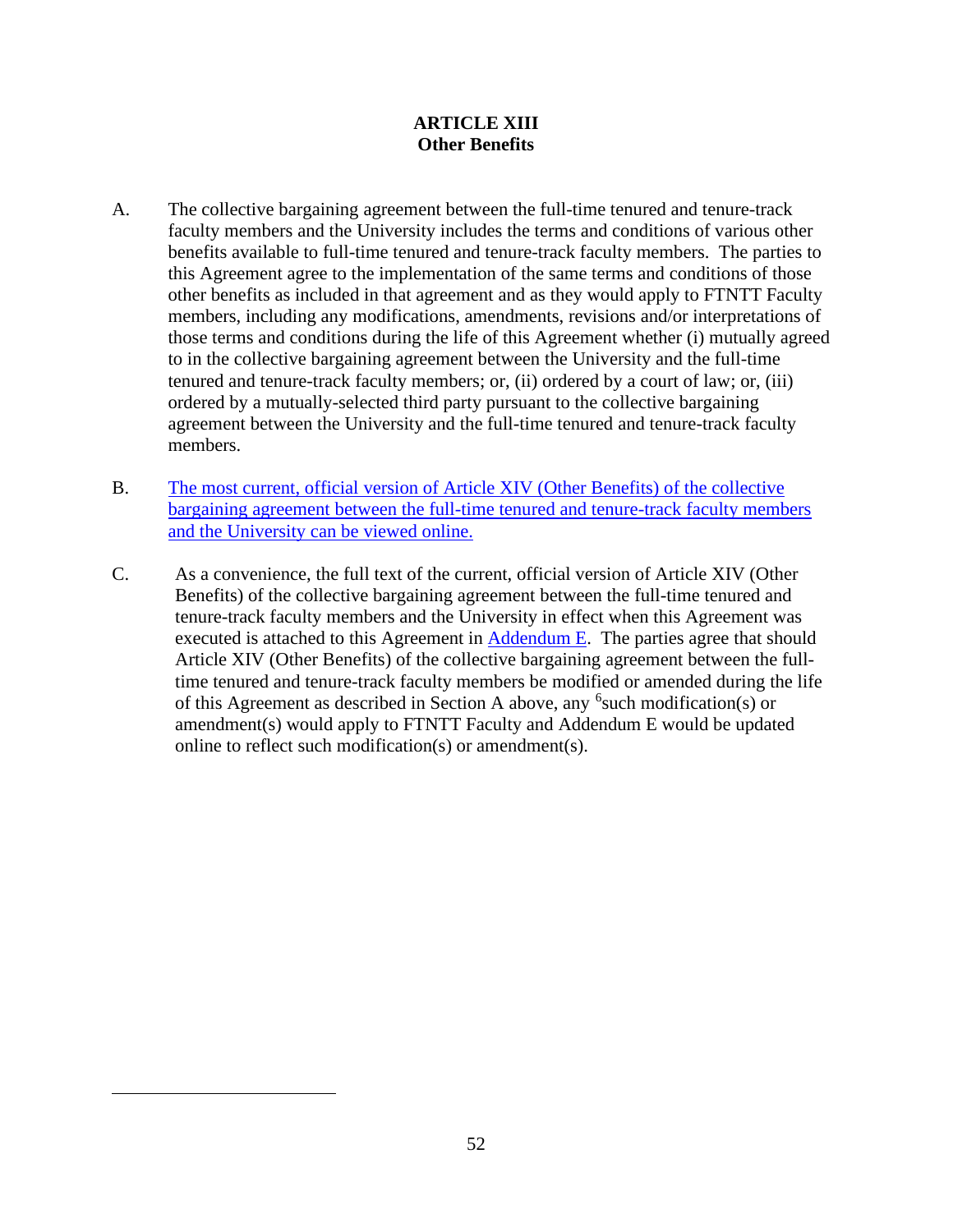# **ARTICLE XIV Faculty Fitness for Duty**

#### **Section 1.**

The University and the Association are committed to providing a safe, efficient and productive working environment for the benefit of the University community and the public. The University and the Association agree that FTNTT Faculty members are expected to be fit for duty when they are performing work for the University and that FTNTT Faculty members are expected to perform their job responsibilities in an effective and safe manner at all times. The University and the Association agree that FTNTT Faculty members who are not fit to perform their duties may have a detrimental impact on themselves, on other members of the University community, and/or on the public. The University and the Association agree that, from time to time, various issues that can be identified and addressed may have an impact on a FTNTT Faculty member's fitness for duty. The University and the Association also agree that the need for a fitness for duty evaluation of a FTNTT Faculty member is a serious matter and should only take place when the University's ability to provide a safe, efficient and productive working environment is at risk. The University and the Association also agree that a fitness for duty evaluation, while serious, is itself a non-disciplinary process intended to identify and potentially address any issue that may be having an impact on a FTNTT Faculty member's fitness for duty.

#### **Section 2.**

- A. The collective bargaining agreement between the full-time tenured and tenure-track faculty members and the University includes a non-disciplinary procedure for evaluating the fitness of faculty members under certain circumstances. The parties to this Agreement agree to the implementation of this procedure for evaluating the fitness of FTNTT Faculty members as described therein.
- B. [The most current, official version of Article XV \(Faculty Fitness for Duty\) of the](https://www.kent.edu/sites/default/files/file/2019%20CBA%20-With%20Signatures.pdf)  [Collective Bargaining Agreement between the full-time tenured and tenure-track faculty](https://www.kent.edu/sites/default/files/file/2019%20CBA%20-With%20Signatures.pdf)  [members and the University can be viewed online.](https://www.kent.edu/sites/default/files/file/2019%20CBA%20-With%20Signatures.pdf)
- C. As a convenience, the full text of the current, official version of Article XV (Faculty Fitness for Duty) of the collective bargaining agreement between the full-time tenured and tenure-track faculty members and the University in effect when this Agreement was executed is attached to this Agreement in [Addendum E.](#page-76-0) The parties to this Agreement agree to the implementation of the same terms and conditions of Article XV (Faculty Fitness for Duty), included in that agreement, for FTNTT Faculty members, including any modifications, amendments, revisions and/or interpretations of the terms and conditions of those terms and conditions during the life of this Agreement whether (i) mutually agreed to in the collective bargaining agreement between the University and the full-time tenured and tenure-track faculty members; or, (ii) ordered by a court of law; or, (iii) ordered by a mutually-selected third party pursuant to the collective bargaining agreement between the University and the full-time tenured and tenure-track faculty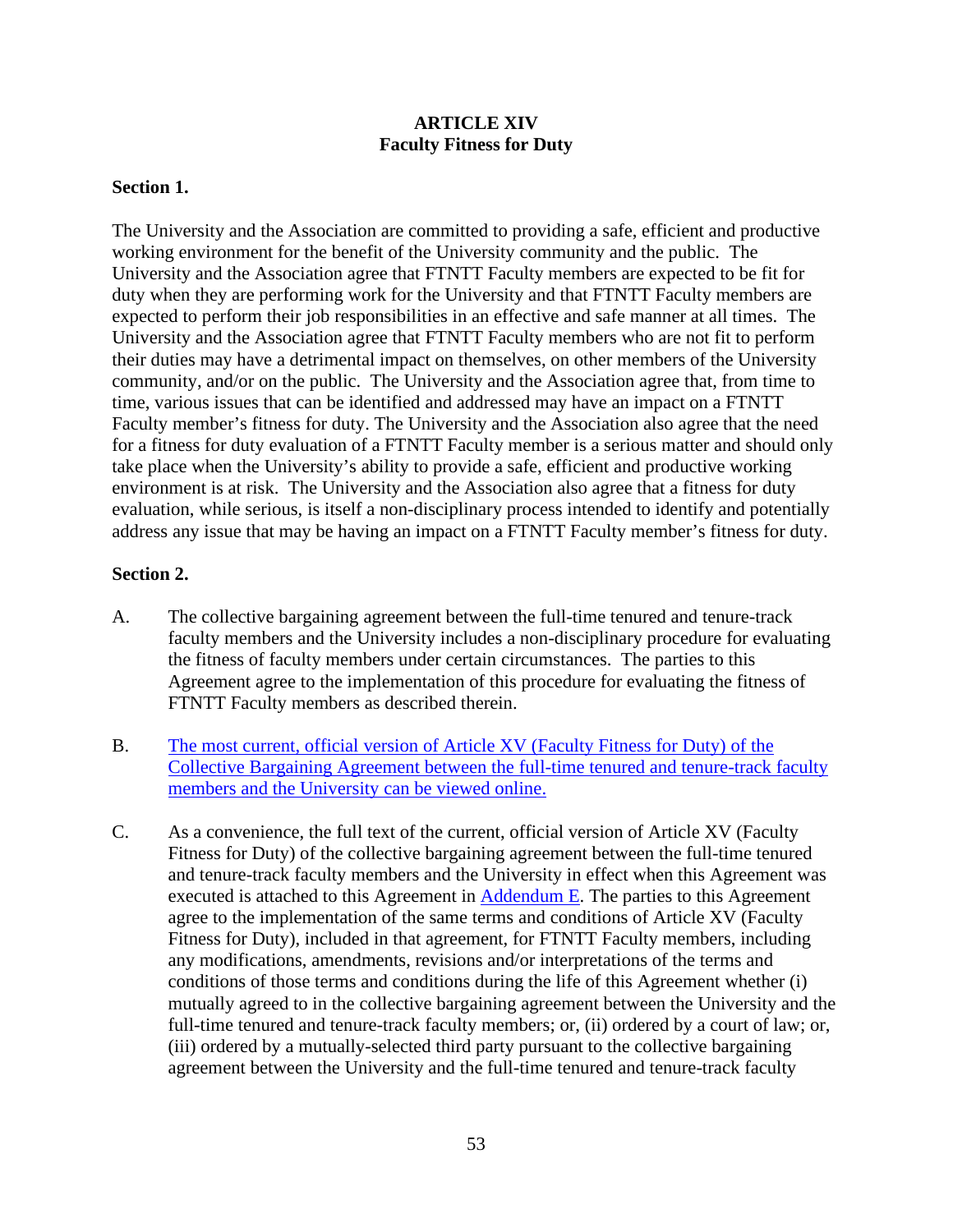members and Addendum E would be updated online to reflect such modification(s) or amendment(s).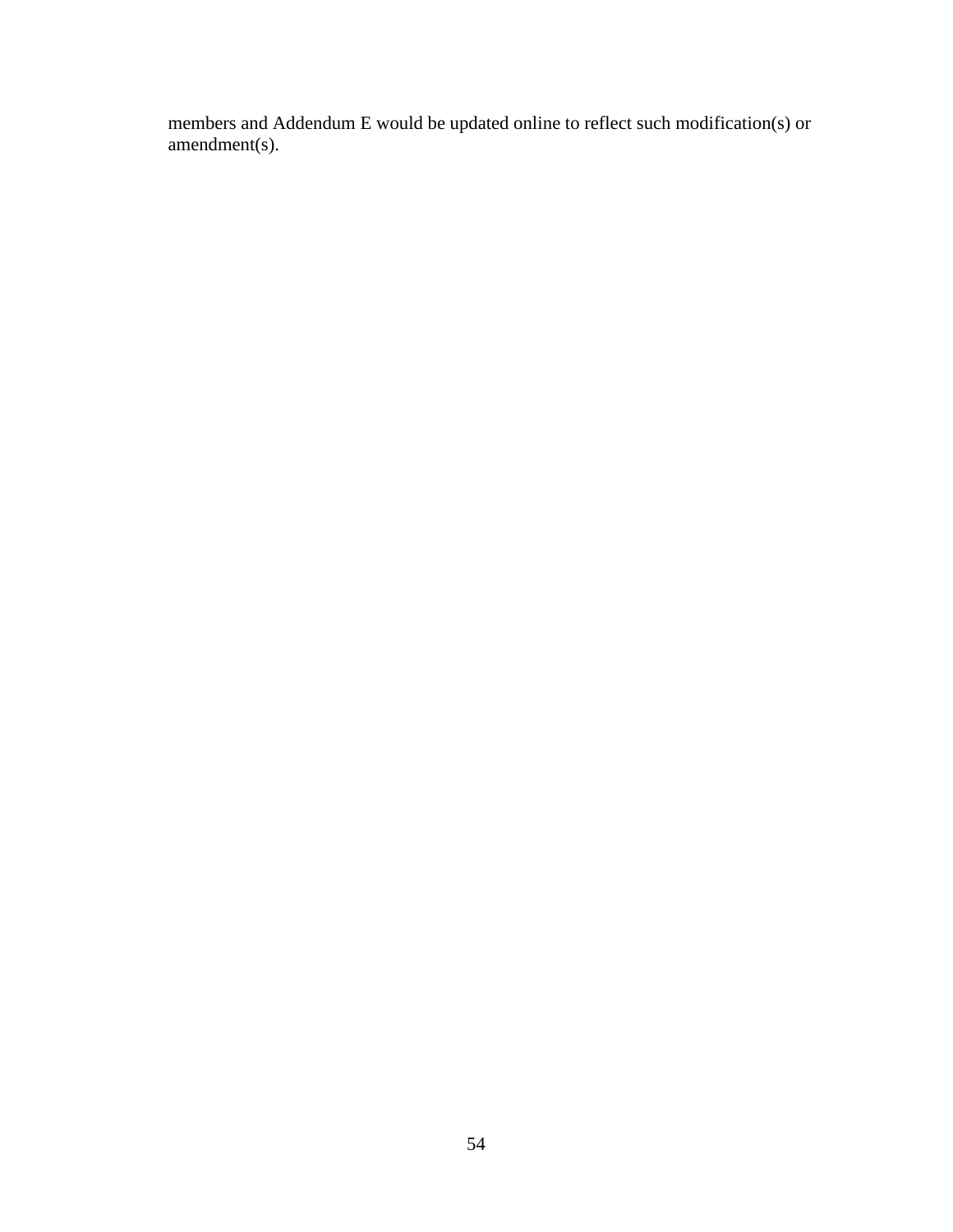# **ARTICLE XV No Strike No Lockout**

## **Section 1.**

The University and the Association agree that all differences arising under this Agreement shall be resolved by peaceful and appropriate means without interruption of the University's programs and operations. During the term of this Agreement, the Association and its officials will not cause, support, or condone, nor shall FTNTT Faculty members of the bargaining unit take part in any action that would diminish the quantity or quality of work performed by FTNTT Faculty members of the bargaining unit or in any way interrupt or interfere with the operations of the University. Any member of the bargaining unit who engages in any activity in violation of this Section 1 during the term of this Agreement shall be subject to the imposition of sanctions up to and including dismissal for cause.

## **Section 2.**

The University shall not conduct a lockout of FTNTT Faculty members of the bargaining unit during the term of this Agreement.

## **Section 3.**

Neither the Association nor any member of the bargaining unit shall engage in any action in violation of O.R.C. §4117.18. The Association further agrees to strictly observe the requirements of O.R.C. Chapter 4117 and the rules of the Ohio State Employee Relations Board relating to strikes. The University expressly retains all rights accorded it pursuant to O.R.C. Chapter 4117 in responding to any strike prohibited under this agreement or not authorized pursuant to O.R.C. Chapter 4117.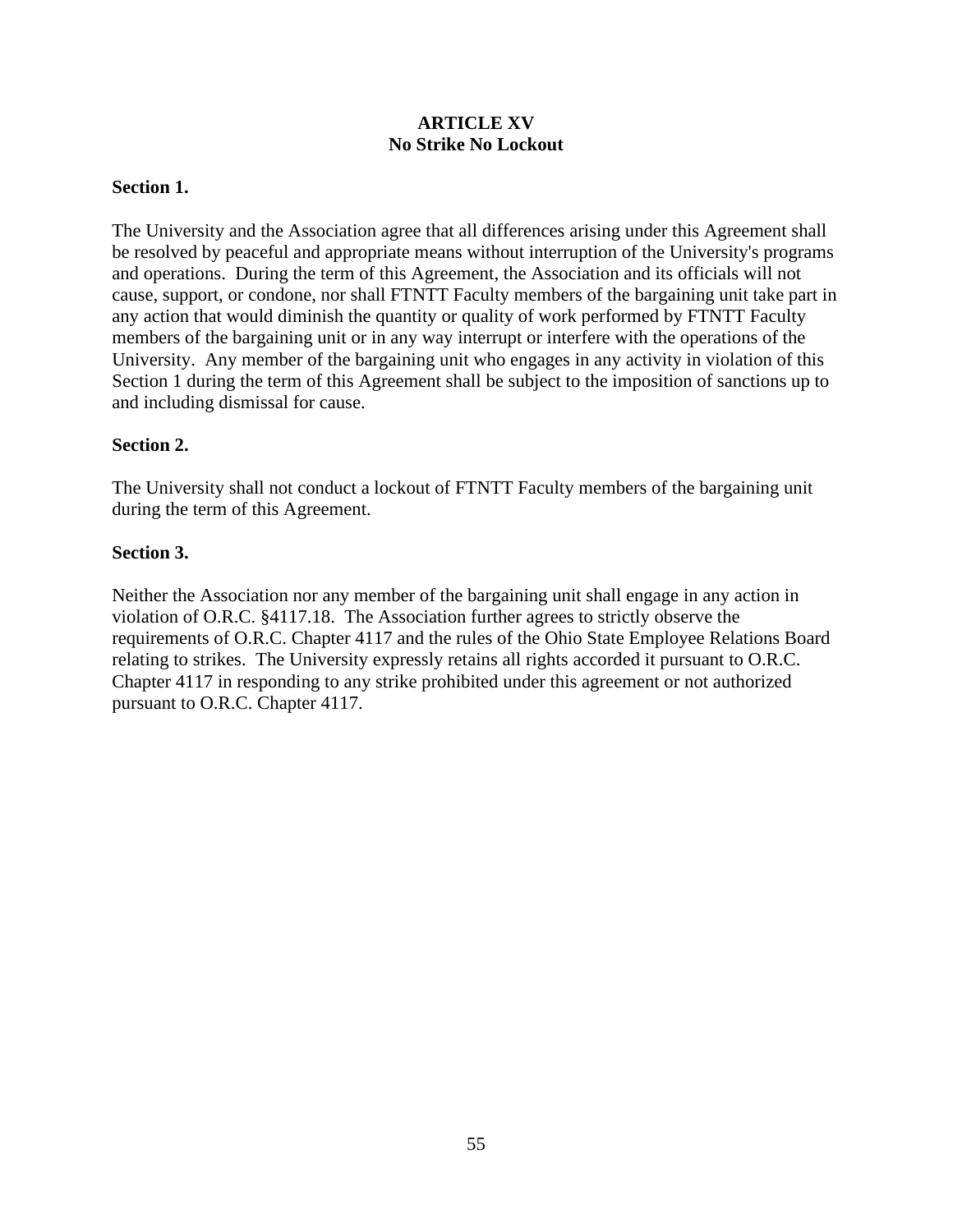# **ARTICLE XVI Professional Development**

## **Section 1. Faculty Professional Development**

Consistent with the eligibility criteria and procedures of specific University programs which support the professional development of faculty members, FTNTT Faculty members are eligible to participate in professional development opportunities at the academic unit, college and university levels.

## **Section 2. Professional Development Excellence Pool**

- A. For the duration of this Agreement, the University will continue to support the professional development of FTNTT Faculty members through the Professional Development Excellence Pool. The University may increase or decrease this pool but may not reduce the amount allocated each academic year below that shown in [Addendum](#page-92-0)  [F.](#page-92-0) Any change in the annual budget requires consultation with the Non-Tenure Track Provost's Advisory Council (NPAC). The NPAC, in consultation with the Provost or his/her designee, will determine the procedures and practices for the distribution of Non-Tenure Track Professional Development Excellence Awards (NPDEA) from the pool.
	- 1. All continuing FTNTT Faculty members who have completed one (1) Full Performance Review are eligible to apply for funds from the Professional Development Excellence Pool,
	- 2. The Non-Tenure Track Provost's Advisory Council (NPAC) will oversee the application procedures and guidelines for the submission and review of proposals which will be distributed to FTNTT Faculty members annually by the Provost or his/her designee.

# **Section 3. Leaves of Absence for Professional Development**

The parties to this Agreement recognize the importance and positive nature of continued professional development for the purpose of enhancing the University's mission as well as the performance and role of FTNTT Faculty members with regard to that mission.

A. Under conditions specified below, FTNTT Faculty members may apply in writing to his/her academic unit administrator (department chair, school director, college dean or regional campus dean, as applicable) for an unpaid leave of absence for the purpose of continued professional development, approval of which shall be at the sole discretion of the University. The parties to this Agreement understand and agree that the University shall accept no responsibility in any instance for offering, securing, or otherwise generating financial support for such a leave. Funding to make possible or to support the leave is the sole responsibility of the FTNTT Faculty member who requests the leave.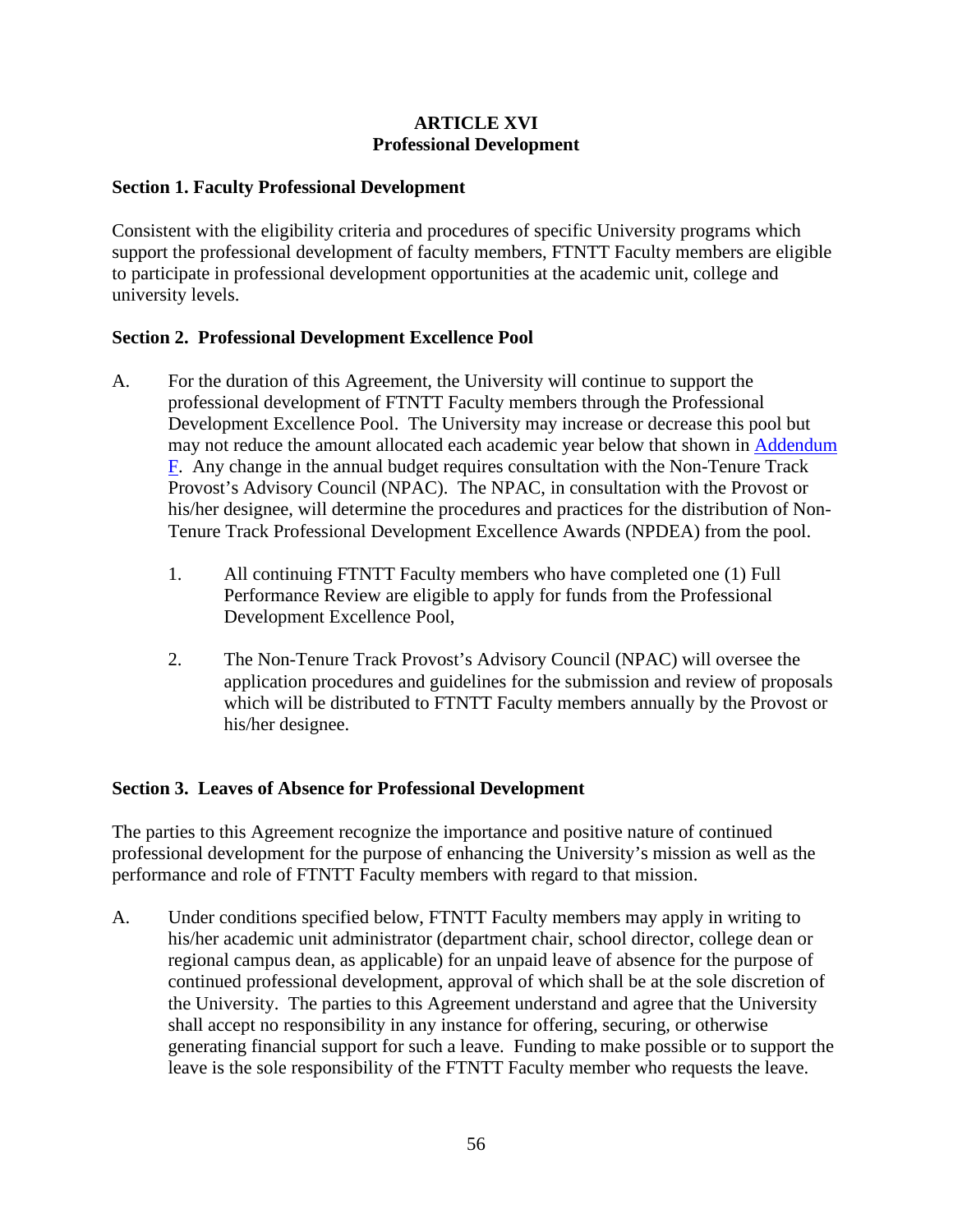- B. A FTNTT Faculty member, in the course of a three-year term of annually renewable appointments is eligible to apply and to be considered for an unpaid leave of absence for professional development provided that:
	- 1. Funding for the unpaid professional development leave of absence is secured by the applicant and awarded through external sources for the period of the proposed leave. The FTNTT Faculty member must provide evidence from the funding source of the external support for the period of the proposed leave.
	- 2. The purpose(s) of the proposed leave must be deemed acceptable in terms of the leave's potential for upgrading professional skills, acquiring new skills, and intellectual and professional development that will be of benefit to the individual and the University.
	- 3. The FTNTT Faculty member has served a minimum of two (2) consecutive threeyear terms of annually-renewable appointments and completed reviews for each appointment, the results of which would permit the University to continue the person in the position for a third three-year term of annually renewable appointments subject to availability of budgetary resources and programmatic need;
	- 4. The applicant shall provide the University with written assurance that he/she will return in the subsequent academic year to complete the three-year term of annually renewable appointments. The normal duration of the approved unpaid leave of absence for continued professional development shall be one (1) academic year. In its sole discretion, the University may approve such a leave of one (1) semester in duration, but not for a shorter period; and
	- 5. The academic unit or regional campus, as applicable, must be able to support the programmatic and staffing needs of the unit or campus in the absence of the FTNTT Faculty member.
- C. After the conditions stated in B. above have been satisfied, the following apply:
	- 1. If approved, the leave takes place within a three-year term of annually renewable appointments.
	- 2. If the leave is approved and taken, the position of the FTNTT Faculty member receiving approval for the leave shall remain available to the FTNTT Faculty member upon completion of the leave;
	- 3. The university shall continue to make available full-time employee benefits to the FTNTT Faculty member during the period of the approved professional development leave of absence;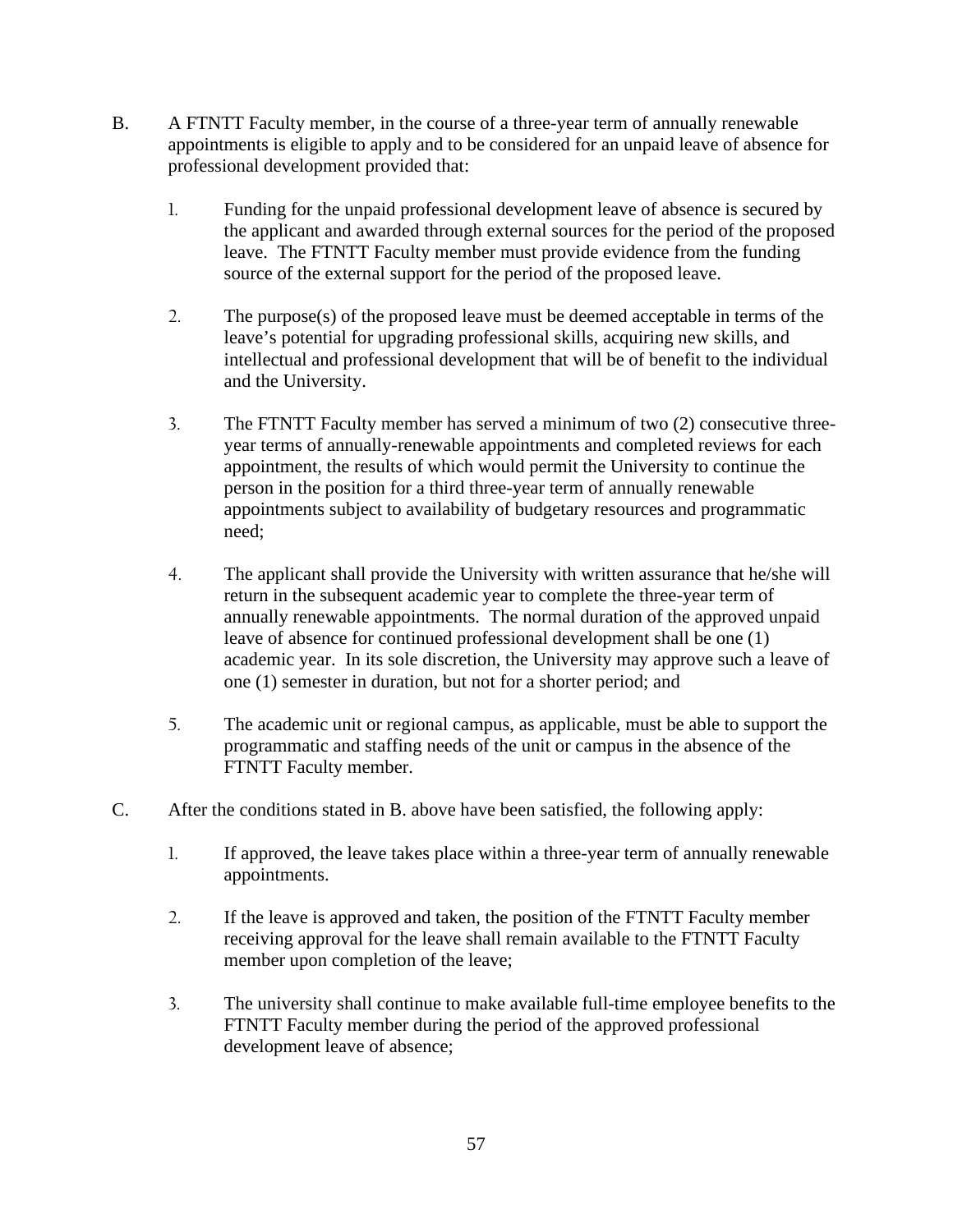4. Upon completion of the leave, the FTNTT Faculty member shall provide a brief written summary report of the outcomes of the leave to the Provost or his/her designee. (Copies of this summary should also be sent to the department chair, school director and/or college dean, as applicable, by a FTNTT Faculty member whose appointment is at the Kent Campus and to the campus dean by a FTNTT Faculty member whose appointment at a regional campus.)

## **Section 4. Professional Development Workload Equivalencies**

FTNTT Faculty members may request and be considered for a three (3) credit hour Professional Development Workload Equivalency. Two conditions must be met in order for a FTNTT Faculty member to request consideration of a workload equivalency for the purposes of professional development. The FTNTT Faculty member i) must have successfully completed at least one (1) Full Performance Review; and ii) must be serving at least the first year of a threeyear term of annually renewable appointments, as described in Article X, at the time of the submitted request.

- A. If these conditions are met, a FTNTT Faculty member may request consideration for a Professional Development Workload Equivalency through the unit administrator (department chair, school director, college dean or regional campus dean, as applicable). The written request shall state the rationale for the proposed workload equivalency and the work that the bargaining unit member intends to accomplish with the requested workload equivalency, as that work relates to the FTNTT Faculty member's instructional and/or other professional services within the unit.
- B. The approval of any request for a workload equivalency for professional development shall be at the sole discretion of the University through the unit administrator in consultation with the appropriate advisory bodies or college dean, if applicable.
- C. The FTNTT Faculty member must request consideration for such workload equivalency no later than November 1 of the academic year preceding the regular academic year for which the workload equivalency would be approved.
- D. Limitations. If approved, the following limitations apply to workload equivalencies for professional development:
	- 1. Workload equivalencies for the purposes of professional development can be utilized only during the regular academic year requested.
	- 2. A FTNTT Faculty member may receive no more than one (1) approved workload equivalency under this provision during the course of a three-year term of annually renewable appointments.
	- 3. A FTNTT Faculty member will not be eligible or considered for an overload assignment during the semester in which a workload equivalency granted for professional development would be utilized.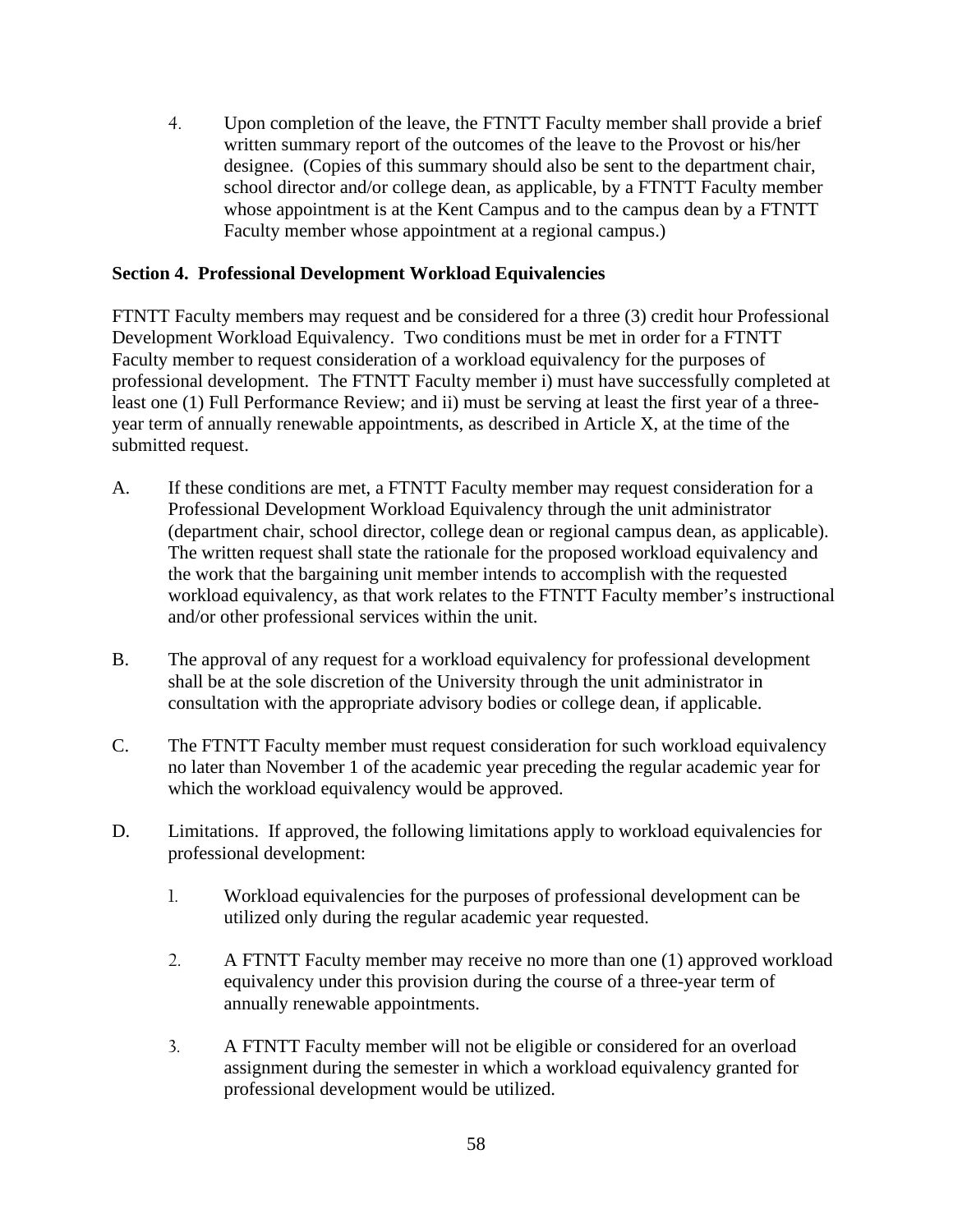E. The FTNTT Faculty member shall provide a written summary report of the outcomes of the workload equivalency prior to the beginning of the subsequent academic year. This written summary shall be included with the documentation for the next Full Performance Review or performance review, respectively.

#### **Section 5. Instructional and Professional Support**

- A. Within the context of prevailing policies, procedures and practices, FTNTT Faculty members should expect to have access to adequate instructional and/or professional support services, facilities, and clerical services of the academic unit or regional campus in support of their instructional and/or other professional activities. As consistent with established policies and practices of the unit/campus and within the constraints of resources, budgeted and physical, available for the purpose(s), these normally should be expected to include access to adequate office space, to instructional equipment and supplies, and to clerical support available within the unit.
- B. Questions and/or disputes arising under this Section are not subject to the Grievance Procedure in Article VII. FTNTT Faculty members should work with unit administrators to resolve informally questions and/or disputes arising under this Section. FTNTT Faculty members may request that the matter be considered by the established Faculty Advisory Committee (Faculty Council in instances involving faculty assigned to a regional campus) and/or the FTNTT AAUP/KSU Joint Study Committee which body shall offer its advice on the matter in dispute to the unit administrator. That administrative officer shall make a final determination on the matter.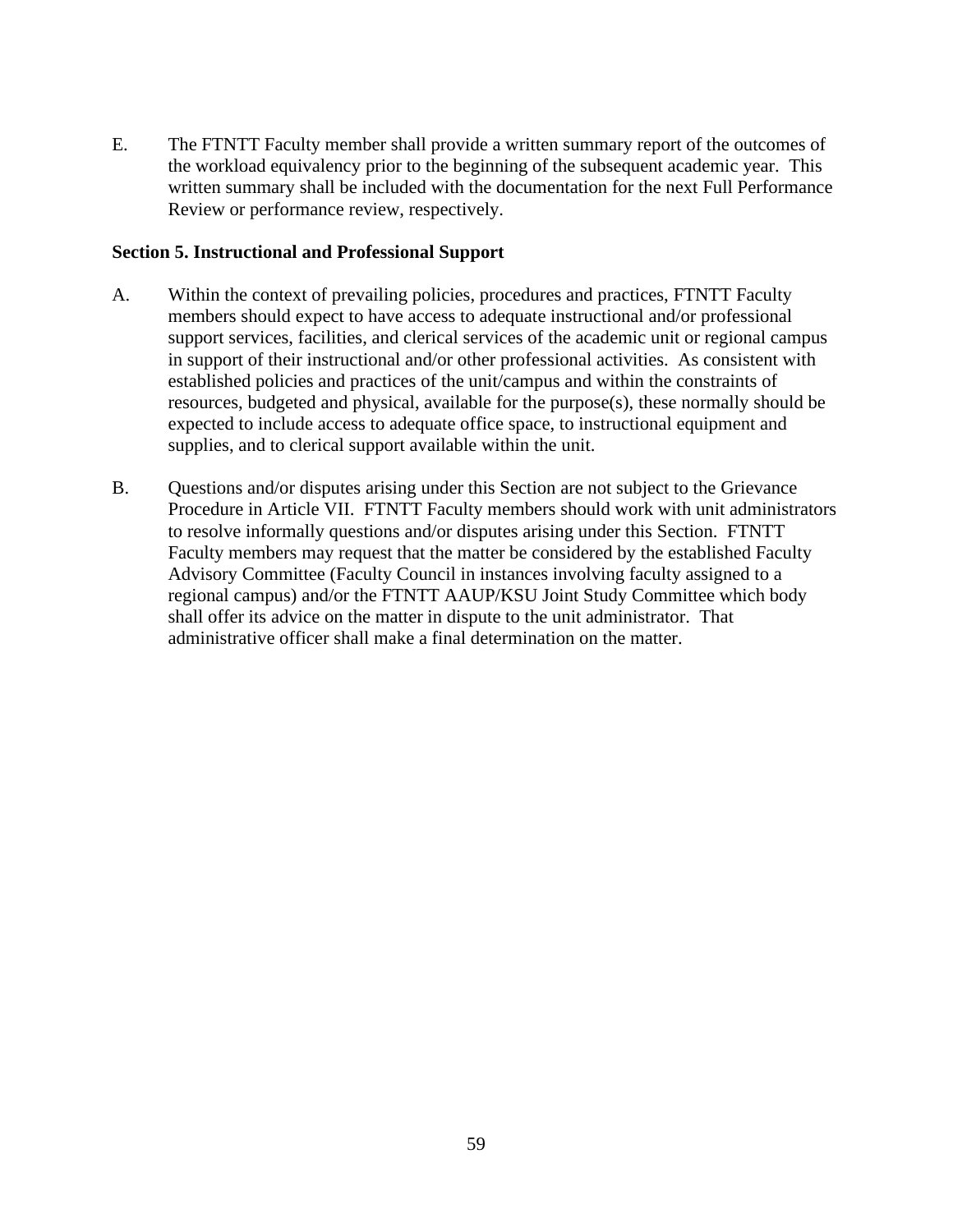# **ARTICLE XVII Intellectual Property Rights**

## **Section 1.**

This Article sets forth the rights and obligations of the parties hereto as to intellectual property rights of the University and the FTNTT Faculty, such rights to include, but not be limited to, rights in intellectual property that can be copyrighted. The conditions of this Article exist within the context of, and are not intended to contravene, applicable federal or state statute or regulations, including but not limited to Section 201(b) of the Copyright Revision Act of 1976 and Ohio Revised Code Section 3345.14, and extant University policy and established procedures. Works subject to trademark or patent registration as defined in University Policy 10-06, as in effect October 15,2016 (formerly University Policy 5-09), are explicitly excluded from the provisions of this Article.

## **Section 2.**

- A. The collective bargaining agreement between the full-time tenured and tenure-track faculty members and the University includes terms and conditions which apply to the intellectual property rights of full-time tenured and tenure-track faculty members. The parties to this Agreement agree to the implementation of these terms and conditions for FTNTT Faculty members as described therein, including any changes, modifications, amendments, revisions or interpretations of those terms and conditions during the life of this Agreement.
- B. [The most current, official version of Article XX \(Intellectual Property Rights\) of the](https://www.kent.edu/sites/default/files/file/2019%20CBA%20-With%20Signatures.pdf)  [Collective Bargaining Agreement between the full-time tenured and tenure-track faculty](https://www.kent.edu/sites/default/files/file/2019%20CBA%20-With%20Signatures.pdf)  [members and the University can be viewed online.](https://www.kent.edu/sites/default/files/file/2019%20CBA%20-With%20Signatures.pdf)
- C. As a convenience, the full text of the current, official version of Article XX (Intellectual Property Rights) of the collective bargaining agreement between the full-time tenured and tenure-track faculty members and the University in effect when this Agreement was executed is attached to this Agreement in [Addendum G.](#page-103-0) The parties to this Agreement agree to the implementation of the same terms and conditions of Article XX (Intellectual Property Rights), included in that agreement, for FTNTT Faculty members, including any modifications, amendments, revisions and/or interpretations of the terms and conditions of those terms and conditions during the life of this Agreement whether (i) mutually agreed to in the collective bargaining agreement between the University and the full-time tenured and tenure-track faculty members; or, (ii) ordered by a court of law; or, (iii) ordered by a mutually-selected third party pursuant to the collective bargaining agreement between the University and the full-time tenured and tenure-track faculty members and Addendum G would be updated online to reflect such modification(s) or amendment(s).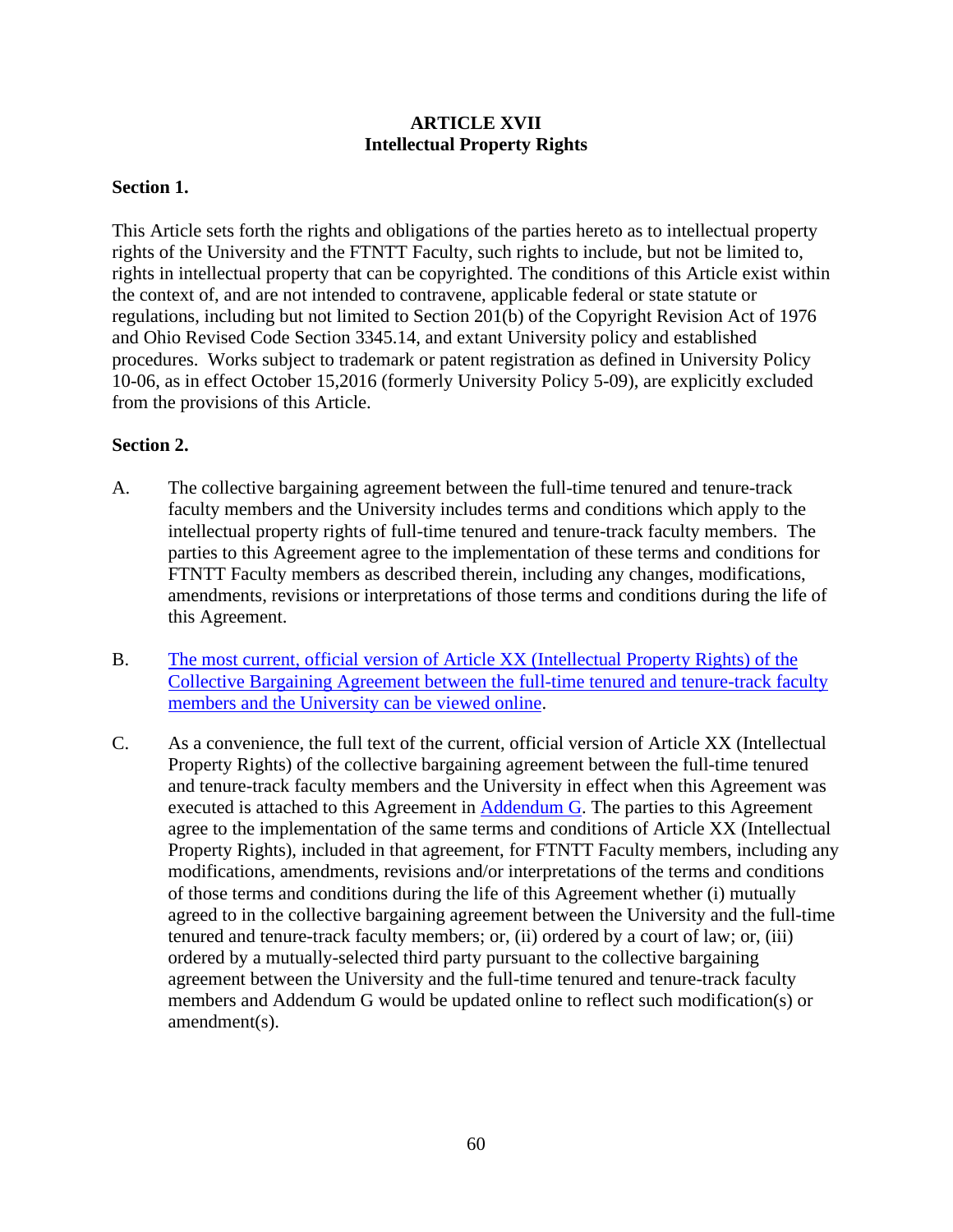# **ARTICLE XVIII Distance Education**

## **Section 1.**

# A. Definition of Distance Education

Distance education is defined as courses (or course sections) in which instruction occurs remotely and various forms of technology are utilized to provide students/faculty with differentiated modes of interaction and communication, including but not limited to modes identified in the following terms:

- 1. synchronous distribution, e.g., face-to-face interaction provided through roombased video, desktop-based video, or other modes of interactive audio and video conferencing; and,
- 2. asynchronous distribution, e.g., web-based or internet-based online courses/sections.
- 3. Distance Education courses may be offered in any combination of the above and/or through such other technologies as identified, provided, and supported by the University.

#### **Section 2.**

- A. The collective bargaining agreement between the full-time tenured and tenure-track faculty members and the University includes terms and conditions which apply to distance education, as defined herein, and the rights and responsibilities of full-time tenured and tenure-track faculty members. The parties to this Agreement agree to the implementation of these terms and conditions for FTNTT Faculty members as described therein, including any modifications, amendments, revisions or interpretations of those terms and conditions during the life of this Agreement.
- B. [The most current, official version of Article XXI \(Distance Education\) of the Collective](https://www.kent.edu/sites/default/files/file/2019%20CBA%20-With%20Signatures.pdf)  [Bargaining Agreement between the full-time tenured and tenure-track faculty members](https://www.kent.edu/sites/default/files/file/2019%20CBA%20-With%20Signatures.pdf)  [and the University can be viewed online.](https://www.kent.edu/sites/default/files/file/2019%20CBA%20-With%20Signatures.pdf)
- C. As a convenience, the full text of the current, official version of Article XXI (Distance Education) of the collective bargaining agreement between the full-time tenured and tenure-track faculty members and the University in effect when this Agreement was executed is attached to this Agreement in  $\Delta$ ddendum H. The parties to this Agreement agree to the implementation of the same terms and conditions of Article XXI (Distance Education), included in that agreement, for FTNTT Faculty members, including any modifications, amendments, revisions and/or interpretations of the terms and conditions of those terms and conditions during the life of this Agreement whether (i) mutually agreed to in the collective bargaining agreement between the University and the full-time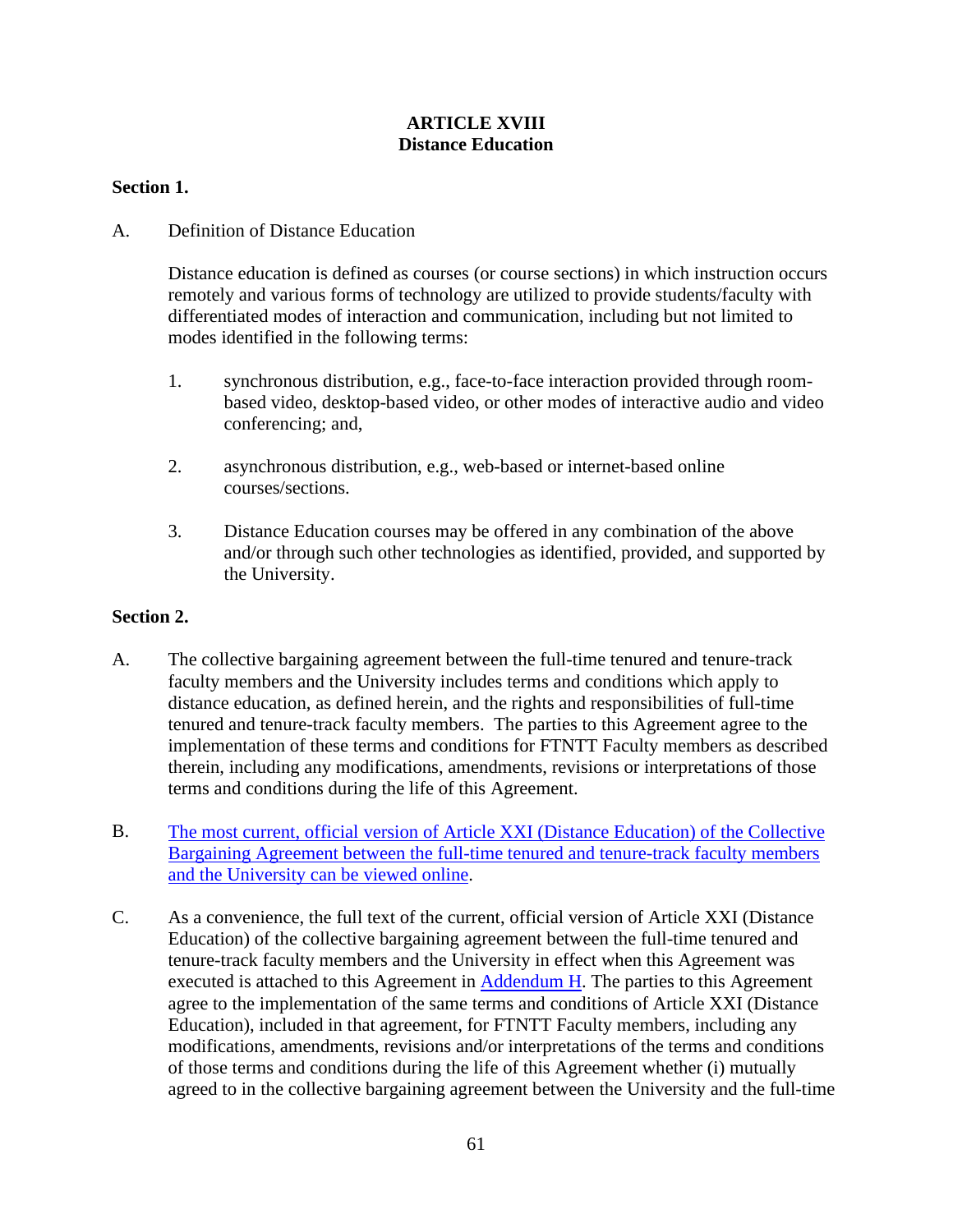tenured and tenure-track faculty members; or, (ii) ordered by a court of law; or, (iii) ordered by a mutually-selected third party pursuant to the collective bargaining agreement between the University and the full-time tenured and tenure-track faculty members and Addendum H would be updated online to reflect such modification(s) or amendment(s).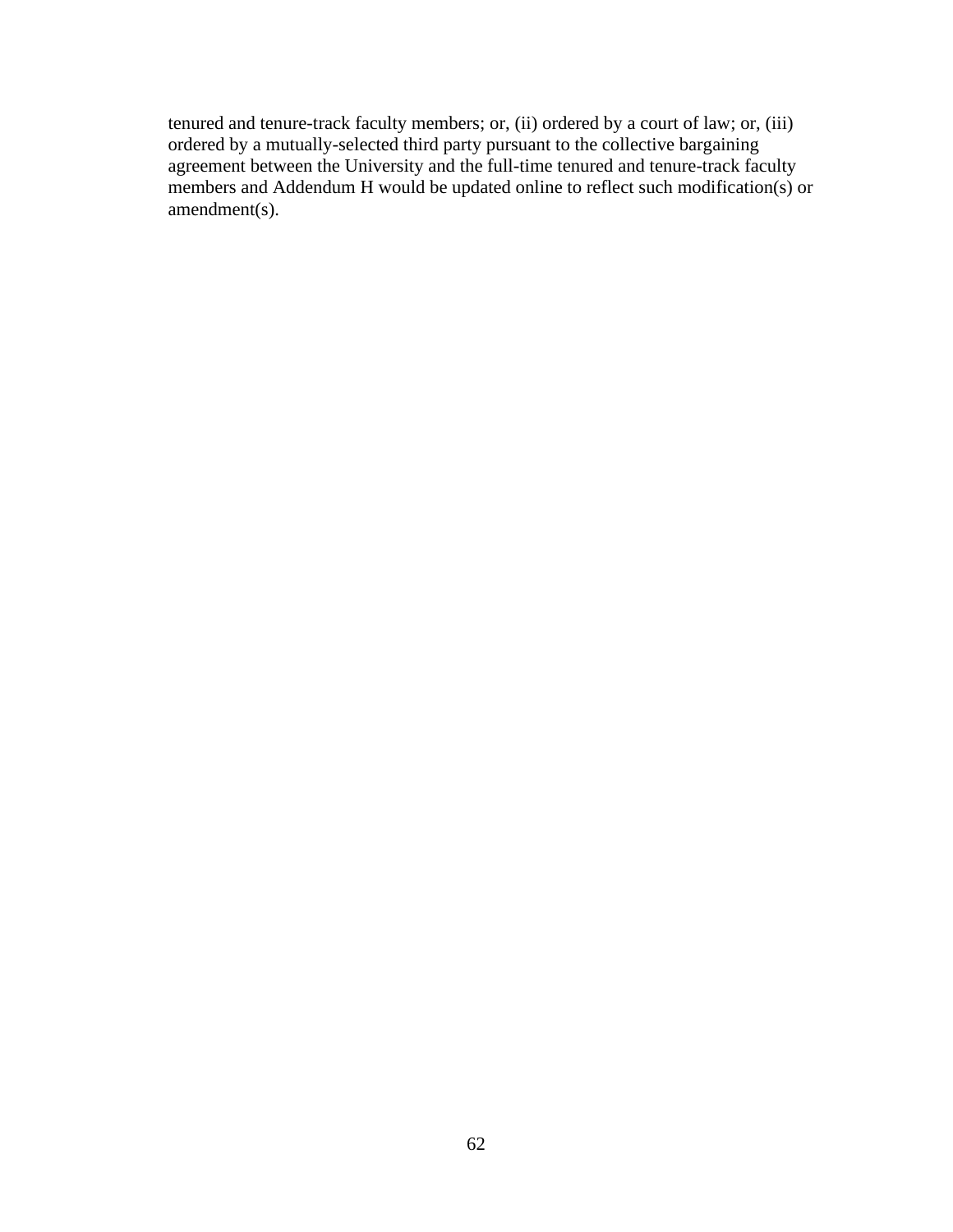#### **ARTICLE XIX Miscellaneous**

# **Section 1. Separability, Savings, and Applicable Law**

Should any portion of this Agreement be found by a duly constituted authority to be in conflict with any applicable law, then such conflicting portion of this Agreement shall be rendered null and void and the applicable law shall be controlling. The invalidation of any portions of this Agreement in accordance with this Section shall not affect the legality and enforceability of the remainder of this Agreement.

# **Section 2. Additions or Modifications to Agreement**

During the term of this Agreement, either party may request that any matter relating to the contents of this Agreement be scheduled for discussion between the parties. While each party agrees to meet at reasonable times to discuss any such matter raised by the other party, it is expressly understood and agreed that neither party is under any obligation to negotiate and/or agree upon any change, modification or supplement to this Agreement during the term hereof. To facilitate the implementation of this Agreement and to assure a continuing dialogue on matters of mutual concern, the parties accept the concept of periodic meetings. Either party may request a meeting to discuss implementation or problems, which meeting shall be held as quickly as is convenient.

# **Section 3. Past Practice**

This Agreement does not obligate the University to continue any practice, policy, pronouncement or benefit that affects members of the bargaining unit, except as expressly set forth in this Agreement. However, the University agrees that any discontinuance or modification of a practice, policy, pronouncement or benefit that affects members of the bargaining unit and which is not set forth in this Agreement will be developed and implemented in accord with established University procedures and processes appropriate to the purpose(s), including due consultation and advice of appropriate faculty bodies.

# **Section 4. Academic Year**

It is agreed that the regular academic year refers to the period covered by regular faculty employment contracts from the beginning of the fall semester and continuing through the completion of the spring semester. It is understood that the regular academic year does not include the summer or the intersession referenced in Article IX of this Agreement; however, employment contracts for bargaining unit members include the intersession between the fall and spring semesters.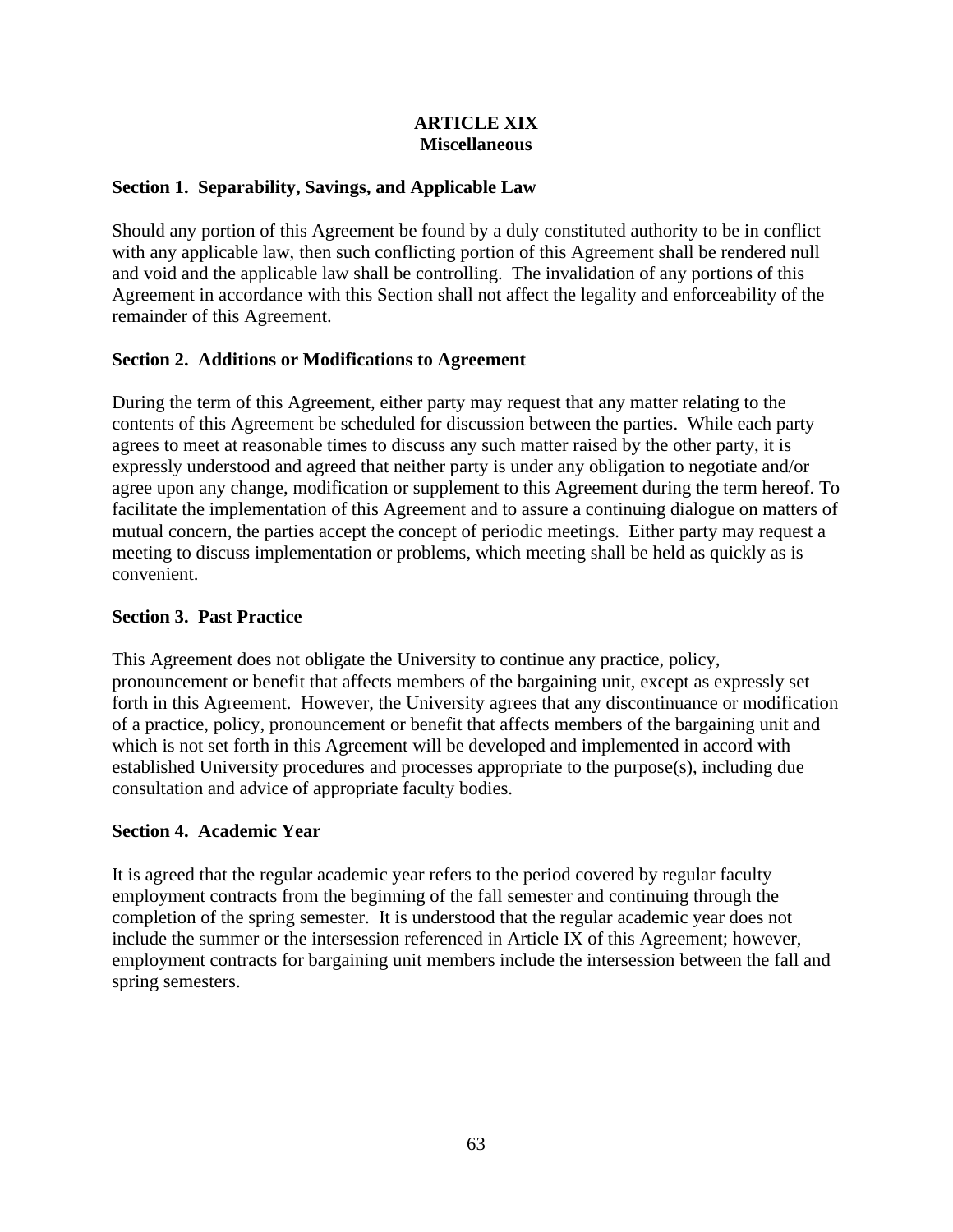## **ARTICLE XX Duration and Negotiation Procedure**

# **Section 1. Duration.**

The effective date of this Agreement shall be the 23<sup>rd</sup> day of August, 2020. Except as changes, amendments or supplements may be mutually agreed to during its term, this Agreement shall continue in full force and effect until 12:01 A.M. on August 23, 2023, from year to year thereafter, unless either party shall at least one hundred twenty (120) calendar days but not more than one hundred thirty-five (135) calendar days prior to the expiration date or any anniversary thereof notify the other party in writing of its desire to amend or terminate this Agreement. In the event that such notice is given, the parties agree to meet within fifteen (15) calendar days.

## **Section 2. Negotiation Procedure.**

- A. The parties hereby adopt the following mutually agreed upon and exclusive procedure and provisions for negotiations and dispute resolution with respect to negotiations for a new or amended agreement conducted pursuant to Section 1 hereof.
- B. The Association and the University shall each select its own core bargaining committee of not more than five (5) members. The Association and the University will exchange, in writing, the names of the members of their authorized bargaining teams at, or prior to, the first negotiating session. Further, each side will designate a chief negotiator and advise the other party of such designation in writing.
- C. In the event that either the University or the Association plan to bring any additional resource people to a negotiating session, at least twenty-four (24) hours' notice of such intention shall be given to the other party. Each party will normally be represented by not more than five (5) persons, inclusive of resource persons, at any negotiating session.
- D. Negotiation sessions will be conducted as frequently as the parties determine. If either party is unable to attend the scheduled session, at least twenty-four (24) hours' notice of said intention shall be given to the other party. The notification period may be shortened in the event of an emergency.
- E. All negotiating sessions will be held at a mutually agreed upon location. The University will provide up to six (6) parking passes for the scheduled negotiations sessions.
- F. Each negotiating team represents that it has authority to negotiate a tentative agreement and that its designated chief negotiator is authorized to enter into and initial tentative agreements as they are developed. The tentative agreement shall be subject to ratification by the Association membership and subject to the approval of the Board of Trustees of the University. Any tentative agreement reached shall be drafted and initialed by both parties but shall not become effective until a full contract is finally approved and executed.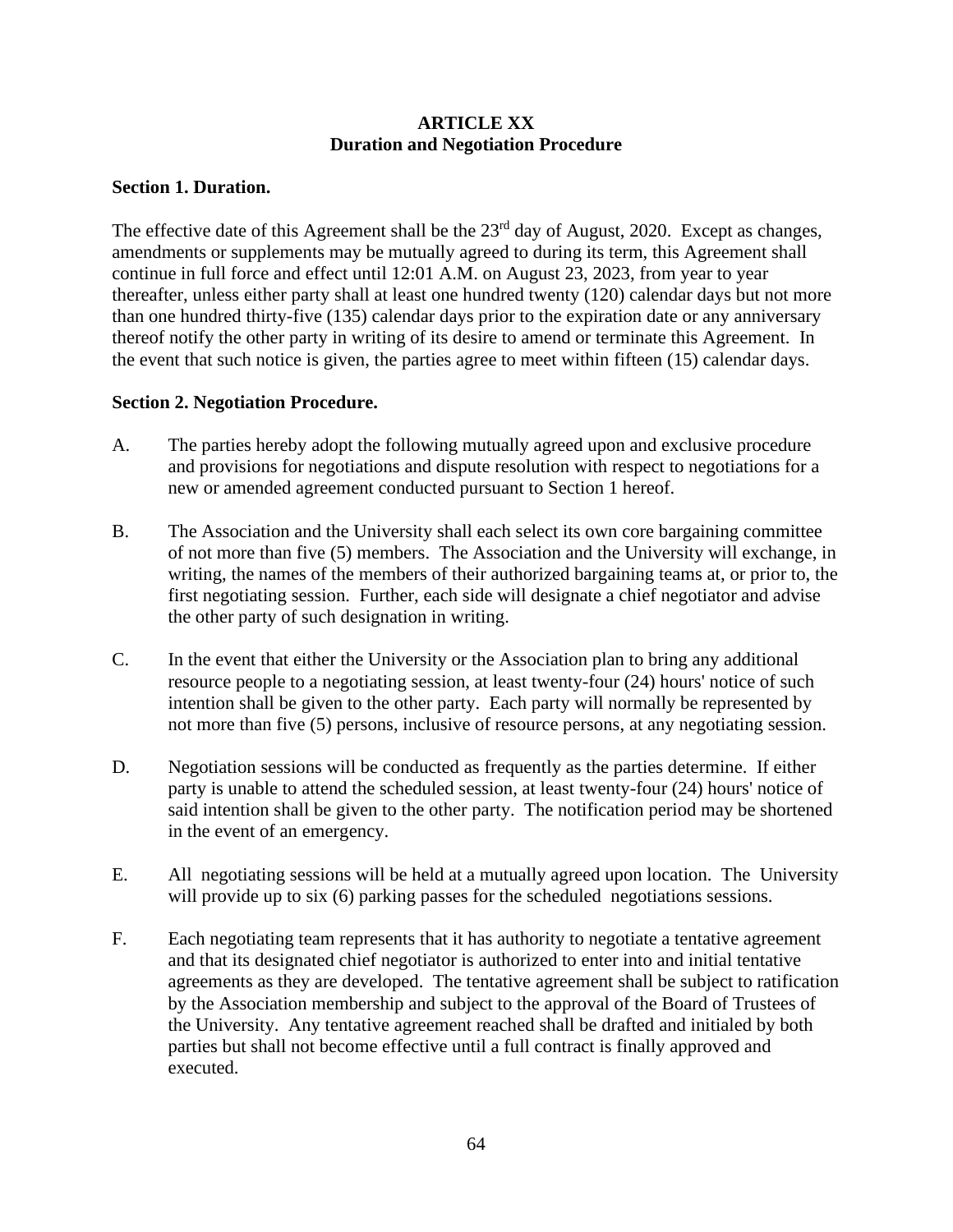- G. The University and the Association agree that each committee shall have the right to caucus.
- H. The chief negotiators shall have authority to meet separately to review the progress of negotiations, to set agendas for individual negotiating sessions and generally to discuss matters that could facilitate a timely progression of the negotiations.
- I. Each party is responsible for taking its own notes during negotiations. No mechanical records of the negotiating sessions will be permitted; however, the parties may use the services of a court reporter.
- J. It is the intent of both parties that the negotiations be conducted at the bargaining table and not through the media. If both parties mutually agree that a joint statement to the media regarding negotiations is necessary or advisable, such must be mutually acceptable and shall be jointly released. Each party has the right to make periodic progress reports to its constituency.
- K. It is recognized that the University has need to issue annual employment contracts for any given academic year no later than August 1. If a ratified collective bargaining agreement between the University and the Association is not in effect as of that date or if negotiations for establishing salary and benefits levels for that academic year have not been completed and duly ratified as of that date, provisional contracts will be issued to members of the bargaining unit who are to be offered full-time non-tenure track faculty contracts for the academic year and who were also members of the designated unit during the preceding academic year. Until a ratified agreement is secured, the provisional contract shall be at the same salary and benefits levels as were in effect during the preceding academic year. Should the University conclude that there is compelling reason for making an exception to this rule as it pertains to special circumstances affecting the anticipated employment during the forthcoming academic year of an individual member of the bargaining unit, the University will consult and secure the consent of the Association before proceeding to issue an annual employment contract for the academic year to the affected member of the bargaining unit at a salary or benefits level other than as prescribed in this section.

#### **Section 3. Dispute Resolution.**

A. If tentative agreement on a full contract has not been reached thirty (30) days prior to the expiration date of any current collective bargaining agreement, the parties may jointly and in writing request mediation and submit all issues in dispute to the Federal Mediation and Conciliation Service (FMCS). Alternatively, either party may declare impasse for the sole purpose of inviting intervention by FMCS. Each party shall cooperate fully with FMCS and will continue to bargain in good faith, with or without FMCS assistance. Such request for mediation does not constitute a request for arbitration and shall constitute the parties' sole dispute settlement procedure. The parties agree that nothing herein shall be deemed to impair or restrict the parties' respective full statutory rights in the event mediation does not resolve the impasse.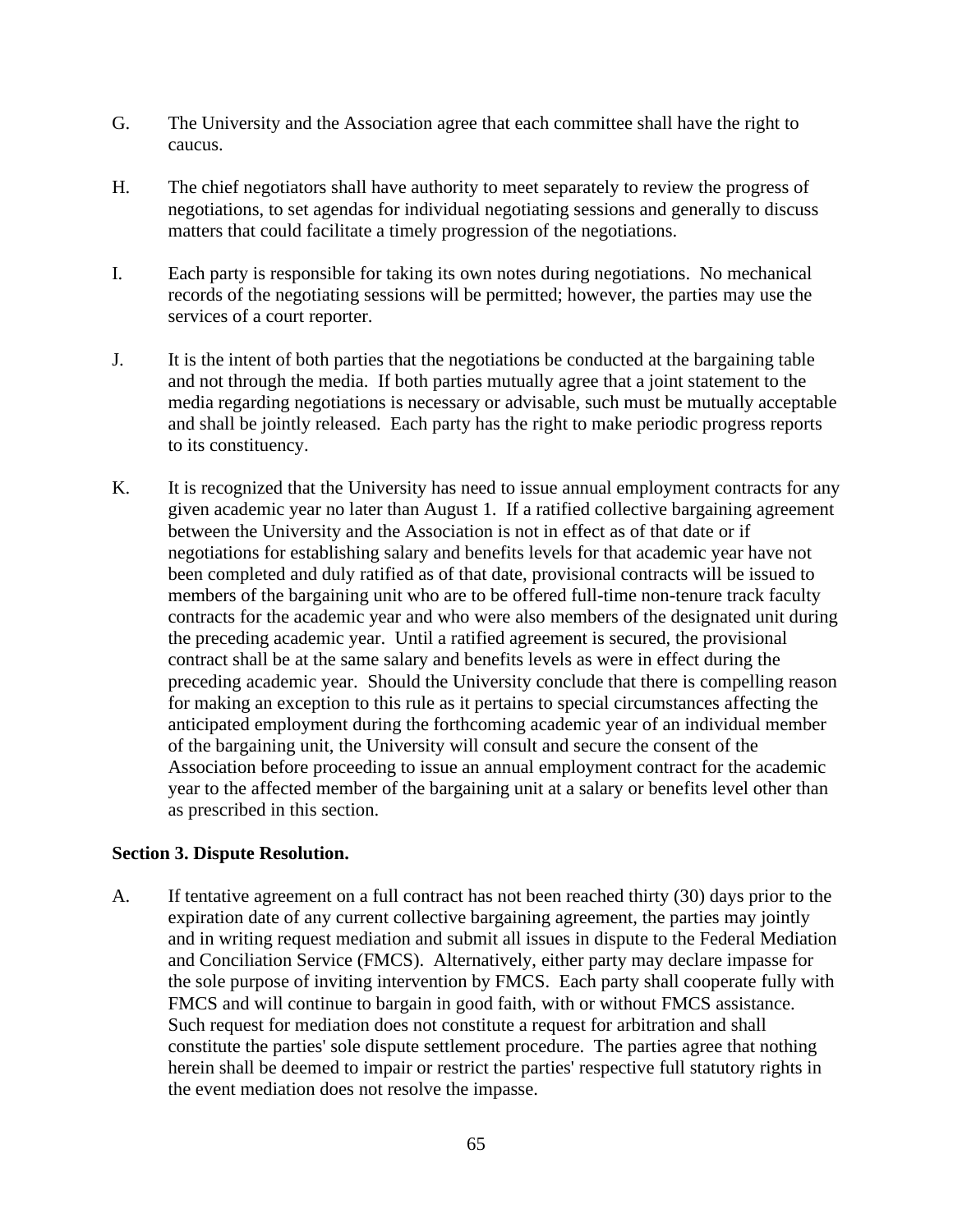B. This Agreement may be extended by mutual agreement beyond the termination date.

## **Section 4.**

The parties by this Agreement have set forth their entire understanding on all matters which are or may properly be subject to collective bargaining. Furthermore, all matters subject to collective bargaining have been bargained upon whether or not such matters are included, and they may not be made the subject of collective bargaining during the term of this Agreement.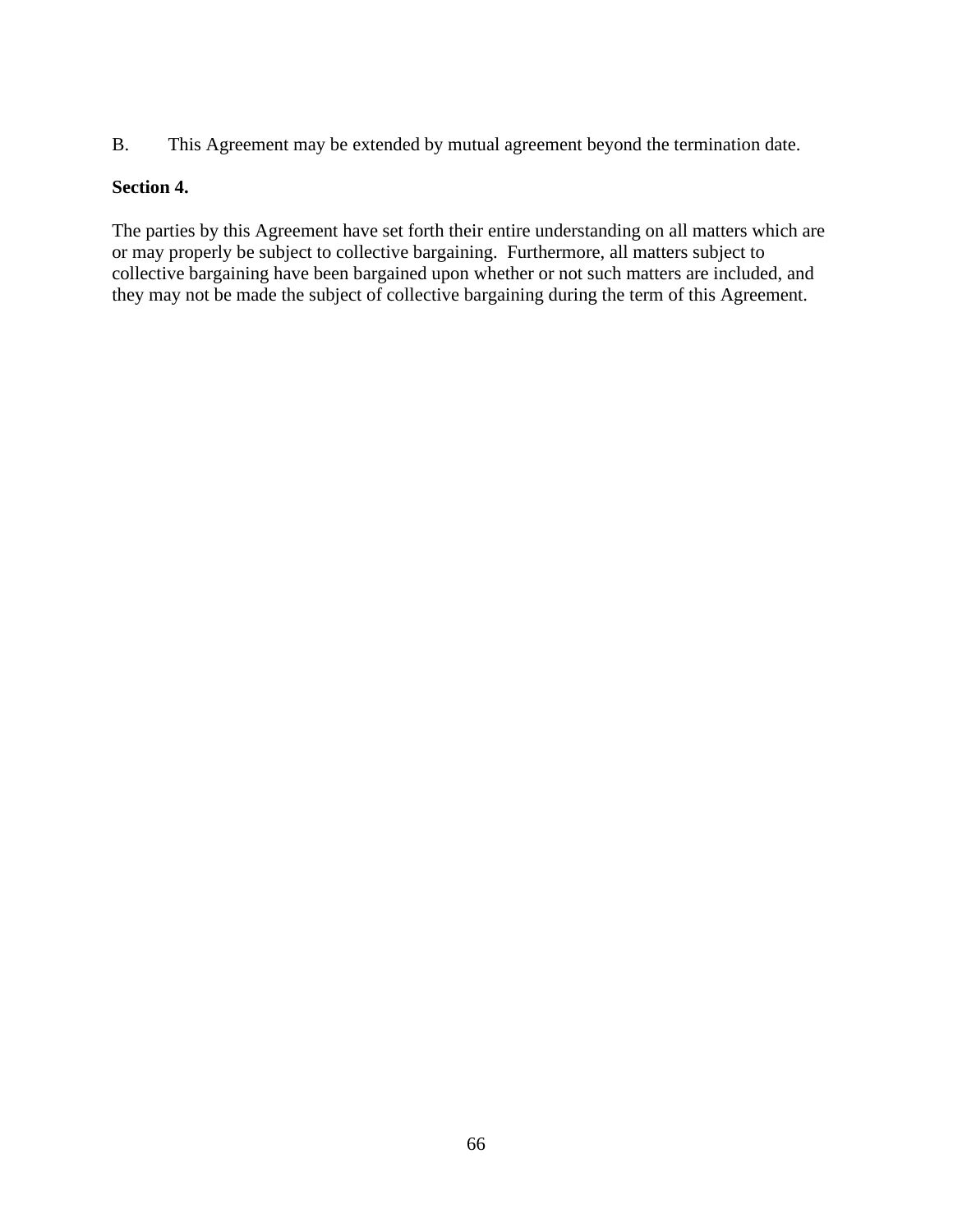IN WITNESS WHEREOF, the parties hereto have caused this Agreement, effective August 23, 2020 to be executed by their duly authorized representatives.

# KENT STATE UNIVERSITY FULL-TIME NON-TENURE TRACK FACULTY UNIT, AMERICAN ASSOCIATION OF UNIVERSITY PROFESSORS, KENT STATE CHAPTER

| By                          | By                         |
|-----------------------------|----------------------------|
| Chairman, Board of Trustees | <b>Unit President</b>      |
| By                          | By Chief Negotiator        |
| President                   |                            |
|                             |                            |
|                             |                            |
|                             | By Member, Bargaining Team |
|                             |                            |
| By                          |                            |
| Member, Bargaining Team     |                            |
| By                          |                            |
| Member, Bargaining Team     |                            |
| By                          |                            |
|                             |                            |

Member, Bargaining Team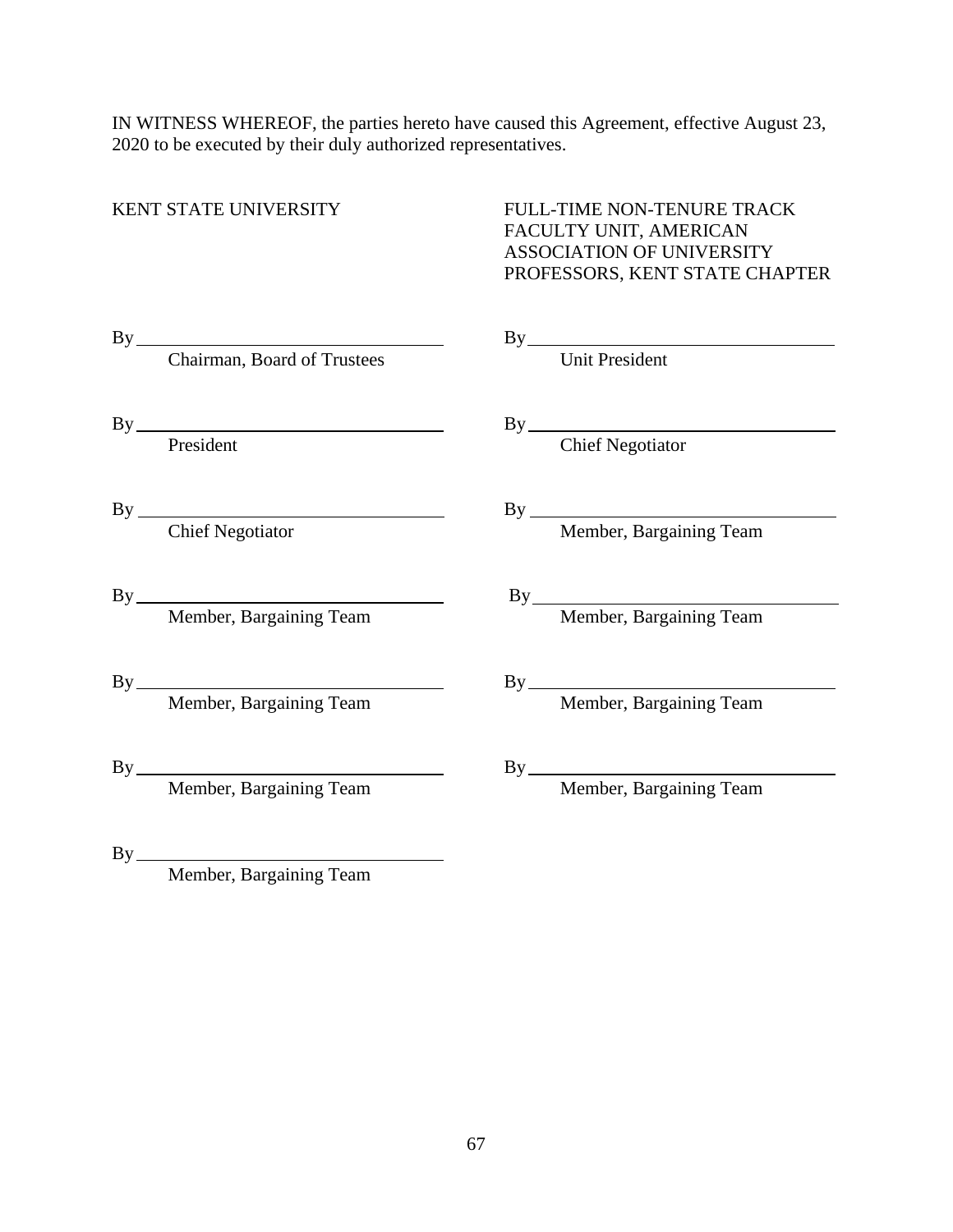# **ADDENDUM A**

# Kent State University Overload and Summer Salary Schedule Effective Summer Semester 2017 UNDERGRADUATE AND GRADUATE

<span id="page-70-0"></span>

| Rank:           | Lecturer/                  | <b>Associate Lecturer/</b> | Senior Lecturer/ |
|-----------------|----------------------------|----------------------------|------------------|
| <b>Load Hrs</b> | <b>Assistant Professor</b> | <b>Associate Professor</b> | Professor        |
| 1.00            | 1,695.00                   | 2,061.00                   | 2,493.00         |
| 1.25            | 2,118.75                   | 2,576.25                   | 3,116.25         |
| 1.50            | 2,542.50                   | 3,091.50                   | 3,739.50         |
| 1.75            | 2,966.25                   | 3,606.75                   | 4,362.75         |
| 2.00            | 3,390.00                   | 4,122.00                   | 4,986.00         |
| 2.25            | 3,813.75                   | 4,637.25                   | 5,609.25         |
| 2.50            | 4,237.50                   | 5,152.50                   | 6,232.50         |
| 2.75            | 4,661.25                   | 5,667.75                   | 6,855.75         |
| 3.00            | 5,085.00                   | 6,183.00                   | 7,479.00         |
| 3.25            | 5,508.75                   | 6,698.25                   | 8,102.25         |
| 3.50            | 5,932.50                   | 7,213.50                   | 8,725.50         |
| 3.75            | 6,356.25                   | 7,728.75                   | 9,348.75         |
| 4.00            | 6,780.00                   | 8,244.00                   | 9,972.00         |
| 4.25            | 7,203.75                   | 8,759.25                   | 10,595.25        |
| 4.50            | 7,627.50                   | 9,274.50                   | 11,218.50        |
| 4.75            | 8,051.25                   | 9,789.75                   | 11,841.75        |
| 5.00            | 8,475.00                   | 10,305.00                  | 12,465.00        |
| 5.25            | 8,898.75                   | 10,820.25                  | 13,088.25        |
| 5.50            | 9,322.50                   | 11,335.50                  | 13,711.50        |
| 5.75            | 9,746.25                   | 11,850.75                  | 14,334.75        |
| 6.00            | 10,170.00                  | 12,366.00                  | 14,958.00        |
| 6.25            | 10,593.75                  | 12,881.25                  | 15,581.25        |
| 6.50            | 11,017.50                  | 13,396.50                  | 16,204.50        |
| 6.75            | 11,441.25                  | 13,911.75                  | 16,827.75        |
| 7.00            | 11,865.00                  | 14,427.00                  | 17,451.00        |
| 7.25            | 12,288.75                  | 14,942.25                  | 18,074.25        |
| 7.50            | 12,712.50                  | 15,457.50                  | 18,697.50        |
| 7.75            | 13,136.25                  | 15,972.75                  | 19,320.75        |
| 8.00            | 13,560.00                  | 16,488.00                  | 19,944.00        |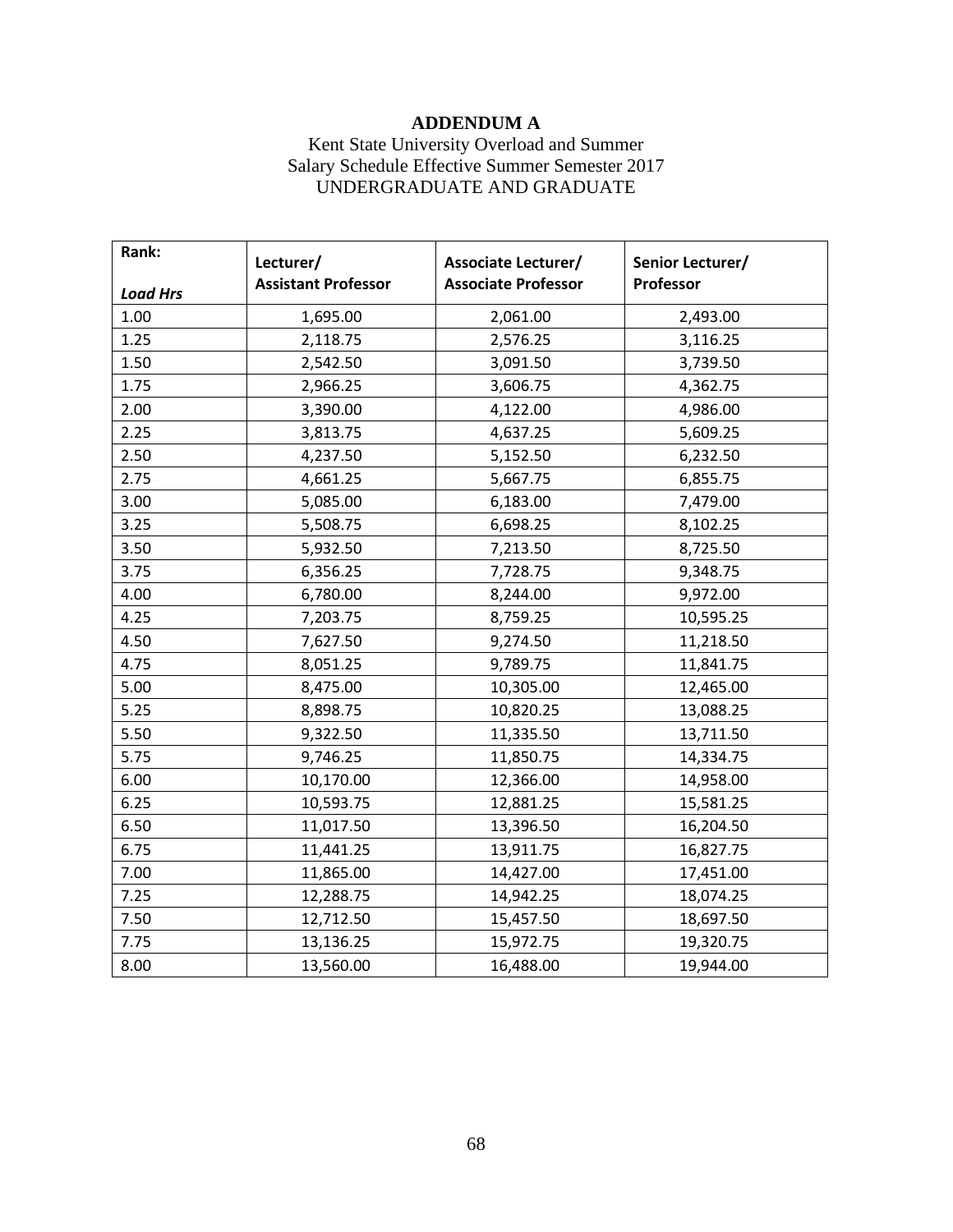#### <span id="page-71-0"></span>**ADDENDUM B Suggested Documentation Guidelines for Full-Time Non-Tenure Track Faculty Full Performance Reviews**

This Agreement at Article X, Sections 5 and 6 provides that FTNTT Faculty members who have completed three (3) or six (6) consecutive academic years of annually renewable contracts shall be subject to a Full Performance Review during the third and sixth year respectively before an additional appointment can be anticipated or authorized. The following guidelines are provided to assist FTNTT Faculty members in the preparation of the documentation to be submitted for the Full Performance Review.

Normally, the Full Performance Review file will include, at least, the following items:

- A. A self-evaluation providing an assessment of the candidate's teaching and/or other assigned duties and responsibilities, if any, during the period under review;
- B. An up-to-date curriculum vita;
- C. Workload statements for the period under review;
- D. The syllabi for courses taught during the period under review, if applicable; and
- E. The Evaluation Summaries of Student Surveys of Instruction (SSI) for all courses taught during the period under review.
- F. FTNTT Faculty members in the Practitioner, Clinical or Research tracks should include documentation which demonstrates the effective performance of their assigned duties and responsibilities within their respective tracks.

The unit administrator/regional campus dean and/or the unit/campus review committee(s), as applicable, may modify documentation requirements as established by the academic unit/campus. Academic unit administrators will provide FTNTT Faculty members with any additions/modifications to the documentation requirements for the review, as provided in Article X, Section 5.A. of this Agreement. FTNTT Faculty members are encouraged to contact their unit administrator/regional campus dean for more specific information concerning academic unit/campus documentation requirements, as needed.

At his/her discretion, the FTNTT Faculty member may include other materials (e.g., peer reviews, awards, evidence of professional development and/or professional or creative activity) which demonstrate the effective performance of his/her assigned duties and responsibilities during the period under review.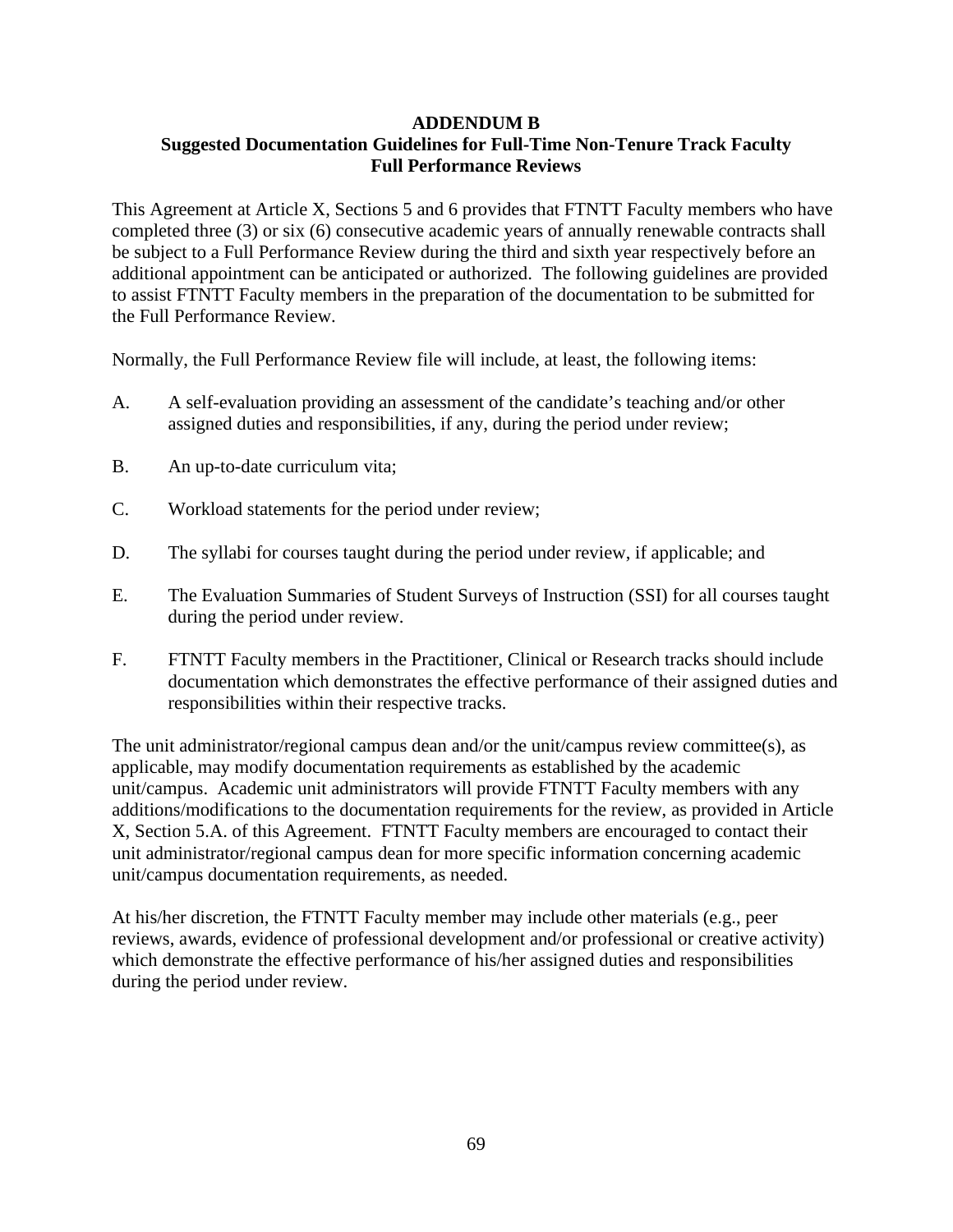# **ADDENDUM C Guidelines and Procedures for Full-time Non-Tenure Track Faculty Promotion**

# **Section 1.**

Promotion is recognition of a FTNTT Faculty member's sustained contributions and distinguished service to the University.

- A. FTNTT Faculty members are eligible to apply for promotion in rank as described in Article X, Section 11 of this Agreement. Promotion is from rank to rank and is sequential.
- B. FTNTT Faculty members who intend to apply for promotion in rank must notify their respective College Dean, in writing, by the deadline stated in the *FT-NTT Faculty Promotion Guide* issued annually by the Office of Faculty Affairs.
- C. Candidates for promotion shall submit a promotion file consisting of at least the following materials:
	- 1. Current curriculum vitae
	- 2. Narrative supporting the rationale for promotion
	- 3. Peer review(s) of teaching for FTNTT Faculty members in the Instructional Track. For FTNTT Faculty members in the clinical, practitioner and research tracks, letters from colleagues and/or peers who are familiar with the faculty member's performance of his/her duties and responsibilities.
	- 4. Summary sheets for Student Surveys of Instruction for candidates who have instructional assignments
	- 5. Workload statements for at least the past three academic years
	- 6. A written evaluation of the FTNTT Faculty member's performance which shall include a recommendation on promotion. For Kent Campus FTNTT Faculty members this evaluation and recommendation shall be prepared by the department chair/school director. For Regional Campus FTNTT Faculty members this evaluation and recommendation shall be prepared by the regional campus dean. This evaluation is one of the documents required to complete the faculty member's file for review at the College level.
	- 7. Other materials supporting the candidate's application for promotion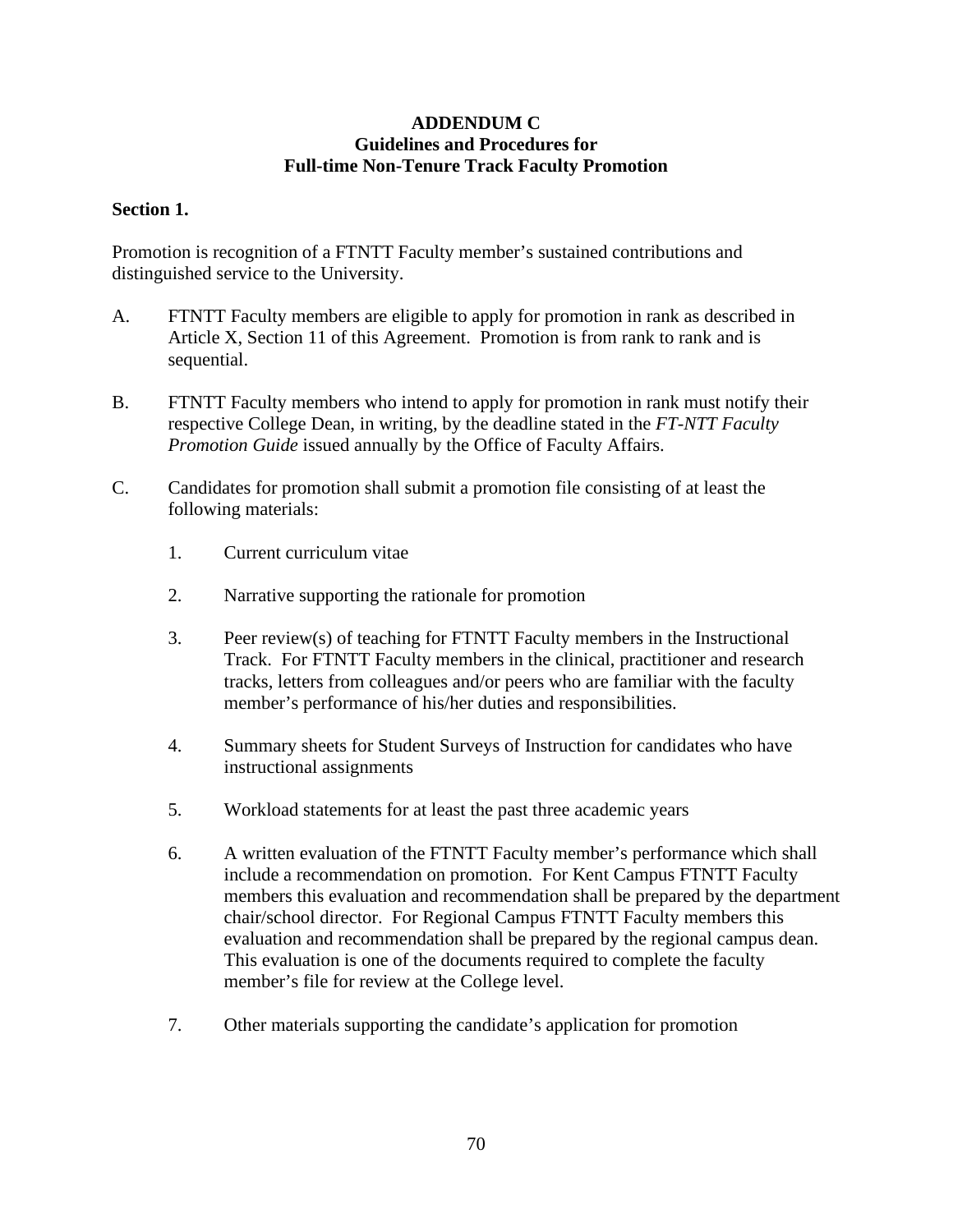- D. Promotion files must be submitted to the appropriate College office by the deadline stated in the *FT-NTT Faculty Promotion Guide* issued annually by the Office of Faculty Affairs.
- E. For promotion to the rank of Associate or Professor a faculty member must hold the terminal degree in his/her field. For promotion to Associate or Senior Lecturer the terminal degree is not required.
- F. Recommendation for promotion shall be based on the following criteria:

.

- 1. Performance: To be assessed on the performance of assigned duties and responsibilities associated with the assigned track of the candidate (Instructional, Clinical, Practitioner or Research).
- 2. Professional Development: To be assessed as it relates to the assigned track of the candidate.
- 3. Professional and Creative Activity: To be assessed as it relates to the assigned track of the candidate
- 4. University Citizenship: To be assessed as it relates to the assigned track of the candidate.
- 5. Research: To be assessed on the performance of assigned duties and responsibilities of candidates who are assigned to the Research Track. (Note: Research that results in publication is not a requirement for promotion in the Instructional or other tracks, however, research and/or publications can be submitted by FTNTT Faculty members as an indication of professional development and/or contributions/service to the University or the discipline/profession.)
- G. Evidence of significant and continuous accomplishments in Performance, Professional Development, and Professional and Creative Activity is required for promotion. Accomplishments and/or contributions in the area of University Citizenship are neither required nor expected, except as to the extent such accomplishments and/or contributions are appropriate to the FTNTT Faculty member's track and/or workload assignments, but will, when they exist, contribute to the bargaining unit member's overall record of accomplishments.

#### **Section 2. College-level Non-tenure Track Promotion Advisory Board (NPAB)**

A. Each college's Non-tenure Track Promotion Advisory Board (NPAB) shall be composed of FTNTT Faculty members and the Dean of the College who shall act as chair and nonvoting member of NPAB.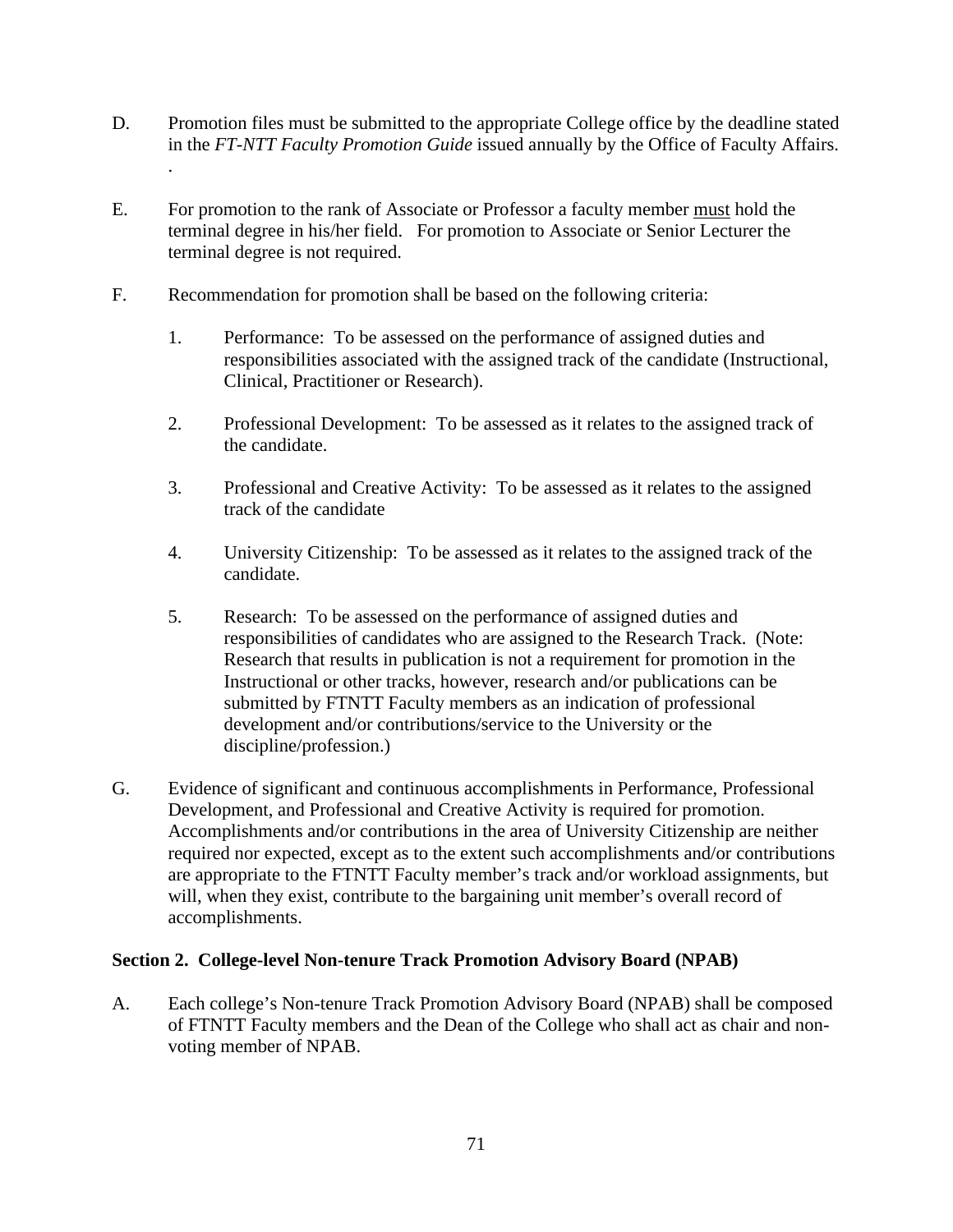- B. In the fall semester, the College Dean shall initiate and oversee an election of FTNTT Faculty members to serve on the College or University Libraries NPAB, as appropriate. Normally, each NPAB will include three (3) FTNTT Faculty members from the Kent Campus and two (2) FTNTT Faculty members from the Regional Campuses, if applicable. Whenever possible, all NPAB representatives should hold at least the rank of Associate Professor or Associate Lecturer. In the event that FTNTT Faculty members at these ranks are not available or willing to serve on the NPAB, the College may elect FTNTT Faculty members to NPAB who hold the Assistant Professor and Lecturer ranks and who have at least ten (10) years of consecutive employment as a FTNTT Faculty member.
- C. The Dean shall convene the NPAB to evaluate the applications for promotion and lead a candid discussion of the strengths and weaknesses of the candidates. Each voting member shall indicate on a signed ballot either to recommend or not recommend a candidate's application for promotion along with written comments. Approval of at least a simple majority of the board members voting is needed for a positive recommendation for promotion to the Dean.
- D. The Dean shall record the vote and forward his/her recommendation to the Provost with a copy to the candidate and the unit administrator.
- E. If the Dean does not support the candidate's application for promotion, the candidate has fifteen (15) days after receiving notification from the Dean to appeal in writing to the Provost.

#### **Section 3.**

After review of the Dean's recommendation on each candidate's application for promotion, the Provost makes a final assessment and determination.

- A. In the case of a positive decision, the President shall notify the successful candidates.
- B. In the case of a negative decision, the Provost shall notify the candidate of the decision and inform the candidate of the right to appeal the decision to the President within ten (10) working days of the receipt of the letter.
- C. Each bargaining unit member who applies for promotion should be notified no later than the end of the spring semester in which the application was submitted.
- D. In no instance shall any member of the NPAB or any academic administrative officer violate the confidentiality of the promotion process or compromise the principles of due process.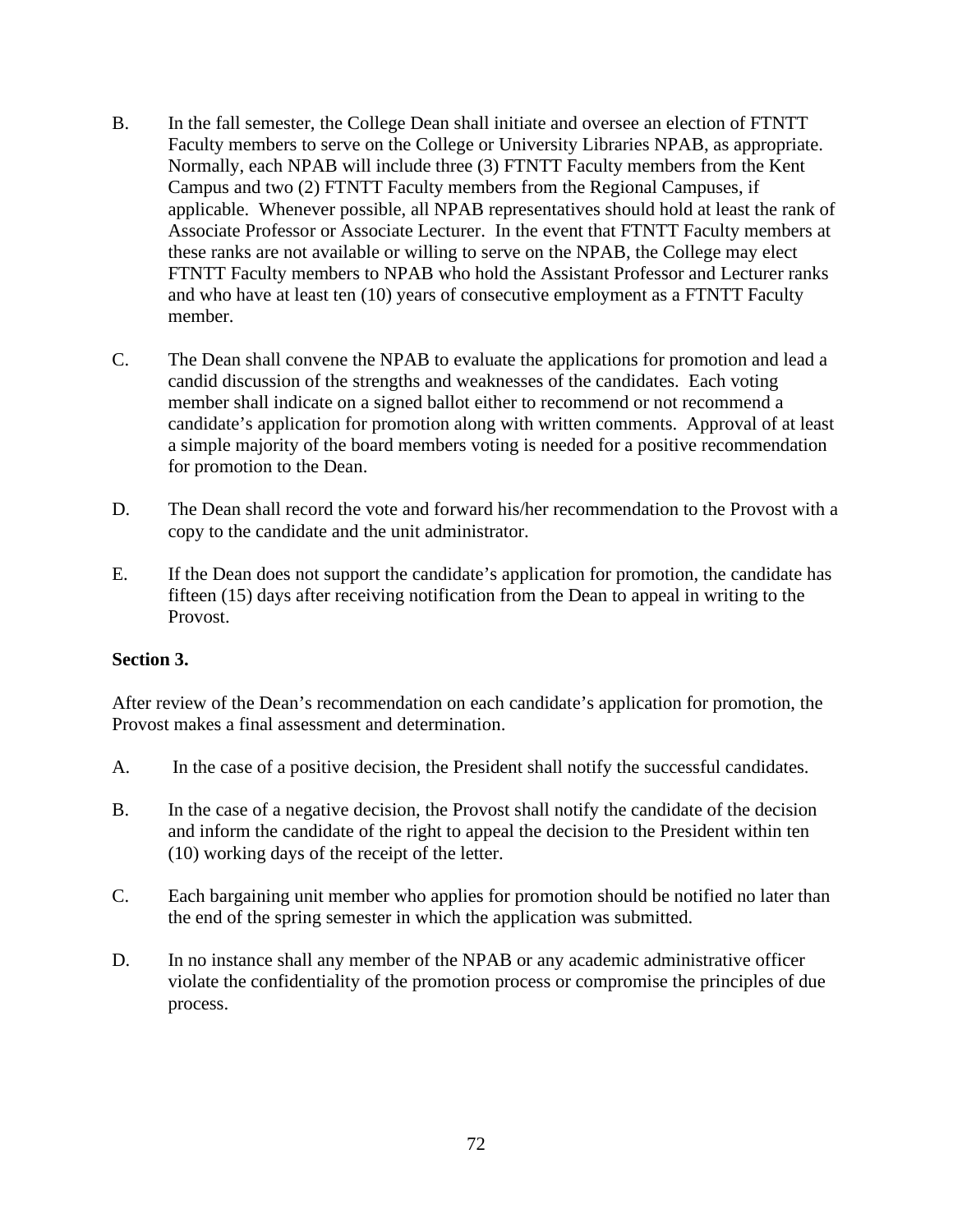# **ADDENDUM D**

Pursuant to Article II, Section 4.A., the parties to this Agreement have identified the following topics that they believe need further study and/or clarification during the term of this Agreement:

- 1. The Joint Study Committee (JSC), in consultation with the Non-Tenure Track Provost's Advisory Council (NPAC), will review and assess the current practices and procedures for the distribution of the FTNTT Professional Development Excellence Pool (NPDEP). The JSC, or a subcommittee thereof, will begin this review and assessment within sixty (60) days of the ratification of this Agreement. Upon completion of its review and assessment, the JSC, or a subcommittee thereof, will present its recommendations to NPAC and the Provost, or his/her designee, prior to the application and distribution of awards from the NPDEP in academic year 2020-2021.
- 2. The Joint Study Committee (JSC), or a subcommittee thereof, will review and assess the role FTNTT Faculty members in shared governance in Departments, Schools and Regional Campuses. This review and assessment should include the following:
	- a. The extent of FTNTT Faculty participation on established governance bodies (e.g., Faculty Advisory Committees, Curriculum Committees, Handbook Committees);
	- b. The applicability of Department, School or Campus Handbooks to FTNTT Faculty members;
	- c. The opinions of FTNTT Faculty members concerning their role in shared governance; and
	- d. Any other topics that the JSC, or subcommittee thereof, believe are relevant to this review and assessment.
- 3. The Joint Study Committee (JSC), or a subcommittee thereof, will develop a plan to review and assess issues concerning the instructional responsibilities of FTNTT Faculty members. This plan would include, but not be limited to, a review and assessment of workload assignments; the availability of workload equivalencies; the number of course preparations per semester; the enrollment in face-to-face and on-line courses; and other issues that the JSC, or a subcommittee thereof, consider relevant to the instructional responsibilities of FTNTT Faculty members.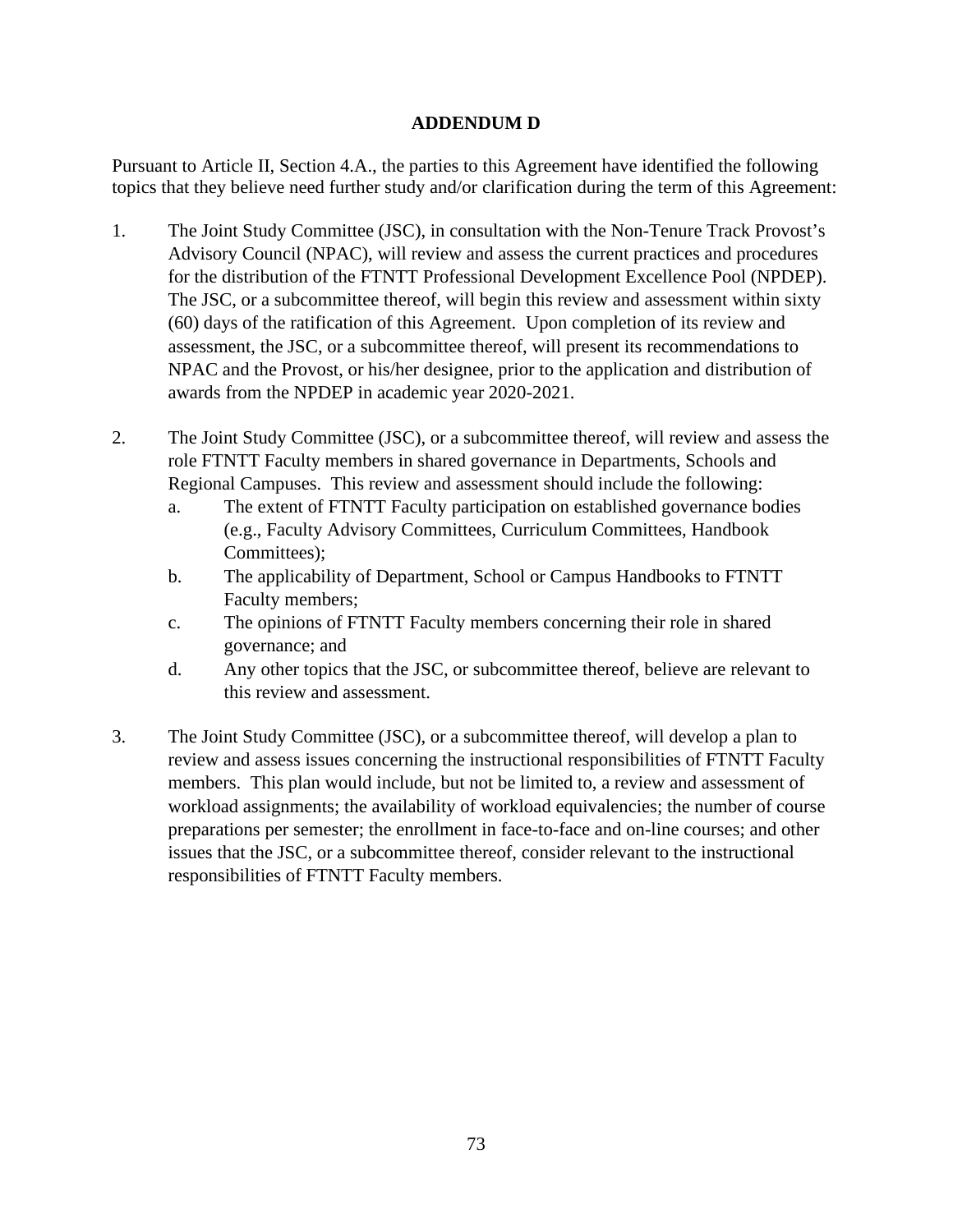#### **ADDENDUM E**

**As referenced in Article XII, XIII and XIV of this Agreement, the following is included for convenience only.**

**COLLECTIVE BARGAINING AGREEMENT FULL-TIME TENURED/TENURE-TRACK FACULTY Effective August 19, 2019**

# **ARTICLE XIII Medical Benefits**

#### **Section 1. Medical Insurance.**

#### A. **Maintenance of Benefits**

- 1. During the life of this Agreement the University agrees to maintain the existing insurance benefits unless otherwise stipulated below including the removal of benefit limits for well-child care for children from birth to age eighteen (18). Well-child care includes a review performed in accordance with the American Academy of Pediatrics. This review includes a history, complete physical examination, and developmental assessment along with anticipatory guidance, laboratory tests, and immunizations.
- 2. During the life of this Agreement, the University agrees to continue offering health insurance plans according to the guidelines set forth below:
	- a. The University reserves the right to change or reduce the number of medical insurance carriers during the life of this Agreement so long as there is no significant disruption in patient provider relationships as a result of a change in carriers or a reduction in the number of carriers. "Significant disruption in patient provider relationships" shall be determined for medical insurance plans according to the following method:
		- i. The University will request from the current primary insurance network administrator or administrators a complete provider utilization profile for the most recent twelve (12) months of claim experience. This file will contain all facility (hospital, urgent care center, etc.) and professional (physician, physical therapist, etc.) claim charges submitted for the group for the specified time.
		- ii. The University and the administrator will then identify the percent total dollars and the percent of individual claims that were incurred with providers that are participating in the current network. If the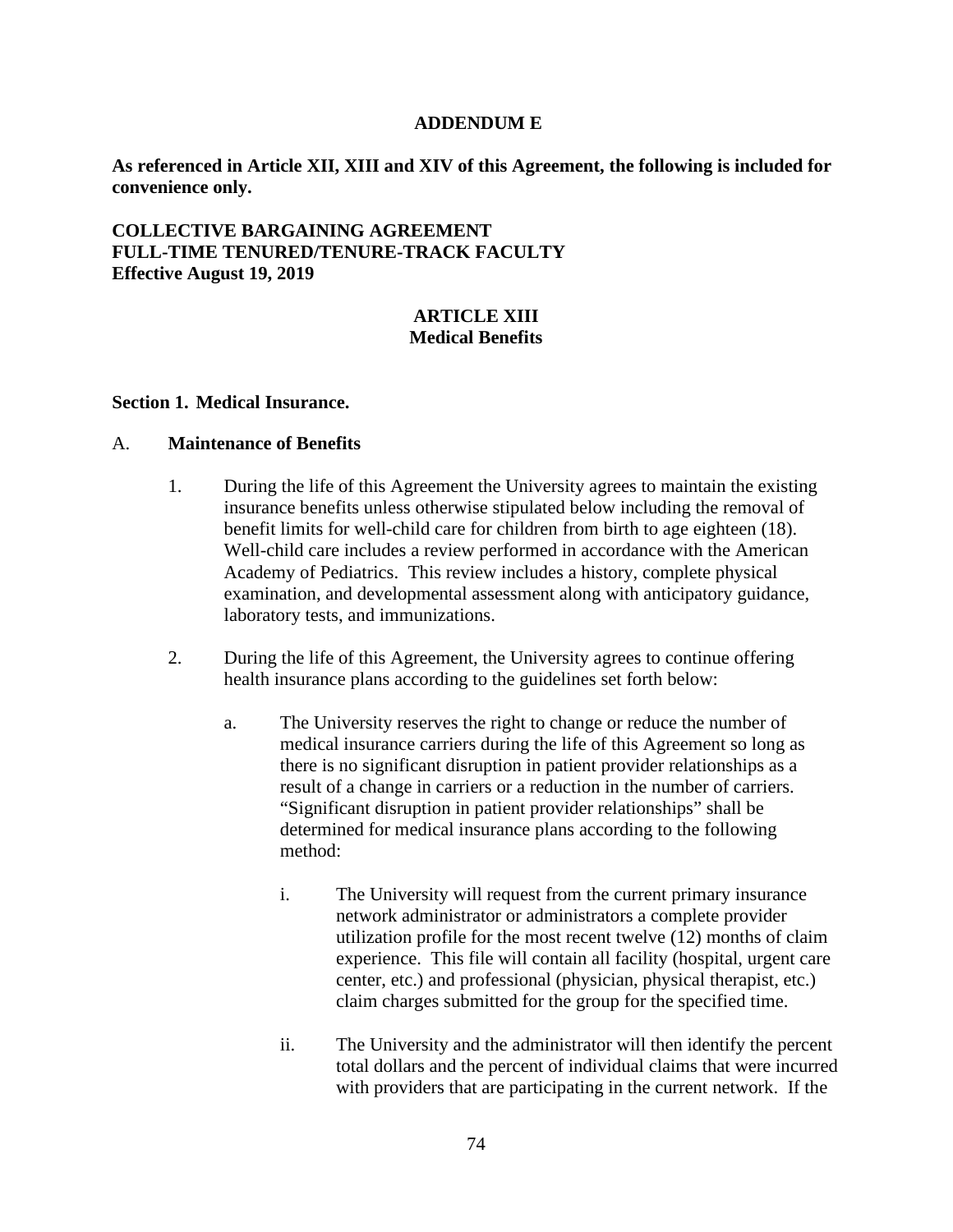analysis is for a proposed reduction in carriers, the calculation will be based on the combined coverage of the current carriers.

- iii. The University will then request that prospective insurance network administrators make a similar determination for the percent of total dollars charged and percent of individual claims incurred.
- iv. If both the percent claim dollars charged and individual incurred claims covered by the proposed administrator are equal to or greater than ninety percent (90%) of the percentage identified by the current network administrator, then "no significant disruption" is determined.
- b. The University may offer Faculty voluntary access to additional plans provided by medical insurance carriers that do not meet the requirement of "no significant disruption."
- c. The University reserves the right to change carriers for other types of coverage during the life of this Agreement so long as the plan of benefits is not reduced, except as provided below.
- B. **Health Insurance Benefits for calendar year 2019 and later.** During the life of this Agreement, the University will allow Faculty members to select a health insurance plan as set forth herein:
	- 1. For calendar year 2019 only:
		- a. The 90/70 PPO comprehensive medical insurance plan with deductibles, co-insurance, out-of-pocket limitations and other significant plan features as set forth in Attachment A hereto.
		- b. The 80/60 PPO comprehensive medical insurance plan with deductibles, co-insurance, out-of-pocket limitations and other significant plan features as set forth in Attachment A hereto.
		- c. The high deductible health plan (HDHP) with deductibles, co-insurance, out-of-pocket limitations and other significant plan features as set forth in Attachment A hereto.
	- 2. For calendar year 2020 and thereafter for the life of this Agreement:
		- a. The 85/60 PPO comprehensive medical insurance plan with deductibles, co-insurance, out-of-pocket limitations and other significant plan features as set forth in Attachment B hereto.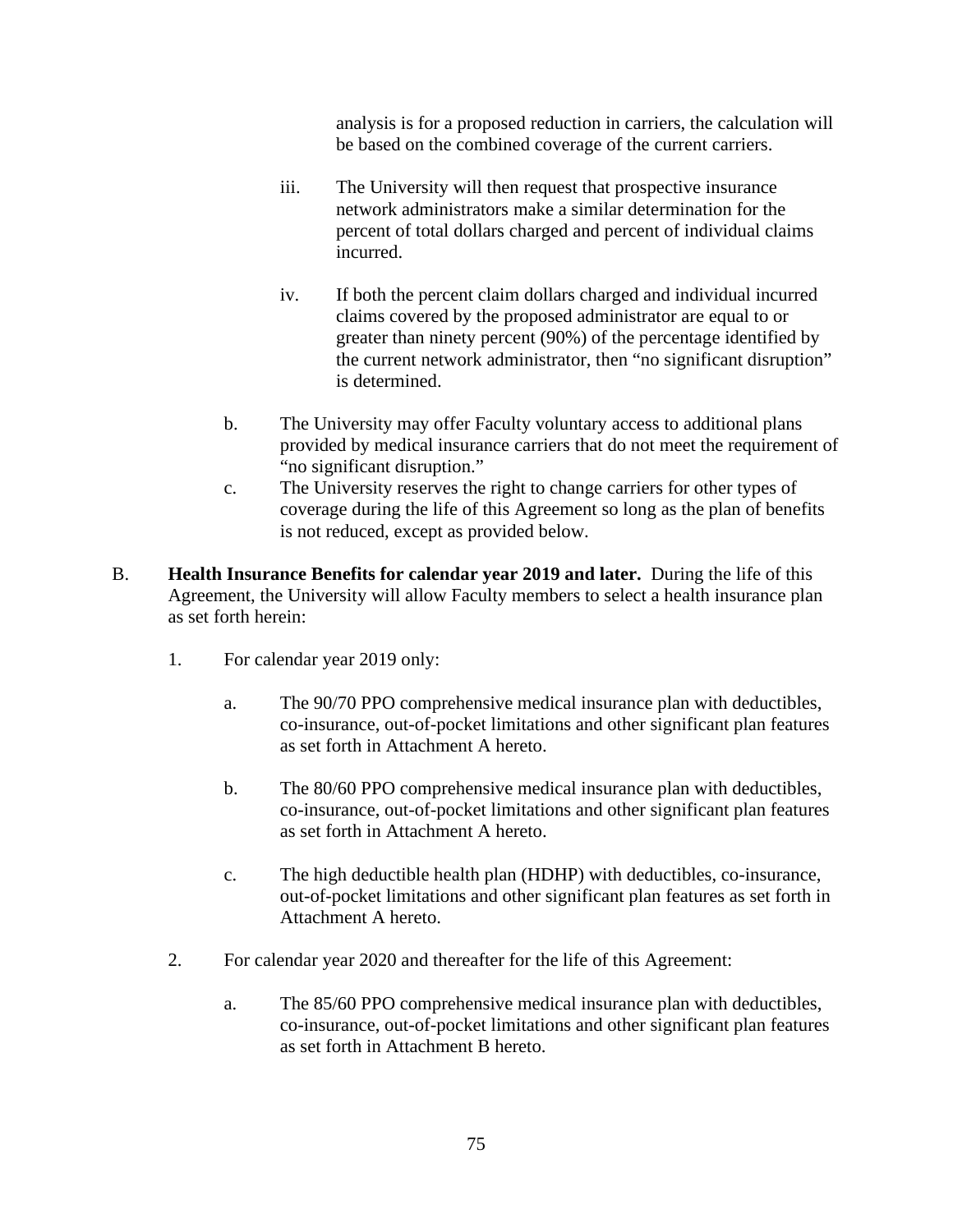- b. The high deductible health plan (HDHP) with deductibles, co-insurance, out-of-pocket limitations and other significant plan features as set forth in Attachment B hereto.
- 3. In addition to the plans described in B.1 and B.2 above and made available through the primary insurance network, the University may, in its discretion, also offer access to an alternative network of providers for benefits and cost sharing provisions identical to the 90/70 PPO, 80/60 PPO, 85/60 PPO, and HDHP plans during the time periods specified and consistent with the terms described above.
- 4. Faculty members electing coverage under any of the Medical Plan options will contribute an amount per paycheck which will be calculated with the contribution at the median University salary level equal to 17% of the cost of coverage for the 90/70 PPO, 18.5% of the cost of coverage for the 85/60 PPO, 15% of the cost of coverage for the 80/60 PPO, and 13% of the cost of coverage for the HDHP.
- 5. There shall be twelve (12) salary levels in the schedule of employee contributions. Contributions per paycheck will be calculated in the same manner as those appearing in the estimates in Schedule A attached. These employee contributions include the cost of coverage for the medical, prescription and vision plans.

# C. **Coverage for Preventive Services.**

All mammograms, routine PAP smears, and routine prostate function examinations (to include the prostate-specific antigen (PSA) test) are considered to be covered expenses under all medical plans, subject to the terms and conditions of those plans. These services will not be subject to the annual deductible, but will be subject to appropriate coinsurance and other coverage provisions.

# D. **Prescription Drug Benefit.**

- 1. Faculty members electing any of the Medical Plan options will be covered under a prescription drug benefit plan. The cost of this coverage is included in the employee contribution described in Section 1.B.4. above.
- 2. Under any of the PPO options, purchases are subject to a co-insurance payment from the employee, but are not subject to an annual deductible, as set forth in Attachments A and B hereto.
- 3. Under the HDHP, purchases are subject to the annual deductible and may be subject to a co-insurance payment from the employee, as set forth in Attachments A and B hereto.
- 4. Prescription drug benefits for Faculty members electing a medical benefit plan shall also include coverage for oral contraceptives.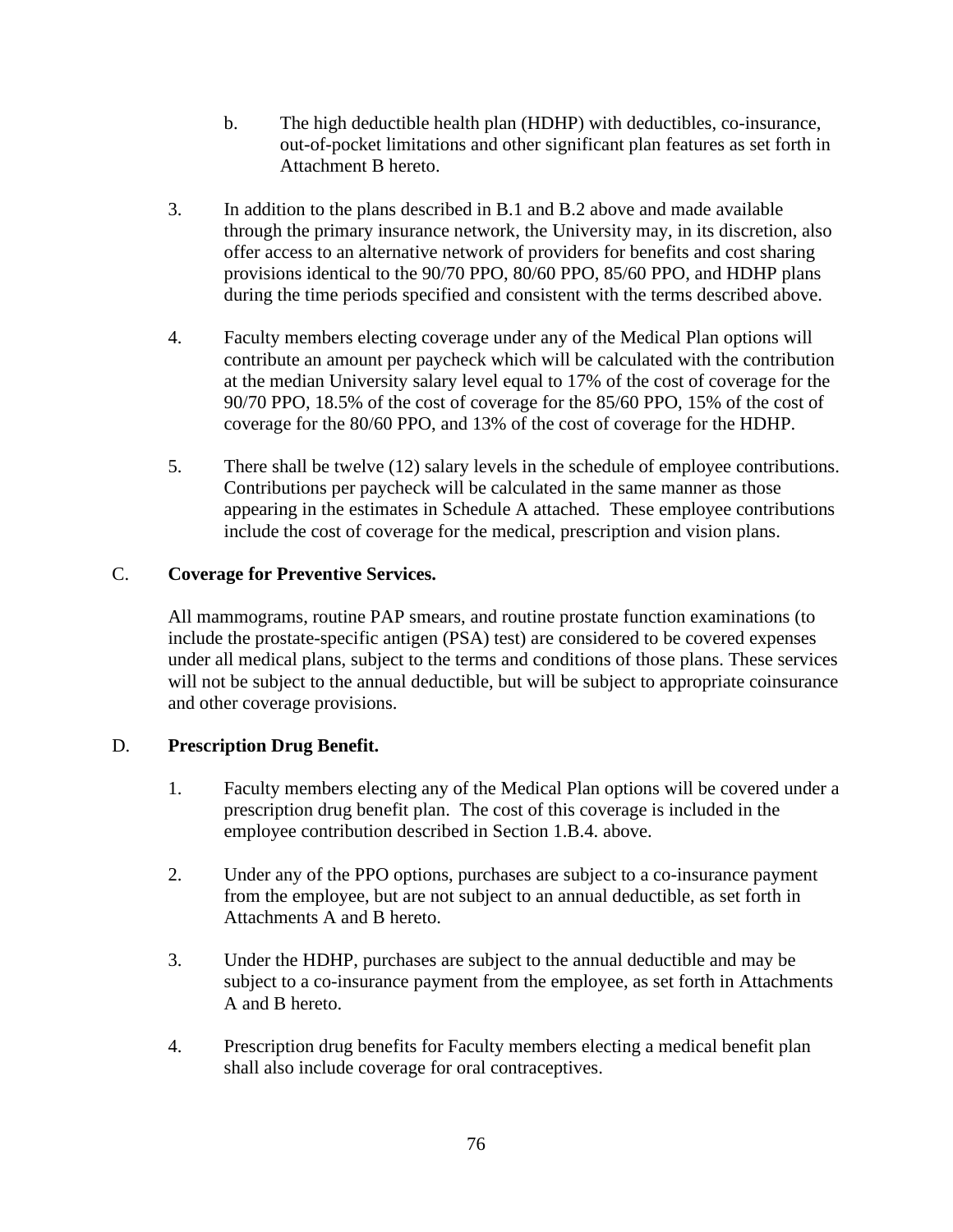- 5. The prescription drug benefit provided to employees electing any of the medical plans will include the following features:
	- a. Medications may be received from either a retail pharmacy or a mail service pharmacy subject to the limitations below. The maximum prescription available at a retail pharmacy is a 30-day supply; the maximum prescription available from the mail service pharmacy is a 90 day supply.
	- b. Co-insurance levels will be 10% for generic medications, 20% for brand name medications and 40% for brand name medications when a generic equivalent is available. The maximum coinsurance for any single prescription will be \$80, except when a brand name medication is prescribed when a generic equivalent is available. In this case, the maximum coinsurance for any single prescription will be \$100, unless the physician has written the prescription dispense as written.
	- c. Benefits will be provided for maintenance medications (whether brand or generic) through a retail pharmacy for a 30-day prescription and two 30 day refills at the retail level. After the initial 90-day period, benefits will be provided for maintenance medications through the mail service pharmacy only.

# **Section 2. Dental Benefits.**

For calendar year 2019 and thereafter during the life of this Agreement, the University will maintain the current PPO plan, or its equivalent, currently administered by Delta Dental, which includes a high, basic or low option. The terms of the coverage will remain unchanged from those in calendar year 2018. (See Attachment C.) Employee co-payment of premiums for single coverage, dual coverage (one dependent) and family coverage (more than one dependent) will be calculated at a rate of 26.4% of the cost of coverage for each plan option.

# **Section 3. Vision Care Benefit.**

Faculty members electing any of the Medical Plan options will be covered under the current vision care benefit plan. The cost of this coverage is included in the employee contribution described in Section 1.B.4. above. The basic vision care benefit plan effective January 1, 2018 shall be maintained for the life of this Agreement. (See Attachment D.) Any unused benefit per person per year may be carried over to the subsequent year up to a maximum of two years.

#### **Section 4. Wellness Benefit.**

The University will continue to explore enhancements to its wellness programs. This may include voluntary programs that include financial incentives. The comprehensive wellness program optimally supports the engagement of faculty, staff and families to develop a sustainable culture of wellness on campus.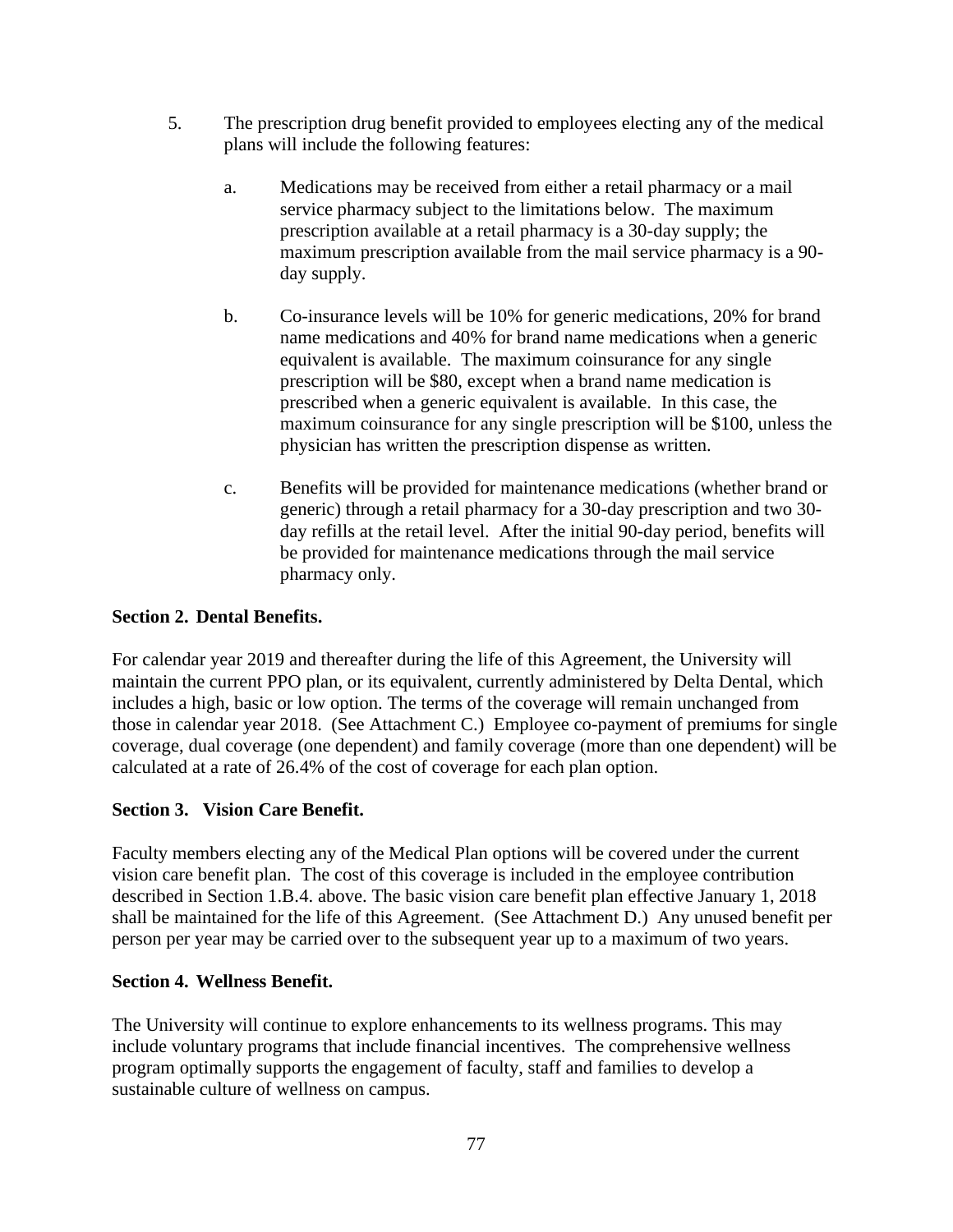#### **Section 5. Domestic Partner Benefits.**

Domestic partners, opposite or same sex, of a bargaining unit member may be covered for all benefits including medical, dental, life, personal accident insurance, and tuition remission at the same contribution level applicable to a spouse. Benefits for domestic partners will be subject to IRS rules and regulations, including any limitations to working partners covered by other employers. In order to be eligible for domestic partner benefits, the following conditions must be met: Faculty member and domestic partner

- A. share a permanent residence (unless residing in different cities, states, or countries on a temporary basis);
- B. are the sole domestic partner of each, having been in the relationship for at least six (6) months, and intending to remain in the relationship indefinitely;
- C. are not currently married to or legally separated from another person under either statutory or common law;
- D. are responsible for each other's welfare;
- E. are not related by blood to a degree that would bar marriage in the state of Ohio;
- F. are financially interdependent on each other verified by documentation of at least three of the following:
	- 1. joint ownership of real estate property or joint tenancy on a residential lease;
	- 2. joint ownership of an automobile;
	- 3. joint bank account or credit account;
	- 4. a will designating the domestic partner as the primary beneficiary;
	- 5. a retirement plan or life insurance policy designating the domestic partner as the primary beneficiary;
	- 6. a durable power of attorney signed to the effect that powers are granted to one another.
- G. Faculty and partner shall be at least age eighteen and be able to enter into contracts.

A completed and signed "Affidavit of Domestic Partnership" will be required to initiate benefits.

#### **Section 6. Donated Sick Leave Pool.**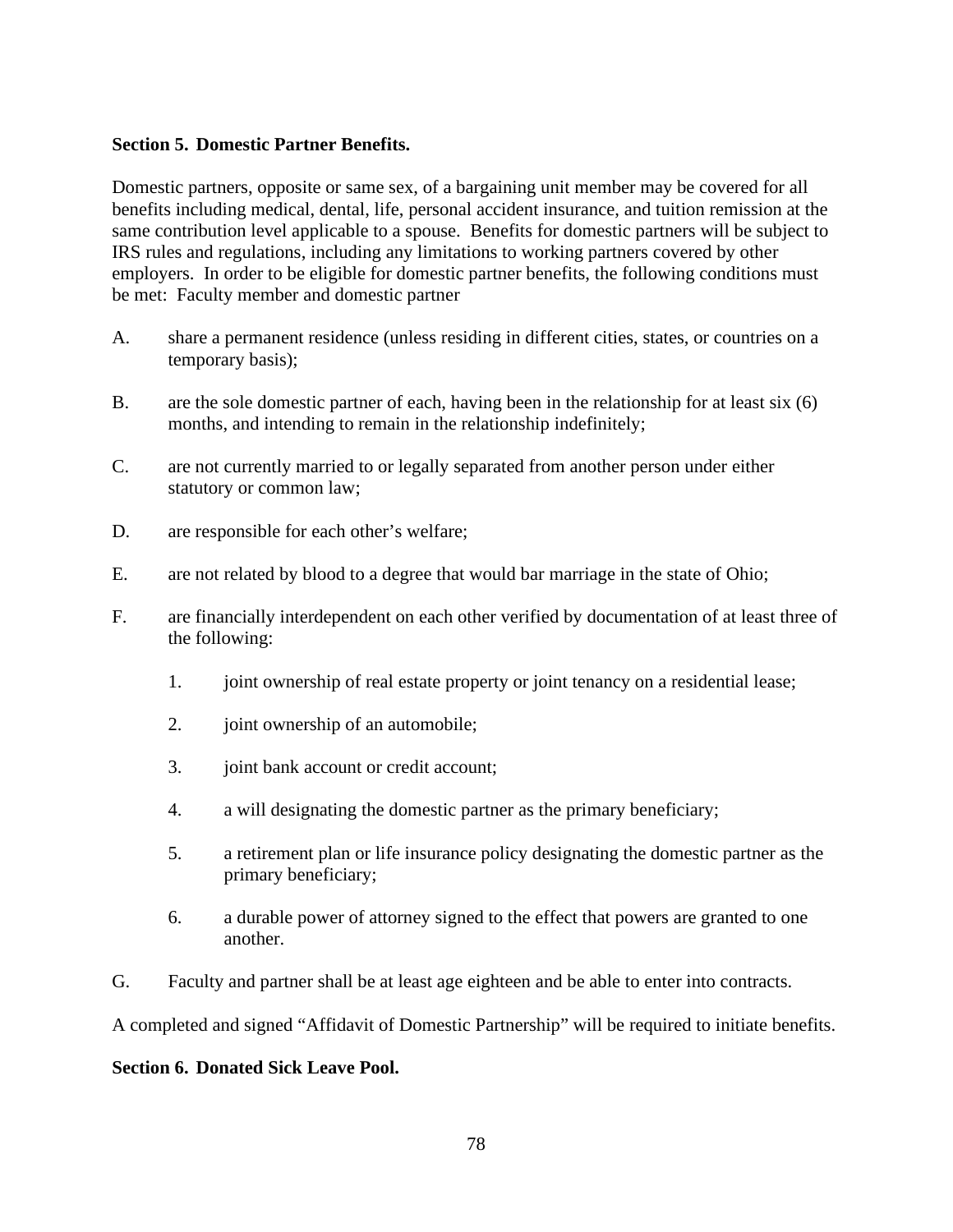# A. Guidelines

- 1. The parties agree that the currently existing Sick Leave Pool shall be maintained.
- 2. Participation by Faculty in the Donated Sick Leave Pool will be on a voluntary basis.
- 3. Only Faculty may use sick leave from this Donated Sick Leave Pool.
- 4. Each Faculty member may contribute up to ten (10) days of his/her accumulated sick leave during the annual donation period. The donation periods will be September 1 through September 30 of each academic year. Donated days are not returnable.
- 5. Faculty may also donate sick leave to others in the University community in response to requests through other campus wide sick leave donation programs if they so choose.
- B. Operational Procedures.
	- 1. The Office of Academic Personnel will be responsible for the ongoing administration of the Donated Sick Leave Pool.
	- 2. Use of days from the Donated Sick Leave Pool will be limited to personal illness of, or injury to, the pool member and to other qualifying circumstances as defined in the University's sick leave policy and procedures, currently incorporated in the University Policy Register at 3342-6-11.1. For the limited procedural purposes of implementing and maintaining the Donated Sick Leave Pool only, a "day" is defined as an 8-hour working day.
	- 3. Use of days from the Donated Sick Leave Pool will be considered only after the individual has used all of his/her accumulated sick leave days.
	- 4. Normally the maximum number of days that a Faculty member may use may not exceed thirty (30) days in any academic year. In cases of a documented medical condition requiring an extended absence from assigned duties, beyond the normal parameters of the Donated Sick Leave Pool, a Faculty member may request an additional thirty (30) days. In cases involving extraordinary circumstances, a request for the withdrawal of additional days in thirty-day increments beyond the initial extension of thirty days in thirty-day increments, up to a total of 180 days, may be made to the administering office or agency. The administering office or agency will review all such requests and make a recommendation to the Vice President for Human Resources, or his/her designee, for final determination.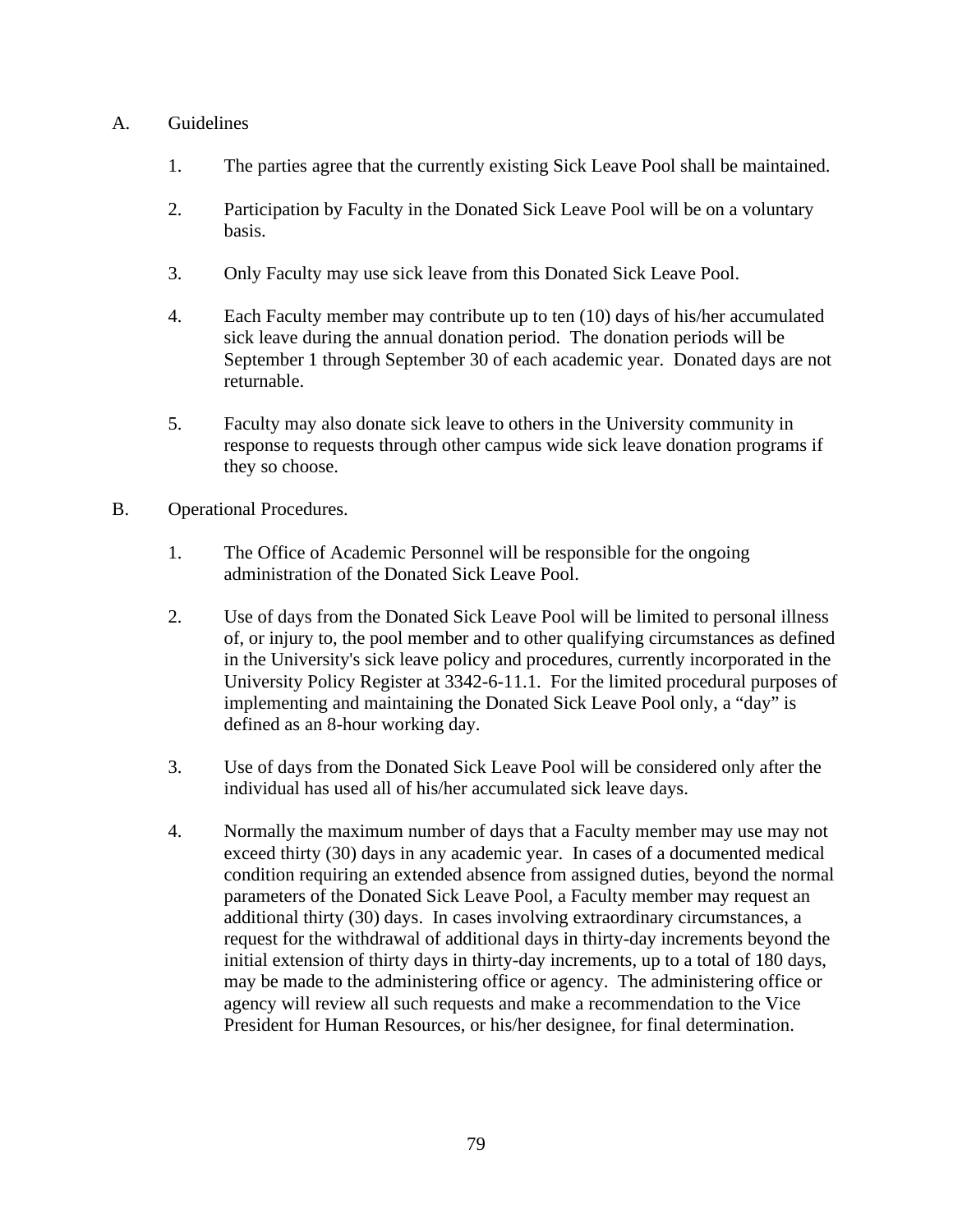# **Section 7. Conversion of Sick Leave to Paid Personal Leave.**

Faculty shall be eligible for and may request conversion of accrued sick leave to paid personal leave during a regular academic year for 9-month Faculty and for the regular annual appointment period for 12-month Faculty within the following parameters:

- A. Requests to convert accrued sick leave to personal leave are intended to cover absences due to mandatory court appearances, legal or business matters, family emergencies or any other personal matters.
- B. The following procedures will be followed:
	- 1. Requests must be approved in advance by the appropriate academic unit administrator (Department Chair, School Director, Regional Campus Dean, College Dean, or Dean of Libraries and Media Services).
	- 2. Normally such requests, utilizing the University's standard procedure for approving sick or personal leave absences, will be filed with the appropriate administrator five (5) days in advance of the requested absence.
	- 3. Any such request will indicate how any instructional duties or other Universityservice responsibilities will be affected and what is the planned disposition of those duties and responsibilities during the requested absence.
	- 4. Personal leave requests will not be granted unless approved by the appropriate administrator.
	- 5. If a Faculty member is unable to submit a request in advance of an absence, then he/she must submit the appropriate request for approval of an absence immediately upon return.
- C. Personal leave may be requested in minimum units of one-half day (4 hours).
- D. A Faculty member must retain a minimum balance of at least 120 hours of accrued sick leave.
- E. A maximum of 32 hours (4 days) of accrued sick leave may be converted to personal leave per year for 9-month Faculty.
- F. A maximum of 40 hours (5 days) of accrued sick leave may be converted to personal leave per year for 12-month Faculty.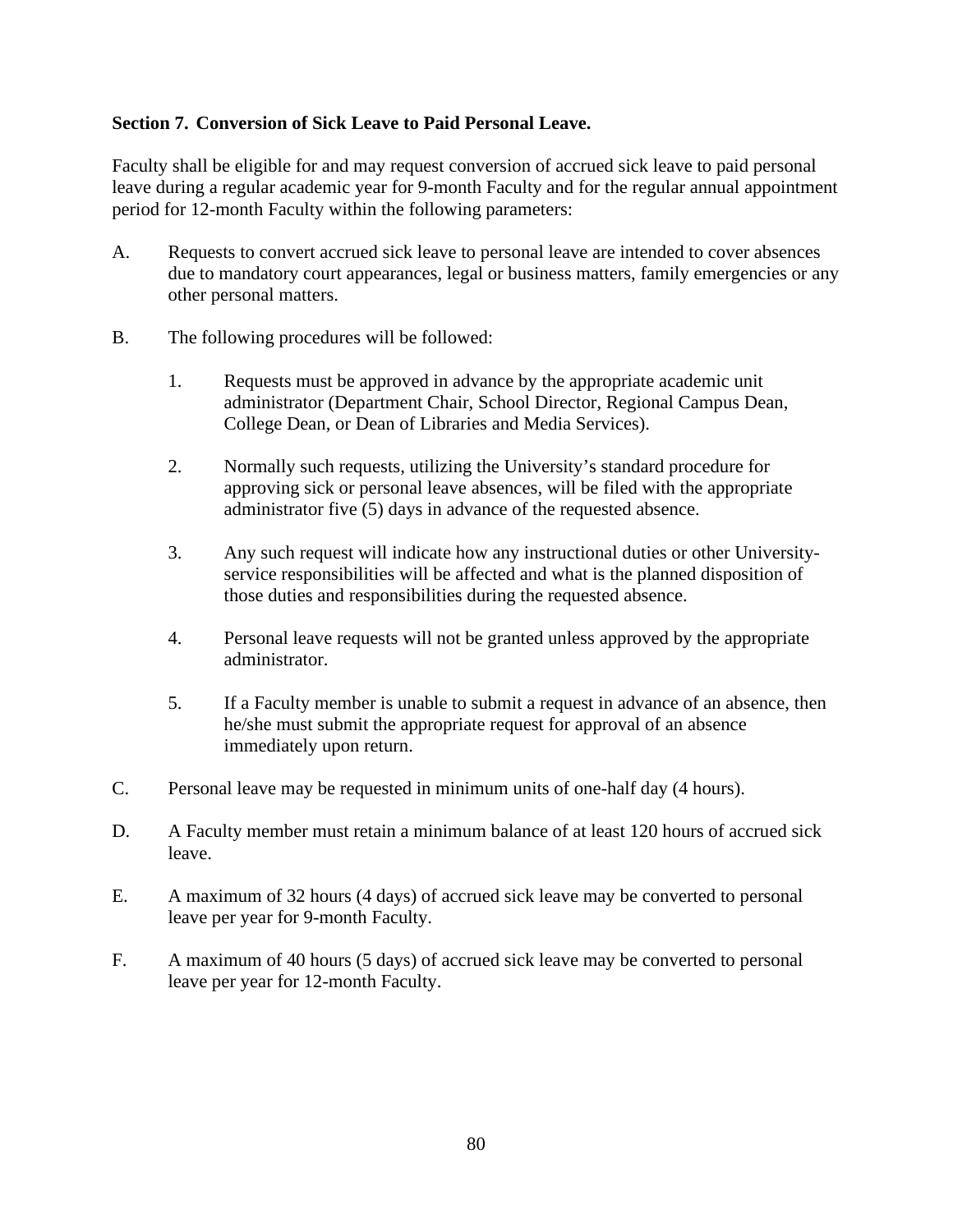# **ARTICLE XIV Other Benefits**

# **Section 1. Life Insurance Benefits**.

- A. During the life of this Agreement, the basic life insurance benefit made available to Faculty members shall be calculated as 3 times base annual earnings, rounded to the next highest \$1,000, but not more than \$225,000. A separate additional benefit up to the amount of the life insurance will be paid for accidental death and dismemberment, or loss of sight. The amount of Life and Accidental Death and Dismemberment/Loss of Sight benefits will be reduced to 65% at age 65, and further reduced (from the original insurance amount) as follows: to 50% at age 70, and 35% at age 75. Basic life insurance and AD&D benefits will be provided with no employee contributions.
- B. Faculty members will be eligible to purchase the following supplemental coverage:
	- 1. additional amounts of group term life insurance at a level of between one and three (3) times the Faculty member's annual salary with a maximum of \$600,000. The guaranteed issue level at initial enrollment will be determined by the life insurance carrier and any amounts over the guaranteed level will be subject to the underwriting requirements of the life insurance carrier.
	- 2. group term life insurance for spouses and domestic partners at a level of between one (1) and three (3) times annual salary with a maximum of \$600,000. The guaranteed issue level at initial enrollment will be determined by the life insurance carrier and any amounts over the guaranteed level will be subject to the underwriting requirements of the life insurance carrier.
	- 3. group term life insurance for eligible dependent children at a level of \$10,000.

# **Section 2. Utilization of Wellness and Recreation Center.**

For the duration of this Agreement, Faculty will have the right to utilize the University's Wellness and Recreation Center (WRC) at membership rates no greater than the "Dependent Membership" rate established by the membership rate structures for WRC membership.

#### **Section 3. Section 125 Plan.**

Effective January 1, 1993, the University established plans, in accordance with and subject to applicable laws and regulations, pursuant to which Faculty members could annually make a voluntary election to have a specified amount withheld on a pre-tax basis from each paycheck to be used to pay the Faculty member's share of any contributions to premium costs for medical or dental coverage under Article XIII hereof (the "Section 125 plan") and for reimbursement of eligible dependent care and health care expenses (the "Flexible Spending plans"). The University shall continue these established plans for the duration of this Agreement.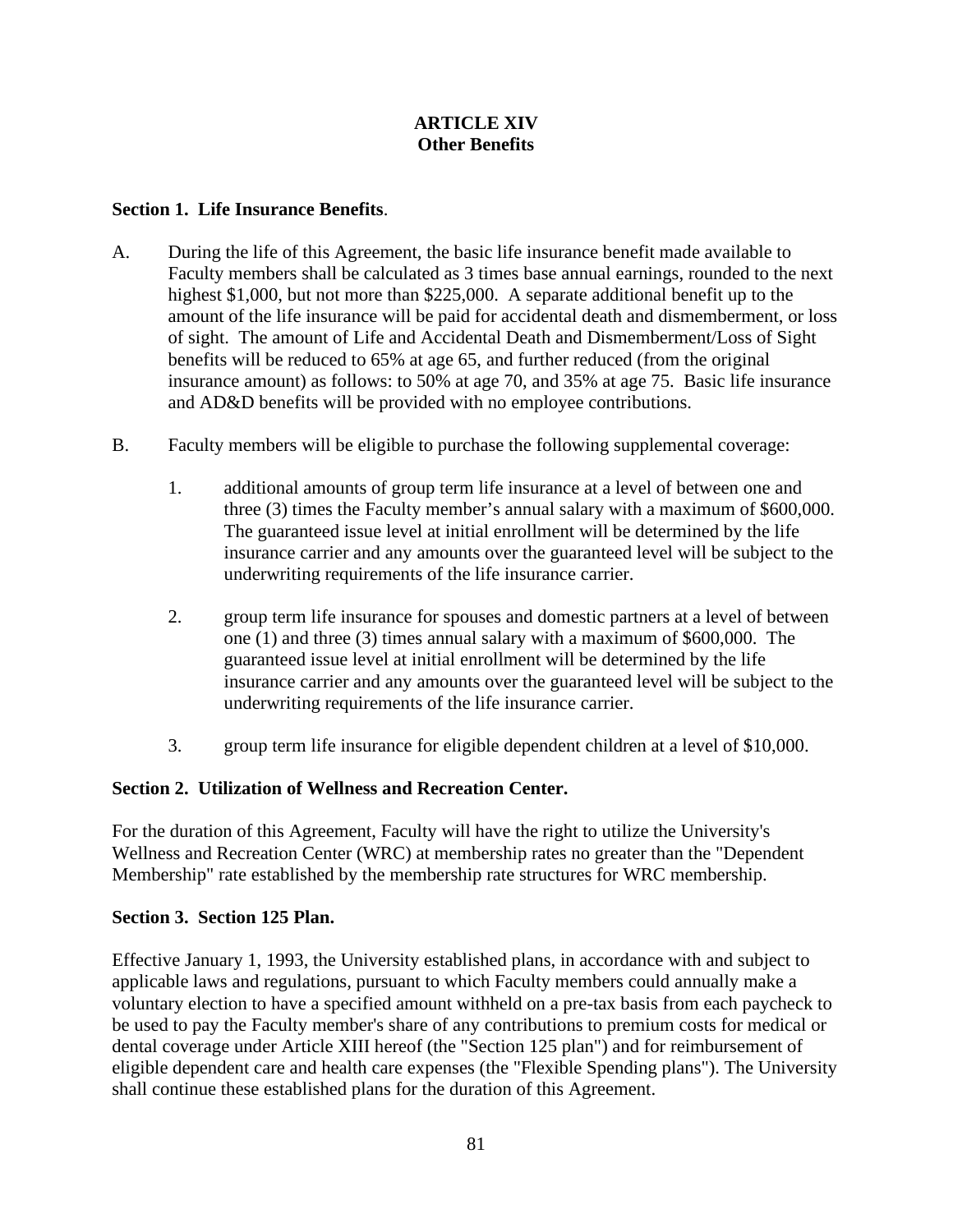# **Section 4. Non-Academic Leaves.**

The University will continue to make leaves of absence available to members of the Faculty in accordance with then-current University policy. The University will give the Association thirty (30) days written notice prior to implementing any change in non-academic leaves, during which time the University agrees to meet and confer with the Association concerning the impact of such proposed changes on members of the Faculty. Such leaves shall include: leave of absence without pay, sick leave, temporary disability leave, court leave, and military leave of absence.

Faculty members who timely request non-academic leave or timely submit a Faculty Absence Authorization form will receive a written decision from the responsible administrator in a timely fashion.

# **Section 5. Vacation for 12-month Faculty.**

Vacation will accrue for 12-month Faculty on the same basis as full-time unclassified employees.

# **Section 6. Reimbursement for Instructional Travel Mileage, Parking & Tolls.**

All members of the bargaining unit shall receive reimbursement for travel expenses directly and necessarily related to their instructional assignments. Such reimbursement shall be at the prevailing University rate and as described below. Consistent with applicable IRS regulations, Faculty shall be entitled to travel reimbursement for instructional travel from their primary campus to another campus or from their primary campus to an off-campus site. Reimbursable travel expenses for members of the bargaining unit shall be limited to mileage, documented parking and toll costs associated with teaching within the Faculty member's approved instructional load or for other approved University business during the regular academic year. Reimbursement for travel expenses for voluntary teaching assignments such as overload courses or summer courses shall be at the discretion of the University.

# **Section 7. Rates for Kent Campus Faculty Parking Permits.**

Rates for parking for members of the bargaining unit shall be as follows during the life of this Agreement:

| Per semester | Per academic year | Per twelve months |
|--------------|-------------------|-------------------|
| 60.75        | 171 W             | ነ 67 በበ           |

The above rates will not apply to any newly-developed premium parking locations/parking decks provided that Faculty members are not assigned to park there without another option.

During the life of this Agreement, the University has the right to change payroll deductions of parking fees from a pre-tax to a post-tax basis to comply with IRS and/or other applicable regulations.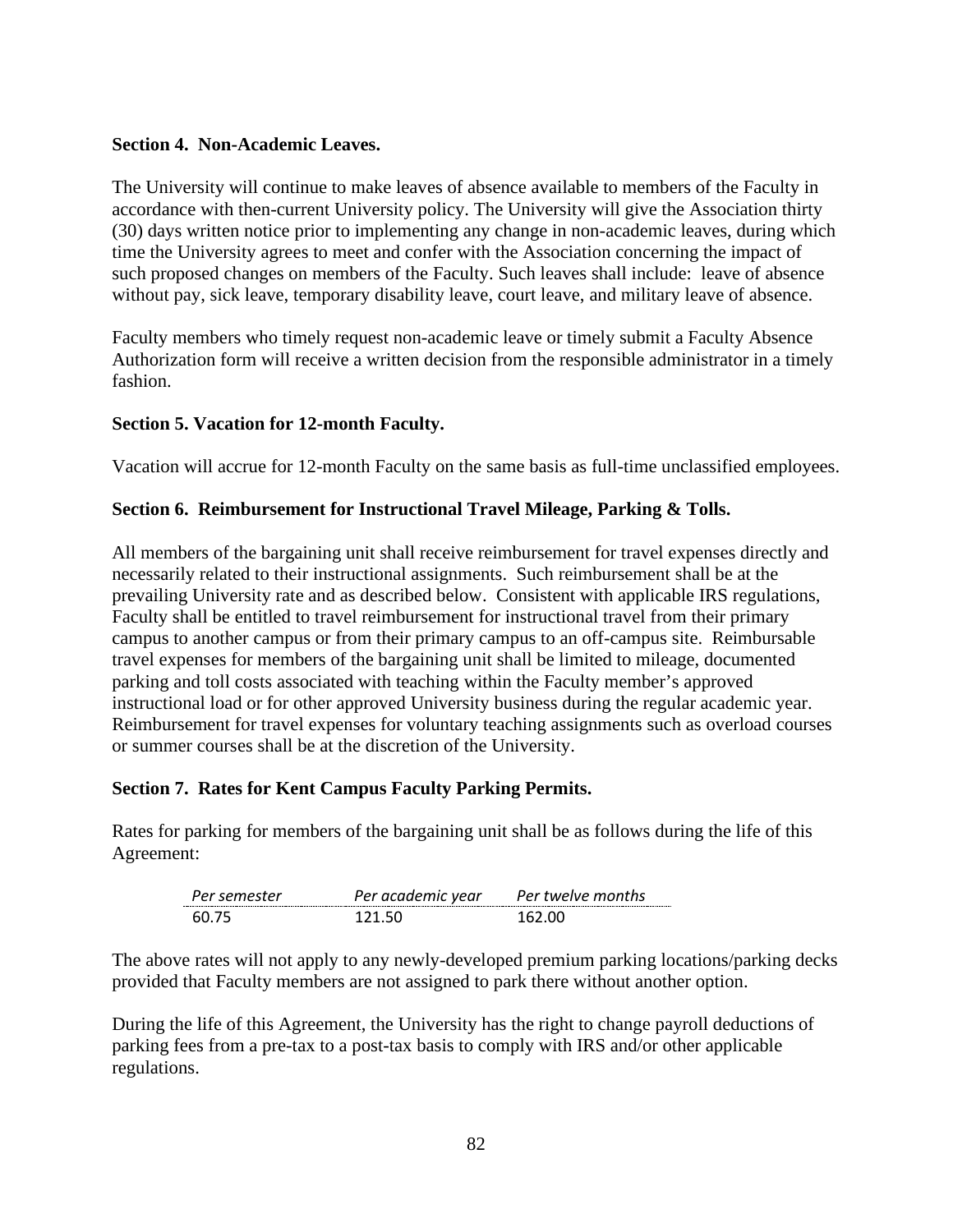# **Section 8. Early Retirement.**

- A. The decision to retire is an individual matter. The University will provide advice and counsel to any Faculty member who may wish to examine the possibilities available through early retirement. The individual Faculty member should first determine his/her retirement status and options with the State Teachers Retirement System.
- B. The University and the Association mutually recognize that under appropriate circumstances and when appropriately structured and implemented, an early retirement incentive program is mutually desirable. Accordingly, the Association hereby authorizes the University to develop and implement an early retirement incentive program at such time and under such terms and conditions as the University deems appropriate. The University shall provide the Association with information about the terms and conditions of the program at least three (3) months prior to implementation.

# **Section 9**. **Alternative Retirement Plan.**

The University will continue to offer an alternative retirement plan (ARP) to Faculty who are eligible under state law to participate in such a plan. The terms of the plan are spelled out in a plan document approved by the Ohio Attorney General and include the following provisions:

- A. Contributions will be maintained so that the total University contribution (the combination of the payments to STRS to offset the negative impact of the ARP and the contributions to the ARP itself) will be equal to the University contributions for STRS members.
- B. Employee contributions shall be identical to the employee contribution to STRS.
- C. The vesting in the ARP shall be immediate.
- D. Contributions during leaves of absence would be continued as they are for STRS currently, to the extent permissible under the Internal Revenue Code.

#### **Section 10. Fee Remission.**

The general fee and the instructional fee shall be waived for Faculty and eligible Faculty members' spouses/domestic partners and also for dependent children to age 28 for members of the bargaining unit whose appointment began prior to August 2005. For Faculty appointments beginning with AY 2005-06, the general fee and the instructional fee shall be waived for eligible Faculty members' spouses and also for dependent children to age 25. Overall eligibility requirements will not be greater than those specified in the University's revised Administrative Policy Regarding Tuition Benefits published at 3342-6-09.1 of the *University Policy Register*, as it may be amended from time to time.

#### **Section 11. Paid Parental Leave.**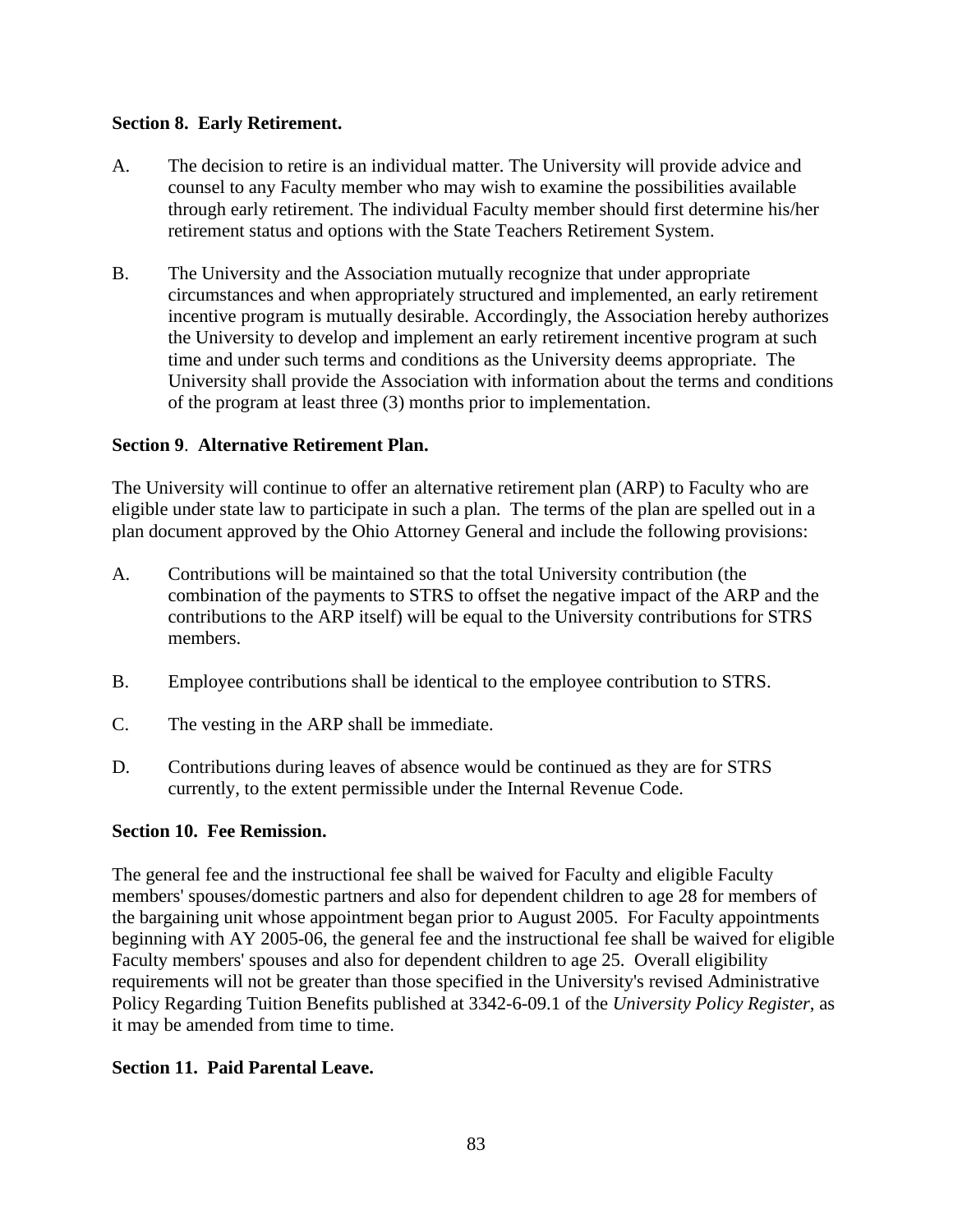The University will provide paid parental leave to Faculty members to recover from childbirth and/or to care for or bond with a child.

- A. Eligibility
	- 1. In order to be eligible for Paid Parental Leave, a Faculty member must have become a new parent as a birth mother, birth father, adoptive parent, foster care parent with legal custody or guardianship, spouse, or domestic partner.
	- 2. A Faculty member must have completed at least one full academic year of service, excluding summer sessions, prior to the date Paid Parental Leave is to commence. Faculty members who attain one full academic year of service, excluding summer sessions, while on leave for the purpose of birth, the adoption of a child, or the fostering of a child will be eligible for a pro-rated portion of Paid Parental Leave. One Paid Parental Leave benefit is available per Faculty member, per birth, adoption, or foster care placement event. The number of children involved does not increase the length of Paid Parental Leave granted for that event.
	- 3. Eligible parents who are both Faculty members are individually entitled to use Paid Parental Leave.
	- 4. There shall be no limit placed on the age of a newly adopted or foster care child for purposes of eligibility to utilize Paid Parental Leave.
- B. Terms and Conditions
	- 1. Paid Parental Leave is paid at 100% of the Faculty member's regular base salary only during the Faculty member's nine (9) or twelve (12) month contract, as applicable. Paid Parental Leave does not include payment for any summer, intersession or overload assignment(s).
	- 2. A Faculty member will be eligible for six (6) weeks of Paid Parental Leave for a birth mother, birth father, adoptive parent, foster care parent with legal custody or guardianship, spouse, or domestic partner to care for and bond with a newborn, newly adopted child, or newly fostered child.
	- 3. An additional six (6) weeks of sick leave either from the Faculty member's own accumulated total of sick leave and/or vacation or time transferred to the Faculty member from the sick leave pool may be used to supplement the Paid Parental Leave benefit so that a parent is able to maintain income for the entire twelve (12) weeks of FMLA eligibility following childbirth, adoption, or foster care placement for the purpose of recovery from childbirth, and bonding.
	- 4. An eligible Faculty member will have the discretion to use Paid Parental Leave before or after accrued sick leave and vacation. However, an employee must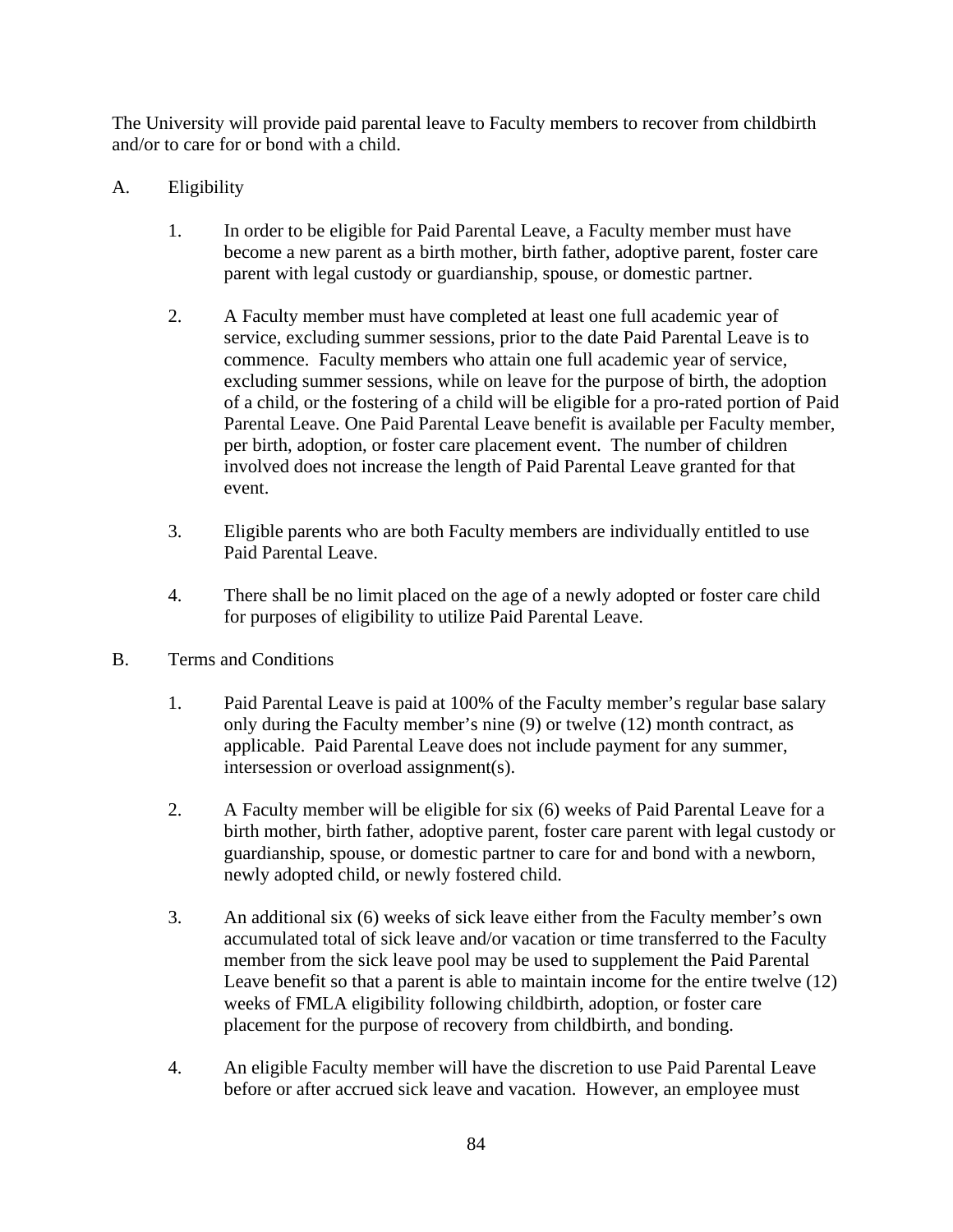exhaust Paid Parental Leave and accrued sick and vacation leave prior to going on an unpaid FMLA status.

- 5. Paid Parental Leave shall run concurrently with FMLA. Paid parental leave will ordinarily be used on a continuous leave basis, but may be used intermittently subject to the same requirements, including the University's approval, as required under the FMLA.
- 6. Paid Parental Leave should generally commence following the birth, adoption, or foster care placement, but in some instances it may occur prior to the event when deemed medically necessary or when needed to fulfill the legal requirements for an adoption or foster placement, provided all eligibility requirements are met.
- 7. Paid Parental Leave should be used during the twelve (12) weeks immediately following the birth, adoption, or foster care placement. Exceptions will be considered on a case-by-case basis and the Faculty member's request is subject to approval by the academic unit administrator or Regional Campus Dean, the College Dean and the Provost.
- 8. A Faculty member who utilizes Paid Parental Leave is required to return to fulltime work for at least one full academic year, excluding summer sessions, following the conclusion of the leave. If the employee does not fulfill this obligation, he/she must reimburse the University for the salary that he/she received during the leave. This requirement may be waived if the employee is unable to return to work due to non-reappointment, denial of tenure, a disabling medical condition, to care for a newborn with a serious medical condition(s), or other circumstances beyond the employee's control.
- 9. During the period a Faculty member is utilizing Paid Parental Leave, there shall be no accrual of sick leave and/or vacation.
- 10. Unless a probationary Faculty member has requested and been granted an extension of his/her probationary period under the University Policy and Procedures Governing Modification of the Faculty Probationary Period (Policy Register 3342-6-13), use of Paid Parental Leave will not affect the date for his/her mandatory tenure review.
- 11. Paid Parental Leave is a benefit of employment and its use shall not have a negative impact on the Faculty member's evaluation in the reappointment, tenure or promotion process and/or the Faculty member's employment status.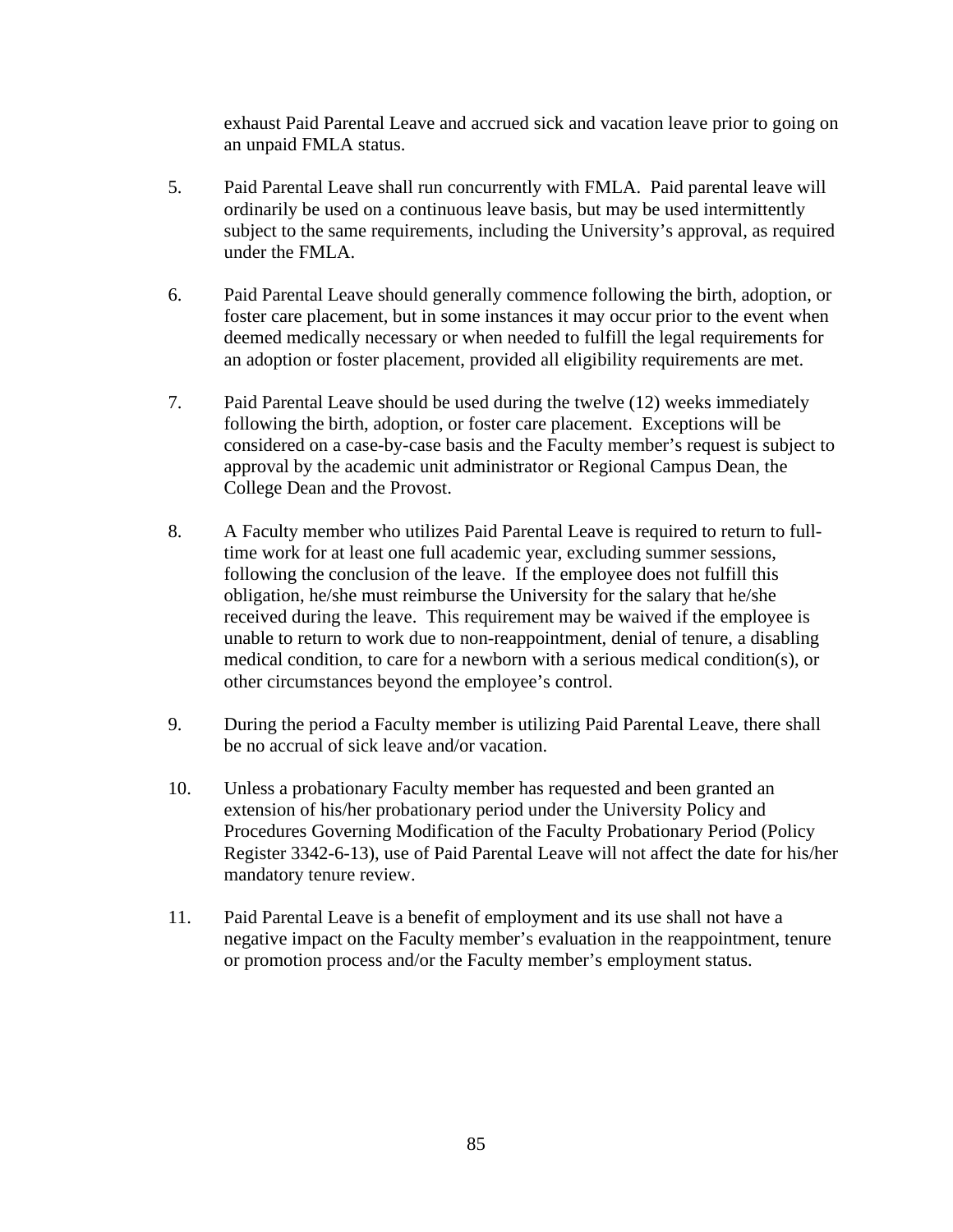# **ARTICLE XV Faculty Fitness for Duty**

**Section 1.** The University and the Association are committed to providing a safe, efficient and productive working environment for the benefit of the University community and the public. The University and the Association agree that Faculty members are expected to be fit for duty when they are performing work for the University and that Faculty members are expected to perform their job responsibilities in an effective and safe manner at all times. The University and the Association agree that Faculty members who are not fit to perform their duties may have a detrimental impact on themselves, on other members of the University community, and/or on the public. The University and the Association agree that, from time to time, various issues that can be identified and addressed may have an impact on a Faculty member's fitness for duty. The University and the Association also agree that the need for a fitness for duty evaluation of a Faculty member is a serious matter and should only take place when the University's ability to provide a safe, efficient and productive working environment is at risk. The University and the Association also agree that a fitness for duty evaluation, while serious, is itself a non-disciplinary process intended to identify and potentially address any issue that may be having an impact on a Faculty member's fitness for duty.

**Section 2.** This Article establishes the non-disciplinary procedures by which the University may evaluate a Faculty member's fitness for duty and, whenever possible, assist the Faculty member in addressing any issue(s) that may be identified. A Faculty member's fitness for duty may be evaluated when a Faculty member is:

- A. Having difficulty performing his/her duties effectively and/or in a manner that is safe for the Faculty member, for other members of the University community, or for the public, as observed and reported by a University employee, student and/or member of the public and as verified by an administrative officer. (For the purposes of this Article, an administrative officer is defined as an unclassified University employee who holds a position at the level of Department Chair or higher in the University's administrative structure); or
- B. Posing an imminent and/or serious threat to self or others, as determined by an administrative officer.

# **Section 3. Procedures.**

A. An administrative officer who receives reliable information that a Faculty member may not be performing his/her job responsibilities in an effective and/or safe manner, or through personal observation believes a Faculty member is not performing his/her duties in an effective and/or safe manner, will validate and document the information or observations as soon as is practicable. Observations that may trigger the need to evaluate a Faculty member's fitness for duty include, but are not limited to: a noted deterioration in coordination, dexterity, concentration, memory, alertness, vision, hearing, speech or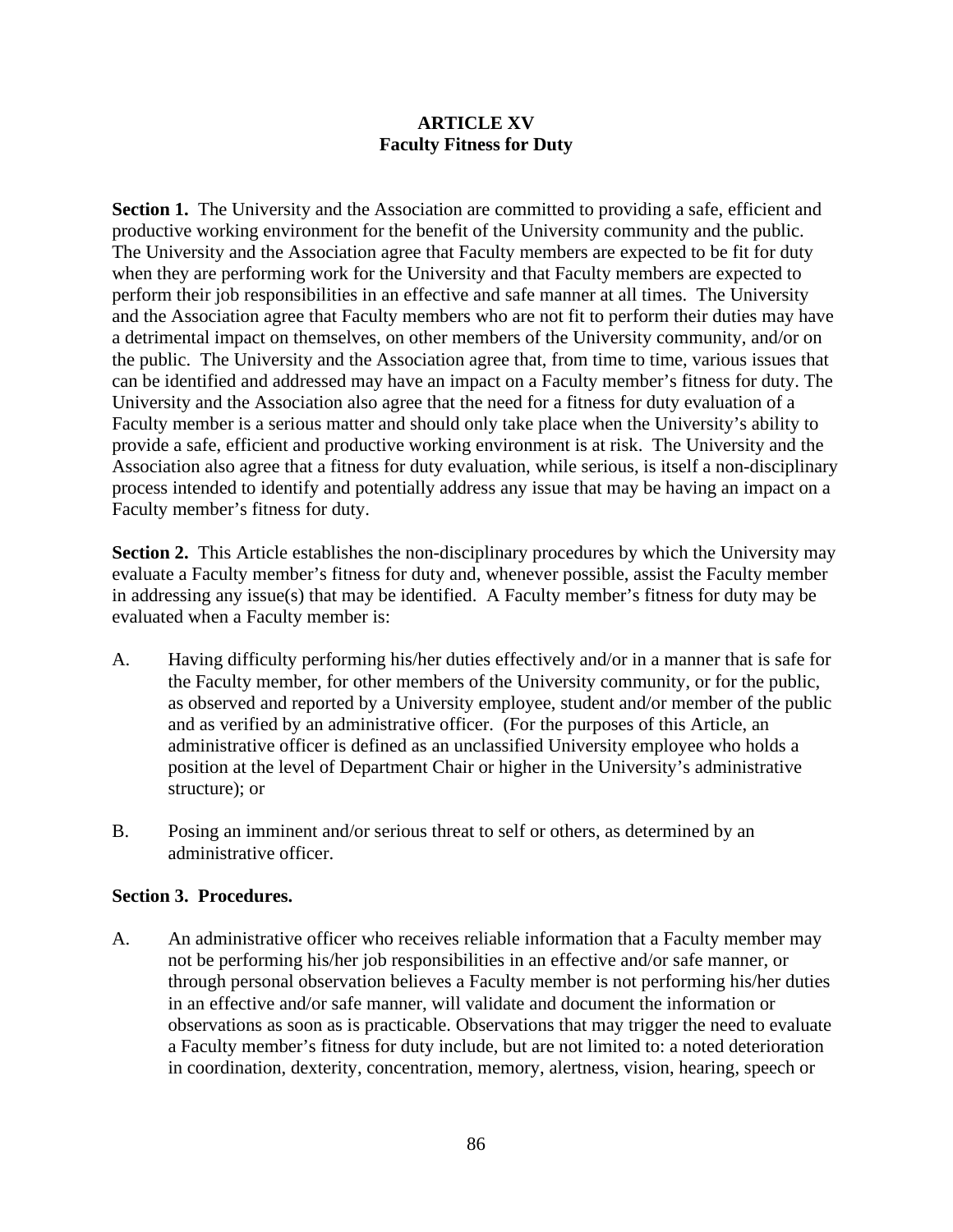hygiene; apparent drug or alcohol abuse; a pattern of inappropriate interactions with colleagues, students, or staff; or suicidal and/or threatening statements.

- B. In some circumstances, an administrative officer, in his/her discretion, may address a short term concern about a Faculty member's fitness for duty by sending the Faculty member home for the remainder of the day. In these circumstances, the administrative officer will meet with the Faculty member upon his/her return to work to confirm that any short term concern has been resolved.
- C. The administrative officer will discuss the information or observations with the Faculty member at the earliest possible time, and he/she will encourage the Faculty member to explain his or her actions, and/or to correct any errors of fact contained in the administrative officer's description of those actions.
	- 1. If, after discussing the matter with the affected Faculty member, the administrative officer determines that an evaluation of the Faculty member's fitness for duty is needed, the administrative officer will immediately notify the affected Faculty member that additional steps are contemplated. The administrative officer will discuss options with the Faculty member and will advise the Faculty member that his/her agreement is needed before a fitness for duty evaluation will be initiated. The administrative officer shall contact the Provost, or his/her designee, as soon as reasonably possible after he or she determines that further evaluation of the Faculty member's fitness for duty is needed. The Provost, or his/her designee, will contact the Office of Human Resources and the Association.
	- 2. If, after discussing the matter with the affected Faculty member, the administrative officer determines that the Faculty member is an immediate danger to him/herself, to others, or to University property, the administrative officer shall direct the Faculty member to leave the work place, immediately contact the Kent State University Police Department, and, after any safety issues have been addressed, contact the Office of Human Resources and the Provost.
	- 3. If, after discussing the matter with the affected Faculty member, the administrative officer has a reasonable belief that a crime may have been committed, the administrative officer will immediately contact the Kent State University Police Department for assistance.
- D. Based on the information provided by the administrative officer, the Provost or his/her designee, in consultation with a representative from the Office of Human Resources, will assist the administrative officer in determining whether a fitness for duty evaluation is required and, if so, the type of evaluation and the type of health service provider needed to make the evaluation. (For the purpose of this Article, 'health service provider' is defined as a doctor of medicine or osteopathy, clinical psychologist, psychiatrist, advanced practice nurse, licensed professional counselor, or other medical service provider that is licensed to practice in the state of Ohio or in the state in which the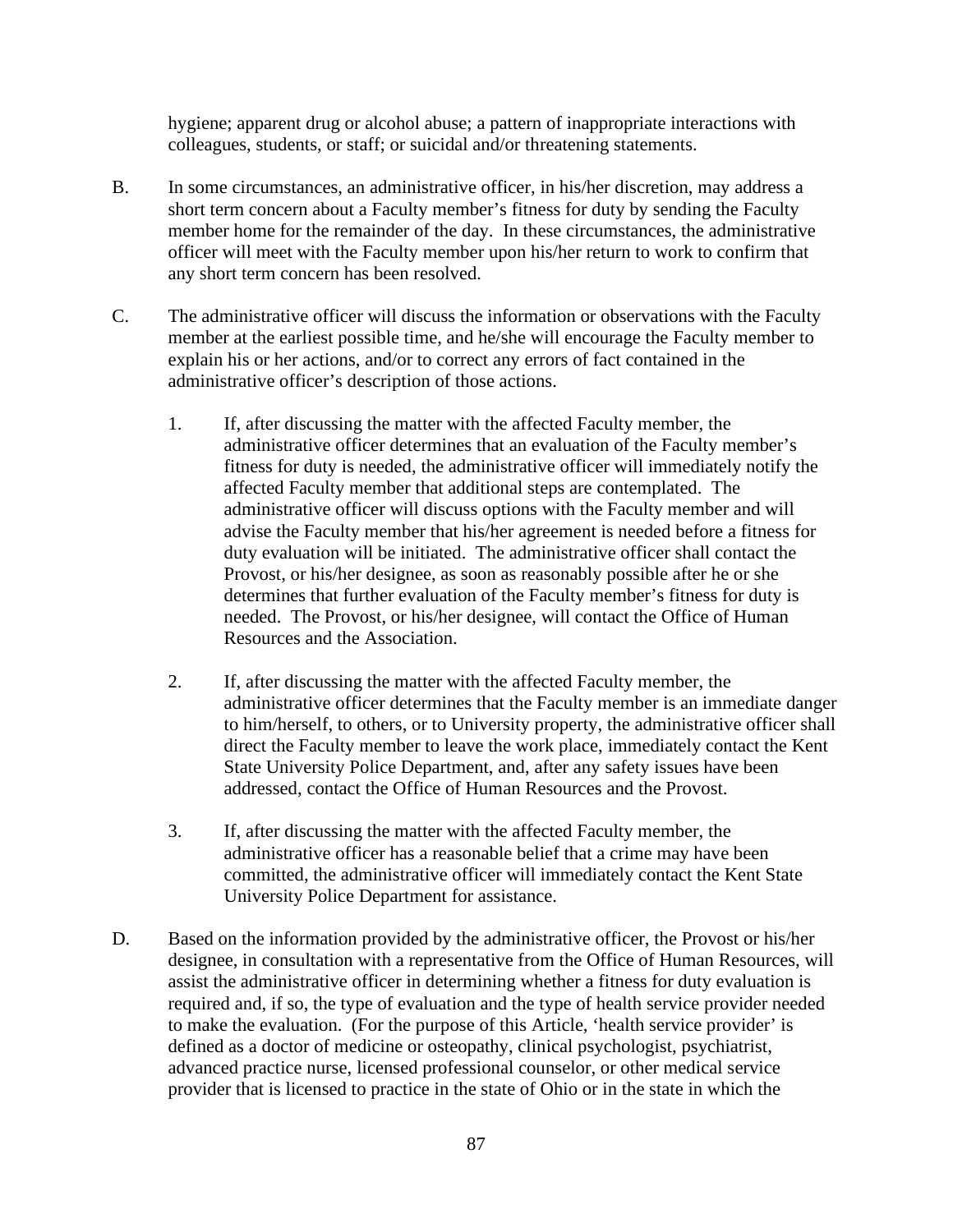employee resides, if the Faculty member resides outside the state of Ohio, and has the necessary competencies to evaluate the issue(s) identified.)

- E. After consultation with the Provost, or his/her designee, and a representative from the Office of Human Resources, the administrative officer will provide information concerning the fitness for duty evaluation to the Faculty member. The administrative officer will also provide the Faculty member with a copy of this Article and inform the Faculty member that he or she may consult with the Association concerning the fitness for duty evaluation. Within five (5) working days, the Faculty member will decide whether to undergo the proposed fitness for duty evaluation.
- F. If the Faculty member agrees to undergo the fitness for duty evaluation, the Provost, or his/her designee, may, in his/her discretion either return the Faculty member to his/her regularly assigned duties or place the Faculty member on paid administrative leave for the duration of the fitness for duty evaluation. The Provost, or his/her designee, will notify the Association if a Faculty member is placed on paid administrative leave for the duration of a fitness for duty evaluation.
- G. When the Office of Human Resources and administrative officer determine that a fitness for duty evaluation is required and the type of health service provider needed to make the evaluation, the Faculty member will have an opportunity to designate a qualified health service provider from among providers who have the necessary competencies to evaluate the issue(s) identified.
- H. The Office of Human Resources will provide a form for the designated health service provider to complete to certify whether the Faculty member is fit for duty and, if applicable, any conditions of return to work. The form will include a description of the circumstances leading to the request for evaluation and a list of the Faculty member's job responsibilities. The Faculty member will provide the appropriate consent and release so that the Office of Human Resources may communicate with the health service provider as necessary.
- I. The University is responsible for the cost of the fitness for duty evaluation to the extent that such assessment is not covered by the Faculty member's health insurance.
- J. The Office of Human Resources will inform the Provost whether or not the health service provider has determined that the Faculty member is fit for duty and, where applicable, of any conditions of return to work.
- K. Where the health care provider determines that the Faculty member is fit for duty, the Provost, in his/her discretion, may request a second independent certification provided by a health service provider selected by the University. The University will be responsible for the cost of the second health service provider's evaluation.
- L. If the second health service provider agrees that the Faculty member is fit for duty, that determination shall be final regarding the Faculty member's fitness for duty. If the first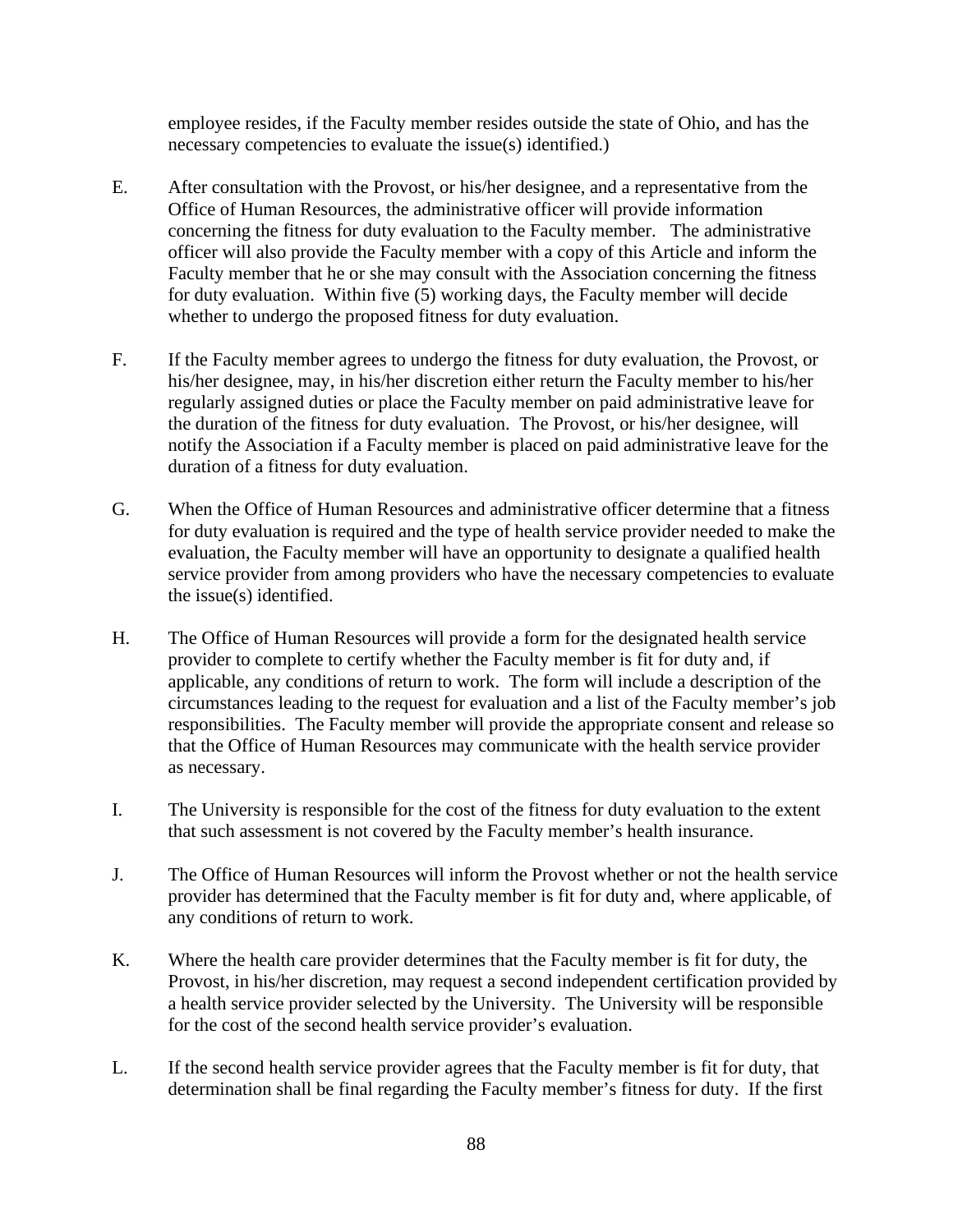and second health service providers come to different conclusions about whether a Faculty member is fit for duty, the Faculty member may request a third evaluation by a health service provider mutually agreed upon by both the University and Faculty member. The Faculty member will be responsible for the cost of the third health service provider. The third health service provider's determination shall be final regarding the Faculty member's fitness for duty. If the final determination is that the Faculty member is not fit for duty, the Faculty member can make use of available sick leave, vacation, or other paid or unpaid leave(s) that may be available pursuant to University policy and applicable law. Prior to returning to work, the Faculty member will present a written determination from a health service provider that the Faculty member is fit to return to work.

- M. Once a Faculty member agrees to undergo a fitness for duty evaluation, the Faculty member will comply with all aspects of the fitness for duty evaluation process including, but not limited to, furnishing necessary consent and release forms to the health service provider and, if applicable, any conditions of return to work. Noncompliance by the Faculty member may result in disciplinary action up to and including termination pursuant to Article VIII (Sanctions for Cause) of this Agreement.
- N. Any document containing medical information about a Faculty member is considered a medical record, will be treated as confidential, and will be maintained in the Office of Human Resources in a file separate from the Faculty member's personnel file.
- O. This Section is not intended to be used as a substitute for routine performance evaluations of Faculty pursuant to University policies or this Agreement.
- P. The University and the Association agree that this process is non-disciplinary; that this process is not required prior to action by the University pursuant to Article VIII (Sanctions for Cause) of this Agreement; and that any grievance or arbitration would be limited solely to a review of the procedural requirements set forth in this Article. The University and the Association also agree that a Faculty member's decision not to undergo a fitness for duty evaluation is not in and of itself a basis for action by the University pursuant to Article VIII (Sanctions for Cause) of this Agreement.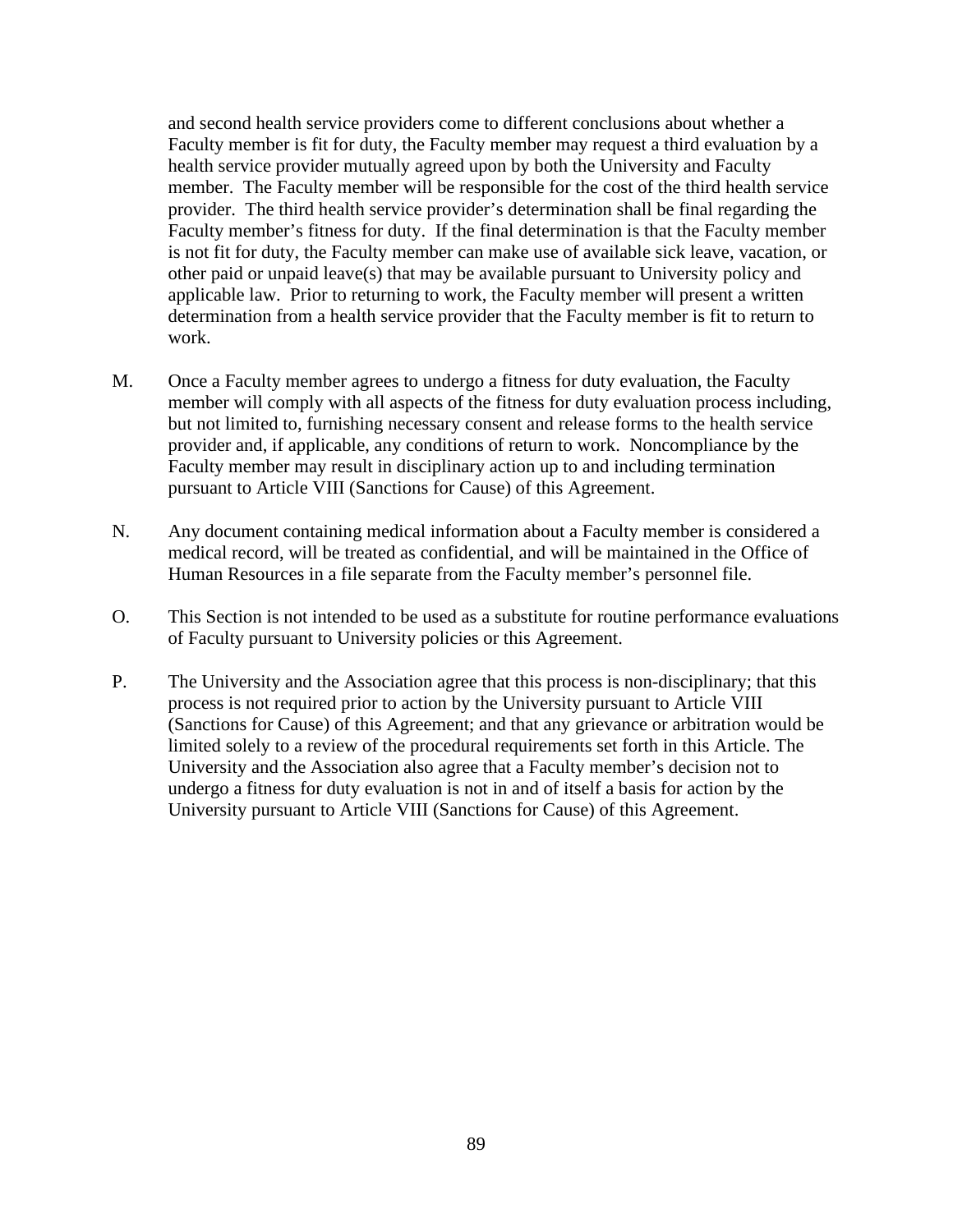# **Addendum E - Schedule A** KENT STATE UNIVERSITY Employee Contribution Rates Calendar Year - 2019 Semi-Monthly and Bi-Weekly

| 12 - Month                                |                    | <b>MEDICAL MUTUAL</b>  |               |          |               |              |               |       |        |          |
|-------------------------------------------|--------------------|------------------------|---------------|----------|---------------|--------------|---------------|-------|--------|----------|
|                                           | (24 Pays Annually) | 90/70 PPO<br>80/60 PPO |               |          |               | <b>QHDHP</b> |               |       |        |          |
| <b>Salary Range</b>                       |                    |                        | <b>Single</b> | Family   | <b>Single</b> | Family       | <b>Single</b> |       | Family |          |
| 0.00                                      | 24,000.00          | \$                     | 28.62         | \$75.85  | \$20.71       | \$<br>54.87  | \$            | 10.66 | Ś      | 28.24    |
| 24.000.01                                 | 28,500.00          | \$                     | 33.99         | \$90.07  | \$25.88       | \$<br>68.58  | Ś.            | 14.66 | \$     | 38.83    |
| 28.500.01                                 | 33,000.00          | \$                     | 39.35         | \$104.29 | \$31.06       | \$<br>82.30  | Ś.            | 18.66 | Ś      | 49.42    |
| 33,000.01                                 | 39,000.00          | \$                     | 44.72         | \$118.51 | \$36.23       | \$<br>96.02  | Ś             | 22.66 | Ś      | 60.01    |
| 39.000.01<br>$\qquad \qquad \blacksquare$ | 46,000.00          | \$                     | 50.08         | \$132.73 | \$41.41       | \$109.73     | Ś             | 26.66 | \$     | 70.60    |
| 46,000.01                                 | 54,000.00          | \$                     | 55.45         | \$146.96 | \$46.59       | \$123.45     | Ś             | 30.65 | Ś      | 81.19    |
| 54.000.01                                 | 65.500.00          | \$                     | 60.82         | \$161.18 | \$51.76       | \$137.17     | Ś             | 34.65 | Ś      | 91.78    |
| 65.500.01                                 | 80.500.00          | \$                     | 68.25         | \$180.87 | \$58.93       | \$156.16     | Ś             | 40.19 |        | \$106.45 |
| 80,500.01                                 | 100,000.00         | \$                     | 75.68         | \$200.57 | \$66.10       | \$175.16     | Ś             | 45.73 |        | \$121.12 |
| 100.000.01                                | 150.000.00         | \$                     | 83.11         | \$220.26 | \$73.27       | \$194.16     | Ś.            | 51.26 |        | \$135.78 |
| 150,000.01                                | 200,000.00         | \$                     | 90.54         | \$239.96 | \$80.44       | \$213.15     | \$            | 56.80 |        | \$150.45 |
| $200,000.01 +$                            |                    | \$                     | 97.97         | \$259.66 | \$87.61       | \$232.15     | Ś             | 62.34 |        | \$165.12 |

| $10 - \text{Month}$                   |            | <b>MEDICAL MUTUAL</b> |               |           |               |    |           |               |       |              |          |  |
|---------------------------------------|------------|-----------------------|---------------|-----------|---------------|----|-----------|---------------|-------|--------------|----------|--|
| (20 Pays Annually)                    |            |                       |               | 90/70 PPO |               |    | 80/60 PPO |               |       | <b>OHDHP</b> |          |  |
| <b>Salary Range</b>                   |            |                       | <b>Single</b> | Family    | <b>Single</b> |    | Family    | <b>Single</b> |       | Family       |          |  |
| 0.00                                  | 24,000.00  | \$                    | 34.34         | \$91.02   | \$24.85       | Ś  | 65.84     | Ś             | 12.79 | Ś            | 33.89    |  |
| 24,000.01<br>۰                        | 28,500.00  | \$                    | 40.78         | \$108.08  | \$31.06       | \$ | 82.30     | Ś             | 17.59 | Ś            | 46.60    |  |
| 28,500.01<br>$\overline{\phantom{a}}$ | 33,000.00  | \$                    | 47.22         | \$125.15  | \$37.27       | \$ | 98.76     | Ś             | 22.39 | \$           | 59.31    |  |
| 33,000.01                             | 39,000.00  | \$                    | 53.66         | \$142.22  | \$43.48       |    | \$115.22  | Ś             | 27.19 | Ś            | 72.01    |  |
| 39,000.01<br>$\qquad \qquad -$        | 46,000.00  | \$                    | 60.10         | \$159.28  | \$49.69       |    | \$131.68  | Ś             | 31.99 | Ś            | 84.72    |  |
| 46,000.01                             | 54,000.00  | \$                    | 66.54         | \$176.35  | \$55.90       |    | \$148.14  | Ś             | 36.78 | Ś            | 97.43    |  |
| 54,000.01                             | 65,500.00  | \$                    | 72.98         | \$193.41  | \$62.12       |    | \$164.60  | Ś             | 41.58 |              | \$110.14 |  |
| 65.500.01                             | 80.500.00  | \$                    | 81.90         | \$217.05  | \$70.72       |    | \$187.40  | Ś             | 48.23 |              | \$127.74 |  |
| 80.500.01                             | 100,000.00 | \$                    | 90.81         | \$240.68  | \$79.32       |    | \$210.19  | Ś             | 54.87 |              | \$145.34 |  |
| 100,000.01                            | 150,000.00 | \$                    | 99.73         | \$264.32  | \$87.92       |    | \$232.99  | Ś             | 61.52 |              | \$162.94 |  |
| 150,000.01                            | 200,000.00 |                       | \$108.65      | \$287.95  | \$96.53       |    | \$255.78  | Ś             | 68.16 |              | \$180.54 |  |
| $200.000.01 +$                        |            |                       | \$117.57      | \$311.59  | \$105.13      |    | \$278.58  | Ś.            | 74.81 |              | \$198.14 |  |

|                                       | 9 - Month           | <b>MEDICAL MUTUAL</b> |               |           |               |        |           |    |               |    |          |  |
|---------------------------------------|---------------------|-----------------------|---------------|-----------|---------------|--------|-----------|----|---------------|----|----------|--|
|                                       | (18 Pays Annually)  |                       |               | 90/70 PPO |               |        | 80/60 PPO |    | <b>OHDHP</b>  |    |          |  |
|                                       | <b>Salary Range</b> |                       | <b>Single</b> | Family    | <b>Single</b> | Family |           |    | <b>Single</b> |    | Family   |  |
| 0.00                                  | 24,000.00           | \$                    | 38.16         | \$101.13  | \$27.61       | \$     | 73.16     | Ś  | 14.22         | \$ | 37.65    |  |
| 24.000.01                             | 28,500.00           | \$                    | 45.31         | \$120.09  | \$34.51       | \$     | 91.44     | Ś  | 19.55         | \$ | 51.77    |  |
| 28,500.01                             | 33,000.00           | \$                    | 52.47         | \$139.06  | \$41.41       |        | \$109.73  | Ś  | 24.88         | \$ | 65.90    |  |
| 33,000.01                             | 39,000.00           | \$                    | 59.62         | \$158.02  | \$48.31       |        | \$128.02  | Ś. | 30.21         | \$ | 80.02    |  |
| 39.000.01<br>$\overline{\phantom{a}}$ | 46.000.00           | \$                    | 66.78         | \$176.98  | \$55.21       |        | \$146.31  | Ś  | 35.54         | Ś. | 94.14    |  |
| 46.000.01                             | 54,000.00           | \$                    | 73.93         | \$195.94  | \$62.12       |        | \$164.60  | Ś  | 40.87         |    | \$108.26 |  |
| 54,000.01                             | 65,500.00           | \$                    | 81.09         | \$214.90  | \$69.02       |        | \$182.89  | Ś  | 46.20         |    | \$122.38 |  |
| 65.500.01                             | 80,500.00           | Ś                     | 91.00         | \$241.16  | \$78.58       |        | \$208.22  | Ś  | 53.59         |    | \$141.93 |  |
| 80,500.01<br>$\overline{\phantom{a}}$ | 100,000.00          |                       | \$100.91      | \$267.43  | \$88.13       |        | \$233.55  | Ś  | 60.97         |    | \$161.49 |  |
| 100.000.01                            | 150,000.00          |                       | \$110.81      | \$293.69  | \$97.69       |        | \$258.87  | Ś  | 68.35         |    | \$181.04 |  |
| 150,000.01                            | 200,000.00          |                       | \$120.72      | \$319.95  | \$107.25      |        | \$284.20  | Ś  | 75.74         |    | \$200.60 |  |
| $200,000.01 +$                        |                     |                       | \$130.63      | \$346.21  | \$116.81      |        | \$309.53  | Ś. | 83.12         |    | \$220.16 |  |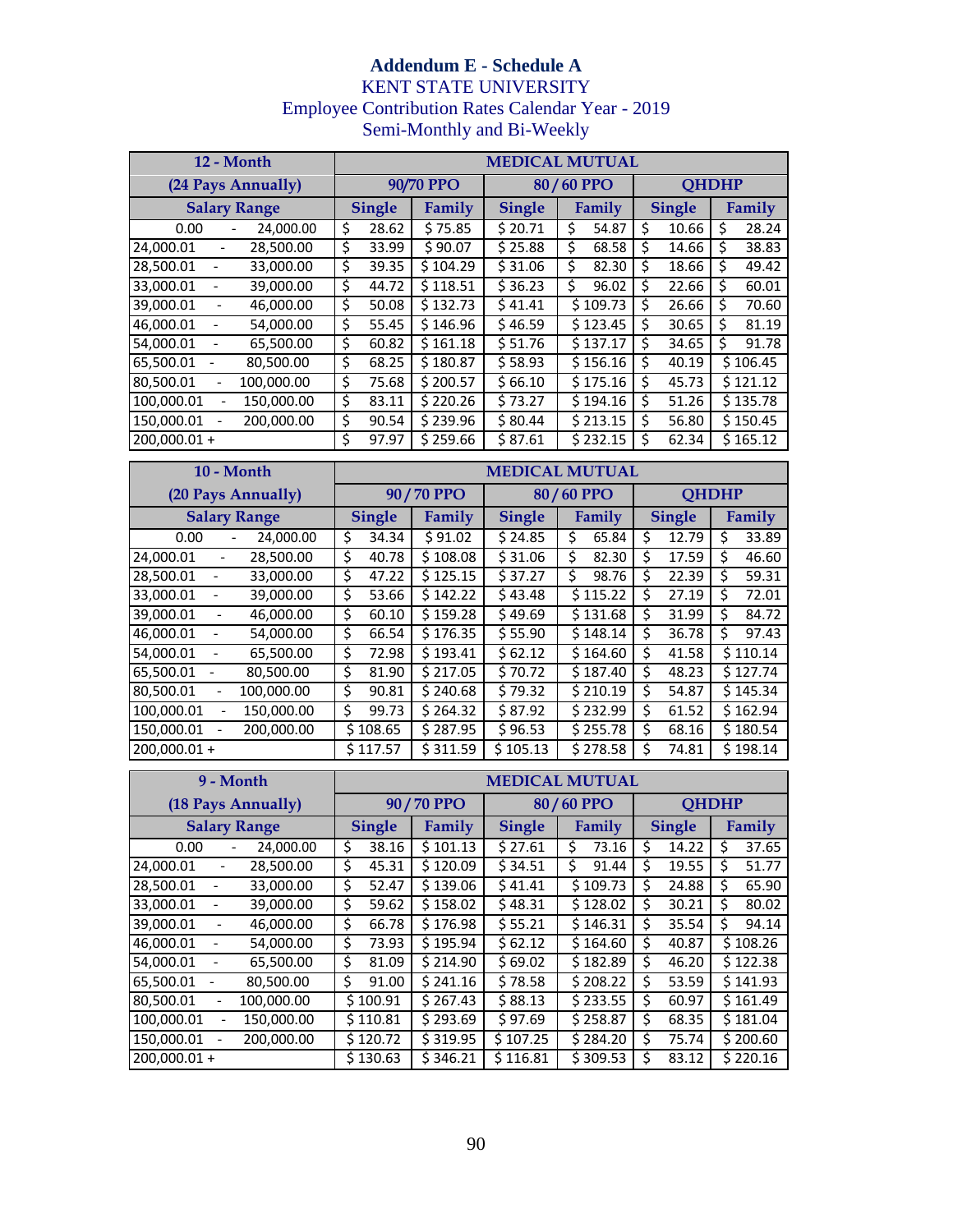# **Schedule A Continued**

| 12 - Month                                               | <b>Medical Mutual</b> |    |        |    |               |    |          |  |
|----------------------------------------------------------|-----------------------|----|--------|----|---------------|----|----------|--|
| (24 Pays Annually)                                       | 85/60 PPO             |    |        |    | <b>OHDHP</b>  |    |          |  |
| <b>Salary Range</b>                                      | <b>Single</b>         |    | Family |    | <b>Single</b> |    | Family   |  |
| 24,000.00<br>0.00                                        | \$<br>32.95           | \$ | 87.31  | \$ | 10.66         | \$ | 28.24    |  |
| 24,000.01<br>28,500.00<br>$\overline{\phantom{a}}$       | \$<br>38.15           | \$ | 101.09 | \$ | 14.66         | \$ | 38.83    |  |
| 28,500.01<br>33,000.00                                   | \$<br>43.35           | \$ | 114.88 | \$ | 18.66         | \$ | 49.42    |  |
| 33,000.01<br>39,000.00                                   | \$<br>48.55           | \$ | 128.66 | \$ | 22.66         | \$ | 60.01    |  |
| 39,000.01<br>46,000.00                                   | \$<br>53.75           | \$ | 142.45 | \$ | 26.66         | \$ | 70.60    |  |
| 46,000.01<br>54,000.00                                   | \$<br>58.96           | \$ | 156.23 | \$ | 30.65         | \$ | 81.19    |  |
| 54,000.01<br>65,500.00                                   | \$<br>64.16           | \$ | 170.02 | \$ | 34.65         | \$ | 91.78    |  |
| 65,500.01<br>80,500.00                                   | \$<br>71.36           | \$ | 189.11 | \$ | 40.19         |    | \$106.45 |  |
| 100,000.00<br>80,500.01                                  | \$<br>78.57           | \$ | 208.20 | \$ | 45.73         |    | \$121.12 |  |
| 100,000.01<br>150,000.00<br>$\qquad \qquad \blacksquare$ | \$<br>85.77           | Ś  | 227.29 | \$ | 51.26         |    | \$135.78 |  |
| 150,000.01<br>200,000.00                                 | \$<br>92.98           | \$ | 246.38 | \$ | 56.80         |    | \$150.45 |  |
| 200.000.01+                                              | \$<br>100.18          | Ś  | 265.47 | \$ | 62.34         |    | \$165.12 |  |

| 10 - Month                                               | <b>Medical Mutual</b> |    |        |    |               |    |          |
|----------------------------------------------------------|-----------------------|----|--------|----|---------------|----|----------|
| (20 Pays Annually)                                       | 85/60 PPO             |    |        |    | <b>OHDHP</b>  |    |          |
| <b>Salary Range</b>                                      | <b>Single</b>         |    | Family |    | <b>Single</b> |    | Family   |
| 0.00<br>24,000.00                                        | \$<br>39.54           | \$ | 104.77 | \$ | 12.79         | \$ | 33.89    |
| 24,000.01<br>28,500.00                                   | \$<br>45.78           | \$ | 121.31 | \$ | 17.59         | \$ | 46.60    |
| 28,500.01<br>33,000.00                                   | \$<br>52.02           | \$ | 137.85 | \$ | 22.39         | \$ | 59.31    |
| 33,000.01<br>39,000.00                                   | \$<br>58.26           | \$ | 154.39 | \$ | 27.19         | \$ | 72.01    |
| 39,000.01<br>46,000.00                                   | \$<br>64.50           | \$ | 170.94 | \$ | 31.99         | \$ | 84.72    |
| 46,000.01<br>54,000.00                                   | \$<br>70.75           | \$ | 187.48 | \$ | 36.78         | \$ | 97.43    |
| 54,000.01<br>65,500.00                                   | \$<br>76.99           | \$ | 204.02 | \$ | 41.58         |    | \$110.14 |
| 65,500.01<br>80.500.00                                   | \$<br>85.63           | \$ | 226.93 | \$ | 48.23         |    | \$127.74 |
| 80.500.01<br>100,000.00                                  | \$<br>94.28           | \$ | 249.84 | \$ | 54.87         |    | \$145.34 |
| 100,000.01<br>150,000.00<br>$\qquad \qquad \blacksquare$ | \$<br>102.93          | Ś  | 272.75 | Ś  | 61.52         |    | \$162.94 |
| 150,000.01<br>200,000.00                                 | \$<br>111.57          | \$ | 295.66 | \$ | 68.16         |    | \$180.54 |
| $200.000.01 +$                                           | \$<br>120.22          | Ś  | 318.57 | Ś  | 74.81         |    | \$198.14 |

| 9 - Month                                               | <b>Medical Mutual</b> |        |        |        |               |              |        |          |
|---------------------------------------------------------|-----------------------|--------|--------|--------|---------------|--------------|--------|----------|
| (18 Pays Annually)                                      | 85/60 PPO             |        |        |        |               | <b>OHDHP</b> |        |          |
| <b>Salary Range</b>                                     | <b>Single</b>         |        | Family |        | <b>Single</b> |              | Family |          |
| 0.00<br>24,000.00                                       | \$                    | 43.93  | \$     | 116.41 | \$            | 14.22        | \$     | 37.65    |
| 24,000.01<br>28,500.00                                  | \$                    | 50.86  | \$     | 134.79 | \$            | 19.55        | \$     | 51.77    |
| 28,500.01<br>33,000.00                                  | \$                    | 57.80  | \$     | 153.17 | \$            | 24.88        | \$     | 65.90    |
| 33,000.01<br>39,000.00                                  | \$                    | 64.74  | \$     | 171.55 | \$            | 30.21        | \$     | 80.02    |
| 39,000.01<br>46,000.00                                  | \$                    | 71.67  | \$     | 189.93 | \$            | 35.54        | \$     | 94.14    |
| 46,000.01<br>54,000.00                                  | \$                    | 78.61  | \$     | 208.31 | \$            | 40.87        |        | \$108.26 |
| 54,000.01<br>65,500.00                                  | \$                    | 85.54  | \$     | 226.69 | \$            | 46.20        |        | \$122.38 |
| 65,500.01<br>80,500.00                                  | \$                    | 95.15  | \$     | 252.15 | \$            | 53.59        |        | \$141.93 |
| 80,500.01<br>100,000.00<br>$\qquad \qquad \blacksquare$ | \$                    | 104.76 | \$     | 277.60 | \$            | 60.97        |        | \$161.49 |
| 100,000.01<br>150,000.00<br>$\overline{\phantom{0}}$    | \$                    | 114.36 | \$     | 303.06 | \$            | 68.35        |        | \$181.04 |
| 150,000.01<br>200,000.00                                | \$                    | 123.97 | \$     | 328.51 | \$            | 75.74        |        | \$200.60 |
| $200.000.01 +$                                          | \$                    | 133.57 | Ś.     | 353.97 | Ś             | 83.12        |        | \$220.16 |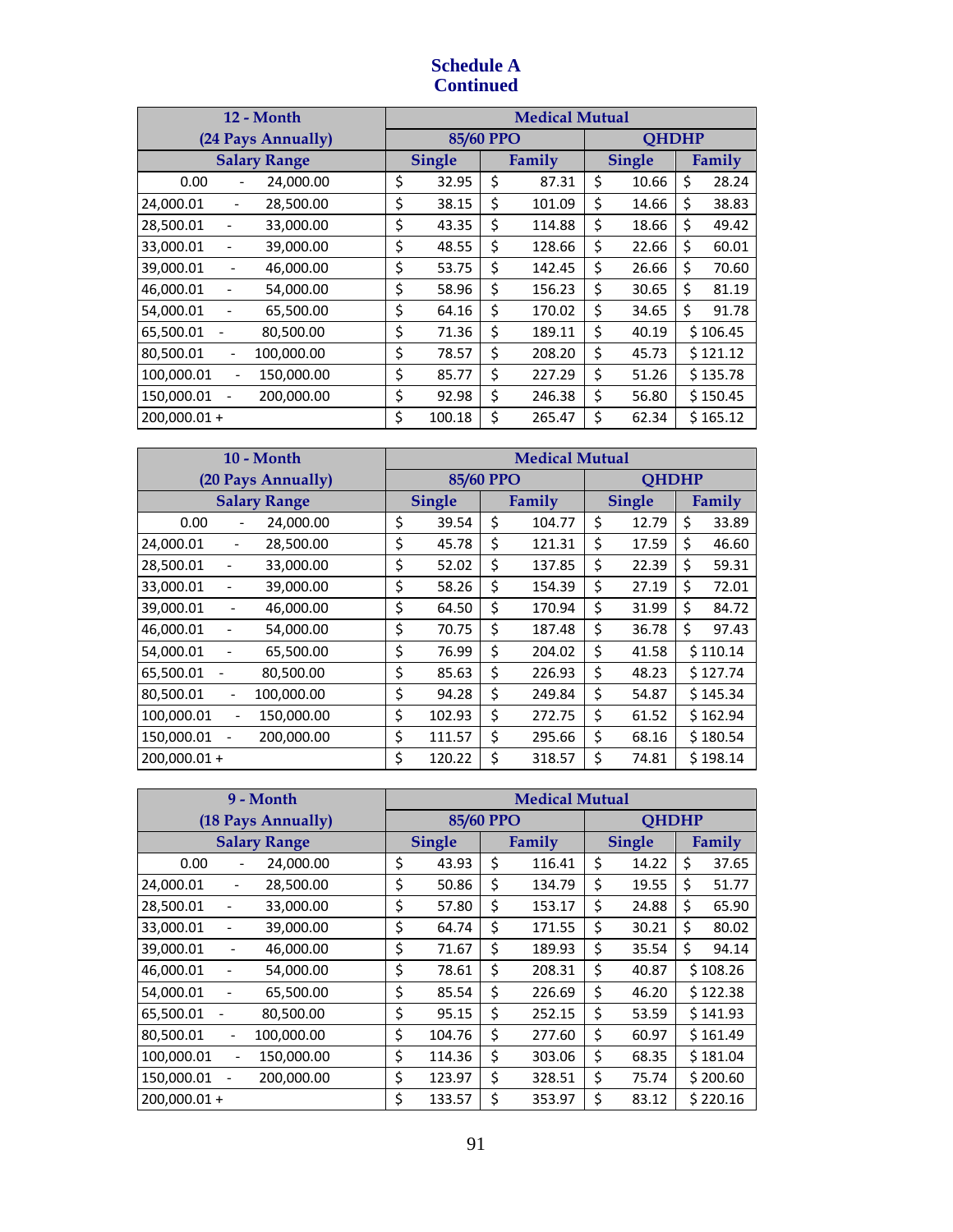# Attachment A **Addendum E - Attachment A**

| **PLAN**                                                                        | PPO OPTION 90/70<br>(Medical Mutual)         |                       | PPO OPTION 80/60<br>(Medical Mutual)     |                                              | Qualified High Deductible Health Plan/<br>Health Savings Account-3<br>(Medical Mutual) |                      |  |
|---------------------------------------------------------------------------------|----------------------------------------------|-----------------------|------------------------------------------|----------------------------------------------|----------------------------------------------------------------------------------------|----------------------|--|
| <b>BENEFIT PERIOD</b>                                                           | Calendar Year (January 1 to December 31)     |                       | Calendar Year (January 1 to December 31) |                                              | Calendar Year (January 1 to December 31)                                               |                      |  |
| Primary Care Physician (PCP)<br>Required                                        | No                                           |                       |                                          | No                                           | No                                                                                     |                      |  |
| Dependent age limit                                                             | Age 26, (Adult Dependent 26-28) <sup>5</sup> |                       |                                          | Age 26, (Adult Dependent 26-28) <sup>5</sup> | Age 26 (Adult Dependent 26-28) <sup>5</sup>                                            |                      |  |
|                                                                                 | <b>BENEFIT</b>                               |                       | <b>BENEFIT</b>                           |                                              |                                                                                        | <b>BENEFIT</b>       |  |
|                                                                                 | <b>Network</b>                               | Non-Network           | Network                                  | Non-Network                                  | <b>Network</b>                                                                         | Non-Network          |  |
| Annual Deductible                                                               | \$250 / \$500                                |                       | \$350 / \$700                            |                                              | \$2,700 / \$5,400                                                                      | \$3,100 / \$6,200    |  |
| Annual out-of-pocket max<br>(exclude deductible for PPO Plan)                   | \$750/\$1,500                                | \$1,500 / \$3,000     | \$900 /\$1,800                           | \$2,000 / \$4,000                            | \$2,700 / \$5,400                                                                      | \$4,500 /\$ 9,000    |  |
| <b>Combined Medical/ Rx Maximum</b><br>Out of Pocket Single/Family <sup>2</sup> |                                              |                       |                                          |                                              | \$6,650 / \$13,300                                                                     | \$7,600 / \$15,200   |  |
| Coinsurance (employee pays)                                                     | 10%                                          | 30%                   | 20%                                      | 40%                                          | \$0                                                                                    | 4,500 / \$9,000      |  |
| <b>IN-PATIENT CARE</b>                                                          |                                              |                       |                                          |                                              | <b>IN-PATIENT CARE</b>                                                                 |                      |  |
| Semi-private room and board                                                     | 90%                                          | \$100 copay, then 70% | 80%                                      | \$100 copay, then 60%                        | 100% after deductible                                                                  | 60% after deductible |  |
| Surgery                                                                         | 90%                                          | 70%                   | 80%                                      | 60%                                          | 100% after deductible                                                                  | 60% after deductible |  |
| Anesthesia                                                                      | 90%                                          | 70%                   | 80%                                      | 60%                                          | 100% after deductible                                                                  | 60% after deductible |  |
| Consultations                                                                   | 90%                                          | 70%                   | 80%                                      | 60%                                          | 100% after deductible                                                                  | 60% after deductible |  |
| Maternity care                                                                  | 90%                                          | \$100 copay, then 70% | 80%                                      | \$100 copay, then 60%                        | 100% after deductible                                                                  | 60% after deductible |  |
| Lab and X-ray services                                                          | 90%                                          | 70%                   | 80%                                      | 60%                                          | 100% after deductible                                                                  | 60% after deductible |  |
| Therapy services                                                                | 90%                                          | 70%                   | 80%                                      | 60%                                          | 100% after deductible                                                                  | 60% after deductible |  |
| Drugs and Medications                                                           | 90%                                          | 70%                   | 80%                                      | 60%                                          | 100% after deductible                                                                  | 60% after deductible |  |
| <b>OUT-PATIENT CARE</b>                                                         |                                              |                       |                                          |                                              | <b>OUT-PATIENT CARE</b>                                                                |                      |  |
| Outpatient surgery                                                              | 90%                                          | 70%                   | 80%                                      | 60%                                          | 100% after deductible                                                                  | 60% after deductible |  |
| Diagnostic Services, lab and x-ray                                              | 90%                                          | 70%                   | 80%                                      | 60%                                          | 100% after deductible                                                                  | 60% after deductible |  |
| MRI (require prior authorization)                                               | 90%                                          | 70%                   | 80%                                      | 60%                                          | 100% after deductible                                                                  | 60% after deductible |  |
| Cardiac Rehabilitation                                                          | 90%                                          | 70%                   | 80%                                      | 60%                                          | 100% after deductible                                                                  | 60% after deductible |  |
| Physical, occupational and speech<br>therapy                                    | 90%                                          | 70%                   | 80%                                      | 60%                                          | 100% after deductible                                                                  | 60% after deductible |  |
| Office visits - PCP 4                                                           | \$15 copay then 100%                         | 70%                   | \$15 copay then 100%                     | 60%                                          | 100% after deductible                                                                  | 60% after deductible |  |
| Office Visits - Specialist <sup>4</sup>                                         | \$30 copay then 100%                         | 70%                   | \$30 copay then 100%                     | 60%                                          | 100% after deductible                                                                  | 60% after deductible |  |
| Urgent Care <sup>4</sup>                                                        | \$15 copay then 100%                         | 70%                   | \$15 copay then 100%                     | 60%                                          | 100% after deductible                                                                  | 60% after deductible |  |
| Routine Physical exam <sup>4</sup>                                              | \$15 copay then 100%                         | not covered           | \$15 copay then 100%                     | not covered                                  | 100%                                                                                   | 60% after deductible |  |
| Routine Testing (5 standard) 1                                                  | 100%                                         | not covered           | 100%                                     | not covered                                  | 100%                                                                                   | 60% after deductible |  |
| Well child care Services (birth age<br>$18)$ <sup>4</sup>                       | \$15 copay then 100%                         | 70%                   | \$15 copay then 100%                     | 60%                                          | 100% (birth up to age 21)                                                              | 60% after deductible |  |
| Immunizations                                                                   | 100%                                         | 70%                   | 100%                                     | 60%                                          | 100%                                                                                   | 60% after deductible |  |
| Routine Mammogram <sup>2</sup>                                                  | 100%                                         | 70% no deductible     | 100%                                     | 60% no deductible                            | 100%                                                                                   | 60% after deductible |  |
| Routine Pap test 2                                                              | \$15 copay then 100%                         | 70% no deductible     | \$15 copay then 100%                     | 60% no deductible                            | 100%                                                                                   | 60% after deductible |  |
| Routine PSA <sup>2</sup>                                                        | 100%                                         | 70% no deductible     | 100%                                     | 60% no deductible                            | 100%                                                                                   | 60% after deductible |  |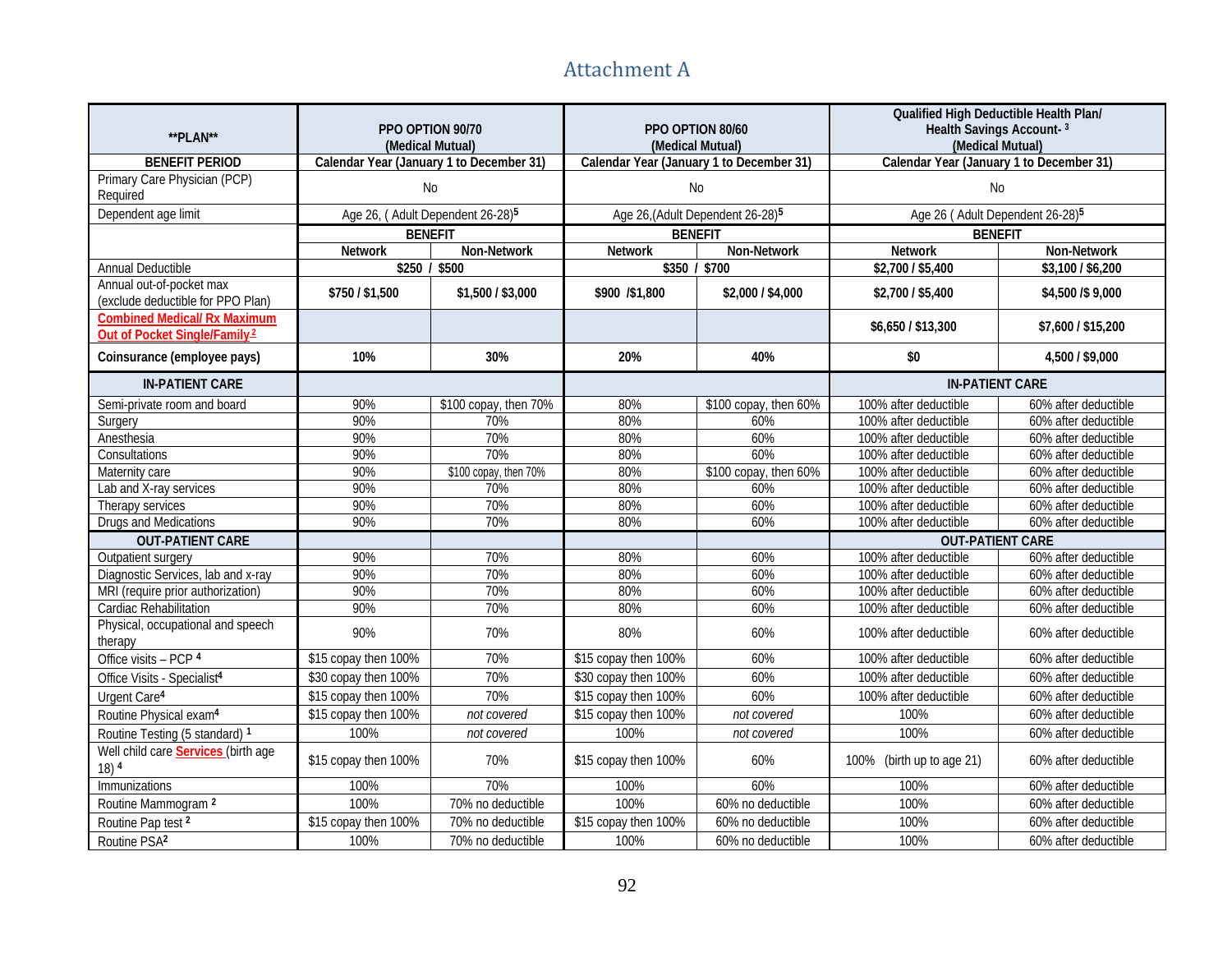# Attachment A

| **PLAN**                                                                                                                                                                                                                                                                                                                                                                                                   | PPO OPTION 90/70<br>(Med Mutual)                                                                                                                                                                                                                                                                                                                                                                             |                     | (Med Mutual)                                                                                                                                                                               | PPO OPTION 80/60                                                                                                                                                                                                                   | Qualified High Deductible Health Plan/<br>Health Savings Account-3<br>Replaces 70/50 Plan <sup>1</sup> Effective 1/1/2017<br>(Med Mutual)                                                                                                                                                                                                                                                                                                                                                                                                                               |                                   |  |
|------------------------------------------------------------------------------------------------------------------------------------------------------------------------------------------------------------------------------------------------------------------------------------------------------------------------------------------------------------------------------------------------------------|--------------------------------------------------------------------------------------------------------------------------------------------------------------------------------------------------------------------------------------------------------------------------------------------------------------------------------------------------------------------------------------------------------------|---------------------|--------------------------------------------------------------------------------------------------------------------------------------------------------------------------------------------|------------------------------------------------------------------------------------------------------------------------------------------------------------------------------------------------------------------------------------|-------------------------------------------------------------------------------------------------------------------------------------------------------------------------------------------------------------------------------------------------------------------------------------------------------------------------------------------------------------------------------------------------------------------------------------------------------------------------------------------------------------------------------------------------------------------------|-----------------------------------|--|
| Routine Hearing Exam                                                                                                                                                                                                                                                                                                                                                                                       | \$15 copay then 100%                                                                                                                                                                                                                                                                                                                                                                                         | 70% no deductible   | \$15 copay then 100%                                                                                                                                                                       | 60% no deductible                                                                                                                                                                                                                  | 100%                                                                                                                                                                                                                                                                                                                                                                                                                                                                                                                                                                    | 60% after deductible              |  |
| Prenatal and postnatal maternity care                                                                                                                                                                                                                                                                                                                                                                      | 90%                                                                                                                                                                                                                                                                                                                                                                                                          | 70%                 | 80%                                                                                                                                                                                        | 60%                                                                                                                                                                                                                                | 100% after deductible                                                                                                                                                                                                                                                                                                                                                                                                                                                                                                                                                   | 60% after deductible              |  |
| Sterilization                                                                                                                                                                                                                                                                                                                                                                                              | 90%                                                                                                                                                                                                                                                                                                                                                                                                          | 70%                 | 80%                                                                                                                                                                                        | 60%                                                                                                                                                                                                                                | 100% after deductible                                                                                                                                                                                                                                                                                                                                                                                                                                                                                                                                                   | 60% after deductible              |  |
| Allergy test and treatment                                                                                                                                                                                                                                                                                                                                                                                 | 90%                                                                                                                                                                                                                                                                                                                                                                                                          | 70%                 | 80%                                                                                                                                                                                        | 60%                                                                                                                                                                                                                                | 100% after deductible                                                                                                                                                                                                                                                                                                                                                                                                                                                                                                                                                   | 60% after deductible              |  |
| Durable medical equipment                                                                                                                                                                                                                                                                                                                                                                                  | 90%                                                                                                                                                                                                                                                                                                                                                                                                          |                     | 80%                                                                                                                                                                                        |                                                                                                                                                                                                                                    | 100% after deductible                                                                                                                                                                                                                                                                                                                                                                                                                                                                                                                                                   | 60% after deductible              |  |
| <b>Emergency room services</b><br>(emergency)                                                                                                                                                                                                                                                                                                                                                              | 90%                                                                                                                                                                                                                                                                                                                                                                                                          |                     |                                                                                                                                                                                            | 80%                                                                                                                                                                                                                                | Emergency room services (emergency)                                                                                                                                                                                                                                                                                                                                                                                                                                                                                                                                     |                                   |  |
| -non-emergency use of emergency<br>room <sup>3</sup>                                                                                                                                                                                                                                                                                                                                                       | \$50 copay then 90%                                                                                                                                                                                                                                                                                                                                                                                          | \$50 copay then 70% | \$50 copay then 90%                                                                                                                                                                        | \$50 copay then 60%                                                                                                                                                                                                                | 100% after deductible                                                                                                                                                                                                                                                                                                                                                                                                                                                                                                                                                   | 60% after deductible              |  |
| Ambulance                                                                                                                                                                                                                                                                                                                                                                                                  | 90%                                                                                                                                                                                                                                                                                                                                                                                                          |                     | 80%                                                                                                                                                                                        |                                                                                                                                                                                                                                    | 100% after deductible                                                                                                                                                                                                                                                                                                                                                                                                                                                                                                                                                   | 60% after deductible              |  |
| Mental Health/ Substance Abuse<br>Service                                                                                                                                                                                                                                                                                                                                                                  | \$15 copay then 100%                                                                                                                                                                                                                                                                                                                                                                                         |                     | \$15 copay then 100%                                                                                                                                                                       |                                                                                                                                                                                                                                    | 100% after deductible                                                                                                                                                                                                                                                                                                                                                                                                                                                                                                                                                   | 60% after deductible              |  |
| Substance/Chemical Abuse                                                                                                                                                                                                                                                                                                                                                                                   | 90%                                                                                                                                                                                                                                                                                                                                                                                                          | 70%                 | 80%                                                                                                                                                                                        | 60%                                                                                                                                                                                                                                | 100% after deductible                                                                                                                                                                                                                                                                                                                                                                                                                                                                                                                                                   | 60% after deductible              |  |
| Inpatient                                                                                                                                                                                                                                                                                                                                                                                                  | 90%                                                                                                                                                                                                                                                                                                                                                                                                          | 70%                 | 80%                                                                                                                                                                                        | 60%                                                                                                                                                                                                                                | 100% after deductible                                                                                                                                                                                                                                                                                                                                                                                                                                                                                                                                                   | 60% after deductible              |  |
| Outpatient benefit                                                                                                                                                                                                                                                                                                                                                                                         | 90%                                                                                                                                                                                                                                                                                                                                                                                                          | 70%                 | 80%                                                                                                                                                                                        | 60%                                                                                                                                                                                                                                | 100% after deductible                                                                                                                                                                                                                                                                                                                                                                                                                                                                                                                                                   | 60% after deductible              |  |
| Skilled nursing facilities                                                                                                                                                                                                                                                                                                                                                                                 | 90%, 120 days per calendar                                                                                                                                                                                                                                                                                                                                                                                   |                     | 80%, 120 days per calendar                                                                                                                                                                 |                                                                                                                                                                                                                                    | 100% after deductible <sup>4</sup>                                                                                                                                                                                                                                                                                                                                                                                                                                                                                                                                      | 60% after deductible <sup>4</sup> |  |
| Home healthcare                                                                                                                                                                                                                                                                                                                                                                                            | 90%, 120 days per calendar                                                                                                                                                                                                                                                                                                                                                                                   |                     | 80%, 120 days per calendar                                                                                                                                                                 |                                                                                                                                                                                                                                    | 100% after deductible <sup>4</sup>                                                                                                                                                                                                                                                                                                                                                                                                                                                                                                                                      | 60% after deductible <sup>4</sup> |  |
| Private Duty Nursing                                                                                                                                                                                                                                                                                                                                                                                       | 90%                                                                                                                                                                                                                                                                                                                                                                                                          |                     |                                                                                                                                                                                            | 80%                                                                                                                                                                                                                                | 100% after deductible<br>60% after deductible                                                                                                                                                                                                                                                                                                                                                                                                                                                                                                                           |                                   |  |
| Hospice                                                                                                                                                                                                                                                                                                                                                                                                    | 90%                                                                                                                                                                                                                                                                                                                                                                                                          |                     |                                                                                                                                                                                            | 80%                                                                                                                                                                                                                                | 100% after deductible                                                                                                                                                                                                                                                                                                                                                                                                                                                                                                                                                   | 60% after deductible              |  |
| Organ transplants                                                                                                                                                                                                                                                                                                                                                                                          | 90%                                                                                                                                                                                                                                                                                                                                                                                                          | 70%                 | 80%                                                                                                                                                                                        | 60%                                                                                                                                                                                                                                | 100% after deductible                                                                                                                                                                                                                                                                                                                                                                                                                                                                                                                                                   | 60% after deductible              |  |
| **PRESCRIPTION DRUGS**                                                                                                                                                                                                                                                                                                                                                                                     |                                                                                                                                                                                                                                                                                                                                                                                                              |                     |                                                                                                                                                                                            |                                                                                                                                                                                                                                    | **HDHP PRESCRIPTION DRUGS**                                                                                                                                                                                                                                                                                                                                                                                                                                                                                                                                             |                                   |  |
| <b>Prescription Drug</b><br>(CVS Caremark)                                                                                                                                                                                                                                                                                                                                                                 | • 10% coinsurance generic,<br>• 20% coinsurance brand,<br>• 40% coinsurance for brand if generic is available,<br>• \$60 max per prescription Retail or Mail Service.<br>If a brand name drug is prescribed and a generic is<br>available, the maximum coinsurance is \$100 unless the<br>physician has indicated "dispense as written". Mail Service<br>required after 90 days for maintenance medications. |                     | 10% coinsurance generic,<br>$\bullet$<br>20% coinsurance brand,<br>$\bullet$<br>• \$60 max per prescription Retail or Mail Service.<br>required after 90 days for maintenance medications. | 40% coinsurance for brand if generic is available,<br>If a brand name drug is prescribed and a generic is<br>available, the maximum coinsurance is \$100 unless the<br>physician has indicated "dispense as written". Mail Service | After you have met your combined Medical/Rx deductible, you will then pay<br>your coinsurance for Rx as follows until you reach your Combined out-of-<br>pocket maximum: 10% coinsurance generic, 20% coinsurance brand, 40%<br>coinsurance for brand if generic is available; \$60 max per prescription Retail<br>or Mail Service. If a brand name drug is prescribed and a generic is<br>available, the maximum coinsurance is \$100 unless the physician has<br>indicated "dispense as written". Mail Service required after 90 days for<br>maintenance medications. |                                   |  |
| 1. EKG, chest x-ray, complete blood count, SMA 12, urinalysis.<br>2. Once per calendar year for covered persons within eligible groups<br>3. No coverage for facility charges during non-emergency use of emergency room; benefits cover<br>professional component only.<br>4. Office visit co-pays apply to cost of the office visit only.<br>5. Plans are grandfathered with the exception of HDHP Plan. |                                                                                                                                                                                                                                                                                                                                                                                                              |                     | <b>KENT STATE</b><br>UNIVERSITY                                                                                                                                                            |                                                                                                                                                                                                                                    | 1. Health Savings Account to be annually funded at \$1,000<br>Single/\$2,000 family.<br>2 This is a high-level comparison only. For additional plan provisions<br>and details refer to benefit plan documents.<br>3. Combined medical and prescription out-of- pocket maximums are<br>based on 2019 limits and are subject to change annually.<br>4. Skilled nursing facilities and home healthcare maximum 120 days<br>per calendar year.<br>5. Adult dependents (26-28) available for AAUP and AFSCME<br>bargaining units only.                                       |                                   |  |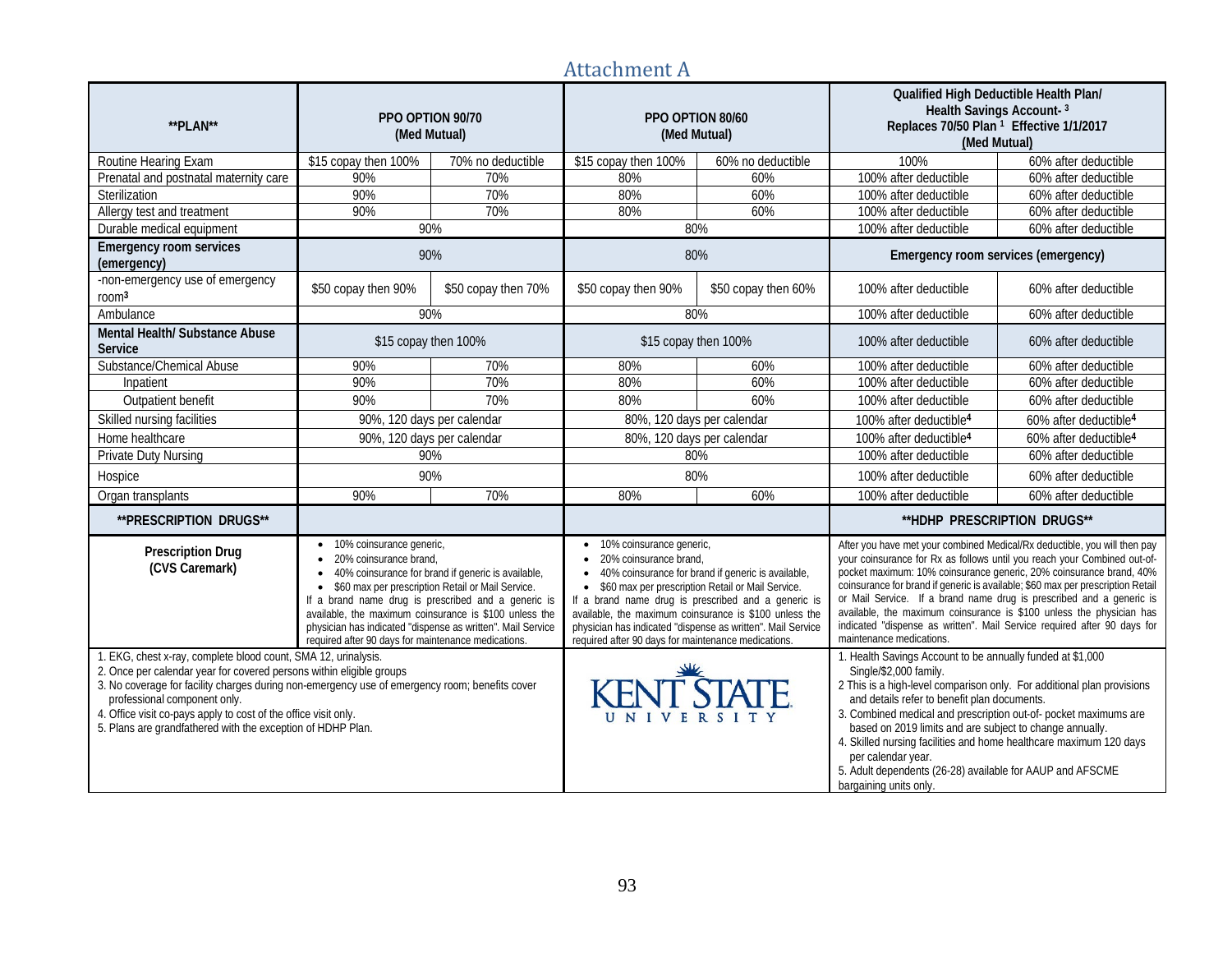# **Attachment B**

| **PLAN**                                                                        | PPO OPTION 85/60<br>(Medical Mutual) |                                              |                       | Qualified High Deductible Health Plan/<br>Health Savings Account-5<br>(Medical Mutual) |
|---------------------------------------------------------------------------------|--------------------------------------|----------------------------------------------|-----------------------|----------------------------------------------------------------------------------------|
| <b>BENEFIT PERIOD</b>                                                           | Calendar Year (Jan1 to Dec 31)       |                                              |                       | Calendar Year (Jan 1 to Dec 31)                                                        |
| Primary Care Physician (PCP) Required                                           | N <sub>0</sub>                       |                                              |                       | N <sub>0</sub>                                                                         |
| Dependent age limit                                                             |                                      | Age 26, (Adult Dependent 26-28) <sup>5</sup> |                       | Age 26 (Adult Dependent 26-28) <sup>5</sup>                                            |
|                                                                                 | <b>BENEFIT</b>                       |                                              |                       | <b>BENEFIT</b>                                                                         |
|                                                                                 | <b>Network</b>                       | Non-Network                                  | <b>Network</b>        | Non-Network                                                                            |
| Annual Deductible                                                               | \$300 / \$600                        | 600 / 1,200                                  | \$2,700 / \$5,400     | \$3,100 / \$6,200                                                                      |
| Annual out-of-pocket max<br>(excludes deductible for PPO Plan)                  | \$1,200 / \$2,400                    | \$2,400 / \$4,800                            | \$2,700 / \$5,400     | \$4,500 /\$9,000                                                                       |
| <b>Combined Medical/ Rx Maximum Out of</b><br>Pocket Single/Family <sup>2</sup> | \$7,350/14,700                       |                                              | \$6,650 / \$13,300    | \$7,600 / \$15,200                                                                     |
| Coinsurance (employee pays)                                                     | 15%                                  | 40%                                          | \$0                   | 4,500 / \$9,000                                                                        |
| <b>IN-PATIENT CARE</b>                                                          |                                      |                                              |                       | <b>IN-PATIENT CARE</b>                                                                 |
| Semi-private room and board                                                     | 85%                                  | \$100 copay, then 60%                        | 100% after deductible | 60% after deductible                                                                   |
| Surgery                                                                         | 85%                                  | 60%                                          | 100% after deductible | 60% after deductible                                                                   |
| Anesthesia                                                                      | 85%                                  | 60%                                          | 100% after deductible | 60% after deductible                                                                   |
| Consultations                                                                   | 85%                                  | 60%                                          | 100% after deductible | 60% after deductible                                                                   |
| Maternity care                                                                  | 85%                                  | 60%                                          | 100% after deductible | 60% after deductible                                                                   |
| Lab and X-ray services                                                          | 85%                                  | 60%                                          | 100% after deductible | 60% after deductible                                                                   |
| Therapy services                                                                | 85%                                  | 60%                                          | 100% after deductible | 60% after deductible                                                                   |
| Drugs and Medications                                                           | 85%                                  | 60%                                          | 100% after deductible | 60% after deductible                                                                   |
| <b>OUT-PATIENT CARE</b>                                                         |                                      |                                              |                       | <b>OUT-PATIENT CARE</b>                                                                |
| Outpatient surgery                                                              | 85%                                  | 60%                                          | 100% after deductible | 60% after deductible                                                                   |
| Diagnostic Services, lab and x-ray                                              | 85%                                  | 60%                                          | 100% after deductible | 60% after deductible                                                                   |
| MRI (require prior authorization)                                               | 85%                                  | 60%                                          | 100% after deductible | 60% after deductible                                                                   |
| Cardiac Rehabilitation                                                          | 85%                                  | 60%                                          | 100% after deductible | 60% after deductible                                                                   |
| Physical, occupational and speech therapy                                       | 85%                                  | 60%                                          | 100% after deductible | 60% after deductible                                                                   |
| Office visits - PCP 4                                                           | \$15 copay then 100%                 | 60%                                          | 100% after deductible | 60% after deductible                                                                   |
| Office Visits - Specialist <sup>4</sup>                                         | \$30 copay then 100%                 | 60%                                          | 100% after deductible | 60% after deductible                                                                   |
| Urgent Care <sup>4</sup>                                                        | \$15 copay then 100%                 | 60%                                          | 100% after deductible | 60% after deductible                                                                   |
| Routine Physical exam <sup>4</sup>                                              | \$100%                               | not covered                                  | 100%                  | 60% after deductible                                                                   |
| Routine Testing (5 standard) 1                                                  | 100%                                 | not covered                                  | 100%                  | 60% after deductible                                                                   |
| Well child care Services (birth age 18) 4                                       | \$100%                               | 60%                                          | 100% (up to age 21)   | 60% after deductible                                                                   |
| Immunizations                                                                   | 100%                                 | 60%                                          | 100%                  | 60% after deductible                                                                   |
| Routine Mammogram <sup>2</sup>                                                  | 100%                                 | 60% no deductible                            | 100%                  | 60% after deductible                                                                   |
| Routine Pap test 2                                                              | 100%                                 | 60% no deductible                            | 100%                  | 60% after deductible                                                                   |
| Routine PSA <sup>2</sup>                                                        | 100%                                 | 60% no deductible                            | 100%                  | 60% after deductible                                                                   |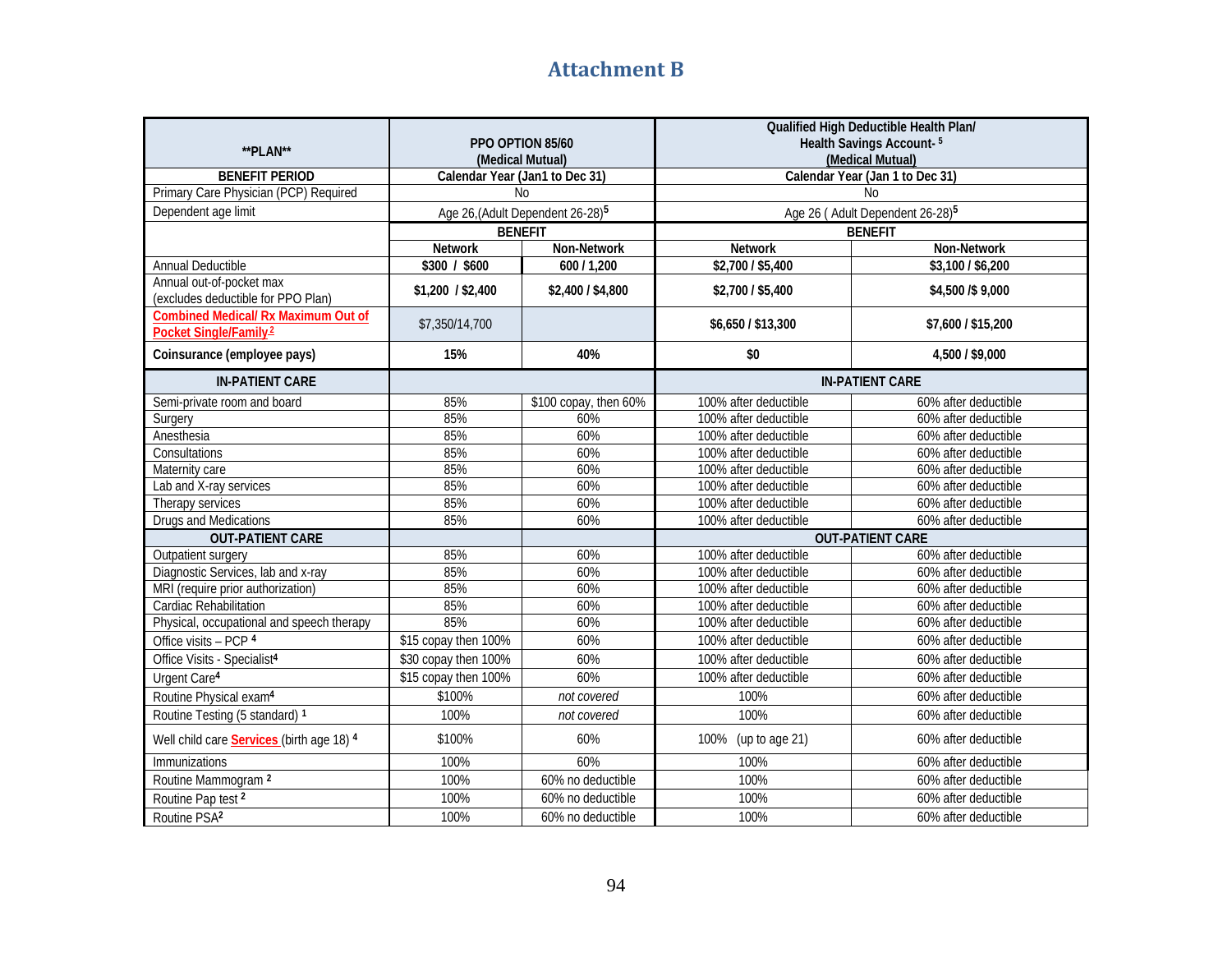# **Attachment B**

| **PLAN**                                         | PPO OPTION 85/60<br><b>Medical Mutual</b>                                                                                                                                                                                                                                                                                                                                                                         |                     | Qualified High Deductible Health Plan/<br>Health Savings Account-3<br><b>Medical Mutual</b>                                                                                                                                                                                                                                                                                                                                                                                                                                                   |                                     |  |  |  |
|--------------------------------------------------|-------------------------------------------------------------------------------------------------------------------------------------------------------------------------------------------------------------------------------------------------------------------------------------------------------------------------------------------------------------------------------------------------------------------|---------------------|-----------------------------------------------------------------------------------------------------------------------------------------------------------------------------------------------------------------------------------------------------------------------------------------------------------------------------------------------------------------------------------------------------------------------------------------------------------------------------------------------------------------------------------------------|-------------------------------------|--|--|--|
| Routine Hearing Exam                             | \$15 copay then 100%                                                                                                                                                                                                                                                                                                                                                                                              | 60% no deductible   | 100%<br>100% after deductible                                                                                                                                                                                                                                                                                                                                                                                                                                                                                                                 | 60% after deductible                |  |  |  |
| Prenatal and postnatal maternity care            | 85%                                                                                                                                                                                                                                                                                                                                                                                                               | 60%                 |                                                                                                                                                                                                                                                                                                                                                                                                                                                                                                                                               | 60% after deductible                |  |  |  |
| Sterilization                                    | 85%                                                                                                                                                                                                                                                                                                                                                                                                               | 60%                 | 100% after deductible                                                                                                                                                                                                                                                                                                                                                                                                                                                                                                                         | 60% after deductible                |  |  |  |
| Allergy test and treatment                       | 85%                                                                                                                                                                                                                                                                                                                                                                                                               | 60%                 | 100% after deductible                                                                                                                                                                                                                                                                                                                                                                                                                                                                                                                         | 60% after deductible                |  |  |  |
| Durable medical equipment                        | 85%                                                                                                                                                                                                                                                                                                                                                                                                               |                     | 100% after deductible                                                                                                                                                                                                                                                                                                                                                                                                                                                                                                                         | 60% after deductible                |  |  |  |
| Emergency room services (emergency)              | 85%                                                                                                                                                                                                                                                                                                                                                                                                               |                     |                                                                                                                                                                                                                                                                                                                                                                                                                                                                                                                                               | Emergency room services (emergency) |  |  |  |
| Non-emergency use of emergency room <sup>3</sup> | \$50 copay then 85%                                                                                                                                                                                                                                                                                                                                                                                               | \$50 copay then 60% | 100% after deductible                                                                                                                                                                                                                                                                                                                                                                                                                                                                                                                         | 60% after deductible                |  |  |  |
| Ambulance                                        | 85%                                                                                                                                                                                                                                                                                                                                                                                                               |                     | 100% after deductible                                                                                                                                                                                                                                                                                                                                                                                                                                                                                                                         | 60% after deductible                |  |  |  |
| Mental Health/ Substance Abuse<br>Service        | \$15 copay then 100%                                                                                                                                                                                                                                                                                                                                                                                              |                     | 100% after deductible                                                                                                                                                                                                                                                                                                                                                                                                                                                                                                                         | 60% after deductible                |  |  |  |
| Substance/Chemical Abuse                         | 85%                                                                                                                                                                                                                                                                                                                                                                                                               | 60%                 | 100% after deductible                                                                                                                                                                                                                                                                                                                                                                                                                                                                                                                         | 60% after deductible                |  |  |  |
| Inpatient                                        | 85%                                                                                                                                                                                                                                                                                                                                                                                                               | 60%                 | 100% after deductible                                                                                                                                                                                                                                                                                                                                                                                                                                                                                                                         | 60% after deductible                |  |  |  |
| Outpatient benefit                               | 85%                                                                                                                                                                                                                                                                                                                                                                                                               | 60%                 | 100% after deductible                                                                                                                                                                                                                                                                                                                                                                                                                                                                                                                         | 60% after deductible                |  |  |  |
| Skilled nursing facilities                       | 85%, 120 days per calendar                                                                                                                                                                                                                                                                                                                                                                                        |                     | 100% after deductible <sup>4</sup>                                                                                                                                                                                                                                                                                                                                                                                                                                                                                                            | 60% after deductible <sup>4</sup>   |  |  |  |
| Home healthcare                                  | 85%, 120 days per calendar                                                                                                                                                                                                                                                                                                                                                                                        |                     | 100% after deductible <sup>4</sup>                                                                                                                                                                                                                                                                                                                                                                                                                                                                                                            | 60% after deductible <sup>4</sup>   |  |  |  |
| <b>Private Duty Nursing</b>                      | 85%                                                                                                                                                                                                                                                                                                                                                                                                               |                     | 100% after deductible                                                                                                                                                                                                                                                                                                                                                                                                                                                                                                                         | 60% after deductible                |  |  |  |
| Hospice                                          | 85%                                                                                                                                                                                                                                                                                                                                                                                                               |                     | 100% after deductible                                                                                                                                                                                                                                                                                                                                                                                                                                                                                                                         | 60% after deductible                |  |  |  |
| Organ transplants                                | 85%                                                                                                                                                                                                                                                                                                                                                                                                               | 60%                 | 100% after deductible                                                                                                                                                                                                                                                                                                                                                                                                                                                                                                                         | 60% after deductible                |  |  |  |
| <b>**PRESCRIPTION DRUGS**</b>                    |                                                                                                                                                                                                                                                                                                                                                                                                                   |                     |                                                                                                                                                                                                                                                                                                                                                                                                                                                                                                                                               | **HDHP PRESCRIPTION DRUGS**         |  |  |  |
| <b>Prescription Drug</b><br>(CVS Caremark)       | 10% coinsurance generic,<br>20% coinsurance brand.<br>40% coinsurance for brand if generic is available,<br>\$80 max per prescription Retail or Mail Service.<br>$\bullet$<br>If a brand name drug is prescribed and a generic is available, the<br>maximum coinsurance is \$100 unless the physician has indicated<br>"dispense as written". Mail Service required after 90 days for<br>maintenance medications. |                     | After you have met your deductible, you will then pay your coinsurance for Rx as follows until you<br>reach your Combined out-of- pocket maximum: 10% coinsurance generic, 20% coinsurance<br>brand, 40% coinsurance for brand if generic is available; \$60 max per prescription Retail or Mail<br>Service. If a brand name drug is prescribed and a generic is available, the maximum coinsurance<br>is \$100 unless the physician has indicated "dispense as written". Mail Service required after 90<br>days for maintenance medications. |                                     |  |  |  |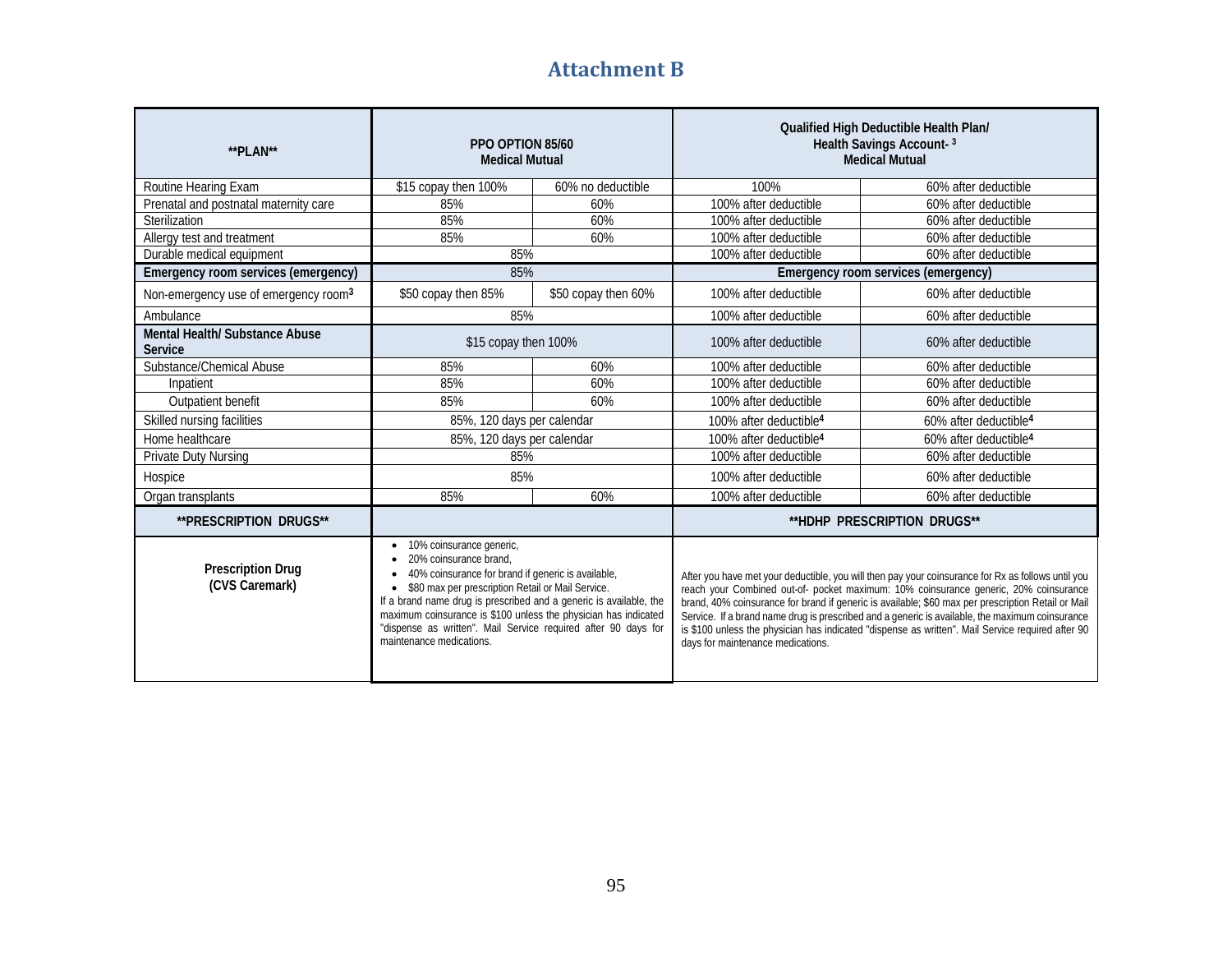# **Addendum E - Attachment C Summary of Dental Plan Benefits Kent State University AAUP Tenured/Tenure-Track Faculty High Plan**

|                                                                | <b>PPO</b><br><b>Dentist</b> | <b>Premier Dentist</b> | Nonparticipating<br><b>Dentist</b> |
|----------------------------------------------------------------|------------------------------|------------------------|------------------------------------|
|                                                                | <b>Plan Pays</b>             | <b>Plan Pays</b>       | <b>Plan Pays</b>                   |
| <b>Diagnostic &amp; Preventive</b>                             |                              |                        |                                    |
| Diagnostic and Preventive Services - exams, cleanings,         | 100%                         | 100%                   | 100%                               |
| fluoride, and space maintainers                                |                              |                        |                                    |
| Sealants - to prevent decay of permanent teeth                 | 100%                         | 100%                   | 100%                               |
| Brush Biopsy - to detect oral cancer                           | 100%                         | 100%                   | 100%                               |
| Radiographs - X-rays                                           | 100%                         | 100%                   | 100%                               |
| <b>Basic Services</b>                                          |                              |                        |                                    |
| <b>Emergency Palliative Treatment</b> – to temporarily relieve | 90%                          | 80%                    | 80%                                |
| pain                                                           |                              |                        |                                    |
| <b>Minor Restorative Services - fillings</b>                   | 90%                          | 80%                    | 80%                                |
| <b>Endodontic Services - root canals</b>                       | 90%                          | 80%                    | 80%                                |
| Periodontic Services - to treat gum disease                    | 90%                          | 80%                    | 80%                                |
| <b>Oral Surgery Services</b> – extractions and dental surgery  | 90%                          | 80%                    | 80%                                |
| <b>Major Restorative Services - crowns</b>                     | 90%                          | 80%                    | 80%                                |
| Other Basic Services - misc. services                          | 90%                          | 80%                    | 80%                                |
| <b>Major Services</b>                                          |                              |                        |                                    |
| Crown Repair - to individual crowns                            | 60%                          | 50%                    | 50%                                |
| <b>Occlusal Guards/Adjustments</b> – bite guards and occlusal  | 60%                          | 50%                    | 50%                                |
| adjustments                                                    |                              |                        |                                    |
| Relines and Repairs - to bridges, implants, and dentures       | 60%                          | 50%                    | 50%                                |
| Prosthodontic Services - bridges, implants, and dentures       | 60%                          | 50%                    | 50%                                |
| <b>Orthodontic Services</b>                                    |                              |                        |                                    |
| <b>Orthodontic Services - braces</b>                           | 60%                          | 60%                    | 60%                                |
| <b>Orthodontic Age Limit -</b>                                 | Up to age 19                 | Up to age 19           | Up to age 19                       |

**Note** - *This document is only intended to provide a brief description of your benefits. Please refer to your Certificate and summary for a complete description of benefits, exclusions, and limitations*.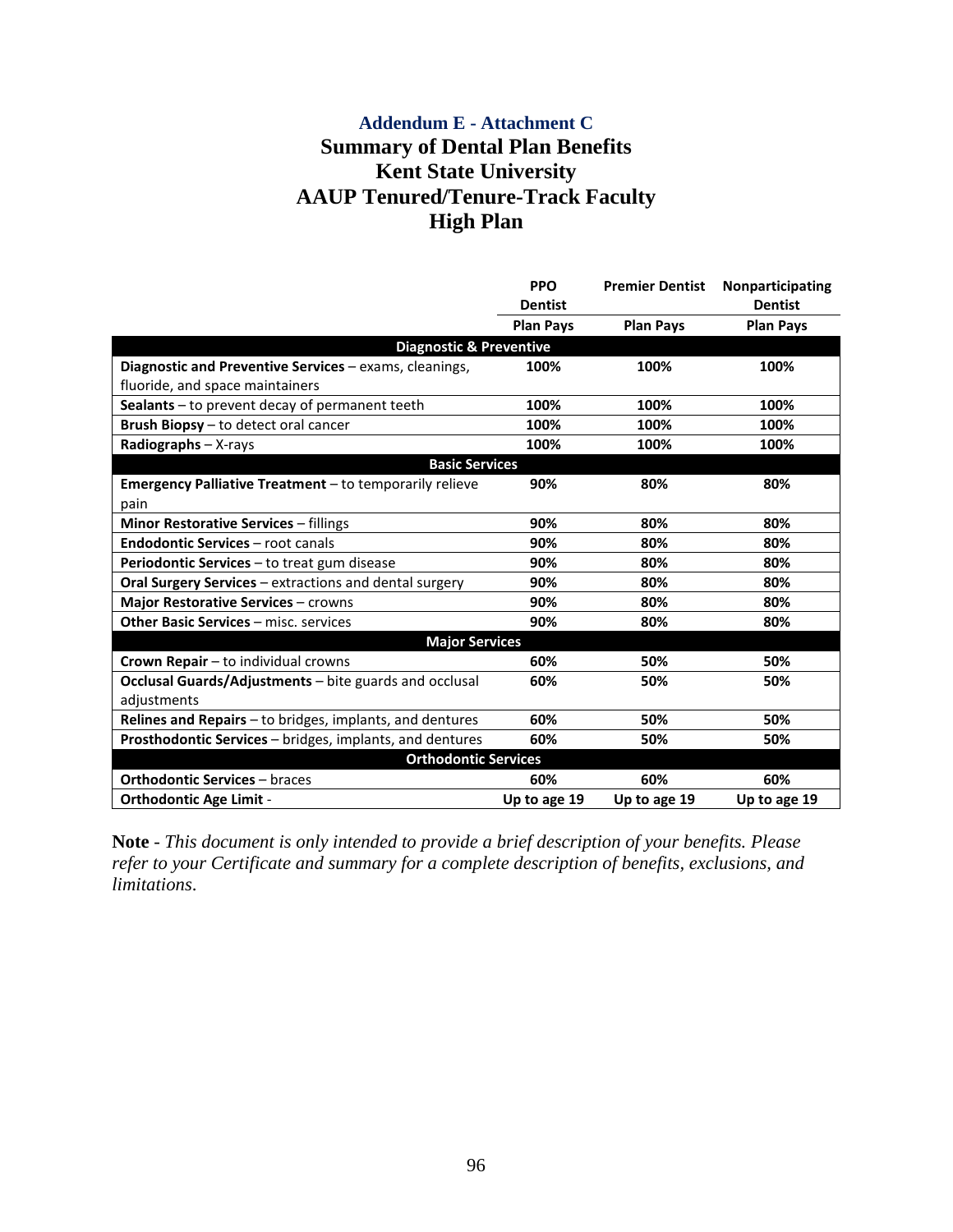# **Summary of Dental Plan Benefits Kent State University Basic Plan**

|                                                               | <b>PPO</b>       | Premier          | Nonparticipating |  |  |
|---------------------------------------------------------------|------------------|------------------|------------------|--|--|
|                                                               | <b>Dentist</b>   | <b>Dentist</b>   | <b>Dentist</b>   |  |  |
|                                                               | <b>Plan Pays</b> | <b>Plan Pays</b> | <b>Plan Pays</b> |  |  |
| <b>Diagnostic &amp; Preventive</b>                            |                  |                  |                  |  |  |
| Diagnostic and Preventive Services - exams, cleanings,        | 100%             | 100%             | 100%             |  |  |
| fluoride, and space maintainers                               |                  |                  |                  |  |  |
| Brush Biopsy - to detect oral cancer                          | 100%             | 100%             | 100%             |  |  |
| Bitewing Radiographs - bitewing X-rays                        | 100%             | 100%             | 100%             |  |  |
| <b>Basic Services</b>                                         |                  |                  |                  |  |  |
| Emergency Palliative Treatment - to temporarily relieve       | 75%              | 65%              | 60%              |  |  |
| pain                                                          |                  |                  |                  |  |  |
| Sealants - to prevent decay of permanent teeth                | 75%              | 65%              | 60%              |  |  |
| All Other Radiographs - other X-rays                          | 75%              | 70%              | 50%              |  |  |
| <b>Minor Restorative Services - fillings</b>                  | 75%              | 70%              | 50%              |  |  |
| <b>Endodontic Services - root canals</b>                      | 75%              | 70%              | 50%              |  |  |
| Periodontic Services - to treat gum disease                   | 75%              | 70%              | 50%              |  |  |
| Oral Surgery Services - extractions and dental surgery        | 75%              | 70%              | 50%              |  |  |
| <b>Major Restorative Services - crowns</b>                    | 75%              | 70%              | 50%              |  |  |
| <b>Other Basic Services - misc. services</b>                  | 75%              | 70%              | 50%              |  |  |
| <b>Major Services</b>                                         |                  |                  |                  |  |  |
| Crown Repair - to individual crowns                           | 50%              | 50%              | 40%              |  |  |
| <b>Occlusal Guards/Adjustments</b> – bite guards and occlusal | 50%              | 50%              | 40%              |  |  |
| adjustments                                                   |                  |                  |                  |  |  |
| Relines and Repairs - to bridges, implants, and dentures      | 50%              | 50%              | 40%              |  |  |
| Prosthodontic Services - bridges, implants, and dentures      | 50%              | 50%              | 40%              |  |  |
| <b>Orthodontic Services</b>                                   |                  |                  |                  |  |  |
| <b>Orthodontic Services - braces</b>                          | 50%              | 50%              | 0%               |  |  |
| <b>Orthodontic Age Limit -</b>                                | No Age Limit     | Up to age 19     |                  |  |  |

**Note** – *This document is only intended to provide a brief description of your benefits. Please refer to your Certificate and summary for a complete description of benefits, exclusions, and limitations.*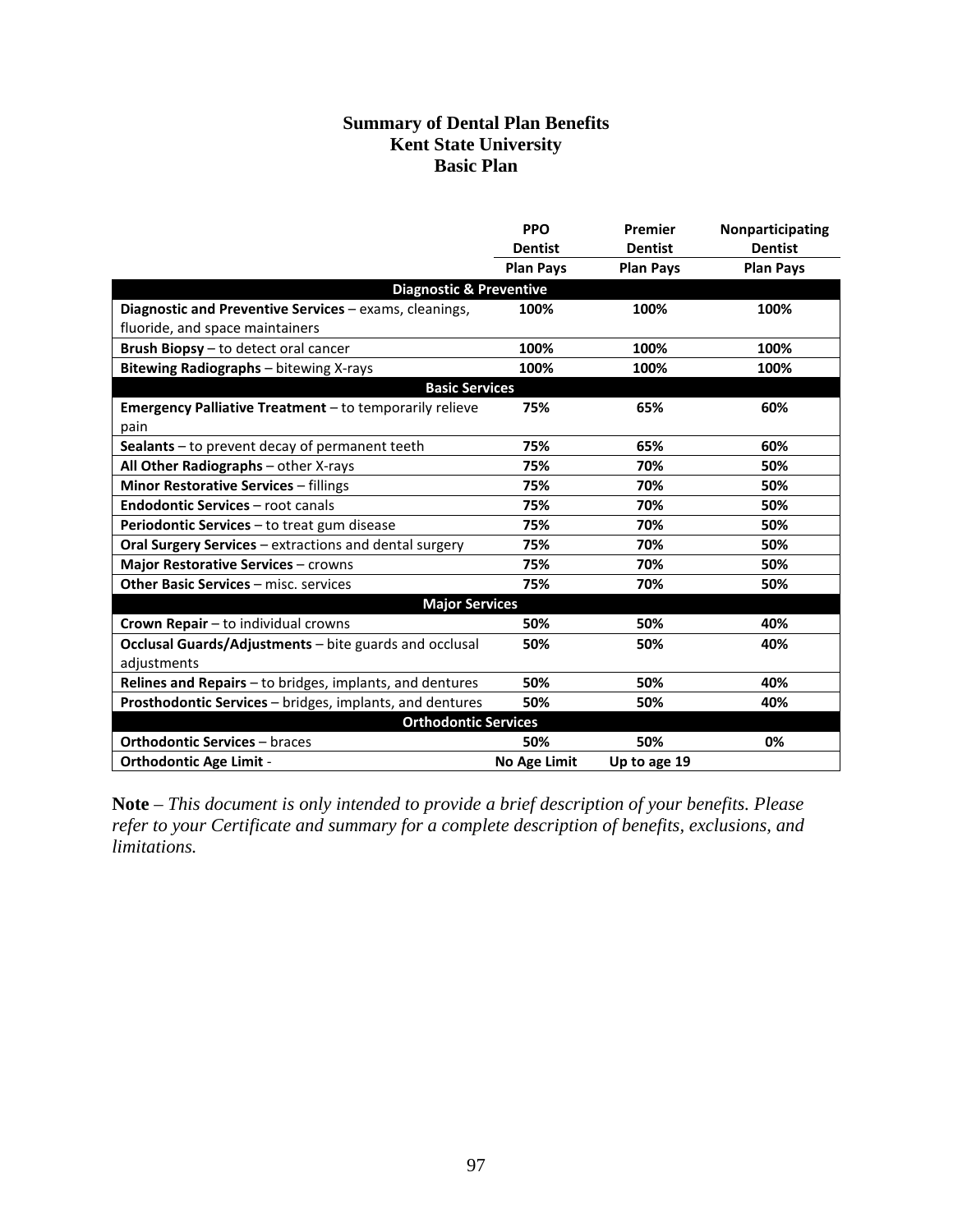# **Summary of Dental Plan Benefits Kent State University Low Plan**

|                                                               | <b>PPO Dentist</b> | Premier<br><b>Dentist</b> | <b>Nonparticipating</b><br><b>Dentist</b> |
|---------------------------------------------------------------|--------------------|---------------------------|-------------------------------------------|
|                                                               | <b>Plan Pays</b>   | <b>Plan Pays</b>          | <b>Plan Pays</b>                          |
| <b>Diagnostic &amp; Preventive</b>                            |                    |                           |                                           |
| Diagnostic and Preventive Services - exams, cleanings,        | 100%               | 100%                      | 100%                                      |
| fluoride, and space maintainers                               |                    |                           |                                           |
| Brush Biopsy - to detect oral cancer                          | 100%               | 100%                      | 100%                                      |
| <b>Bitewing Radiographs</b> - bitewing X-rays                 | 100%               | 100%                      | 100%                                      |
| Emergency Palliative Treatment - to temporarily relieve       | 60%                | 50%                       | 50%                                       |
| pain                                                          |                    |                           |                                           |
| <b>Basic Services</b>                                         |                    |                           |                                           |
| All Other Radiographs - other X-rays                          | 60%                | 50%                       | 40%                                       |
| <b>Minor Restorative Services</b> – fillings and crown repair | 60%                | 50%                       | 40%                                       |
| <b>Endodontic Services</b> - root canals                      | 60%                | 50%                       | 40%                                       |
| Non-Surgical Periodontic Services - non-surgical services     | 60%                | 50%                       | 40%                                       |
| to treat gum disease                                          |                    |                           |                                           |
| <b>Simple Extractions</b> – non-surgical removal of teeth     | 60%                | 50%                       | 40%                                       |
| <b>Major Restorative Services - crowns</b>                    | 60%                | 50%                       | 40%                                       |
| <b>Other Basic Services - misc. services</b>                  | 60%                | 50%                       | 40%                                       |
| Relines and repairs $-$ to bridges, implants, and dentures    | 60%                | 50%                       | 40%                                       |

**Note** - *This document is only intended to provide a brief description of your benefits. Please refer to your Certificate and summary for a complete description of benefits, exclusions, and limitations.*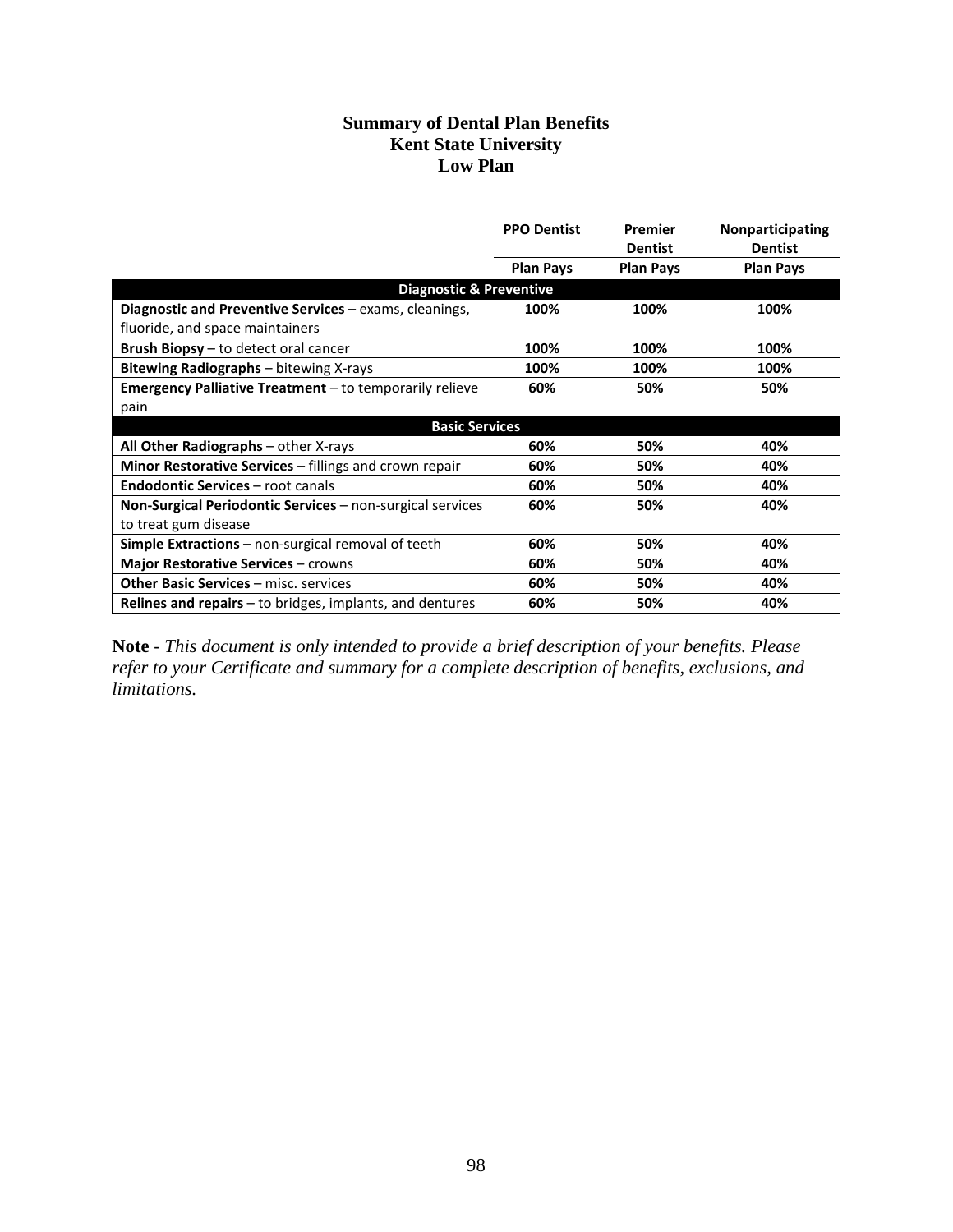# **Addendum E - Attachment D Summary of Vision Benefits Kent State University**

| <b>Vision Care Services</b>               | <b>In-Network Member Cost</b>                                | <b>Out-of-Network</b><br>Reimbursement |
|-------------------------------------------|--------------------------------------------------------------|----------------------------------------|
| <b>Exam With Dilation as Necessary</b>    | \$0 Co-pay                                                   | Up to $$90$                            |
|                                           |                                                              |                                        |
| <b>Frames, Lens &amp; Options Package</b> | \$0 Co-pay; \$240 allowance; 20% off balance over \$240      | Up to $$240$                           |
| <b>Contact Lenses</b>                     |                                                              |                                        |
| Conventional                              | \$0 Co-pay; \$190 allowance; 15% off retail price over \$190 | Up to \$190                            |
| Disposable                                | \$0 Co-pay; \$190 allowance; plus balance over \$190         | Up to \$190                            |
| <b>Medically Necessary</b>                | \$0 Co-pay; Paid-In-Full                                     | Up to \$190                            |
| <b>Laser Vision Correction</b>            |                                                              |                                        |
| Lasik or PRK from U.S. Laser Network      | 15% off the retail price or 5% off the promotional price     | N/A                                    |
| <b>Frequency</b>                          |                                                              |                                        |
| <b>Fxamination</b>                        | Once every 12 months                                         |                                        |
| Frames, Lens or Contact Lens              | Once every 12 months                                         |                                        |
|                                           |                                                              |                                        |

**Note** - *This document is only intended to provide a brief description of your benefits. Please refer to your*

*Summary of benefits for complete descriptions of benefits, exclusions, and limitations*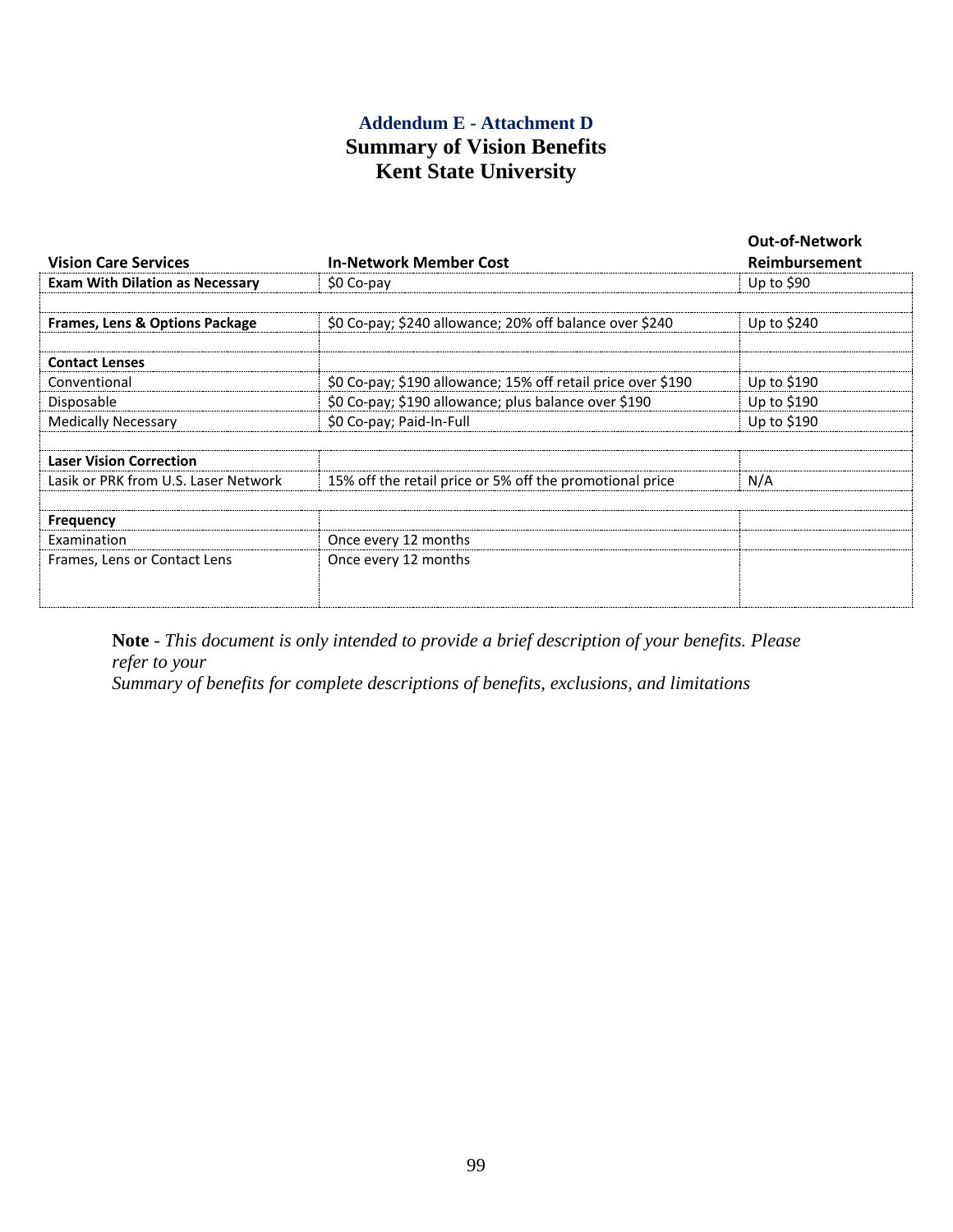# **ADDENDUM F Minimum Annual Funding Level for FTNTT Faculty Professional Development**

Professional Development Excellence Pool \$125,000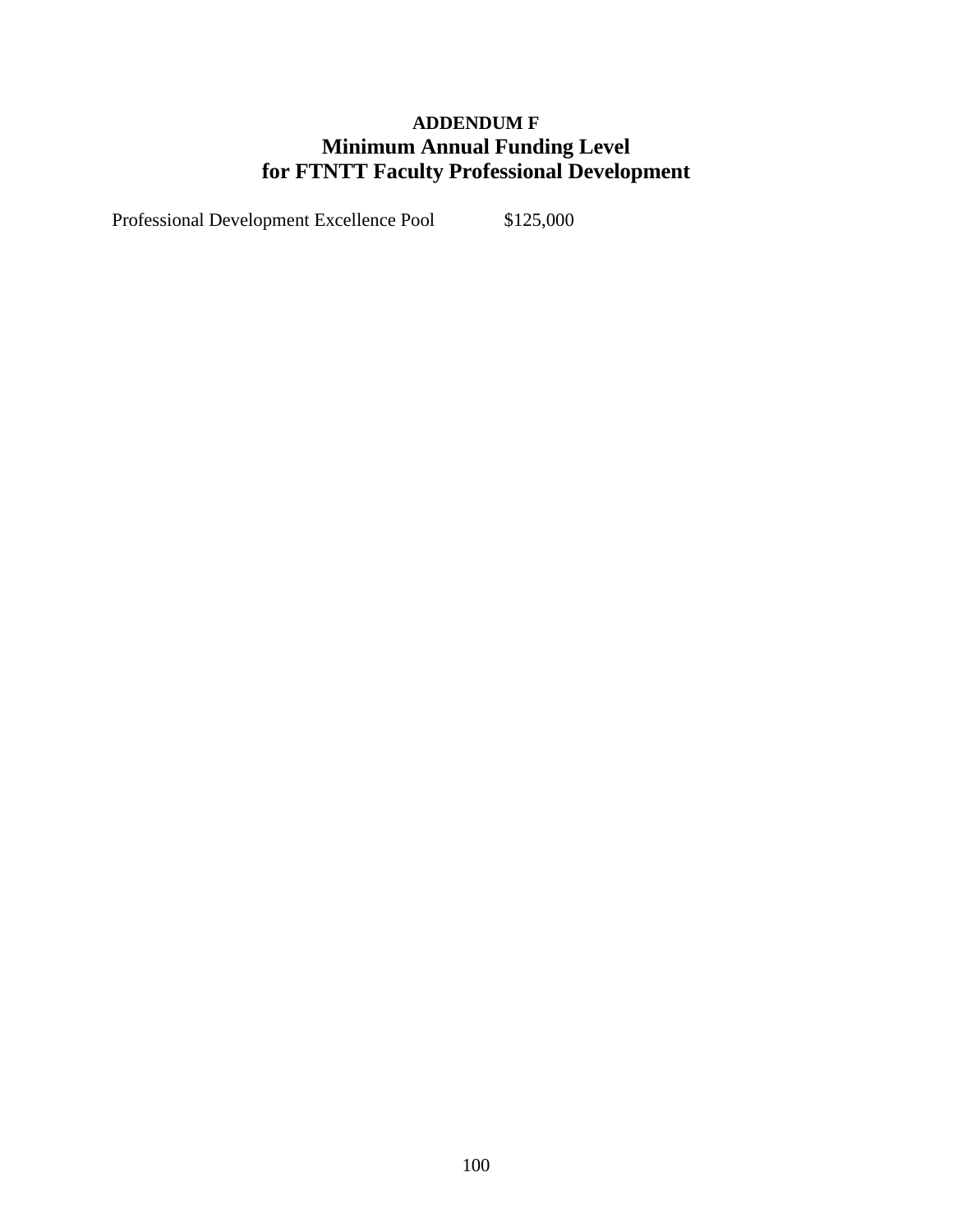#### **ADDENDUM G**

**As referenced in Article XVII of this Agreement, the following is included for convenience only.**

# **COLLECTIVE BARGAINING AGREEMENT FULL-TIME TENURED/TENURE-TRACK FACULTY Effective August 19, 2019**

# **ARTICLE XX Intellectual Property Rights**

#### **Section 1. Scope.**

This Article sets forth the rights and obligations of the parties hereto as to intellectual property rights of the University and the Faculty, such rights to include, but not be limited to, rights in intellectual property that can be copyrighted. The conditions of this Article exist within the context of, and are not intended to contravene, applicable federal or state statute or regulations, including but not limited to Section 201(b) of the Copyright Revision Act of 1976 and Ohio Revised Code Section 3345.14, and extant University policy and established procedures. Works subject to trademark or patent registration as defined in University Policy 5-09, as in effect January 1, 1999, are explicitly excluded from the provisions of this Article.

#### **Section 2. Principles.**

- A. Encouraging the creation of intellectual property by the Faculty at Kent State University through royalty and workload remuneration is in the best interest of both the Faculty and the University.
- B. The Faculty, through University facilities, workload, and salary support, are in the best position to create intellectual property.
- C. Protecting the ownership of intellectual property created by the Faculty at Kent State University is in the best interests of both the Faculty and the University.
- D. The University, through its financial systems, records systems, legal counsel support, collective purchasing power, and administrative staff support, is in the best position to administer, license, and protect intellectual property.
- E. The named owner is responsible for all incidents of protection of the intellectual property and liable for all claims that the intellectual property infringes on rights held by third parties.
- F. The University acknowledges the need to encourage and reward Faculty creation of works of intellectual property. Likewise, Faculty who develop or enhance their intellectual property with the assistance and support of University resources and services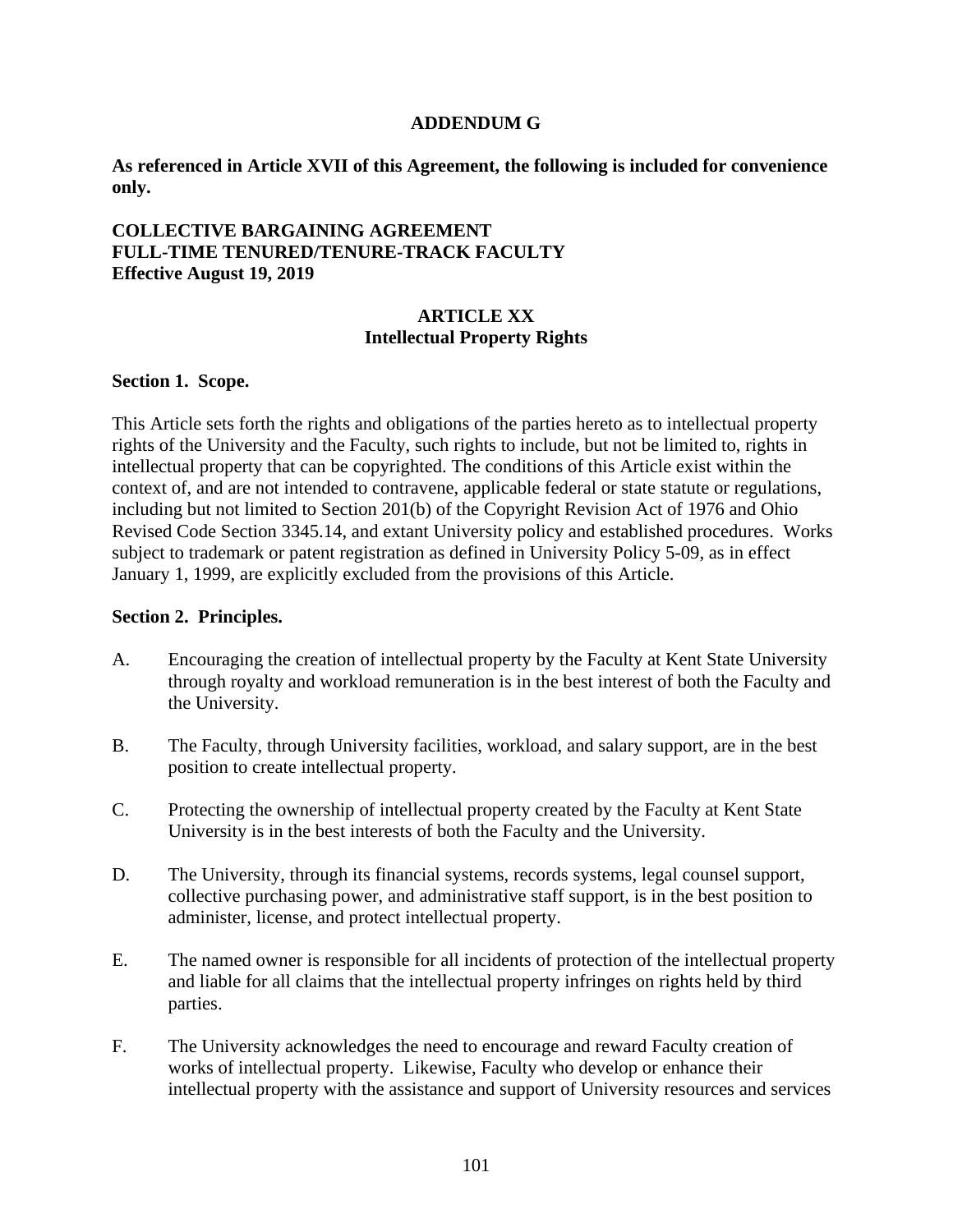recognize an obligation to reserve the distribution and uses of the products of that collaboration to support and not compete or conflict with the interests and educational purposes and programs of the University.

- G. Faculty possess an implicit right-to-use of intellectual property owned and/or made available as a service by the University in the course of the fulfillment of the Faculty member's normal duties and responsibilities. Such use shall respect the copyright protections and rights of the copyright holder and established procedures for access to those materials.
- H. The University historically has not, and does not now, assert any claim or ownership interest in the following categories of scholarly works: textbooks; class notes; class handouts; test items and examination materials; student responses on tests and examinations; research proposals; classroom presentations; research articles; research monographs; student theses and dissertations; paintings; drawings; sculpture; musical compositions and performances; dramatic works and performances; poetry; and popular fiction and nonfiction. Ownership of these categories is waived by the University. Nothing in this Section 2 shall compete or conflict with the educational interests and purposes of the University.

# **Section 3. Definitions.**

- A. WORK: A "work" includes any copyrightable material, such as printed material, computer software or databases, audio and visual material, circuit diagrams, architectural and engineering drawings, lectures, musical or dramatic compositions, choreographic works, pictorial or graphic works, and sculptural works. Instructional material, as defined herein, is included in this definition.
- B. INSTRUCTIONAL MATERIAL: "Instructional material" includes video and audio recordings, motion pictures, film strips, photographic and other similar visual materials, live video and audio transmissions, computer programs, computer assisted instructional coursework/software, programmed instructional materials, three-dimensional materials and exhibits, and combinations of the above materials, which are prepared or produced in whole or in part by a Faculty member, and which are used to assist or enhance instruction. Included in this definition are all distance/distributed learning courses and/or modules.
- C. NET PROCEEDS: "Net proceeds" are the gross receipts derived from intellectual properties, including but not limited to rents, royalties, dividends, earnings, gains and sale proceeds, less all costs, expenses and losses paid or incurred by the University in connection therewith, including but not limited to, all direct costs and expenses, costs and expenses of obtaining, securing and protecting copyrights and all attorney's fees except those attorney's fees incurred in challenges to Faculty members' ownership claims or disputes. Gross receipts do not include tuition and fees received by Kent State University. Net proceeds from copyrights will be distributed in accordance with a written agreement between the University and the Faculty member. If no agreement exists, the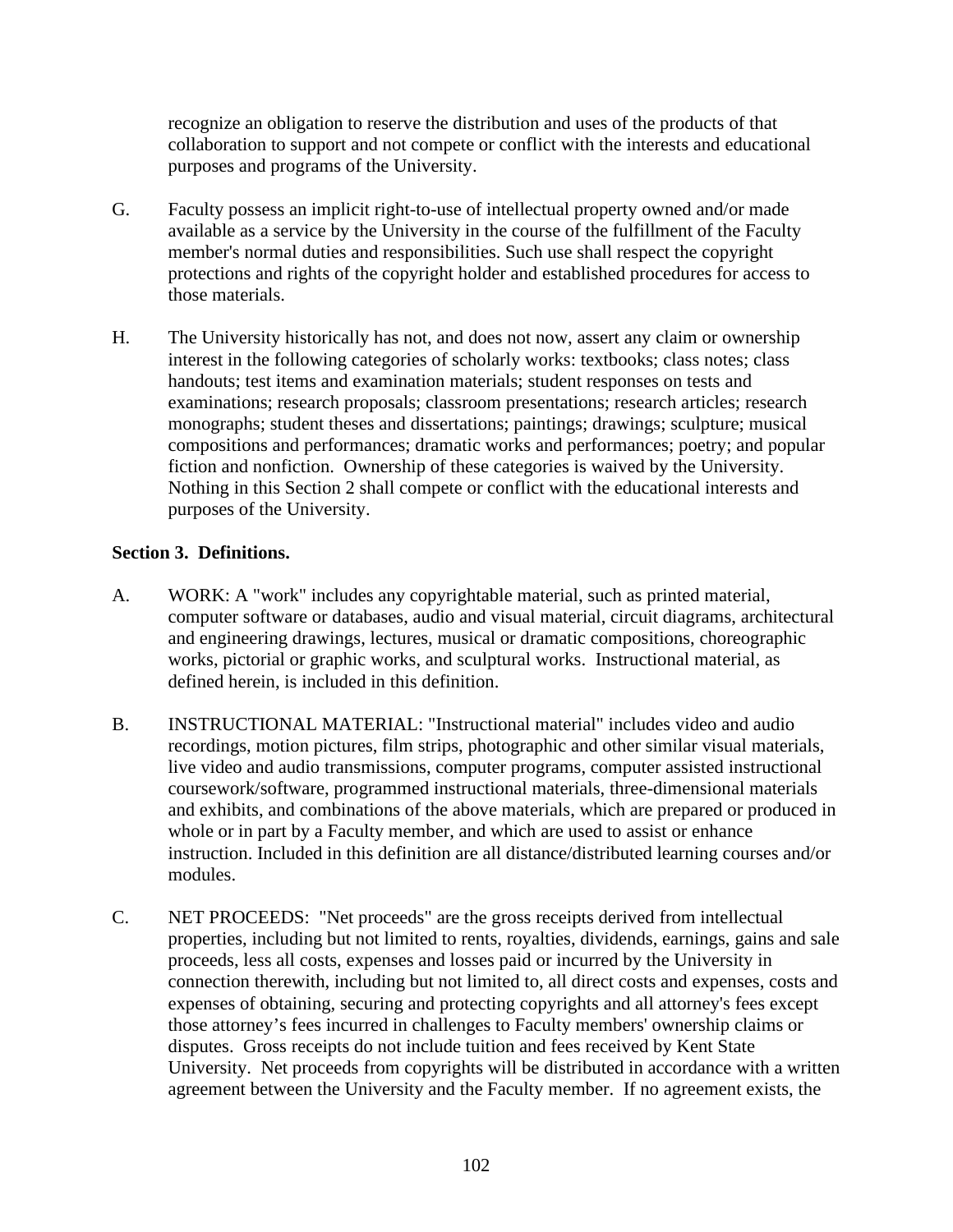matter may be referred to the Intellectual Property Rights Resolution Board for determination of the distribution of the net proceeds.

- D. INDEPENDENT FACULTY EFFORTS: "Independent Faculty efforts" are "works" made in the course of independent efforts of the Faculty; the ideas came from the Faculty, and the "work" was not a University sponsored effort. Intellectual property created by the Faculty member in the fulfillment of the Faculty member's normal duties and responsibilities under this Agreement is presumed to be an independent effort.
- E. UNIVERSITY SPONSORED EFFORTS: "University sponsored efforts" occur only when the Faculty member and the University knowingly and voluntarily enter into a written agreement to specifically create such specified intellectual property. Such efforts are not a part of the fulfillment of a Faculty member's normal duties and responsibilities under this Agreement.
- F. JOINT EFFORTS: "Joint Efforts" occur when the Faculty member and the University knowingly and voluntarily enter into a written agreement to specifically create or use such specified intellectual property as part of the fulfillment of the Faculty member's normal duties and responsibilities under this Agreement.
- G. COMPILATION: Works which are created involving a combination of university-owned intellectual property together with Faculty-owned intellectual property.

# **Section 4. Ownership, Rights, and Responsibilities.**

# A. *Exemption.*

Scholarly works created by a Faculty member in the fulfillment of the Faculty member's normal duties and responsibilities under this Agreement are exempted from the provisions and requirements of this Article. Ownership of these categories of traditional Faculty endeavor are waived by the University in favor of the Faculty member, and no test or registration of ownership is required.

# B. *"Works".*

- 1. *Independent Faculty Efforts:* A work made in the course of a Faculty member's normal duties and responsibilities is the property of the Faculty member, who has the right to determine the disposition of such work and revenue derived from such work. The University is not held responsible for any opinions expressed in the work nor for any direct, indirect, special or consequential damages resulting from the creation or exploitation of the property.
- 2. *University-Sponsored Efforts:* If the work was sponsored by the University, the University shall retain all rights and net proceeds. The University is the owner of intellectual property only when the Faculty member and University knowingly and voluntarily enter into a written agreement to specifically create or use such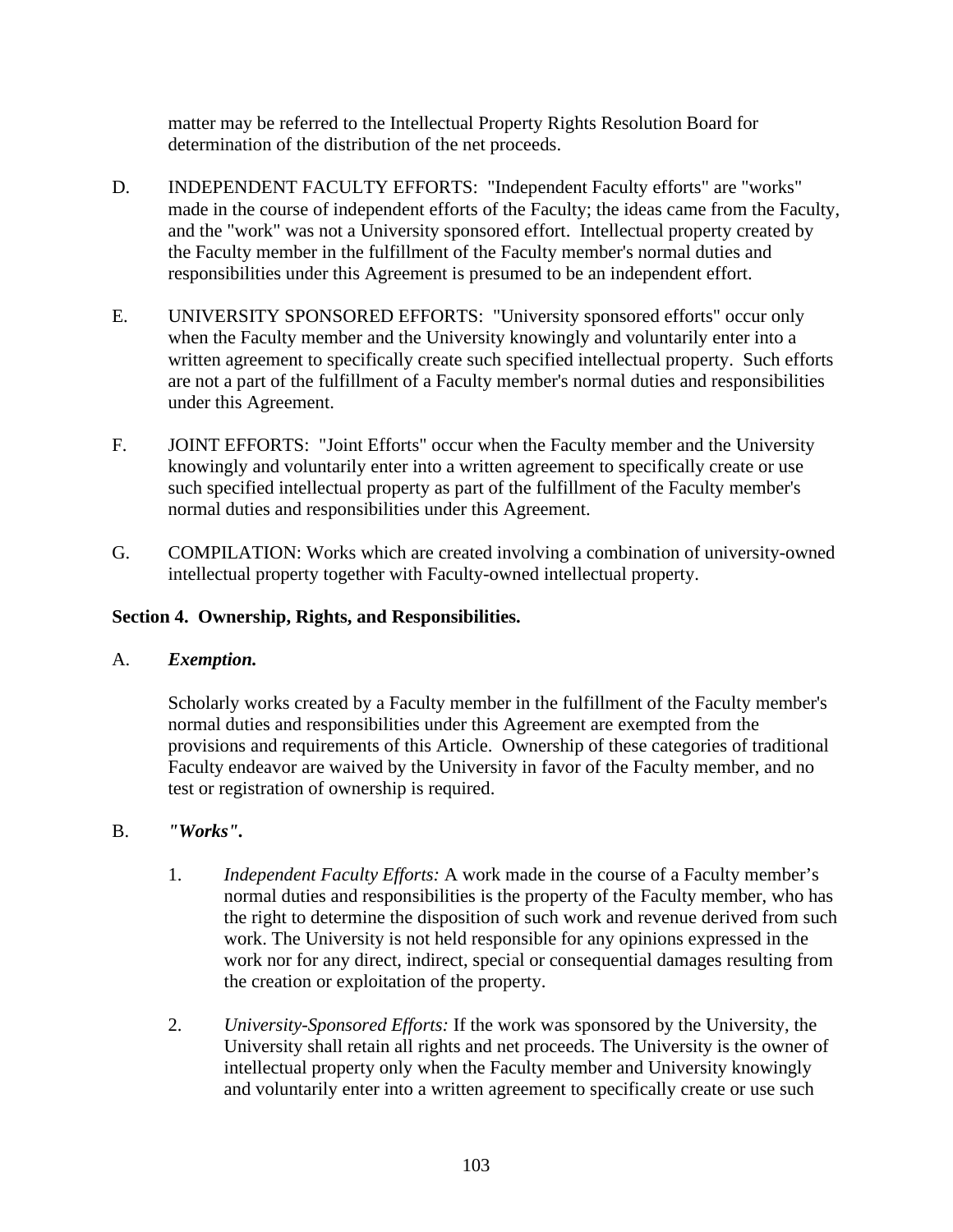specified intellectual property in exchange for additional compensation. A copy of this agreement shall be filed with the University Counsel, with copy to the Association when Faculty are party to the agreement.

- 3. *Joint Efforts:* A Faculty member and the University are joint owners of intellectual property only when they knowingly and voluntarily enter into a specific written agreement to create and use such intellectual property. This agreement defines the developmental obligations, the rights to revise and update, the conditions of use, the terms and compensation for subsequent use, and the ownership share of each party. A copy of this agreement shall be filed with the University Counsel, with copy to the Association when Faculty are party to the Agreement. Leaves, grants or awards supporting professional development and/or scholarly activity from the University Teaching Council, the University Research Council and the Faculty Professional Development Center, which are part of a Faculty member's duties and responsibilities under this Agreement, shall not be considered compensation for the purposes of establishing University ownership unless the stipulated purpose of the paid leave, grant or award is to produce a University-sponsored work. The transfer or rights to use intellectual property of Faculty shall not be a condition for access to an award for faculty professional development, nor is it permitted to be included in the evaluation process for competitive awards.
- 4. *A Compilation:* If the work is a compilation, the Faculty member shall retain all ownership interests in his or her contribution but by allowing, by prior written agreement, his or her work to become part of the compilation thereby grants a non-exclusive, royalty-free license to the University for use of his/her contribution. While the University shall own the rights to the compilation, it shall own no rights in the underlying work beyond said license. Notwithstanding the royalty-free license, the University will share the net proceeds from the compilation with the Faculty member, as described in Section 3.C., above.

# **Section 5. Intellectual Property Rights Resolution Board.**

- A. An Intellectual Property Rights Resolution Board shall be empowered to provide internal resolution procedures in the case of a dispute of the ownership of intellectual property.
	- 1. The resolution of ownership disputes by the Board shall be limited to the determination of the ownership of intellectual property, and that determination shall be based primarily, but not exclusively, on the extent to which interested parties generated the intellectual property upon which the ownership question rests. If no prior agreement has been reached between the parties on ownership rights to the intellectual property in question and the University or any Faculty collaborator wishes to assert rights of ownership, the University or the Faculty member may request such determination by the Intellectual Property Rights Resolution Board.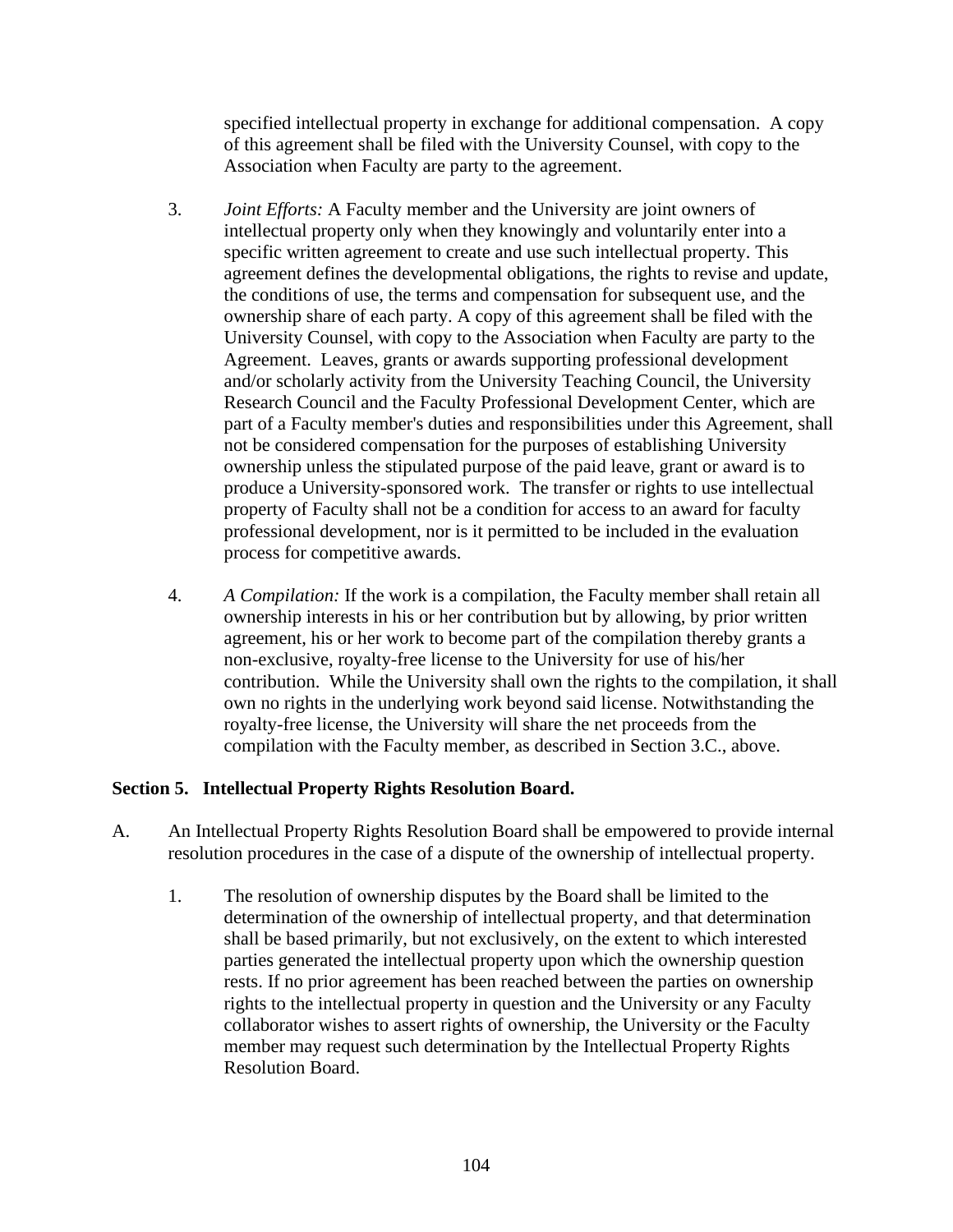- 2. The Board shall resolve disputes arising from the failure of one or more of the parties to fulfill the terms of an agreement. In the case that the Board finds that one or more of the parties failed to meet its obligations, the Board may recommend a new distribution of ownership rights and subsequent use.
- 3. The Board shall be empowered to request any and all parties to submit evidence related to each case and to seek testimony from witnesses. The Board shall establish regularly scheduled sessions for hearing cases and may adopt such rules and regulations for hearing and deciding cases that are consistent with this Article. These rules and regulations shall be made available by the Board to the Association, to the University and to the parties to a specific case.
- 4. By engaging in these procedures, neither a Faculty member nor the University waives other rights described elsewhere in this Agreement or as provided by applicable state and federal law.
- B. The Board shall consist of three (3) members of the University administration appointed by the Vice President and Dean for Research and Graduate Studies and three (3) Faculty members appointed by the Association.
	- 1. The Chair of the Board shall be determined annually by the Board members.
	- 2. The term of Faculty members shall be three years except that the initial appointments shall be for staggered terms. The terms of all Board members shall begin with the Fall Semester of the Academic Year except that if a case is being heard the Board as constituted at the start of the case shall hear the case to its conclusion.
	- 3. The Board shall report to the Vice President and Dean for Research and Graduate Studies.
- C. In considering a dispute as to ownership rights, the Board shall hear all evidence relating to a case and render a majority decision. Accordingly, the procedures at the hearing shall be informal and nonadversarial in nature. All persons and parties necessary to a full and complete hearing should be present. However, none of the parties to the case may be represented by legal counsel. A party may be represented by other members of the academic administration or by members of the Faculty who may act in an advisory role to the party.
- D. After hearing the case, the Board shall render a determination of the ownership rights of each party to the intellectual property in question. Each party shall receive in writing notice of this determination. An appeal by either party of such determination by the Board shall be directed, in writing, to the Provost for final determination within the University.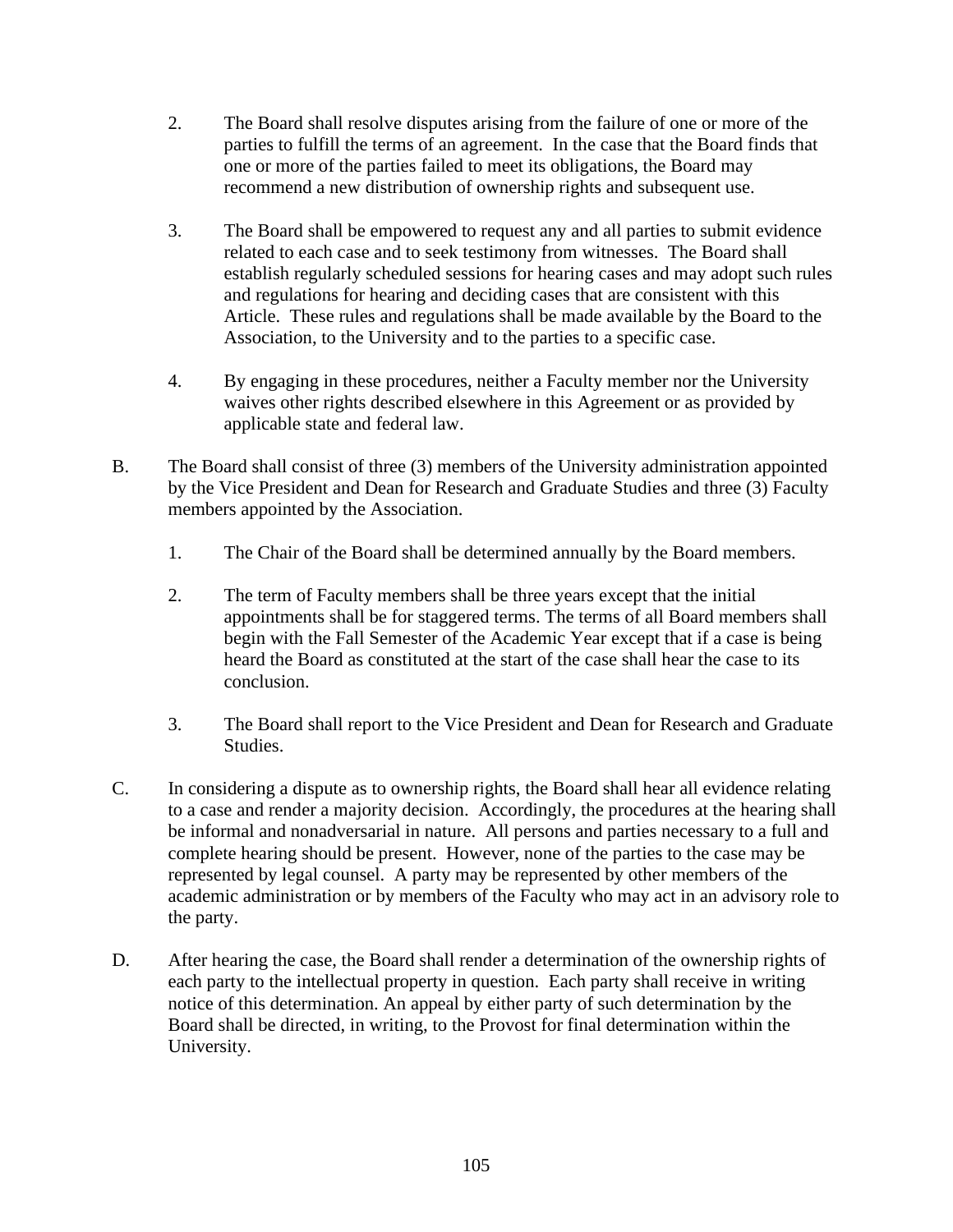E. All policies, procedures and responsibilities of the Patent and Copyright Board not modified in this Section shall remain as stated in University Policy 5-09.1, as in effect January 1, 1999, and apply to the Intellectual Property Rights Resolution Board.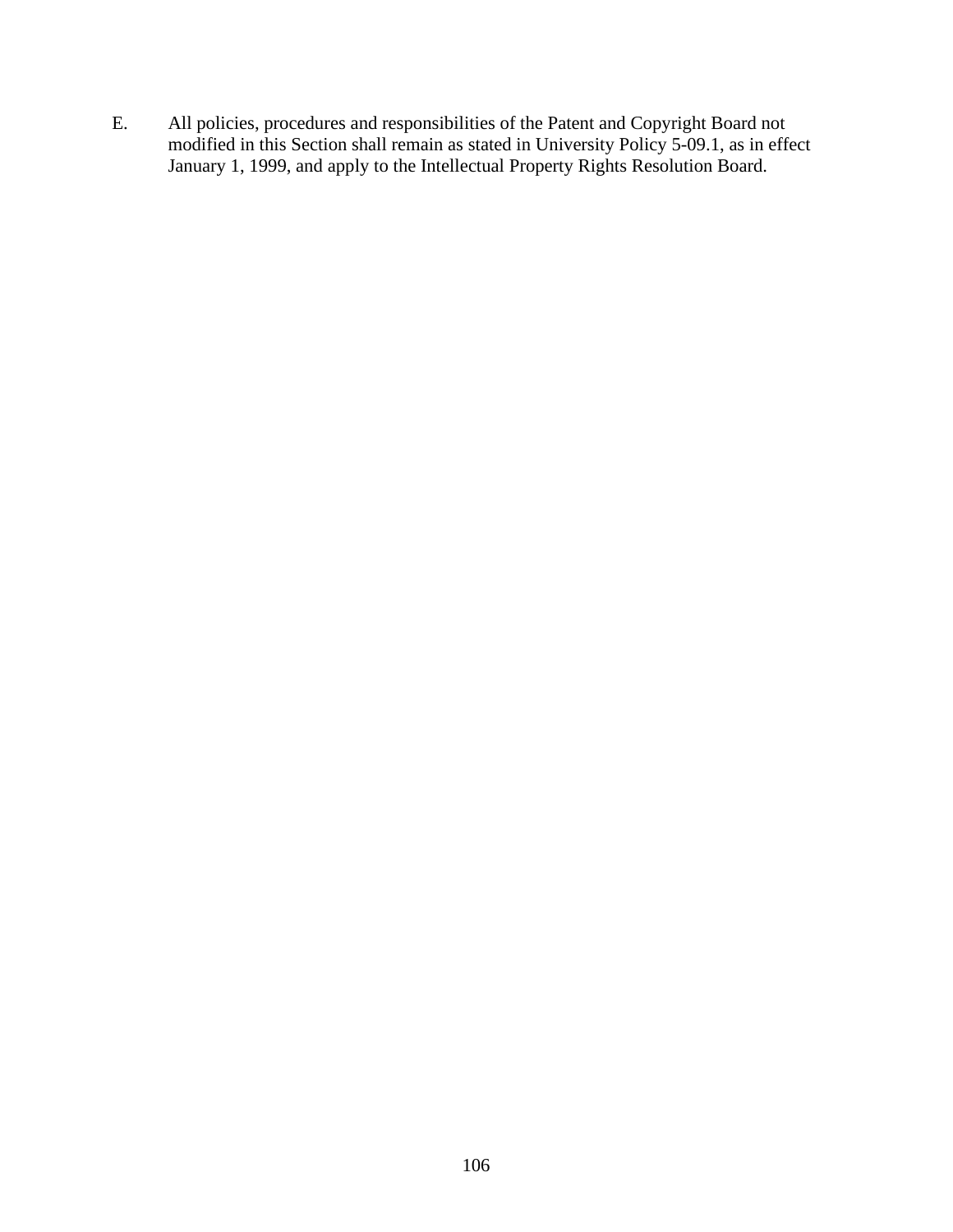#### **ADDENDUM H**

**As referenced in Article XVIII of this Agreement, the following is included for convenience only.**

# **COLLECTIVE BARGAINING AGREEMENT FULL-TIME TENURED/TENURE-TRACK FACULTY Effective August 19, 2019**

### **ARTICLE XXI Distance Education**

#### **Section 1. Scope, Definition, and Principles.**

A. Scope of this Article

This Article, in conjunction with appropriate University policy and applicable provisions of academic unit's or regional campus' section of the Faculty Handbook, provides procedures and guidelines for the development and use of Distance Education.

B. Definition of Distance Education

Distance education is defined as courses (or course sections) in which instruction occurs remotely and various forms of technology are utilized to provide students/faculty with differentiated modes of interaction and communication, including but not limited to modes identified in the following terms:

- 1. synchronous distribution, e.g., face-to-face interaction provided through roombased video, desktop-based video, or other modes of interactive audio and video conferencing; and,
- 2. asynchronous distribution, e.g., web-based or internet-based online courses/sections.
- 3. Distance Education courses may be offered in any combination of the above and/or through such other technologies as identified, provided, and supported by the University.

### **Section 2. Course Management System.**

The parties to this Agreement recognize and agree that the University currently provides Faculty with access to, training in, and use of an electronic course management system. Use of such an electronic course management tool to enhance delivery of traditional classroom-bound courses does not, as a sole criterion, constitute development, delivery, or distribution of distance education instruction through a course or course section. In light of the need to remain current in the development of technologies supporting Faculty instructional efforts utilizing an electronic course management system, the parties agree the current use of any electronic course management system does not commit the University to any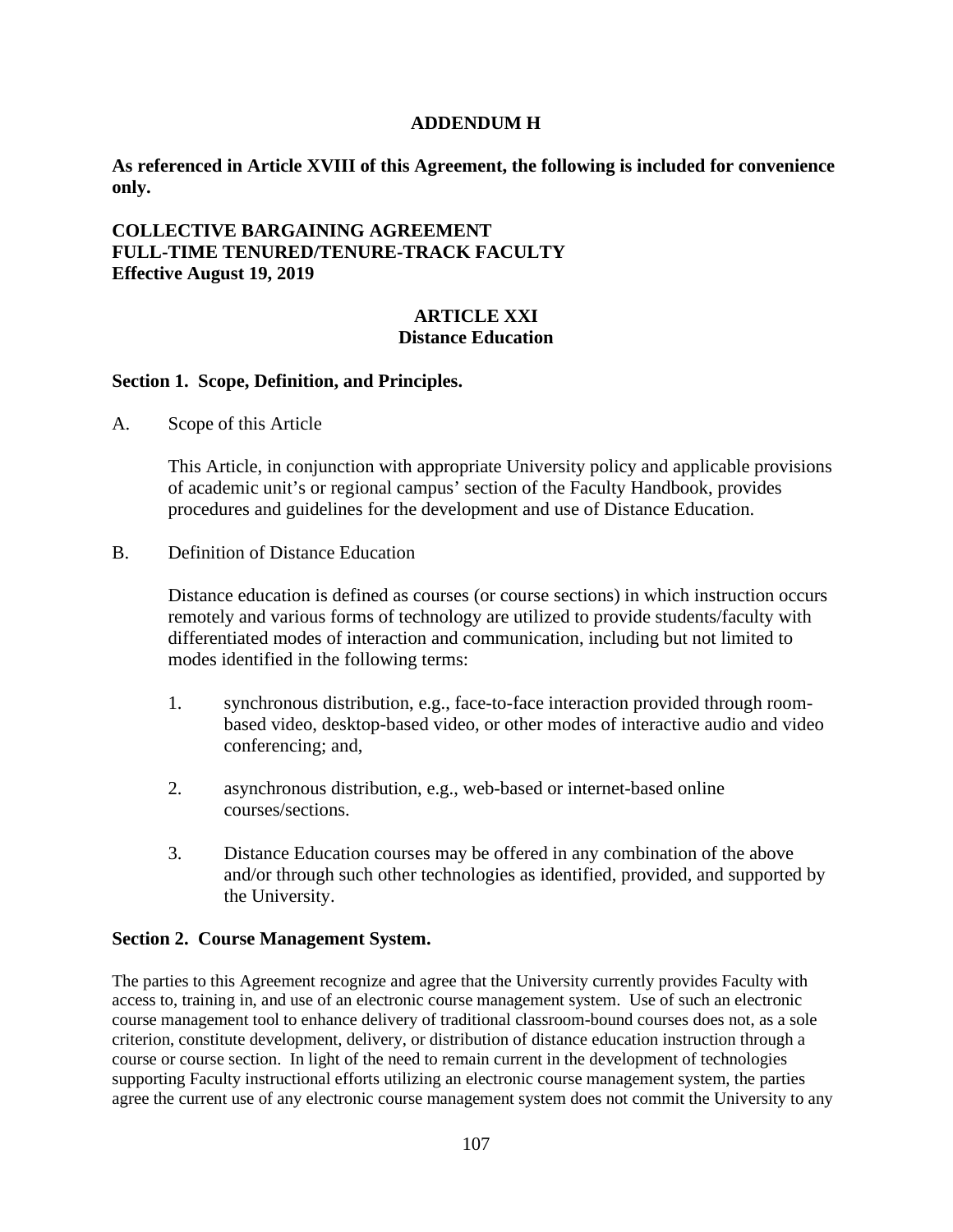particular system or third-party vendor product.

## **Section 3. Responsibilities of Parties.**

- A. The Faculty of an academic unit, in accordance with the curricular provisions of the academic unit's section of the Faculty Handbook, have the primary responsibility for selecting the content of courses. All courses are subject to curricular requirements and specifications established by the unit, as outlined in the academic unit's section of the Faculty Handbook and the curricular regulations of the college, if applicable, and the University. These expectations pertain to courses taught through distance education modalities as well as those offered in the traditional classroom setting and modalities. An academic unit's curricular authority and oversight responsibility for its course offerings extends to the right to review individual course offerings being delivered for the first time in new or modified formats or time frames for conformity with the unit's established curricular expectations and purposes for the course. Likewise, review and approval of instructors afforded distance education instructional opportunities (development or teaching) will follow the unit's established standards, expectations and review processes as stated in the unit's section of the Faculty Handbook.
- B. The textbooks and learning materials for distance education courses shall be selected in the same manner as they are for traditional courses. Any additional requirements that expand upon the Basic Data Sheet and catalogue description that has been approved by the departmental Faculty shall be included in writing with the teaching assignment/workload statement that is provided in accordance with Article IX of this Agreement.

# **Section 4. Workload, Compensation, and Support for Distance Education.**

- A. *Right of Refusal to Teach Distance Education Courses.*
	- 1. Faculty may refuse to develop or teach distance education courses as defined in Section 1 above.
	- 2. In the case where a Faculty member refuses to teach a distance education course, the University may, in its discretion, appoint another faculty member to teach the course. However, this provision does not affect the priority of assignment for intersession and summer assignments as provided for in Article IX, Section 4 of this Agreement.
- B. *Initial Offerings of Distance Education Courses.* Because the teaching of distance education courses may require additional preparation and teaching time for Faculty, additional workload equivalency for initial offerings by Faculty members who teach distance education courses may be specified in the academic unit's or regional campus' section of the Faculty Handbook.
- C. *Development and Revision of Distance Education Courses.* In requesting the development of distance education courses, academic units and regional campuses shall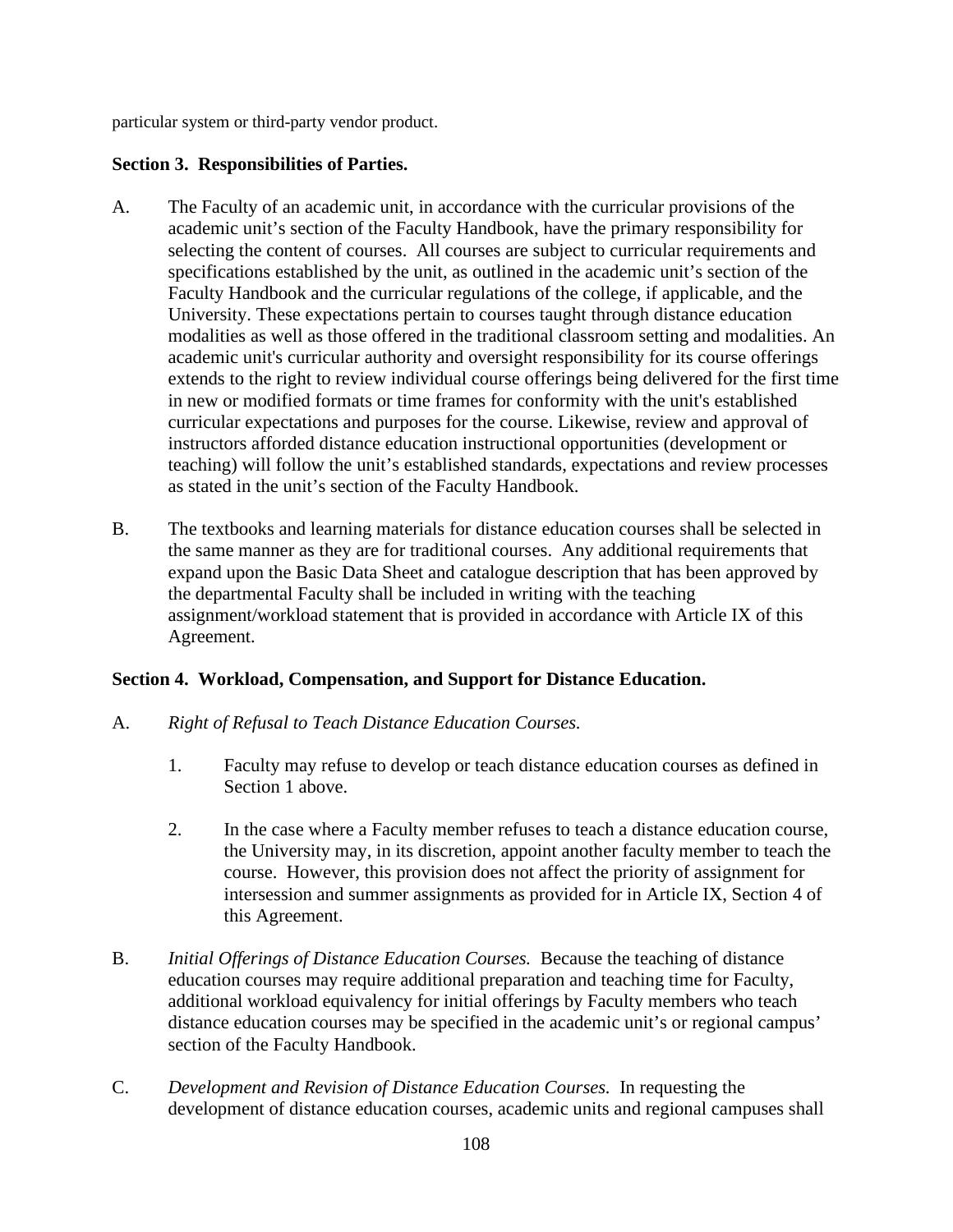give priority to Faculty of the unit/campus, consistent with the nature of the course and the qualifications and technical expertise of Faculty. This does not, however, preclude other faculty from developing distance education courses.

- D. *Compensation for the Initial Development or Extensive Revision of Distance Education Courses.* Initial development or extensive revision of distance education courses as defined in this Article shall be compensated as a workload equivalency as specified for this purpose in the academic unit's or regional campus' section of the Faculty Handbook.
- E. *Overload Assignments.* Distance education course assignments or workload equivalency for initial development or significant revision of distance education courses that are assigned as an overload assignment shall be compensated at the applicable overload compensation rate provided for in this Agreement.

# **Section 5. Instructional and Technical Support for Distance Education.**

- A. *Travel Reimbursement*. Faculty shall be entitled to travel reimbursement for travel directly and necessarily related to the instructional assignment in accordance with applicable University guidelines. Travel reimbursement shall be agreed to by the Faculty member and the University prior to the Faculty member beginning to develop or to teach a course.
- B. *Faculty Development*. Faculty members who develop and/or teach distance education courses must be provided with opportunities for access to supportive Faculty development, consistent with the need of the Faculty and availability of University resources and services for that purpose.
	- 1. In the event that a Faculty member develops and/or teaches, for the first time, a distance education course, the Faculty member will receive appropriate professional development and technical support assistance. Faculty whose assignments require them to be trained in specific technologies in order to offer a distance education course may be paid a one-time cash payment for such training.
	- 2. In instances of succeeding assignments to teach distance education courses, the Faculty member is expected to demonstrate a level of technical competence that would enable him/her to teach the course. Ongoing technical support assistance will be available to Faculty members who teach succeeding offerings of the same course. In addition, technical support and logistical assistance shall be available to Faculty at all sites at which distance education courses are offered.

### **Section 6. Intellectual Property and Distance Education.**

- A. In all cases, the Faculty member(s) will retain all ownership interests in his or her contribution to the development or revision of a distance education course unless agreed otherwise in writing by the Faculty member(s) and the University.
- B. The University may, in its sole discretion, request that a Faculty member(s) develop or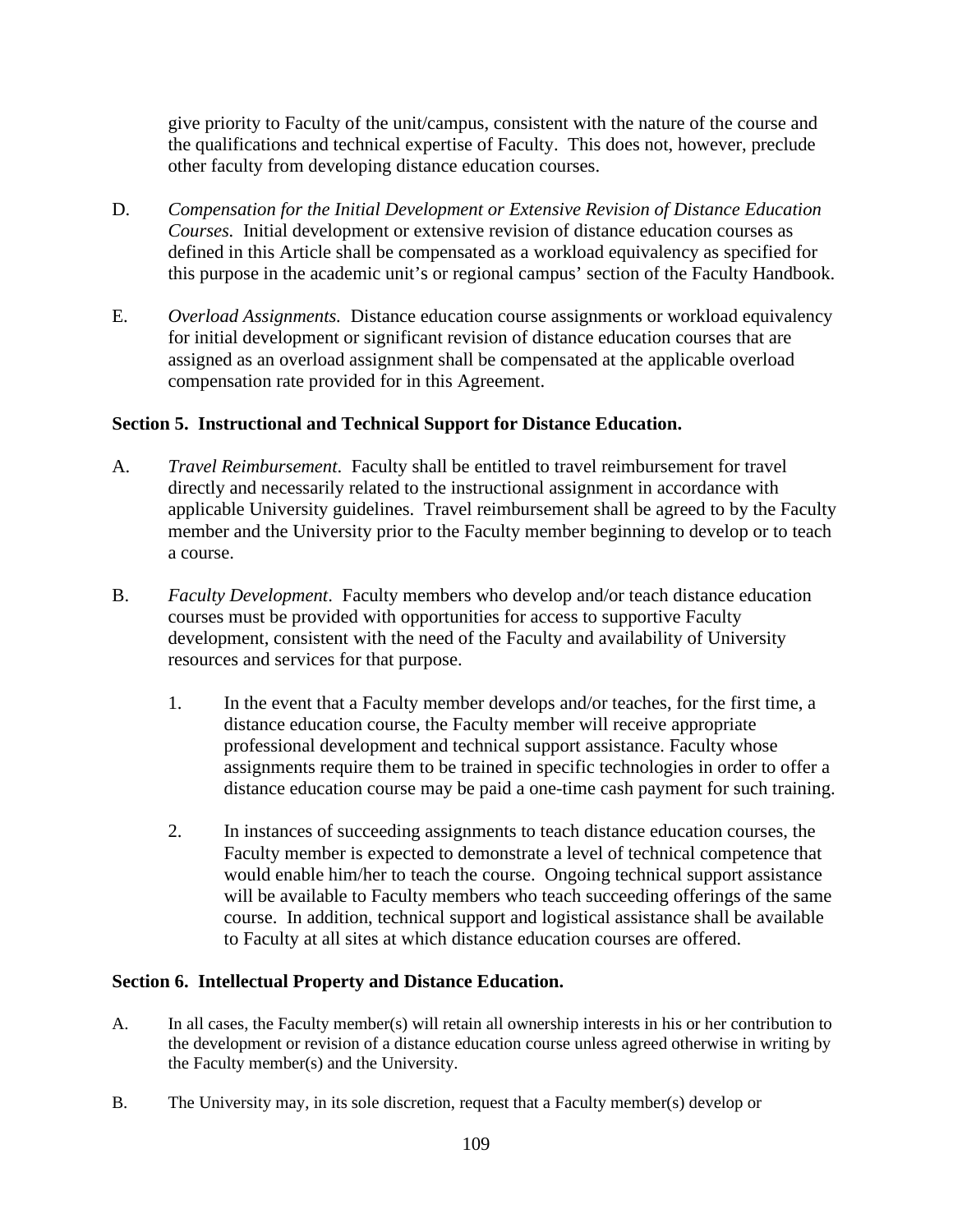substantially revise a distance education course and provide additional compensation and substantial assistance including, but not limited to, assistance by course designers provided by the University. If the Faculty member(s) agrees to this request, the Faculty member(s) and the academic unit administrator must agree in writing to all the terms of the project on a form to be provided by the University before the project begins.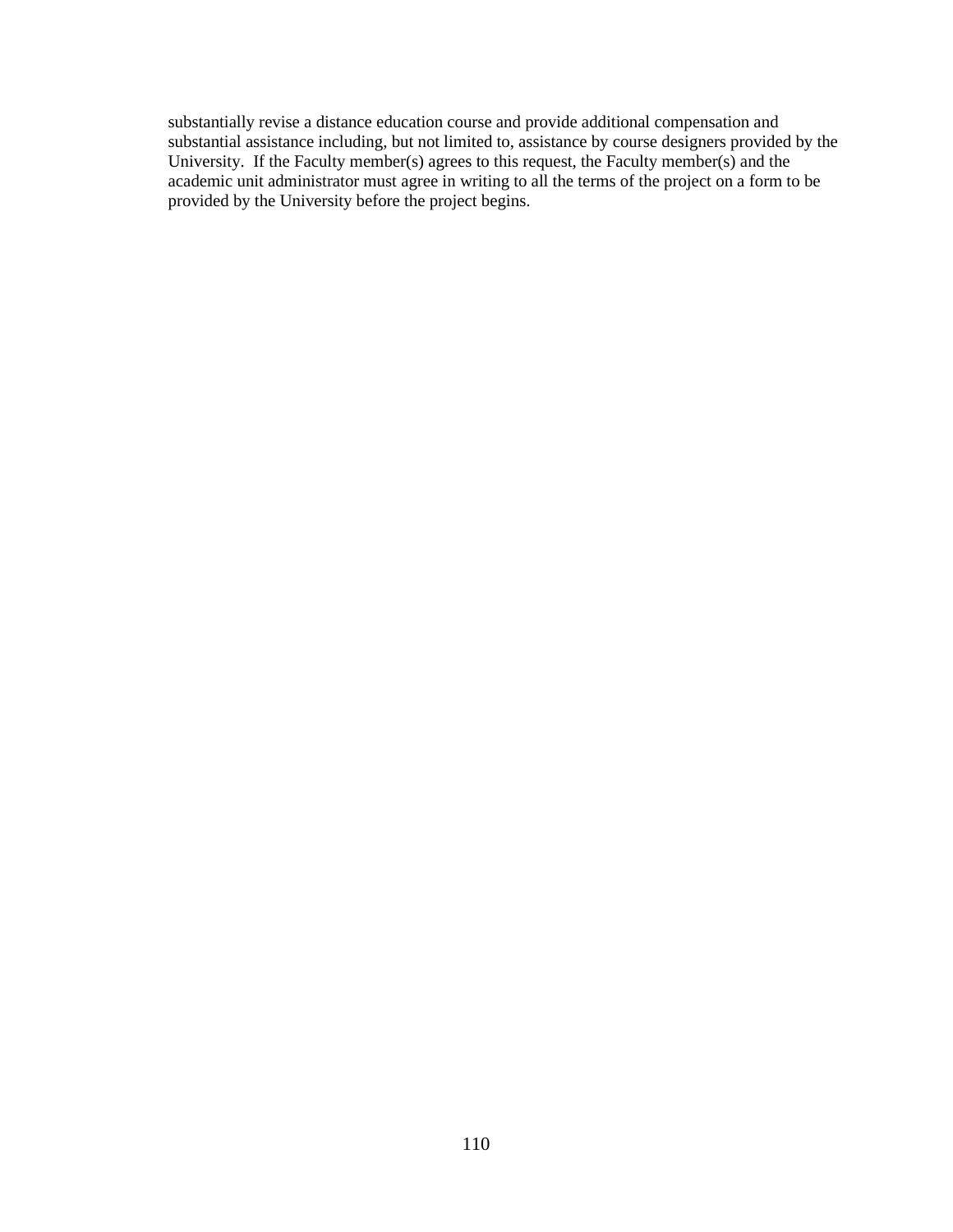#### **MEMORANDUM OF UNDERSTANDING**

This Memorandum of Understanding is entered into by and between KENT STATE UNIVERSITY (hereinafter the "University") and the Full-time Non-Tenure Track Bargaining Unit of the AMERICAN ASSOCIATION OF UNIVERSITY PROFESSORS, KENT STATE CHAPTER (hereinafter the "Association").

WHEREAS, the University and the Association are parties to a collective bargaining agreement (the "2020-2023 CBA"), that is the successor to an agreement that expired on August 16, 2019 (the "Expired CBA"); and

WHEREAS, the University and the Association have agreed to an effective date for the 2020-2023 CBA of August 23, 2020, the parties agree to continue to operate under the terms of the Expired CBA until 12:01 a.m. on August 23, 2020 except as expressly set forth in this Memorandum of Understanding.

NOW, THEREFORE, the University and the Association in consideration of and for the mutual promises and covenants contained herein, agree as follows:

- 1. **Standard Increment for Academic Year 2019-2020**. For academic year 2019-2020, each Faculty member who was a continuing member of the bargaining unit in academic year 2018-2019, shall receive a standard increment of 2.5% of his/her base annual contract salary as it had been established for academic year 2018-2019. This standard increment will be retroactive to the start of the 2019-2020 academic year contract.
- 2. **Individual Professional Development Incentive**. For academic year 2019-2020, each Faculty member will receive a one-time lump sum payment equal to \$650. This onetime lump sum amount will not be added to the Faculty member's base salary. Each Faculty member who receives this one-time lump sum payment will be expected to describe how these funds were used towards the Faculty member's professional development activities in her/his next scheduled performance review. This one-time lump sum payment to each Faculty member during academic year 2019-2020 is being provided for one year in lieu of the Professional Development Excellence Pool. The 2020-2023 CBA will reinstate the Professional Development Excellence Pool as described therein.
- 3. **Administrative Performance Reviews**. For academic year 2019-2020, Article X. Section 9.A. of the Expired CBA is revised as follows:

After <u>fifteen (15) years</u> of consecutive appointments, and every three (3) years thereafter, FTNTT Faculty members shall be reviewed by their academic unit administrator. This administrative performance review will follow the format, procedures and timelines established by the University, as annually distributed through the Office of Faculty Affairs. To complete this review, the academic unit administrator will schedule a meeting with the FTNTT Faculty member who will submit, prior to the meeting, a current vitae and a narrative of 1-3 pages in which the FTNTT Faculty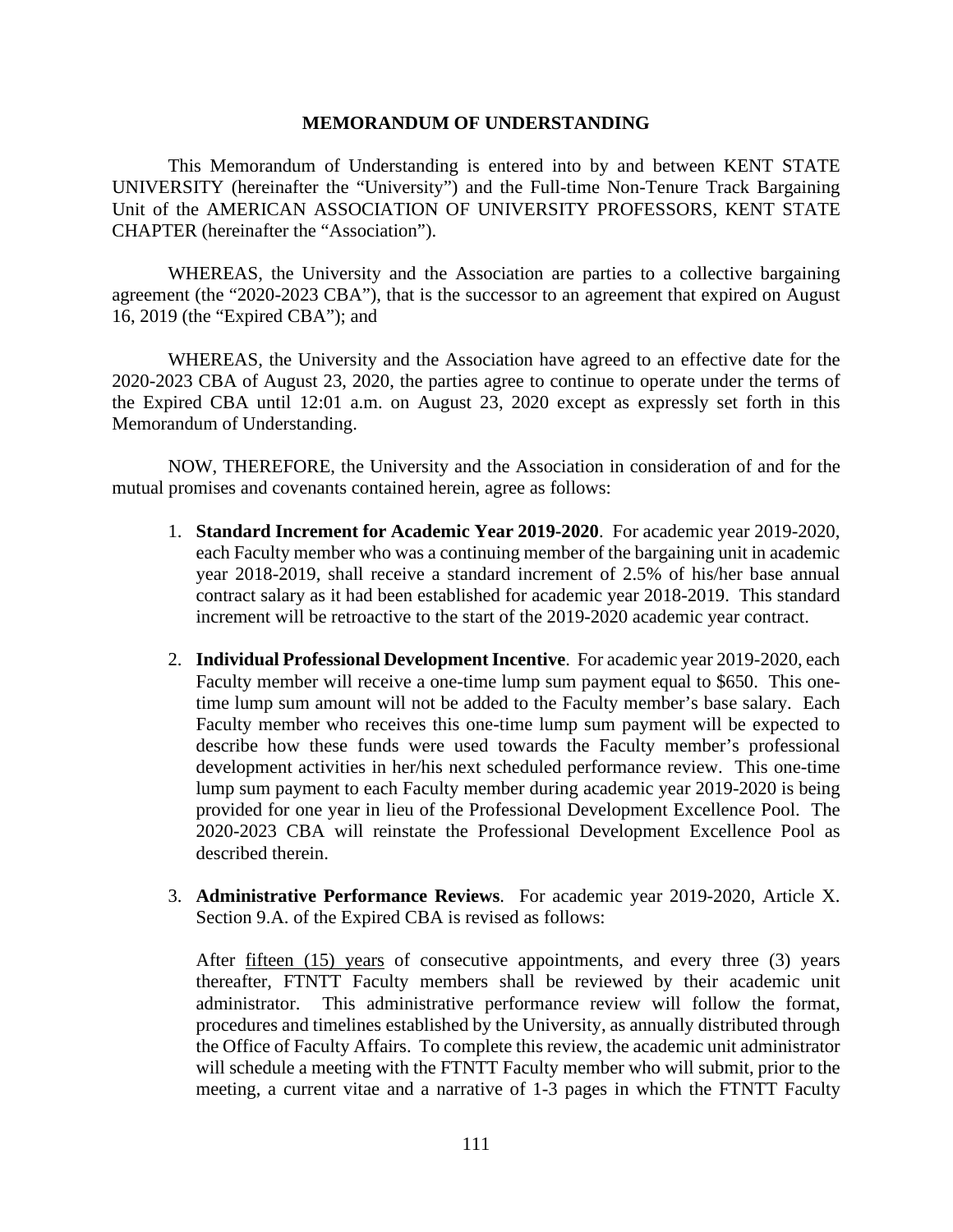member describes her/his professional activities during the past three (3) years prior to the meeting. A FTNTT Faculty member who successfully completes this review is eligible for a three (3) year term of annually renewable appointments which is conditional from year to year only upon continued satisfaction with demonstrated performance, continued programmatic and staffing need within the academic unit, and continued budgetary resources supporting the position (emphasis added).

- 4. **Promotion Eligibility for Academic Administrators who hold FTNTT Faculty Rank**. For academic year 2019-2020 and subject to Article X, Section 11 and Addendum C of the Expired CBA, administrators who hold FTNTT Faculty rank may apply for promotion in rank as described below:
	- Administrators who hold FTNTT Faculty rank, as designated on the Unclassified Employment Agreement for their current administrative position, may apply for promotion to the rank of Associate Lecturer/Associate Professor, as applicable, if they have (i) successfully completed at least one Full Performance Review as an FTNTT Faculty member in the FTNTT bargaining unit; and (ii) they have completed at least three (3) consecutive years of employment as an administrator with FTNTT Faculty rank as Lecturer/Assistant Professor, as designated on the administrator's Unclassified Employment Agreement for those three (3) years.
	- Administrators who hold the FTNTT Faculty rank of Associate Lecturer/Associate Professor, may apply for promotion to the rank of Senior Lecturer/Professor, as applicable, if they have (i) successfully completed at least one (1) Full Performance Review as an FTNTT Faculty member in the FTNTT bargaining unit; and (ii) completed five (5) consecutive years of employment as an administrator with FTNTT Faculty rank as Associate Lecturer/Associate Professor as designated on the administrator's Unclassified Employment Agreement for those five (5) years.
- 5. Except with respect to the provisions expressly stated herein, any dispute relating to the terms and conditions of employment for the Full-time Non-tenure Track Unit during the period from August 16, 2019 through 12:01 a.m. on August 23, 2020 will be governed exclusively by the terms of the Expired CBA, not the 2020-2023 CBA.